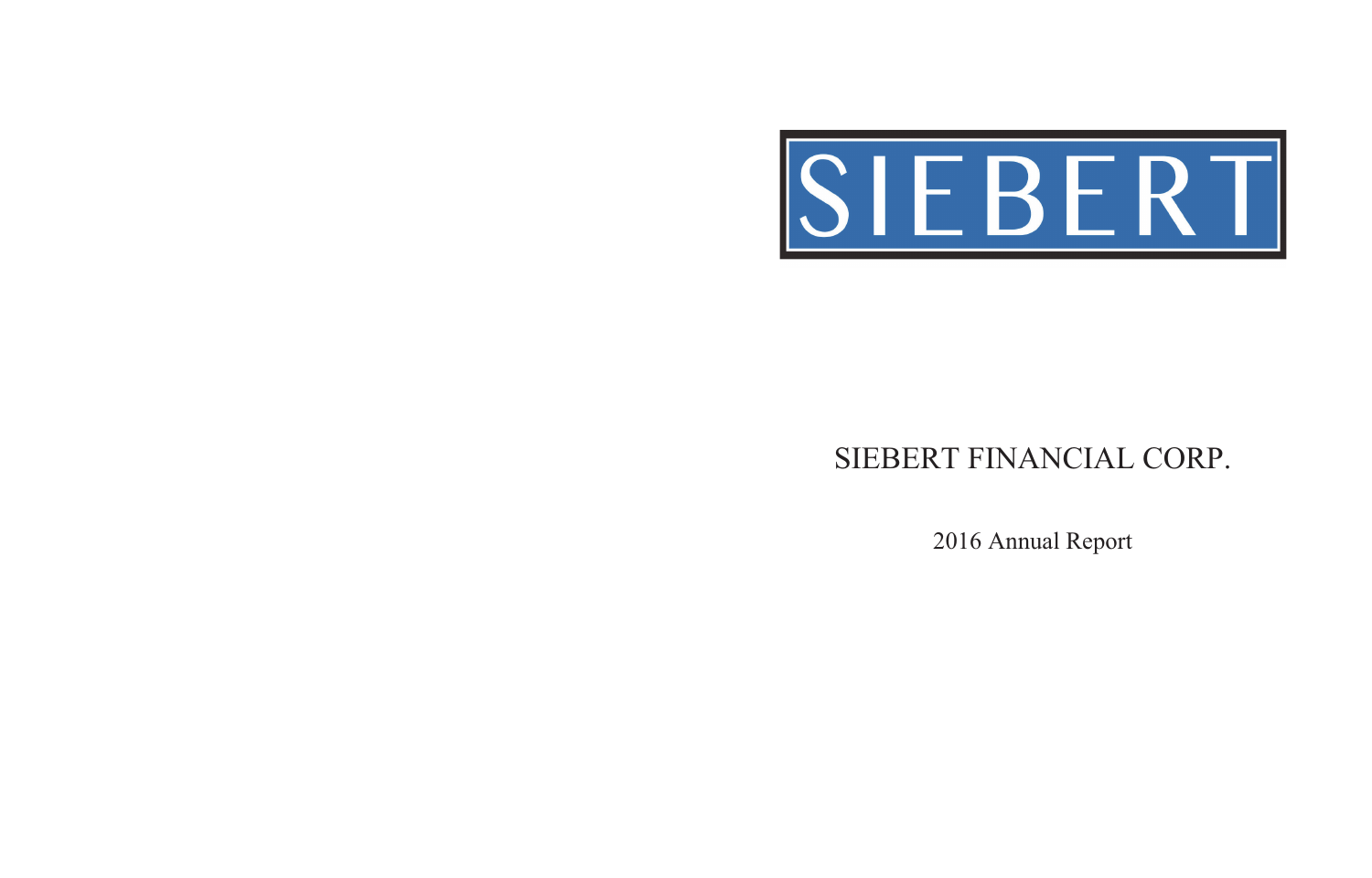## Dear Shareholders:

The final month of 2016 marked a dramatic change for Siebert Financial Corp. (the "Company," "we," "us," and "our"). Effective on December 16, 2016, the Company completed the transaction in which Kennedy Cabot Acquisition, LLC ("KCA"), managed and majority owned by Gloria E. Gebbia, acquired over ninety (90%) percent of the Company's common stock. On December 16, 2016, the Company's prior board of directors resigned and Gloria E. Gebbia, Francis V. Cuttita, Charles Zabatta and Andrew H. Reich were appointed as the new Board of Directors. Later in December 2016, Jerry M. Schneider, CPA, was appointed to the Board of Directors and was appointed Chairman of the Audit Committee. In February 2017, the Board of Directors appointed John J. Gebbia as a special advisor to the Board of Directors. In or around February 2017, John M. Gebbia, previously the Chief Executive Officer and President of Kennedy Cabot & Co., Richard Gebbia, the Chief Executive Officer and President of StockCross Financial Services, Inc. and David Gebbia, the Chief Executive Officer of KCA Technologies, LLC, who is overseeing the development of the firm's ROBO technology, each became part of the Muriel Siebert & Co., Inc. team. The Gebbia family's leadership success includes the purchase of Kennedy Cabot & Co. for approximately \$7 million and the subsequent sale to TD Bank for \$160 million.

Immediately following the change in ownership, under the direction of our strong management team and Andrew Reich, we began to execute the Company's strategic business plan, including streamlining the firm's operation, rebuilding the firm's technological infrastructure to prepare for growth, relocating the firm's call center and adjusting the firm's cost structure. The results of these efforts were reported in the Company's Quarterly Report on Form 10-Q for the first quarter of 2017. We are proud of those results and our being profitable in the first quarter of 2017.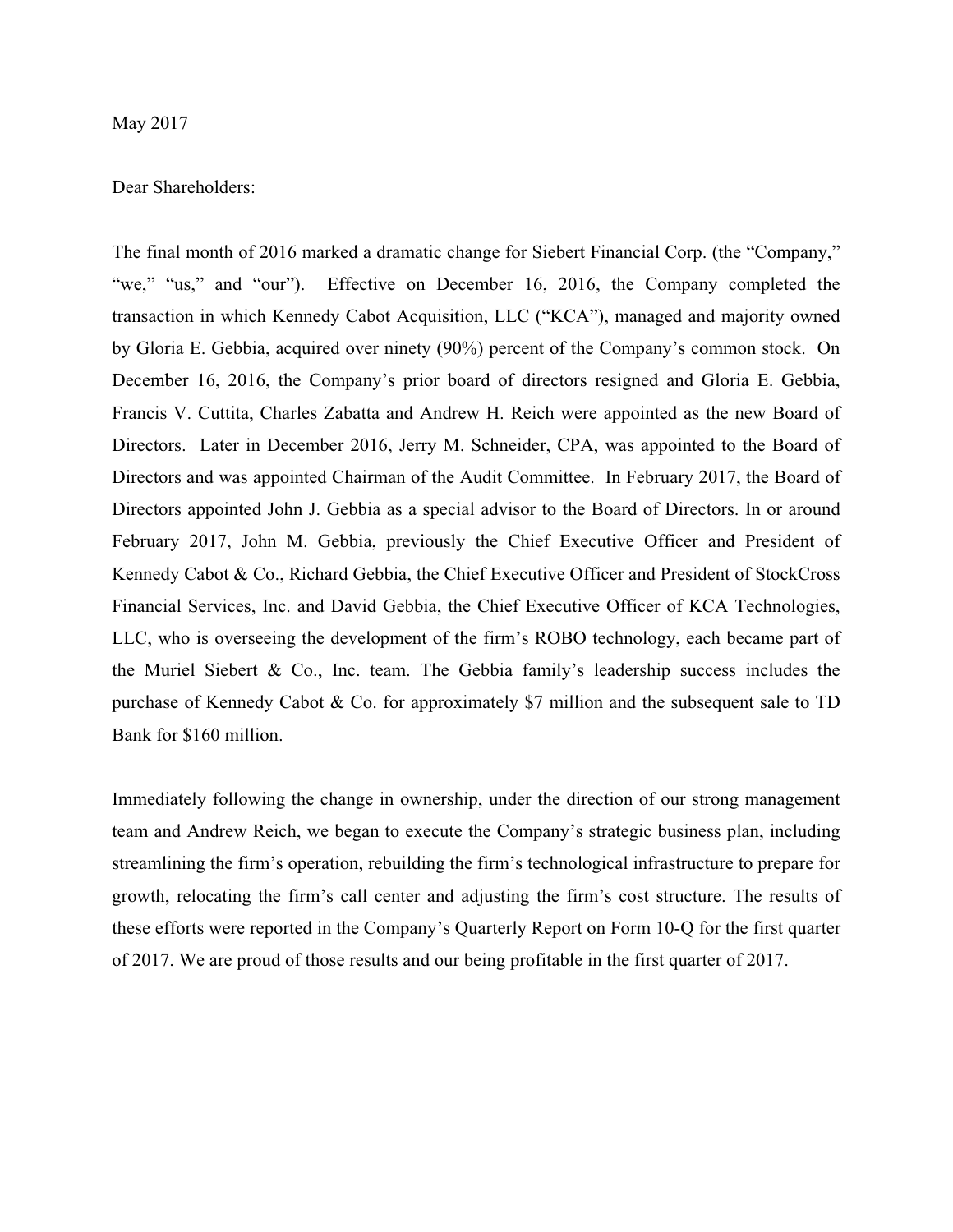## **2016 Financial Performance**

As of the end of the 2016 fiscal year, the Company reported assets of \$3.8 million, 71.5% of which are highly liquid, held in cash and cash equivalents. Muriel Siebert & Co., Inc., our wholly owned broker-dealer subsidiary, reported net capital more than 4 times greater than our required regulatory minimum.

Our total revenues for 2016 were \$9.8 million and the net loss for 2016 was \$5.6 million, or \$0.25 per share, compared with 2015's net loss of \$2.87 million, or \$0.13 per share.

## **Initiatives**

We are almost halfway through 2017 and we have embarked on a number of projects to increase our overall revenues. For our broker-dealer business, conducted through Muriel Siebert & Co., Inc., as reported in a Current Report on Form 8-K filed in May 2017, we executed a letter of intent to acquire certain retail assets of our affiliate, StockCross Financial Services, Inc. We are expecting that we will clear all required regulatory approvals and complete the acquisition before the end of the year.

Our registered investment advisor, Siebert Investment Advisors, Inc., has commenced the process of analyzing our new "Robo" automated advisory system which we call "advisorNEXT™." The Company believes there are significant opportunities in the Robo arena for the Company.

## **A Firm Legacy**

Following the change of ownership, it is our goal to continue the storied legacy that Muriel Siebert left behind. We intend to build upon that legacy. The Company continues to serve clients throughout the United States and the world and our clients have remained loyal to us throughout this transition. Muriel Siebert  $\& Co.,$  Inc. is relevant and active, serving its clients, maintaining its position in the marketplace and proving its ongoing value and potential.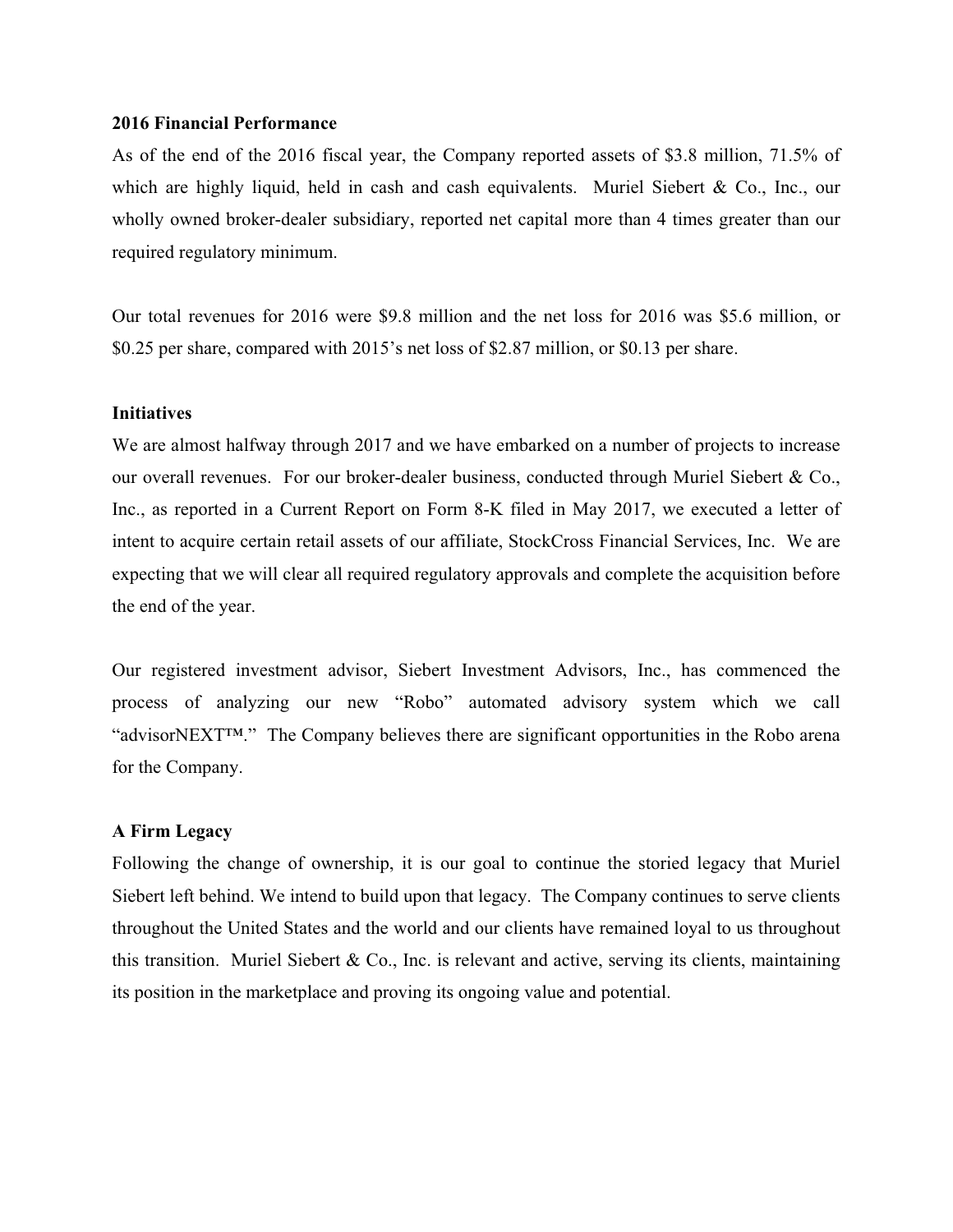We will continue to build on and realize the value of the Siebert firm and its businesses in the future while adhering to the principles and tenets adopted by Muriel Siebert from inception integrity, ethics, sound business practices, conservative management, investor security and fair play. Additionally, I intend to continue my strong community leadership in philanthropic activities which include raising over \$16 million for breast and prostate cancer research for the John Wayne Cancer Institute.

Finally, we thank our steadfast clients, fellow shareholders, and loyal employees. Looking ahead, we expect growth in our ability to service our clients.

We appreciate your trust and confidence.

Sincerely,

Gloria E. Gebbia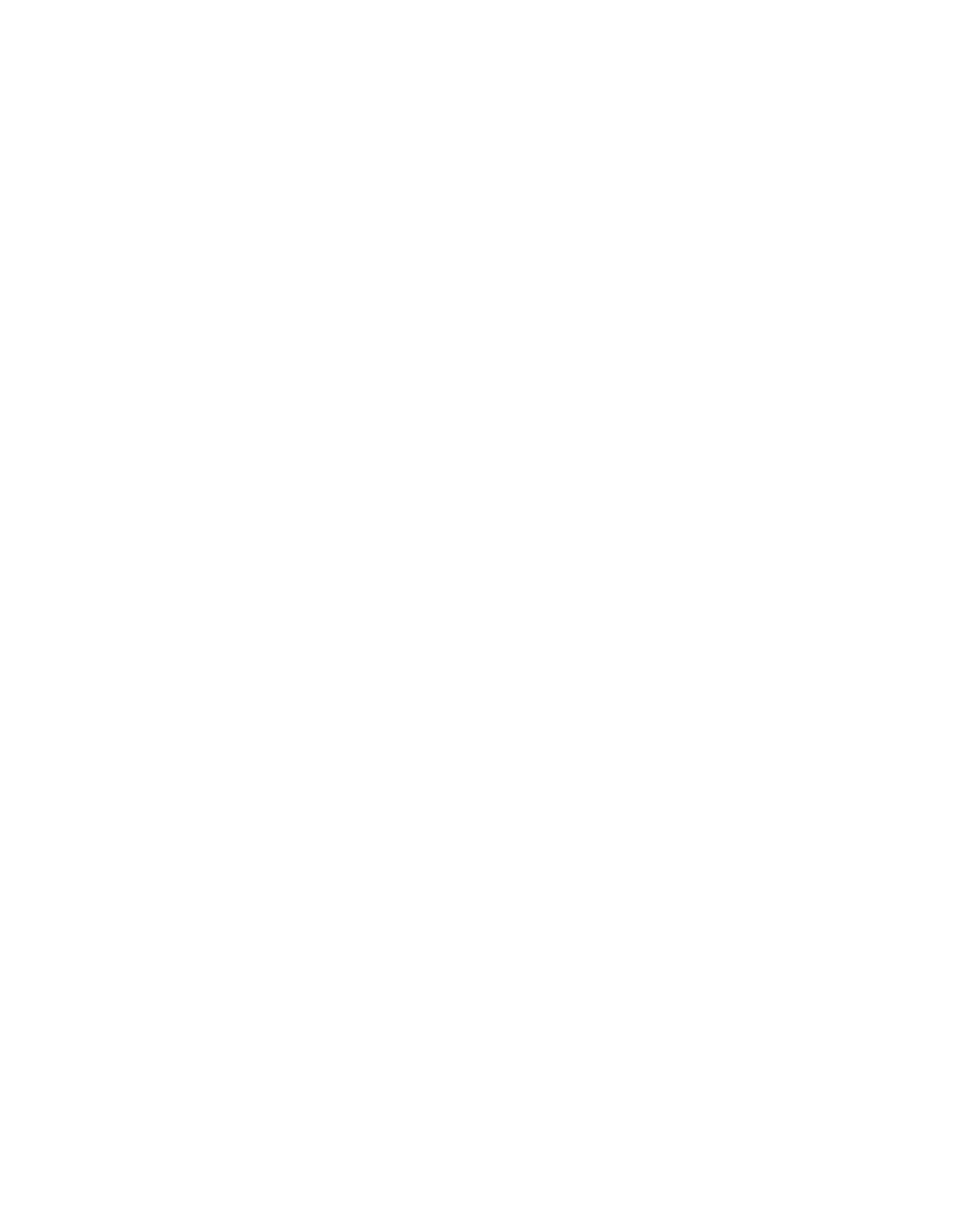## **UNITED STATES SECURITIES AND EXCHANGE COMMISSION Washington, D.C. 20549**

## **Form 10-K**

#### (Mark One)

x **ANNUAL REPORT PURSUANT TO SECTION 13 OR 15(d) OF THE SECURITIES EXCHANGE ACT OF 1934**

**For the fiscal year ended: December 31, 2016**

 $\Box$  **TRANSITION REPORT PURSUANT TO SECTION 13 OR 15(d) OF THE SECURITIES EXCHANGE ACT OF 1934**

For the transition period from to

**Commission file number 0-5703** 

## **Siebert Financial Corp.**

(Exact name of registrant as specified in its charter)

**New York 11-1796714 (State or other jurisdiction of (I.R.S. Employer incorporation or organization) Identification No.)**

**120 Wall Street, New York, NY 10005 (Address of principal executive offices) (Zip Code)**

**(212) 644-2400** 

**Registrant's telephone number, including area code**

Securities registered pursuant to Section 12(b) of the Exchange Act:

Title of each class Name of each exchange on which registered **COMMON STOCK, PAR VALUE \$.01 PER SHARE THE NASDAQ CAPITAL MARKET**

Securities registered under Section 12(g) of the Exchange Act:

**NONE**

(Title of class)

Indicate by check mark if the registrant is a well- known seasoned issuer, as defined in Rule 405 of the Securities Act. YES  $\square$  NO  $\square$ 

Indicate by check mark if the registrant is not required to file reports pursuant to Section 13 or Section 15(d) of the Act. YES  $\square$  NO  $\square$ 

Indicate by check mark whether the registrant (1) has filed all reports required to be filed by Section 13 or 15(d) of the Securities Exchange Act of 1934 during the preceding 12 months (or for such shorter period that the registrant was required to file such reports), and (2) has been subject to such filing requirements for the past 90 days. YES  $\boxtimes$  NO  $\Box$ 

Indicate by check mark whether the registrant has submitted electronically and posted on its corporate Web site, if any, every Interactive Data File required to be submitted and posted pursuant to Rule 405 of Regulation S-T during the preceding 12 months (or for such shorter period that the registrant was required to submit and post such files). YES  $\times$  NO  $\Box$ 

Indicate by check mark if disclosure of delinquent filers pursuant to Item 405 of Regulation S-K is not contained herein, and will not be contained, to the best of registrant's knowledge, in definitive proxy or information statements incorporated by reference in Part III of this Form 10-K or any amendment to this Form 10-K.  $\boxtimes$ 

Indicate by check mark whether the registrant is a large accelerated filer, an accelerated filer, a non-accelerated filer or a smaller reporting company. See the definitions of "large accelerated filer," "accelerated filer" and "smaller reporting company" in Rule 12b-2 of the Exchange Act. (Check one):

Large accelerated filer  $\Box$  Accelerated filer  $\Box$  Non-accelerated filer  $\Box$  Smaller reporting company  $\boxtimes$ 

Indicate by check mark whether the registrant is a shell company (as defined in Rule 12b-2 of the Act). YES  $\Box$  NO  $\boxtimes$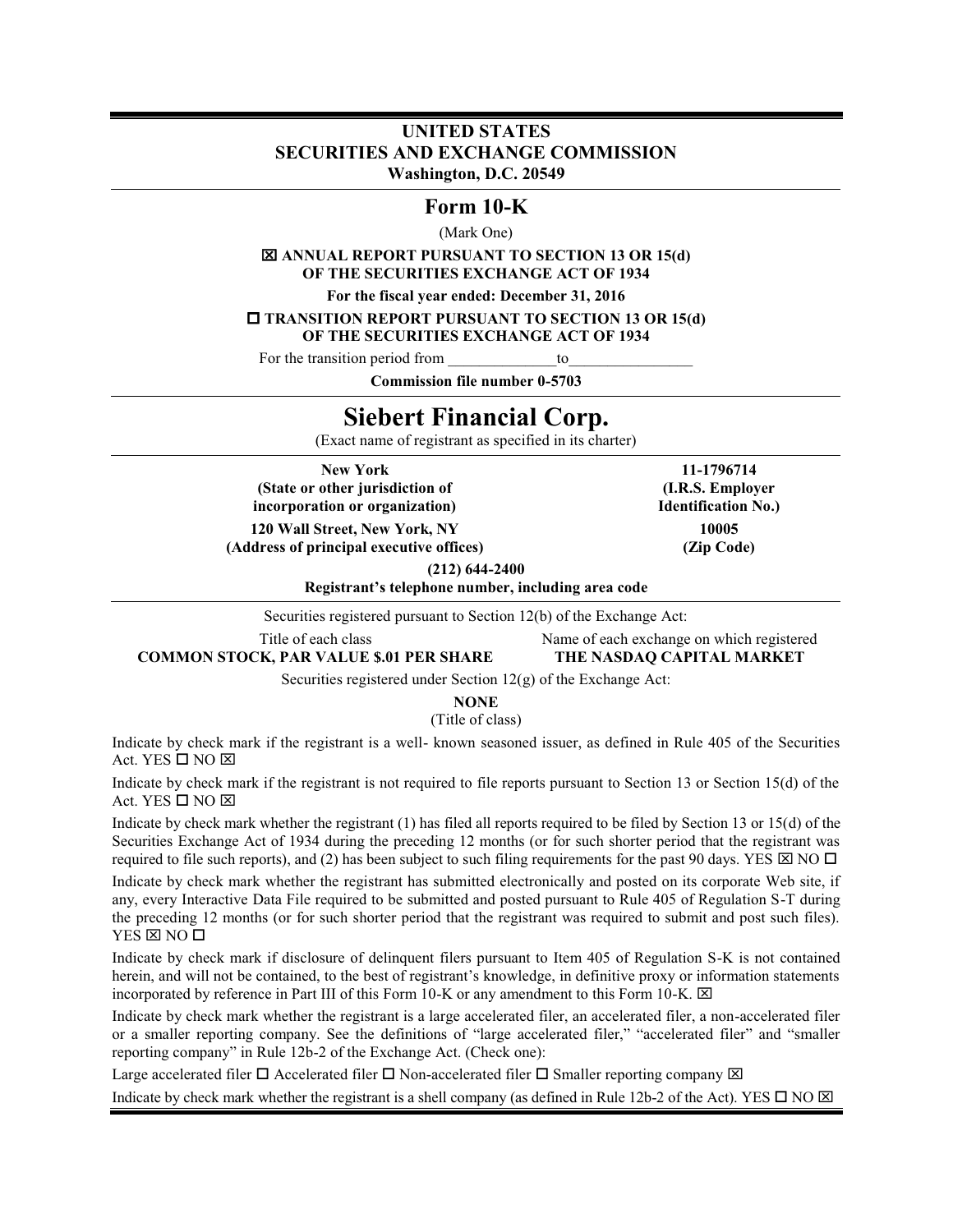The aggregate market value of the Common Stock held by non-affiliates of the registrant (based upon the last sale price of the Common Stock reported on the NASDAQ Capital Market as of the last business day of the registrant's most recently completed second fiscal quarter (June 30, 2016), was \$2,625,647.

The number of shares of the registrant's outstanding Common Stock, as of March 24, 2017, was 22,085,126 shares.

Documents Incorporated by Reference: None.

#### **Special Note Regarding Forward-Looking Statements**

Statements in this Annual Report on Form 10-K, as well as oral statements that may be made by the Company or by officers, directors or employees of the Company acting on the Company's behalf, that are not statements of historical or current fact constitute "forward looking statements" within the meaning of the Private Securities Litigation Reform Act of 1995. Such forward looking statements involve risks and uncertainties and known and unknown factors that could cause the actual results of the Company to be materially different from historical results or from any future results expressed or implied by such forward looking statements, including without limitation: changes in general economic and market conditions; changes and prospects for changes in interest rates; fluctuations in volume and prices of securities; changes in demand for brokerage services; competition within and without the brokerage business, including the offer of broader services; competition from electronic discount brokerage firms offering greater discounts on commissions than the Company; the prevalence of a flat fee environment; the method of placing trades by the Company's customers; computer and telephone system failures; the level of spending by the Company on advertising and promotion; trading errors and the possibility of losses from customer non-payment of amounts due; other increases in expenses and changes in net capital or other regulatory requirements. We undertake no obligation to publicly release the results of any revisions to these forward-looking statements which may be made to reflect events or circumstances after the date when such statements were made or to reflect the occurrence of unanticipated events. An investment in us involves various risks, including those mentioned above and those which are detailed from time to time in our Securities and Exchange Commission filings.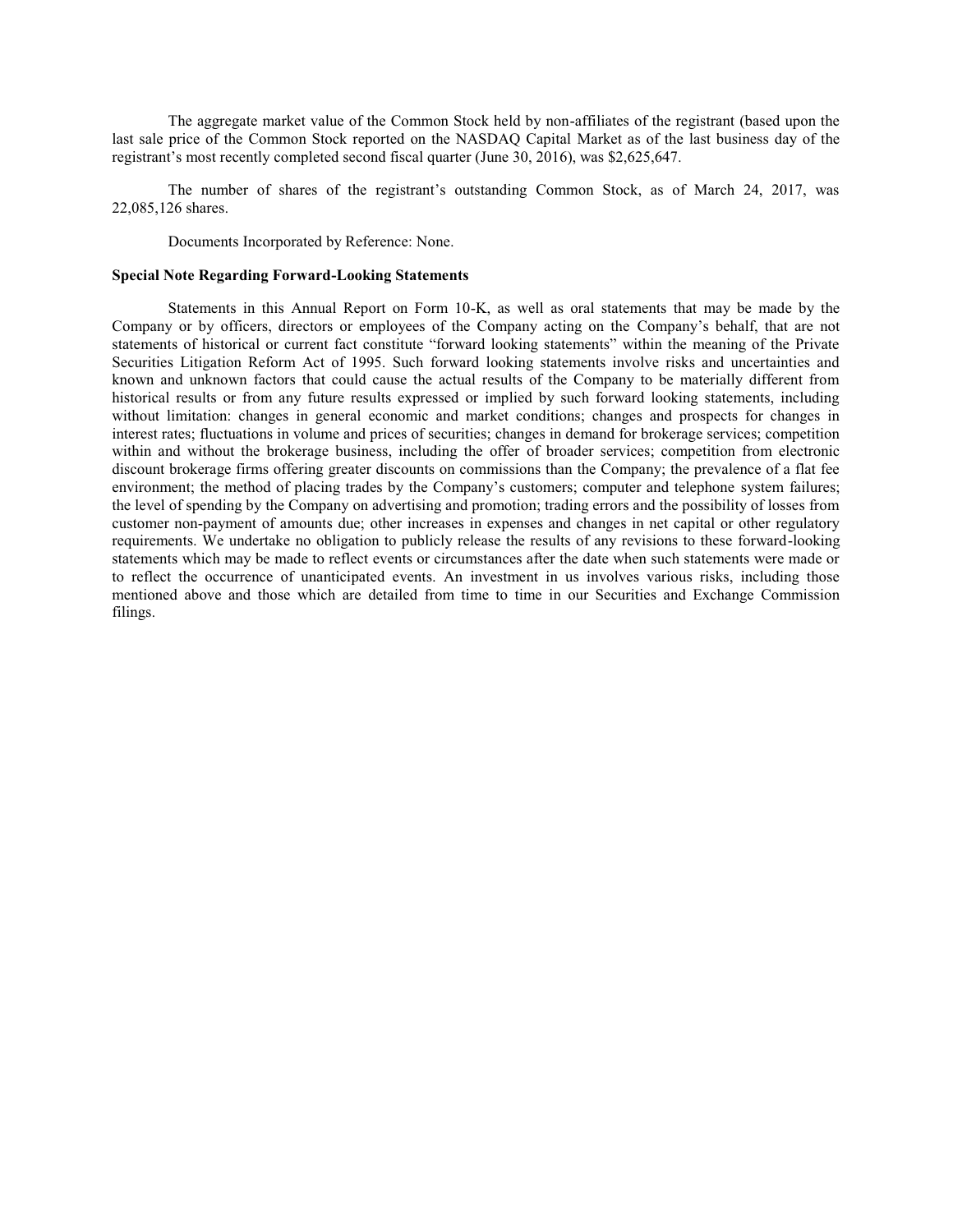#### **PART I**

#### **Item 1. BUSINESS**

#### **General**

Siebert Financial Corp. ("SFC"), a New York corporation, incorporated in 1934, is a holding company that conducts its retail discount brokerage business through its wholly-owned subsidiary, Muriel Siebert & Co., Inc., ("MSCO") a Delaware corporation and a registered broker-dealer, and its investment advisory business through its wholly-owned subsidiary Siebert Investment Advisors, Inc. ("SIA") a New York corporation which is registered with the Securities and Exchange Commission as a Registered Investment Advisor ("RIA"). For purposes of this Annual Report on Form 10-K, the terms "Siebert," "Company," "we," "us" and "our" refer to Siebert Financial Corp., MSCO and SIA collectively, unless the context otherwise requires.

Our principal offices are located at 120 Wall Street, New York, New York 10005, and our phone number is (212) 644-2400. Our Internet address is www.siebertnet.com. Our SEC filings are available through our website at www.siebertnet.com, where you are able to obtain copies of the Company's public filings free of charge. Our common stock, par value \$.01 per share (the "Common Stock") trades on the NASDAQ Capital Market under the symbol "SIEB."

#### **Recent Developments**

In December 2016, pursuant to the terms of an Acquisition Agreement, dated September 1, 2016, as amended (the "Acquisition Agreement") by and among the Company, Kennedy Cabot Acquisition, LLC ("KCA"), a Nevada limited liability company and the Estate of Muriel F. Siebert (the "Majority Shareholder"), KCA acquired 677,283 shares of Common Stock in a cash tender offer and 19,310,000 Shares owned by the Majority Shareholder (the "Acquisition"). As a result of the Acquisition, effective December 16, 2016, KCA became the owner of approximately 90% of the Company's outstanding Common Stock. See discussion under "*Historical Developments - Change in Control*."

Effective December 16, 2016, upon the closing of the Acquisition Agreement, Patricia L. Francy, Nancy Peterson Hearn, Jane H. Macon and Robert P. Mazzarella resigned as directors and Gloria E. Gebbia, Charles A. Zabatta, Francis Cuttita and Andrew H. Reich were appointed as directors. Effective December 29, 2016, Jerry Schneider, CPA, was appointed as a director of the Company and Chairman of the Audit Committee. In addition, effective December 16, 2016, Joseph Ramos Jr. resigned from all offices he held with Siebert and Andrew H. Reich was appointed Executive Vice President, Chief Operating Officer and Chief Financial Officer and Secretary of SFC and Director, Chief Executive Officer, Chief Operating and Financial Officer of MSCO.

Effective February 7, 2017, John J. Gebbia, Gloria E. Gebbia's husband, was appointed as an unsalaried special advisor to the Company's board of directors. John J. Gebbia commenced his employment in the brokerage industry in 1959. In 1962, Mr. Gebbia became an executive vice president of Walston & Company. After becoming CEO of Jesup & Lamont, an institutional brokerage firm, Mr. Gebbia purchased the company in 1983. Thereafter, Mr. Gebbia owned various brokerage firms including Kennedy Cabot & Co. which was sold in 1997 to Toronto Dominion Bank for \$160,000,000. Mr. Gebbia through Gebbia Family controlled entities controls various companies in the insurance, sports management and home building industries.

Following the Acquisition, the Company's new owners and management have been focusing on improving the Company's results of operations by reducing costs and introducing new products.

#### **Cost Improvement Efforts**

Steps taken to increase cost efficiencies include closing the Company's offices located at 885 Third Avenue, New York, NY at the end of the lease for that location and relocating most of the functions that were located there to newly leased space at 15 Exchange Place, Suite 615, Jersey City, New Jersey 07302 and moving our principal executive offices to a space located at 120 Wall Street, New York, New York 10005. Prior to the acquisition the Company closed its office in Beverly Hills, California. The Company intends to reopen an office in Beverly Hills, California.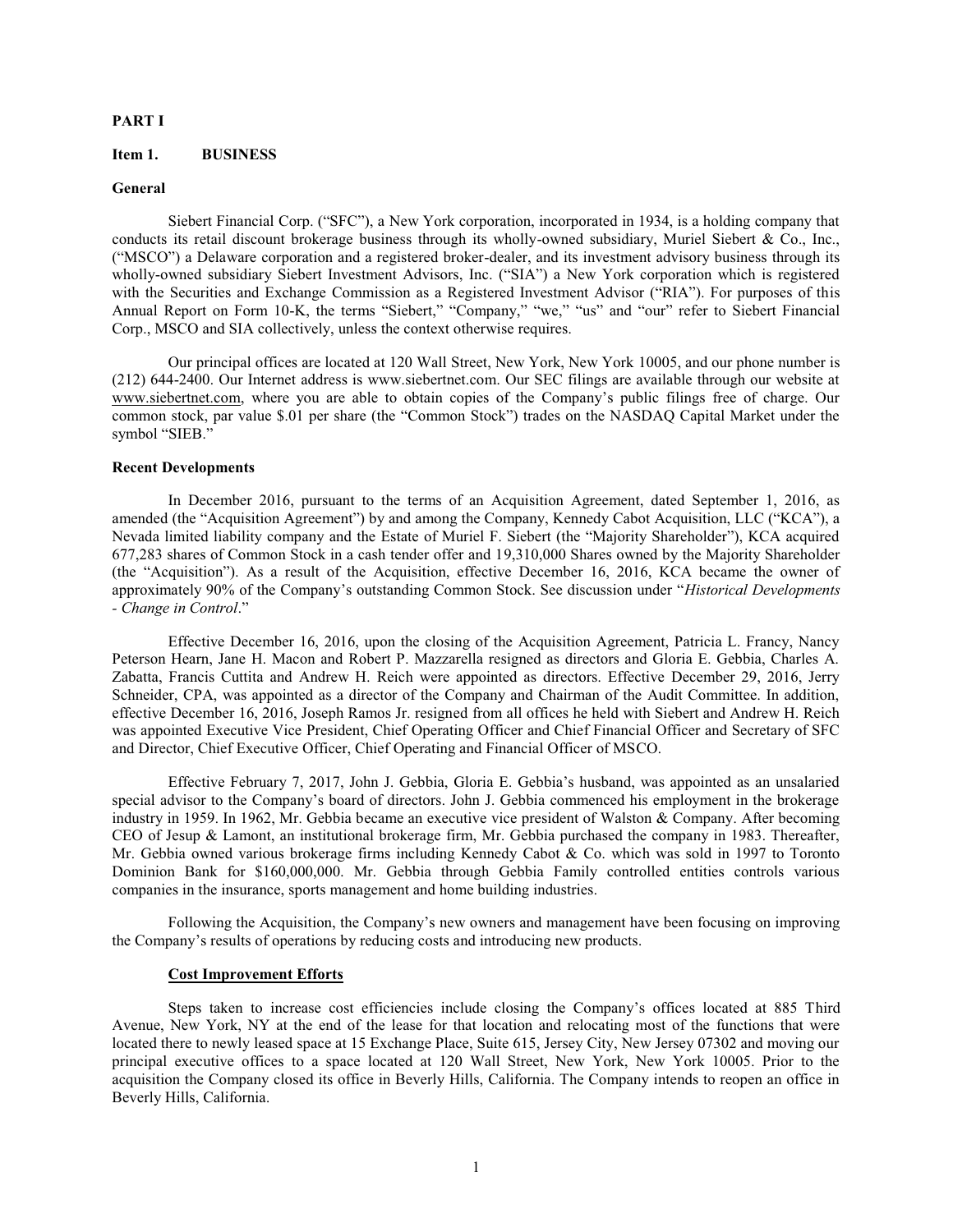New management is continuing its analysis of various vendor contracts with a view to reducing costs.

Gloria E. Gebbia along with other members of the Gebbia family, control a privately owned broker dealer, StockCross Financial Services, Inc. ("StockCross"). StockCross is a self-clearing discount broker dealer that has many business lines that are similar to MSCO's. New management is analyzing the business lines of StockCross and MSCO in order to identify those lines of business where MSCO and StockCross may be able to realize certain economies of scale and collective benefit which is intended to increase revenue and reduce relative costs for MSCO. Management of the Company is currently exploring various alternatives to accomplish these goals.

In connection with such analysis and determination, Richard Gebbia and John M. Gebbia, Gloria E. Gebbia's sons, have both become registered as general securities principals of MSCO and remain in their executive roles at StockCross. Richard Gebbia is a Director and the CEO and President of StockCross and John M. Gebbia is a Director and the Executive Vice President of StockCross.

#### **New Product**

New management is working on developing and marketing a new "Robo" investment advisor platform which will utilize a proprietary trading algorithm licensed from an affiliate, KCA Technologies, LLC, a whollyowned subsidiary of Kennedy Cabot Acquisition, LLC. The Company, consistent with industry developments, intends to offer access to this technology to its customers as a registered investment advisor.

The Company believes that its Robo investment advisor platform will provide clients with a cost-efficient, competitively priced, easy to use automated wealth management solution intended to maximize portfolio returns based on a client's specific risk tolerance. The platform utilizes Nobel Prize winning Modern Portfolio Theory techniques to create optimal portfolios for each client. We will provide web and smartphone based tools to enable our clients to monitor and interact with the Robo investment advisor platform's automated portfolio manager application. Access to the platform will be provided to clients that have established advisory accounts with SIA. It is intended that clients utilizing the Robo investment advisor platform will also have access to traditional wealth managers to either enhance or replace the Robo investment advisor platform where appropriate.

Modern Portfolio Theory optimizes expected portfolio returns for specific levels of risk. The technique is referred to as Mean Variance Optimization (MVO) and it requires a series of highly complicated calculations in which all possible combinations of the potential asset classes are evaluated to determine the optimal blend of allocations for each individual client. Due to the complexity of the analysis, services like this have historically only been available to clients with large account balances who were willing to pay high fees in excess of 1% of assets under management. By combining state-of-the-art technology with rigorous quantitative research, we intend to provide the same quality of service to clients with smaller account sizes at lower cost.

Research shows that historically, risk-optimized, diversified portfolios containing uncorrelated asset classes outperform individual holdings. The Robo investment advisor platform selects low-cost, well-managed exchange traded funds (ETF's) and exchanged trade notes (ETN's) that represent the asset classes that we believe will provide our clients the necessary risk-adjusted exposure given current market conditions. In order to determine a client's risk tolerance, a prospective client answers a series of objective questions posed in the form of an interactive digital interview. Once a client's risk tolerance is determined, the Robo investment advisor platform algorithm will utilize "Modern Portfolio Theory" to create a theoretically optimal allocation across a diverse selection of assets classes, thus tailoring a portfolio to a client's specific investment objectives and risk tolerance. The Robo investment advisor platform program will continuously monitor client accounts and periodically adjust portfolios to address changes in market and economic conditions.

The Company expects that beta testing of the Robo investment advisor platform will take approximately six months to complete. The costs of developing the Robo investment advisor platform are being borne by the Company's affiliate and principal shareholder, Kennedy Cabot Acquisition, LLC. ("Acquisition") and/or its subsidiary, KCA Technologies, LLC. It is expected that licensing and related fees and expenses shall be charged by Acquisition to the Company's subsidiary, SIA. While specific licensing and related fees and expenses have not yet been determined, they are expected to be consistent with industry norms. The Company believes that its customers will be interested in the Robo investment advisor platform's advisory and investment services that replace the subjective personal choices of trading with non-subjective algorithmic based and directed trading replacing human bias and subjective determinations with non-emotional calculable precision.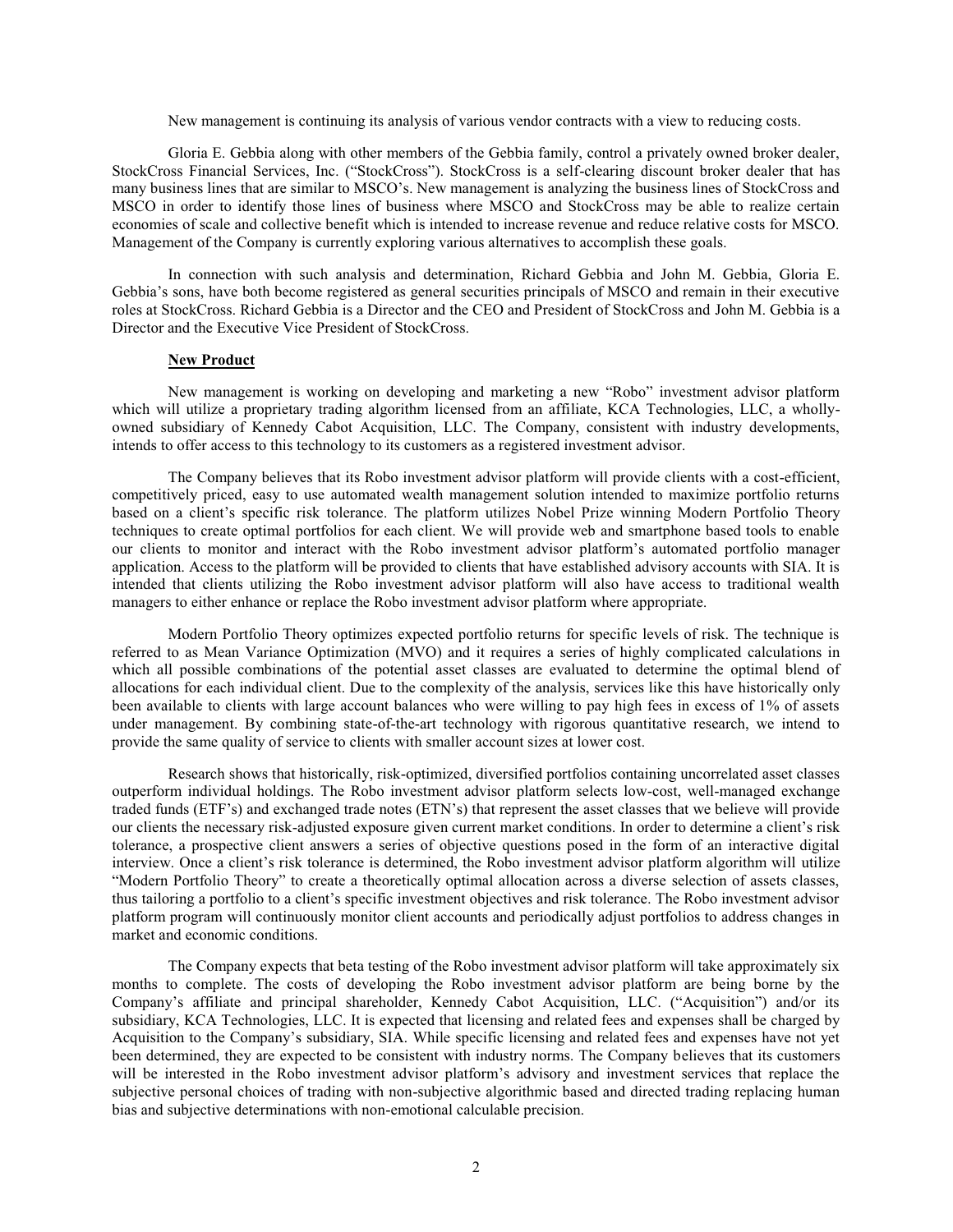#### **Business Overview**

**Muriel Siebert & Co., Inc.** 

**Discount Brokerage and Related Services.** MSCO became a discount broker on May 1, 1975 and the Company believes that MSCO has been in business and a member of The New York Stock Exchange, Inc. (the "NYSE") longer than any other discount broker. In 1998, MSCO began to offer its customers access to their accounts through SiebertNet, its Internet website. MSCO's focus in its discount brokerage business is to serve retail clients seeking a wide selection of quality investment services, including trading through a broker on the telephone, through a wireless device or via the Internet, at commissions that are substantially lower than those of fullcommission firms. MSCO clears its securities transactions on a fully disclosed basis through National Financial Services Corp. ("NFS"), a wholly owned subsidiary of Fidelity Investments. MSCO's contract with NFS expires on or about July 31, 2017. Management intends to negotiate a new contract with NFS and management expects to realize economic benefit from the new contract with NFS.

MSCO serves investors who generally make their own investment decisions and seeks to assist its customers in their investment decisions by offering a number of value added services, including easy access to account information. MSCO's representatives are available to assist customers with information via toll-free 800 service Monday through Friday between 7:30 a.m. and 7:30 p.m. Eastern Time. Customers have 24-hour access to MSCO's SiebertNet and Mobile Broker services.

**Independent Retail Execution Services.** MSCO and NFS monitor order flow in an effort to ensure that customers are getting the best possible trade executions. MSCO does not make markets in securities, nor does it take positions against customer orders.

MSCO's equity orders are routed by NFS in a manner intended to afford MSCO's customers the opportunity for price improvement on all orders. MSCO also offers customers execution services through various market centers for an additional fee, providing customers access to numerous market centers before and after regular market hours.

Customers may also indicate online interest in buying or selling fixed income securities, including municipal bonds, corporate bonds, mortgage-backed securities, government sponsored enterprises, unit investment trusts or certificates of deposit. These transactions are serviced by registered representatives.

**Retail Customer Service.** Siebert believes that superior customer service enhances its ability to compete with larger discount brokerage firms and therefore provides retail customers with personal service via toll-free access to dedicated customer support personnel for all of its products and services. Customer service personnel are located in each of Siebert's offices. Siebert has retail offices in Jersey City, New Jersey, Boca Raton, Florida and New York, New York. Siebert uses a proprietary Customer Relationship Management System that enables representatives, no matter where located, to view a customer's service requests and the response thereto. Siebert's telephone system permits the automatic routing of calls to the next available agent having the appropriate skill set.

**Retirement Accounts.** Siebert offers customers a variety of self-directed retirement accounts for which it acts as agent on all transactions. Custodial services are provided through an affiliate of NFS, the firm's clearing agent, which also serves as trustee for such accounts. Each IRA, SEP IRA, ROTH IRA, 401(k) and KEOGH account can be invested in mutual funds, stocks, bonds and other investments in a consolidated account. StockCross is a qualified IRA custodian. Management intends to explore economies of scale and a relationship between the Company and StockCross as an IRA Custodian.

**Customer Financing.** Customer margin accounts are carried through NFS which lends customers a portion of the market value of certain securities held in the customer's account. Margin loans are collateralized by these securities. Customers also may sell securities short in a margin account, subject to minimum equity and applicable margin requirements, and the availability of such securities to be borrowed. In permitting customers to engage in margin, short sale or any other transaction, Siebert assumes the risk of its customers' failure to meet their obligations in the event of adverse changes in the market value of the securities positions. Both Siebert and NFS reserve the right to set margin requirements higher than those established by the Federal Reserve Board.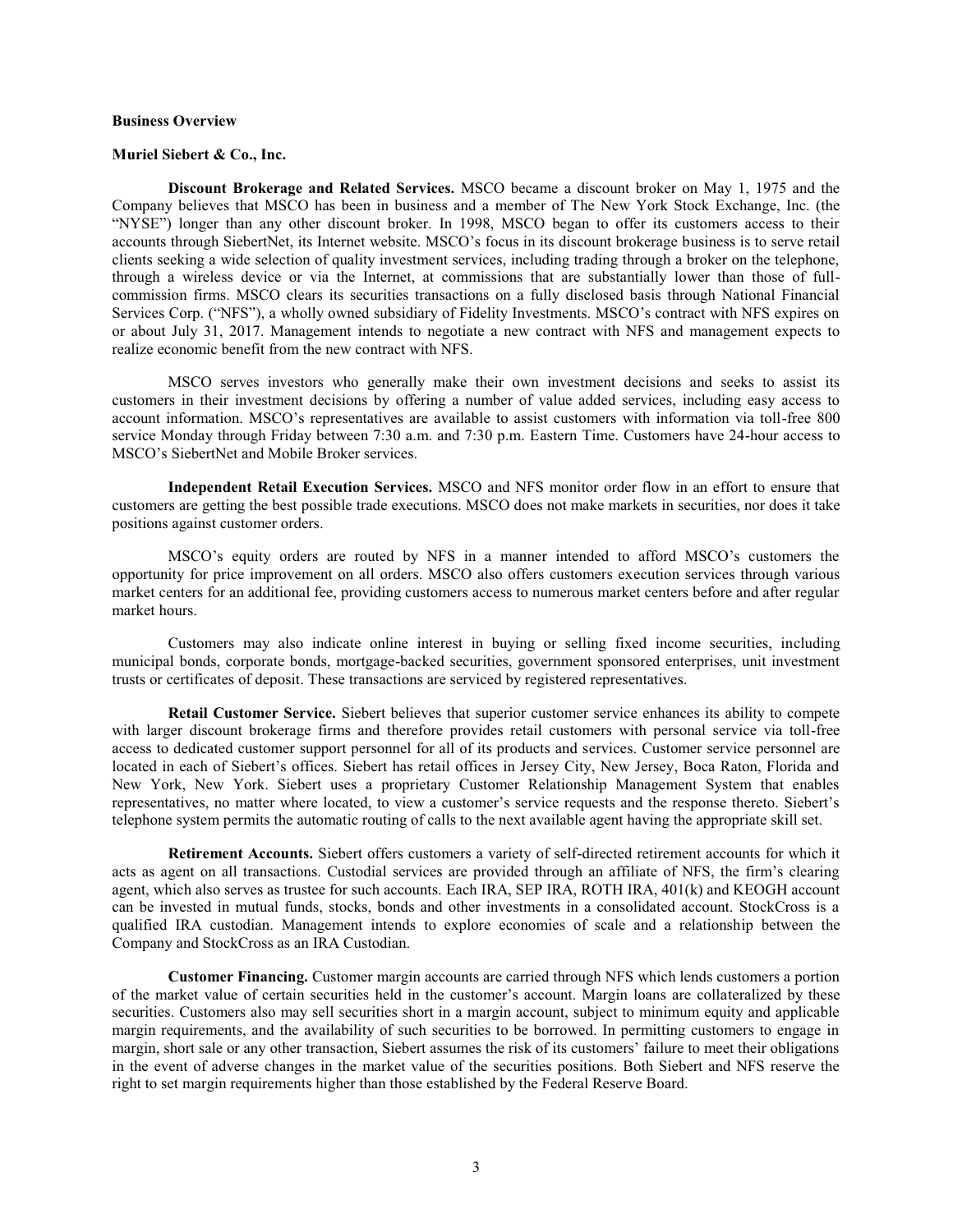Siebert has established policies with respect to maximum purchase commitments for new customers or customers with inadequate collateral to support a requested purchase. Managers have some flexibility in the allowance of certain transactions. When transactions occur outside normal guidelines, Siebert monitors accounts closely until their payment obligations are completed; if the customer does not meet the commitment, Siebert takes steps to close out the position and minimize any loss. In the last five years, Siebert has not had any significant losses as a result of customers failing to meet commitments.

**Information and Communications Systems.** Siebert relies heavily on the data technology platform provided by its clearing agent, NFS. This platform offers an interface to NFS' main frame computing system where all customer account records are kept and is accessible through Siebert's data technology platform. Siebert's systems also utilize browser based access and other types of data communications. Siebert's representatives use NFS systems, by way of Siebert's data technology platform, to perform daily operational functions which include trade entry, trade reporting, clearing related activities, risk management and account maintenance.

Siebert's data technology platform offers services used in direct relation to customer related activities as well as support for corporate use. Some of these services include email and messaging, market data systems and third party trading systems, business productivity tools and customer relationship management systems. Siebert's offices are connected to the office in Jersey City, New Jersey. Siebert's data network is designed with redundancy in case a significant business disruption occurs.

Siebert's voice network offers a call center feature that can route and queue calls for certain departments within the organization. Additionally, the system's call manager offers reporting and tracking features which enable staff to determine how calls are being managed, such as time on hold, call duration and total calls by agent.

To ensure reliability and to conform to regulatory requirements related to business continuity, Siebert maintains backup systems and backup data. However, in the event of a wide-spread disruption, such as a massive natural disaster, Siebert's ability to satisfy the obligations to customers and other securities firms could be significantly hampered or completely disrupted. For more information regarding Siebert's Business Continuity Plan, please review the Business Continuity Statement on our website at www.siebertnet.com or write to us at Muriel Siebert & Co., Inc., Compliance Department, 15 Exchange Place, Jersey City, NJ 07302.

**Website.** Our website has design, navigation, and functionality features such as:

- Informative trading screens: Customers can stay in touch while trading, double-check balances, positions and order status, see real time quotes, intraday and annual charts and news headlines – automatically – as they place orders.
- Multiple orders: Customers can place as many as 10 orders at one time.
- Tax-lot trading: Our online equity order entry screen allows customers to specify tax lots which display with cost basis and current gain/loss on a real-time positions page.
- Trailing stop orders: Customers can enter an order that trails the market as a percentage of share price or with a flat dollar value and the system will execute their instructions automatically.
- Contingent orders: Customers can place One-Triggers-Two Bracket and One-Cancels-Other Bracket orders.
- An easy-to-install desktop security program that may be installed to help protect against certain types of online fraud such as "keylogging" and "phishing."

MSCO intends to explore order flow payment issues in conformity with industry practices, providing best execution for its customers.

#### **Advertising, Marketing and Promotion**

Siebert develops and maintains its retail customer base through internet advertising and social media. Additionally, a significant number of the firm's new accounts are developed directly from referrals by satisfied customers.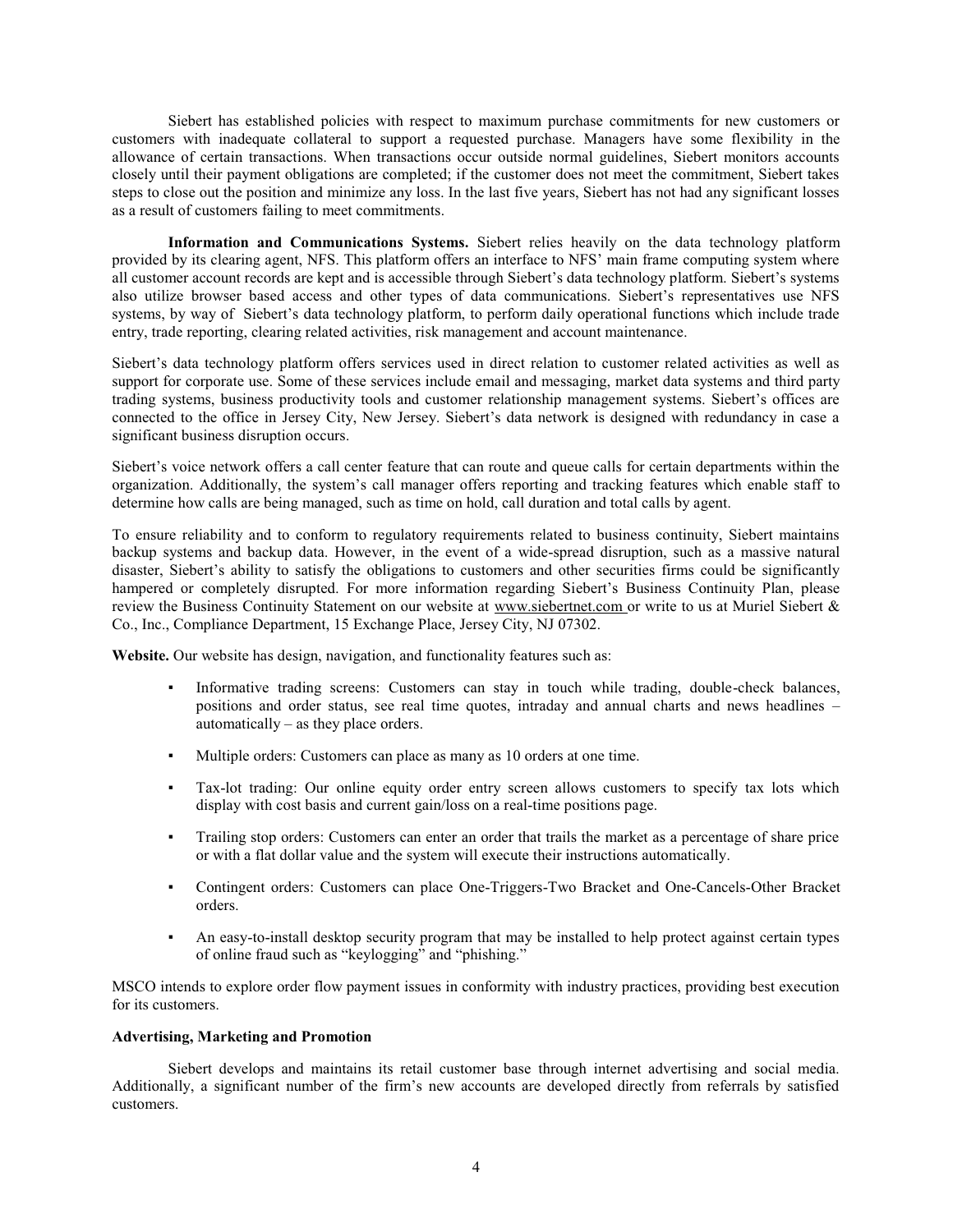#### **Competition**

Siebert encounters significant competition from full-commission, online and discount brokerage firms, as well as from financial institutions, mutual fund sponsors and other organizations, many of which are significantly larger and better capitalized than Siebert. Although there has been consolidation in the industry in both the online and traditional brokerage business during recent years, Siebert believes that additional competitors such as banks, insurance companies, providers of online financial and information services and others will continue to be attracted to the online brokerage industry. Many of these competitors are larger, more diversified, have greater capital resources, and offer a wider range of services and financial products than Siebert. Some of these firms are offering their services over the Internet and have devoted more resources to and have more elaborate websites than Siebert. Siebert competes with a wide variety of vendors of financial services for the same customers. Siebert believes that its main competitive advantages are high quality customer service, responsiveness, cost and products offered, the breadth of product line and excellent executions.

#### **Regulation**

The securities industry in the United States is subject to extensive regulation under both Federal and state laws. The Securities and Exchange Commission ("SEC") is the Federal agency charged with administration of the Federal securities laws. Siebert is registered as a broker-dealer with the SEC, and is a member of the New York Stock Exchange ("NYSE") and the Financial Industry Regulatory Authority ("FINRA"). Much of the regulation of brokerdealers has been delegated to self-regulatory organizations, principally FINRA and national securities exchanges such as the NYSE, which is Siebert's primary regulator with respect to financial and operational compliance. These selfregulatory organizations adopt rules (subject to approval by the SEC) governing the industry and conduct periodic examinations of broker-dealers. Securities firms are also subject to regulation by state securities authorities in the states in which they do business. Siebert is registered as a broker-dealer in 50 states, and the District of Columbia.

The principal purpose of regulation and discipline of broker-dealers is the protection of customers and the securities markets, rather than protection of creditors and stockholders of broker-dealers. The regulations to which broker-dealers are subject cover all aspects of the securities business, including training of personnel, sales methods, trading practices among broker-dealers, uses and safekeeping of customers' funds and securities, capital structure of securities firms, record keeping, fee arrangements, disclosure to clients, and the conduct of directors, officers and employees. Additional legislation, changes in rules promulgated by the SEC and by self-regulatory organizations or changes in the interpretation or enforcement of existing laws and rules may directly affect the method of operation and profitability of broker-dealers. The SEC, self-regulatory organizations and state securities authorities may conduct administrative proceedings which can result in censure, fine, cease and desist orders or suspension or expulsion of a broker-dealer, its officers or its employees.

As a registered broker-dealer and FINRA member organization, Siebert is required by Federal law to belong to the Securities Investor Protection Corporation ("SIPC") which provides, in the event of the liquidation of a broker-dealer, protection for securities held in customer accounts held by the firm of up to \$500,000 per customer, subject to a limitation of \$250,000 on claims for cash balances. SIPC is funded through assessments on registered broker-dealers. In addition, Siebert's clearing firm NFS, has purchased from private insurers additional account protection in the amount of \$1 billion dollars in the event of liquidation up to the net asset value, as defined, of each account. Stocks, bonds, mutual funds and money market funds are included at net asset value for purposes of SIPC protection and the additional protection. Neither SIPC protection nor the additional protection insures against fluctuations in the market value of securities.

Siebert is also authorized by the Municipal Securities Rulemaking Board (the "MSRB") to effect transactions in municipal securities on behalf of its customers and has obtained certain additional registrations with the SEC and state regulatory agencies necessary to permit it to engage in certain other activities incidental to its brokerage business.

Margin lending arranged by Siebert through third parties is subject to the margin rules of the Board of Governors of the Federal Reserve System and the NYSE. Under such rules, broker-dealers are limited in the amount they may lend in connection with certain purchases and short sales of securities and are also required to impose certain maintenance requirements on the amount of securities and cash held in margin accounts. In addition, those rules and rules of the Chicago Board Options Exchange govern the amount of margin customers must provide and maintain in writing uncovered options.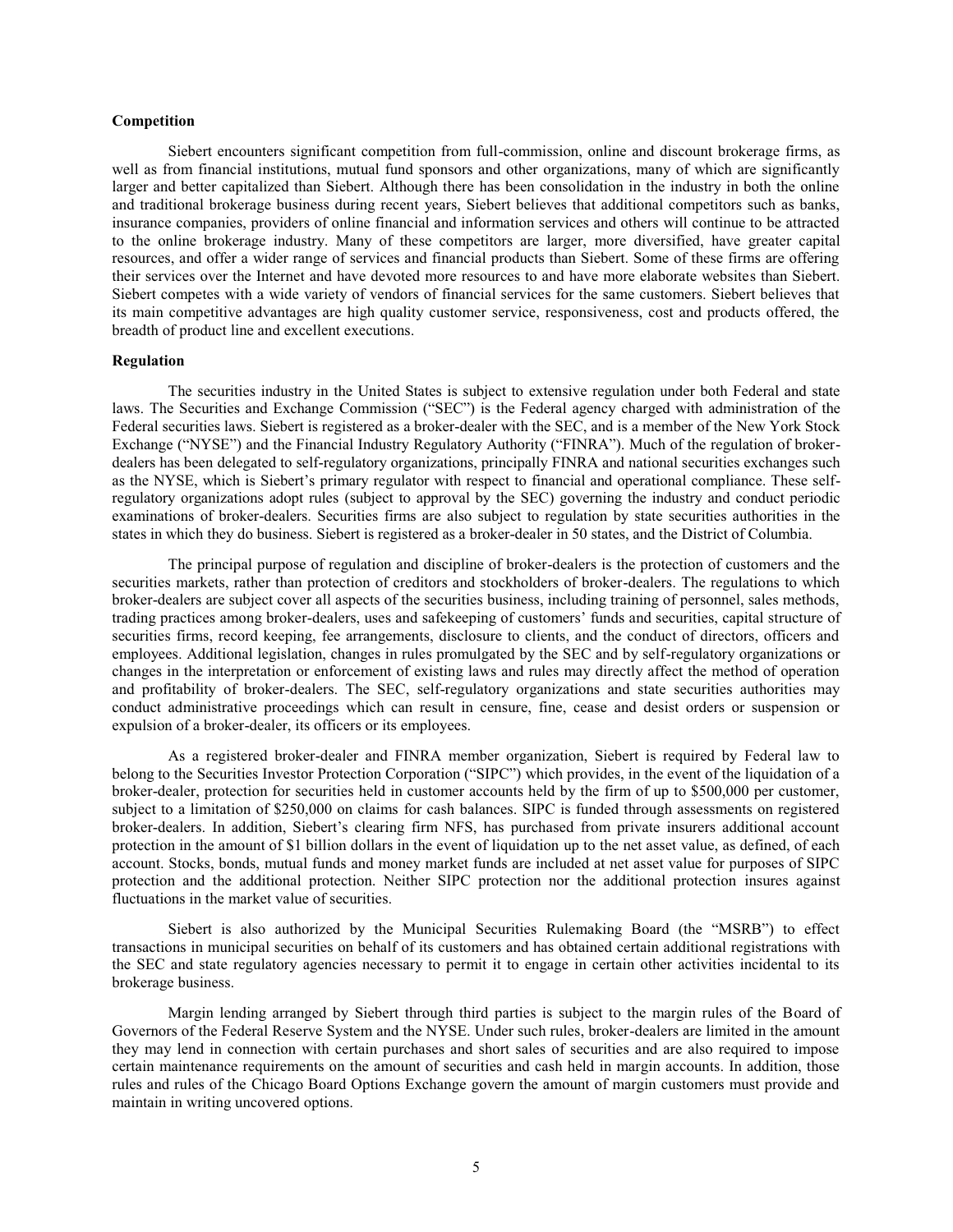#### **Net Capital Requirements**

As a registered broker-dealer MSCO is subject to the requirements of the Securities Exchange Act of 1934 (the "Exchange Act") relating to broker-dealers, including, among other things, minimum net capital requirements under the SEC Uniform Net Capital Rule (Rule 15c3-1), "best execution" requirements for client trades under SEC guidelines and FINRA rules and segregation of client funds under the SEC Customer Protection Rule (Rule 15c3-3), administered by the SEC and FINRA.

Net capital rules are designed to protect clients, counterparties and creditors by requiring a broker-dealer to have sufficient liquid resources available to satisfy its financial obligations. Net capital is a measure of a brokerdealers readily available liquid assets, reduced by its total liabilities other than approved subordinated debt. Under the Uniform Net Capital Rule, a broker-dealer may not repay any subordinated borrowings, pay cash dividends or make any unsecured advances or loans to its parent company or employees if such payment would result in a net capital amount below required levels. Failure to maintain the required regulatory net capital may subject a firm to suspension or expulsion by the NYSE and FINRA, certain punitive actions by the SEC and other regulatory bodies ultimately may require a firm's liquidation.

Under applicable regulations, MSCO is required to maintain regulatory net capital of at least \$250,000. At December 31, 2016 MSCO had net capital of \$1.1 million. At December 31, 2015, MSCO had net capital of \$8.1 million. During the last quarter of 2016 the Company paid cash dividends of approximately \$4.5 million to its shareholders. The source of the dividend payment was MSCO. MSCO claims exemption from the reserve requirement under Section 15c3-3(k)(2)(ii).

Adjustments as audited by the Company's auditors required certain adjustments which impacted the Company's year end performance and MSCO's net capital. MSCO's net capital as reported in its Focus Report filed with FINRA for the period ended February 28, 2017 reflected that MSCO's net capital was approximately \$2 million with excess net capital of approximately \$1.75 million.

As explained in SEC guidelines and FINRA rules, brokers are required to seek the "best execution" reasonably available for their clients' orders. In part, this requires brokers to use reasonable diligence so that the price to the client is as favorable as possible under prevailing market conditions. MSCO sends client orders to a number of market centers, including market makers and exchanges, which encourages competition and ensures redundancy. For non-directed client orders, it is our policy to route orders to market centers based on a number of factors that are more fully discussed in the Supplemental Materials of FINRA Rule 5310, including, where applicable, but not necessarily limited to, speed of execution, price improvement opportunities, differences in price disimprovement, likelihood of executions, the marketability of the order, size guarantees, service levels and support, the reliability of order handling systems, client needs and expectations, transaction costs and whether the firm will receive remuneration for routing order flow to such market centers. Price improvement is available under certain market conditions and for certain order types and we regularly monitor executions to test for such improvement if available.

#### **Employees**

As of March 23, 2017, we had approximately 31 employees, one of whom was a corporate officer. None of our employees are represented by a union, and we believe that relations with our employees are good. Since new management acquired control of the Company on December 16, 2016, 11 former employees are no longer associated with the Company and 3 new employees have been hired, resulting in an annual net savings of approximately \$600,000.

#### **Historical Developments**

## **Former Capital Markets Division**

Prior to November 2014, we operated a division referred to as Siebert Capital Markets Group ("SCM"), through which the Company acted as a co-manager, underwriting syndicate member, or selling group member on a wide spectrum of securities offerings for corporations and Federal agencies. The principal activities of SCM were investment banking and institutional equity execution services. In addition, prior to November 2014, the Company held a 49% membership interest in Siebert Brandford Shank & Co., LLC ("SBS"). The principal activities of SBS were municipal investment banking.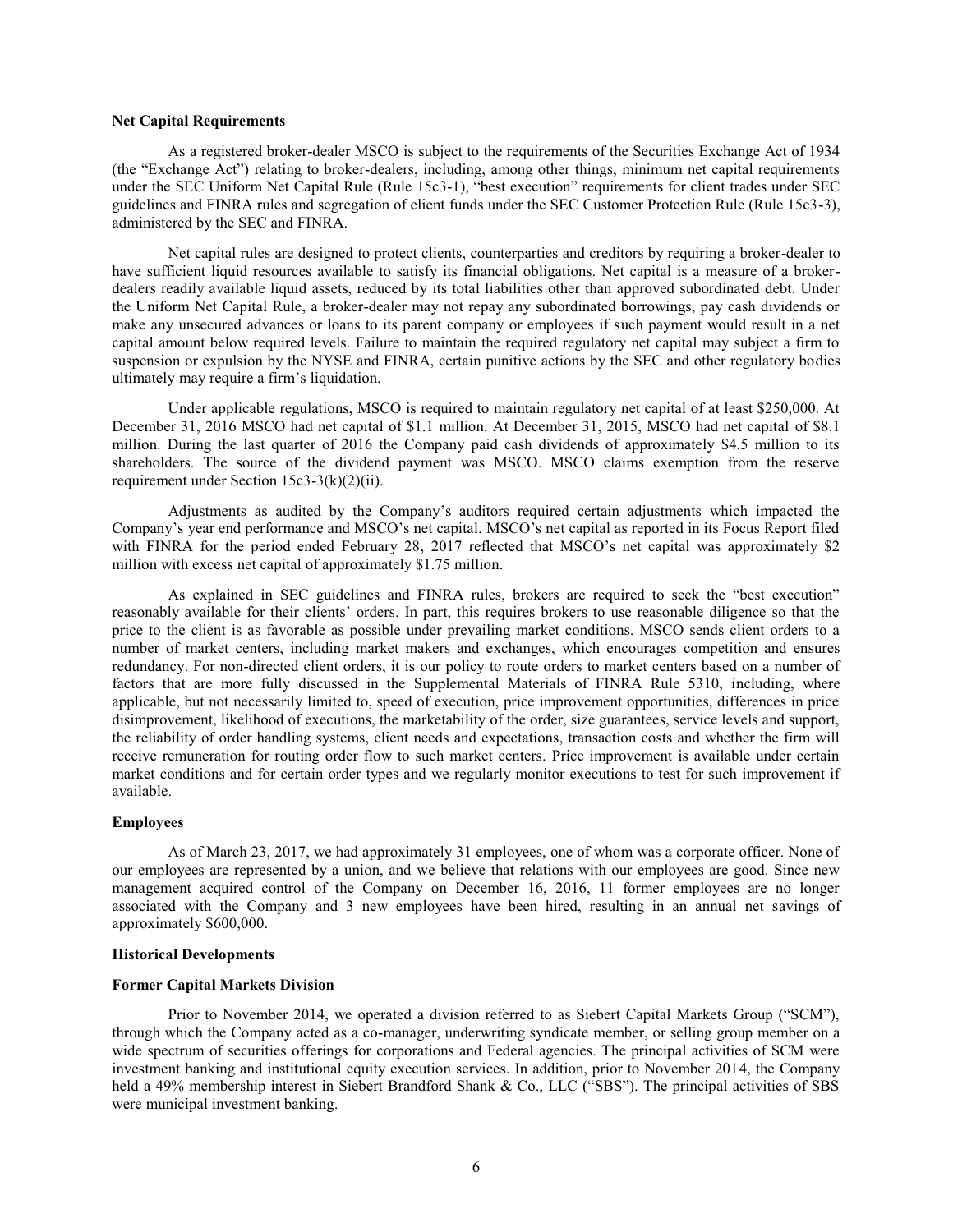On November 4, 2014, the Company and the other members of SBS contributed their SBS membership interests to a newly formed Delaware limited liability company, Siebert Brandford Shank Financial, L.L.C. ("SBSF") (now known as Siebert Cisneros Shank Financial, LLC) in exchange for the same percentage membership interests in SBSF. On the same day, the Company entered into an Asset Purchase Agreement (the "Capital Markets Agreement") with SBS and SBSF, pursuant to which the Company sold substantially all of the SCM assets to SBSF. Pursuant to the Capital Markets Agreement, SBSF assumed post-closing liabilities relating to the transferred business and agreed to pay to the Company an aggregate of \$3,000,000, payable in annual installments commencing on March 1, 2016 and continuing on each of March 1, 2017, 2018, 2019 and 2020. The amount payable to the Company on each annual payment date was equal to 50% of the net income attributable to the transferred business recognized by SBSF in accordance with generally accepted accounting principles during the fiscal year ending immediately preceding the applicable payment date; provided that, if net income attributable to the transferred business generated prior to the fifth annual payment date was insufficient to pay the remaining balance of the purchase price in full on the fifth annual payment date, then the unpaid amount of the purchase price will be paid in full on March 1, 2021. The annual installment payable on March 1, 2016 is based on the net income attributable to the capital markets business for the year ended December 31, 2015, amounted to \$493,000 (the "SBSF Receivable").

Transferred assets of SCM, consisted of customer accounts and goodwill, which had no carrying value to the Company, and the Company recorded a gain on sale of \$1,820,000, which reflected the fair value of the purchase obligation. Such fair value was based on the present value of estimated annual installments to be received during 2016 through 2020 from forecasted net income of the transferred business plus a final settlement in 2021, discounted at 11.5% (representing SBS's weighted average cost of capital).

The discount recorded for the purchase obligation is being amortized as interest income using an effective yield initially calculated based on the original carrying amount of the obligation and estimated annual installments to be received and adjusted in future periods to reflect actual installments received and changes in estimates of future installments. Interest income recognized on the obligation for the year ended December 31, 2016 amounted to \$207,000 based on a yield of approximately 12%.

On November 9, 2015, the Company sold its 49% membership investment in SBSF back to SBSF for \$8,000,000 of which \$4,000,000 was paid in cash and the balance of which was paid in the form of a secured junior subordinated promissory note of \$4,000,000 (the "SBSF Junior Note"). The sale of the investment in SBSF, which was accounted for by the equity method, represented a strategic shift for the Company based on its significance to the Company's financial condition and results of operations and the major effect it had on the Company's operations and financial results and, accordingly, the Company's share of operating results of the investment are reflected as discontinued operations in the accompanying statement of operations. The investment was sold for approximately \$448,000 less than the carrying value of the investment at November 9, 2015, after adjusting the carrying value of the investment for the Company's equity in SBSF's results of operations through such date. Such loss is also included in discontinued operations.

The Company no longer has a relationship with its former affiliate, Siebert Cisneros Shank Financial, LLC.

#### **Change in Control**

In December 2016, pursuant to the terms of an acquisition agreement, dated September 1, 2016 (the "Acquisition Agreement"), by and among the Company, Kennedy Cabot Acquisition, LLC (the "KCA"), a Nevada limited liability company and the Estate of Muriel F. Siebert (the "Majority Shareholder"), KCA acquired 677,283 shares of Common Stock in a cash tender offer (the "Tender Offer Shares") and 19,310,000 shares of Common Stock owned by the Majority Shareholder (the "Majority Shares"). As a result of the acquisition of the Tender Offer Shares and Majority Shares, effective December 16, 2016, KCA became the owner of 19,987,283 shares of Common Stock representing approximately 90% of the Company's outstanding Common Stock.

The purchase price paid by KCA in the tender offer to the minority shareholders for the Tender Offer Shares was approximately \$812,740. The purchase paid by KCA to the Majority Shareholder for the Majority Shares was approximately \$6,994,342 (the "Majority Share Purchase Price"). Of the amount payable to the Majority Shareholder, \$1 million was placed in escrow for one year and will be used to fund the Majority Shareholder's indemnification obligations to the Purchaser. In addition, the Majority Share Purchase Price is subject to adjustment for fluctuations in SFC's working capital and reduction for SFC's transaction expenses in connection with the Acquisition.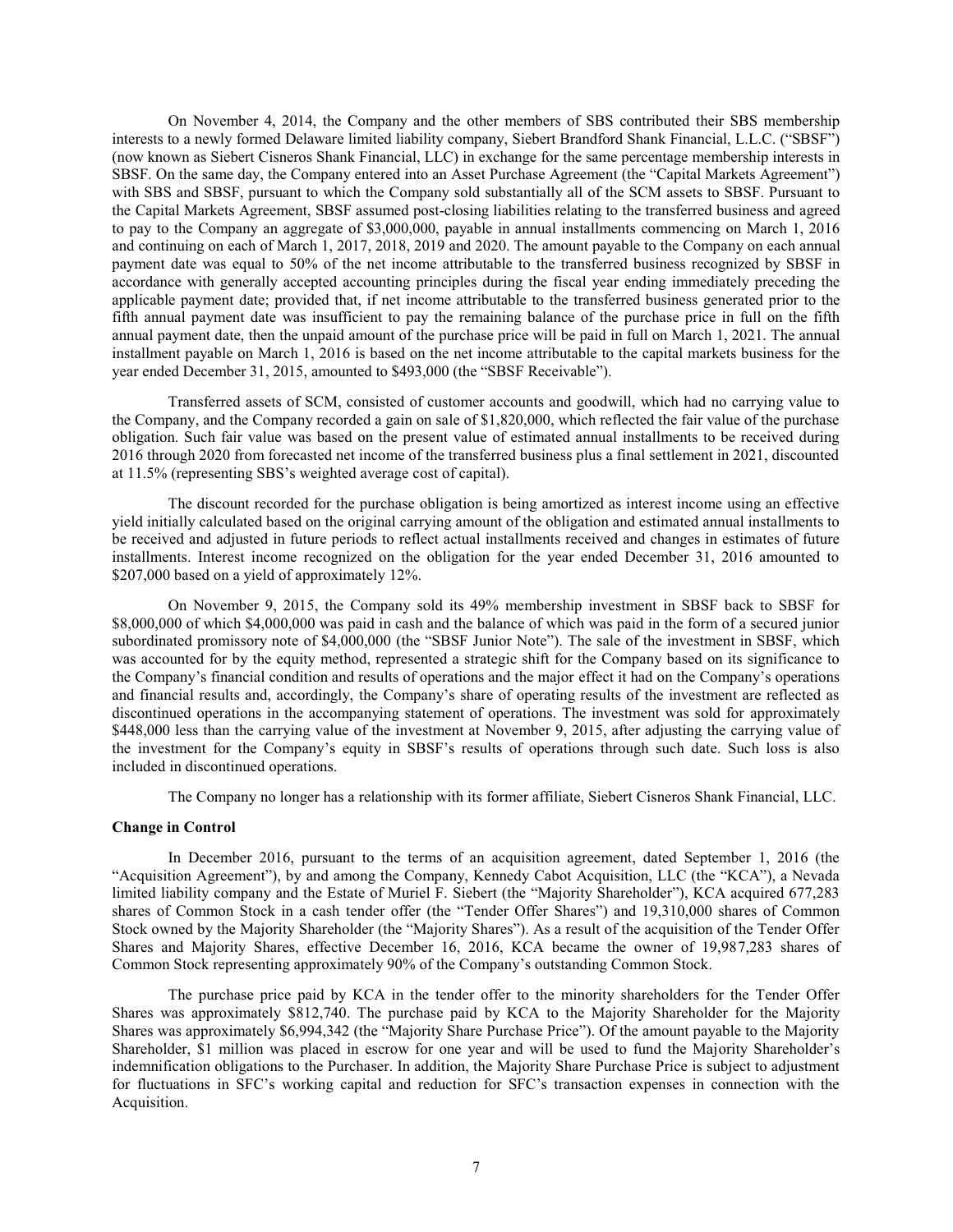In addition, pursuant to the Acquisition Agreement, SFC's Board of Directors declared a special dividend in the amount of \$.20 per share of outstanding Common Stock (an aggregate of \$4,492,735) payable on October 24, 2016, to the shareholders of record on October 13, 2016.

In accordance with the Acquisition Agreement, pursuant to the terms of an assignment agreement (the "Assignment") dated December 16, 2016, SFC assigned to the Majority Shareholder, among other things, all of SFC's rights to receive the remaining amounts of the SBSF Receivables and the remaining amounts payable pursuant to the SBSF Junior Note. The Company received approximately \$610,000 from the Majority Shareholder to adjust for the non-Estate controlled shares.

#### **Item 1A. RISK FACTORS**

#### *Securities market volatility and other securities industry risk could adversely affect our business*

Most of our revenues are derived from our securities brokerage business. Like other businesses operating in the securities industry, our business is directly affected by volatile trading markets, fluctuations in the volume of market activity, economic and political conditions, upward and downward trends in business and finance at large, legislation and regulation affecting the national and international business and financial communities, currency values, inflation, market conditions, the availability and cost of short-term or long-term funding and capital, the credit capacity or perceived credit-worthiness of the securities industry in the marketplace and the level and volatility of interest rates. We also face risks relating to trading losses, losses resulting from the ownership or underwriting of securities, counterparty failure to meet commitments, customer fraud, employee fraud, issuer fraud, errors and misconduct, failures in connection with the processing of securities transactions and litigation. A reduction in our revenues or a loss resulting from our ownership of securities or sales or trading of securities could have a material adverse effect on our business, results of operations and financial condition. In addition, as a result of these risks, our revenues and operating results may be subject to significant fluctuations from quarter to quarter and from year to year.

#### *Lower price levels in the securities markets may reduce our profitability.*

Lower price levels of securities may result in (i) reduced volumes of securities, options and futures transactions, with a consequent reduction in our commission revenues, and (ii) losses from declines in the market value of securities we held in investment. In periods of low volume, our levels of profitability are further adversely affected because certain of our expenses remain relatively fixed. Sudden sharp declines in market values of securities and the failure of issuers and counterparties to perform their obligations can result in illiquid markets which, in turn, may result in our having difficulty selling securities. Such negative market conditions, if prolonged, may lower our revenues. A reduction in our revenues could have a material adverse effect on our business, results of operations and financial condition.

#### *There is intense competition in the brokerage industry.*

Siebert encounters significant competition from full-commission, online and other discount brokerage firms, as well as from financial institutions, mutual fund sponsors and other organizations many of which are significantly larger and better capitalized than Siebert. Over the past several years, price wars and lower commission rates in the discount brokerage business in general have strengthened our competitors. Siebert believes that such changes in the industry will continue to strengthen existing competitors and attract additional competitors such as banks, insurance companies, providers of online financial and information services, and others. Many of these competitors are larger, more diversified, have greater capital resources, and offer a wider range of services and financial products than Siebert. Siebert competes with a wide variety of vendors of financial services for the same customers. Siebert may not be able to compete effectively with current or future competitors.

Some competitors in the discount brokerage business offer services which we may not. In addition, some competitors have continued to offer flat rate execution fees that are lower than our published rates. Industry-wide changes in trading practices are expected to cause continuing pressure on fees earned by discount brokers for the sale of order flow. Continued or increased competition from ultra-low cost, flat fee brokers and broader service offerings from other discount brokers could limit our growth or lead to a decline in Siebert's customer base which would adversely affect our business, results of operations and financial condition.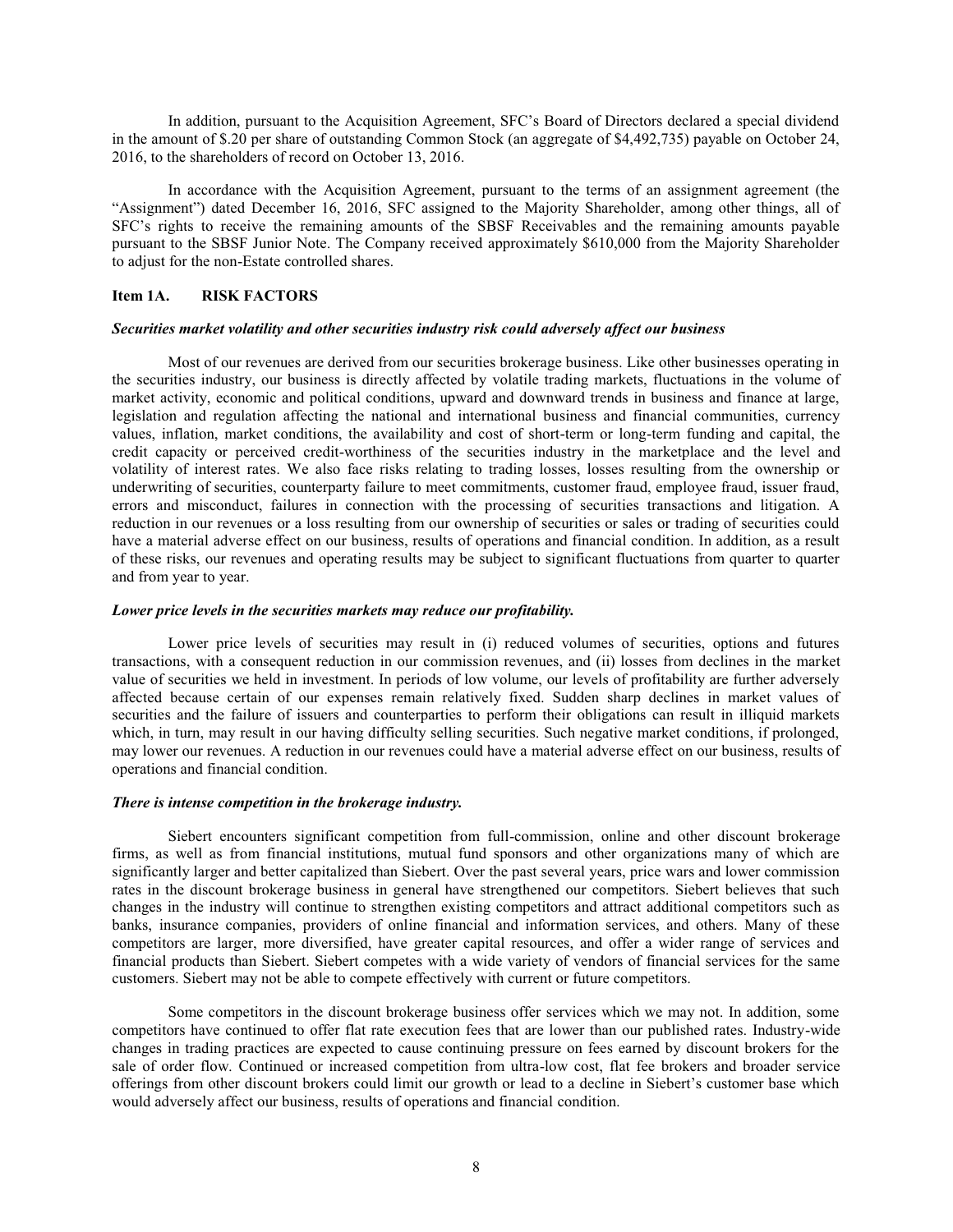## *Failure to protect client data or prevent breaches of our information systems could expose us to liability or reputational damage.*

We are dependent on information technology networks and systems to securely process, transmit and store electronic information and to communicate among our locations and with our clients and vendors. As the breadth and complexity of this infrastructure continue to grow, the potential risk of security breaches and cyber-attacks increases. As a financial services company, we are continuously subject to cyber-attacks by third parties. Any such security breach could lead to shutdowns or disruptions of our systems and potential unauthorized disclosure of confidential information. In addition, vulnerabilities of our external service providers and other third parties could pose security risks to client information. The secure transmission of confidential information over public networks is also a critical element of our operations.

In providing services to clients, we manage, utilize and store sensitive and confidential client data, including personal data. As a result, we are subject to numerous laws and regulations designed to protect this information, such as U.S. federal and state laws and foreign regulations governing the protection of personally identifiable information. These laws and regulations are increasing in complexity and number, change frequently and sometimes conflict. If any person, including any of our employees, negligently disregards or intentionally breaches our established controls with respect to client data, or otherwise mismanages or misappropriates that data, we could be subject to significant monetary damages, regulatory enforcement actions, fines and/or criminal prosecution in one or more jurisdictions. Unauthorized disclosure of sensitive or confidential client data, whether through systems failure, employee negligence, fraud or misappropriation, could damage our reputation and cause us to lose clients. Similarly, unauthorized access to or through our information systems, whether by our employees or third parties, including a cyber-attack by third parties who may deploy viruses, worms or other malicious software programs, could result in negative publicity, significant remediation costs, legal liability, and damage to our reputation and could have a material adverse effect on our results of operations. In addition, our liability insurance might not be sufficient in type or amount to cover us against claims related to security breaches, cyber-attacks and other related breaches.

#### *Our advisory services subject us to additional risks.*

We have provided investment advisory services to investors through our registered Registered Investment Advisor, SIA. SIA intends to offer Robo advisory and investment services. The risks associated with these investment advisory activities include those arising from possible conflicts of interest, unsuitable investment recommendations, inadequate due diligence, inadequate disclosure and fraud. Realization of these risks could lead to liability for client losses, regulatory fines, civil penalties and harm to our reputation and business.

#### *We are subject to extensive government regulation.*

Our business is subject to extensive regulation in the United States, at both the Federal and state level. We are also subject to regulation by self–regulatory organizations and other regulatory bodies in the United States, such as the SEC, the NYSE, FINRA and the MSRB. We are registered as a broker-dealer in 50 states and the District of Columbia. The regulations to which we are subject as a broker-dealer cover all aspects of the securities business including: training of personnel, sales methods, trading practices, uses and safe keeping of customers' funds and securities, capital structure, record keeping, fee arrangements, disclosure and the conduct of directors, officers and employees. Failure to comply with any of these laws, rules or regulations, which may be subject to the uncertainties of interpretation, could result in civil penalties, fines, suspension or expulsion and have a material adverse effect on our business, results of operations and financial condition.

The laws, rules and regulations, as well as governmental policies and accounting principles, governing our business and the financial services and banking industries generally have changed significantly over recent years and are expected to continue to do so. We cannot predict which changes in laws, rules, regulations, governmental policies or accounting principles will be adopted. Any changes in the laws, rules, regulations, governmental policies or accounting principles relating to our business could materially and adversely affect our business, results of operations and financial condition.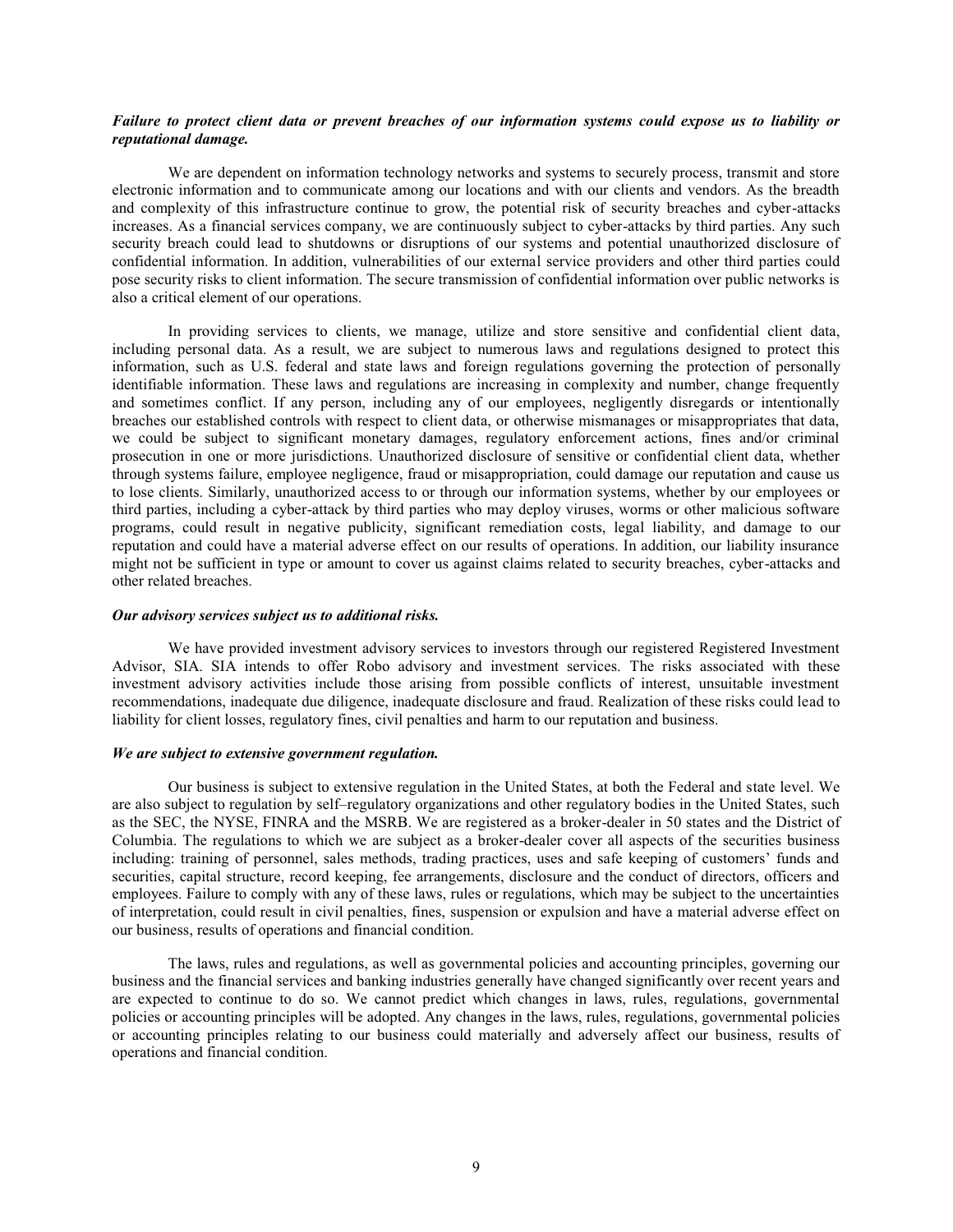## *Legislation has and may continue to result in changes to rules and regulations applicable to our business, which may negatively impact our business and financial results.*

The Dodd-Frank Wall Street Reform and Consumer Protection Act (the "Dodd-Frank Act"), enacted in 2010, requires many federal agencies to adopt new rules and regulations applicable to the financial services industry and also calls for many studies regarding various industry practices. In particular, the Dodd-Frank Act gives the SEC discretion to adopt rules regarding standards of conduct for broker-dealers providing investment advice to retail customers. The U.S. Department of Labor ("DOL") has enacted regulations changing the definition of who is an investment advice fiduciary under the Employee Retirement Income Security Act of 1974 (ERISA) and how such advice can be provided to account holders in retirement accounts such as 401(k) plans and Individual Retirement Arrangements (IRAs). The DOL regulations will deem many of the investment, rollover and asset management recommendations from us to our clients regarding their retirement accounts fiduciary "investment advice" under ERISA. One of the most significant impacts on our business from the DOL regulations and related prohibited transaction exemptions will be the impact on our fee and compensation practices. For example, the regulations make investment advisors to retirement account clients subject to an ERISA fiduciary duty standard and the exemptions seek to reduce conflicts of interest stemming from fee differentials and compensation incentives that could lead to a misalignment of the interests of advisors and their retirement investor clients. The exemptions, when used, will also require certain new client contracts, adherence to "impartial conduct standards" (including a requirement to act in the "best interest" of retirement clients when providing investment advice), the adoption of related policies and procedures and the making of extensive website and other disclosures to retirement investors and the DOL. One way to comply is to use the best interest contract exemption in connection with certain advice activities, which will subject us to an increased risk of class actions and other litigation and regulatory risks. Additional rulemaking or legislative action could negatively impact our business and financial results. While we have not yet been required to make other material changes to our business or operations as a result of the Dodd-Frank Act or other rulemaking or legislative action, it is not certain what the scope of future rulemaking or interpretive guidance from the SEC, FINRA, DOL, banking regulators and other regulatory agencies may be, how the courts and regulators might interpret these rules and what impact this will have on our compliance costs, business, operations and profitability.

Our profitability could also be affected by new or modified laws that impact the business and financial communities generally, including changes to the laws governing banking, the securities market, fiduciary duties, conflicts of interest, taxation, electronic commerce, client privacy and security of client data.

#### *We are subject to net capital requirements.*

The SEC, FINRA, and various other securities and commodities exchanges and other regulatory bodies in the United States have rules with respect to net capital requirements which affect us. These rules have the effect of requiring that at least a substantial portion of a broker-dealer's assets be kept in cash or highly liquid investments. Our compliance with the net capital requirements could limit operations that require intensive use of capital, such as underwriting or trading activities. These rules could also restrict our ability to withdraw our capital, even in circumstances where we have more than the minimum amount of required capital, which, in turn, could limit our ability to implement growth strategies. In addition, a change in such rules, or the imposition of new rules, affecting the scope, coverage, calculation or amount of such net capital requirements, or a significant operating loss or any unusually large charge against net capital, could have similar adverse effects.

#### *Our customers may fail to pay us.*

A principal credit risk to which we are exposed on a regular basis is that our customers may fail to pay for their purchases or fail to maintain the minimum required collateral for amounts borrowed against securities positions maintained by them. We cannot assure you that our practices and/or the policies and procedures we have established will be adequate to prevent a significant credit loss.

## *An increase in volume on our systems or other events could cause them to malfunction.*

During 2016, we received and processed approximately 61% of our trade orders electronically. This method of trading is heavily dependent on the integrity of the electronic systems supporting it. While we have never experienced a significant failure of our trading systems, heavy stress placed on our systems during peak trading times could cause our systems to operate at unacceptably low speeds or fail altogether. Any significant degradation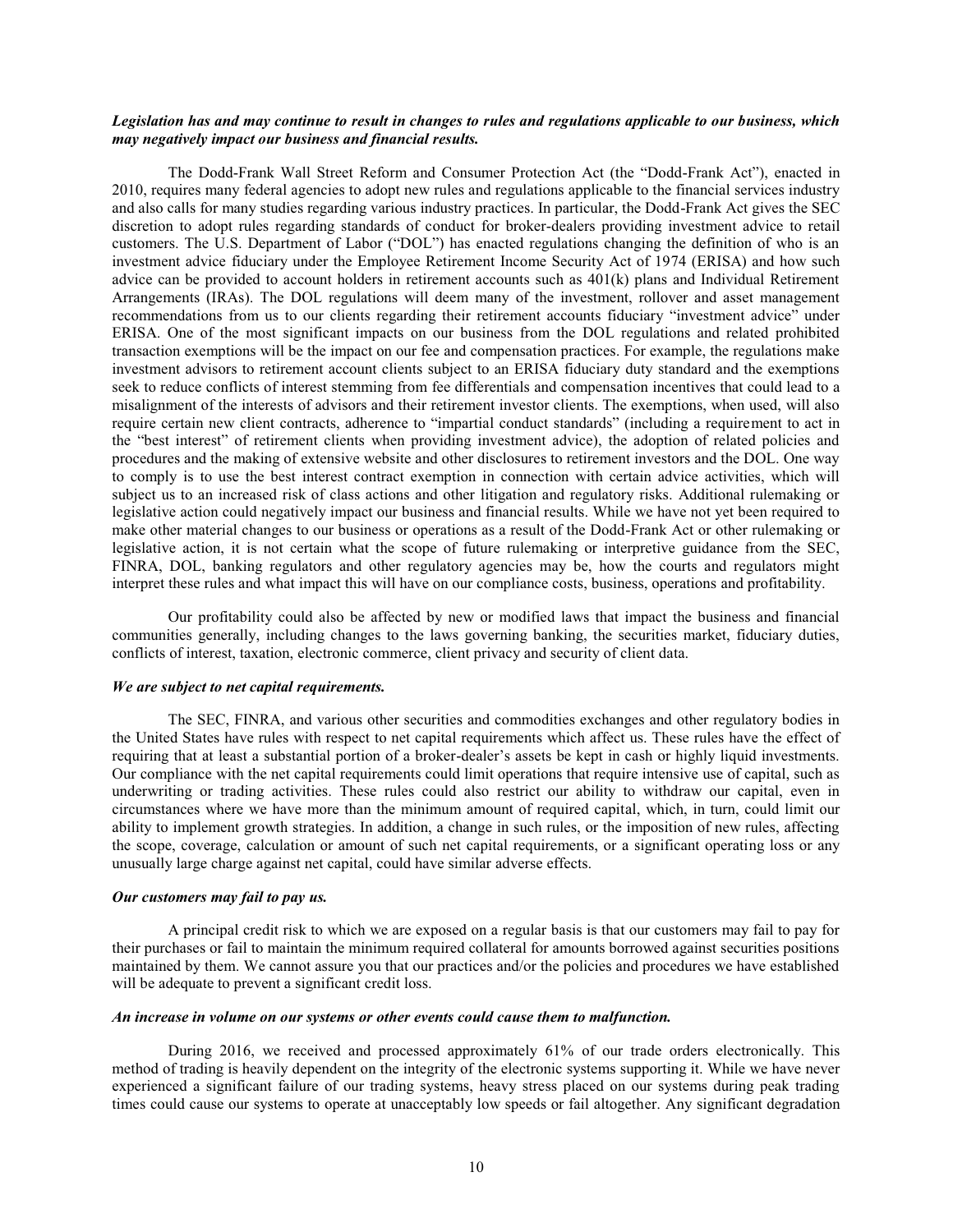or failure of our systems or the systems of third parties involved in the trading process (e.g., online and Internet service providers, record keeping and data processing functions performed by third parties, and third party software), even for a short time, could cause customers to suffer delays in trading. These delays could cause substantial losses for customers and could subject us to claims from these customers for losses. There can be no assurance that our network structure will operate appropriately in the event of a subsystem, component or software failure. In addition, we cannot assure you that we will be able to prevent an extended systems failure in the event of a power or telecommunications failure, an earthquake, terrorist attack, fire or any act of God. Any systems failure that causes interruptions in our operations could have a material adverse effect on our business, financial condition and operating results.

#### *We rely on information processing and communications systems to process and record our transactions.*

Our operations rely heavily on information processing and communications systems. Our system for processing securities transactions is highly automated. Failure of our information processing or communications systems for a significant period of time could limit our ability to process a large volume of transactions accurately and rapidly. This could cause us to be unable to satisfy our obligations to customers and other securities firms, and could result in regulatory violations. External events, such as an earthquake, terrorist attack or power failure, loss of external information feeds, such as security price information, as well as internal malfunctions such as those that could occur during the implementation of system modifications, could render part or all of these systems inoperative.

#### *Rapid market or technological changes may render our technology obsolete or decrease the attractiveness of our products and services to our clients*.

We must continue to enhance and improve our technology and electronic services. The electronic financial services industry is characterized by significant structural changes, increasingly complex systems and infrastructures, changes in clients' needs and preferences and new business models. If new industry standards and practices emerge and our competitors release new technology before us, our existing technology, systems and electronic trading services may become obsolete or our existing business may be harmed. Our future success will depend on our ability to:

- enhance our existing products and services;
- develop and/or license new products and technologies that address the increasingly sophisticated and varied needs of our clients and prospective clients;
- continue to attract highly-skilled technology personnel; and
- respond to technological advances and emerging industry standards and practices on a cost-effective and timely basis.

Developing our electronic services, our implementation and utilization of our use of the Robo investment advisor platform and other technology entails significant technical and business risks. We may use new technologies ineffectively or we may fail to adapt our electronic trading platform, information databases and network infrastructure to client requirements or emerging industry standards. If we face material delays in introducing new services, products and enhancements, our clients may forego the use of our products and use those of our competitors.

Further, the adoption of new Internet, networking or telecommunications technologies may require us to devote substantial resources to modify and adapt our services. We cannot assure you that we will be able to successfully implement new technologies or adapt our proprietary technology and transaction-processing systems to client requirements or emerging industry standards. We cannot assure you that we will be able to respond in a timely manner to changing market conditions or client requirements.

#### *We depend on our ability to attract and retain key personnel.*

We are dependent upon our new and continuing senior management for our success and the loss of the services of any of these individuals could significantly harm our business, financial condition and operating results.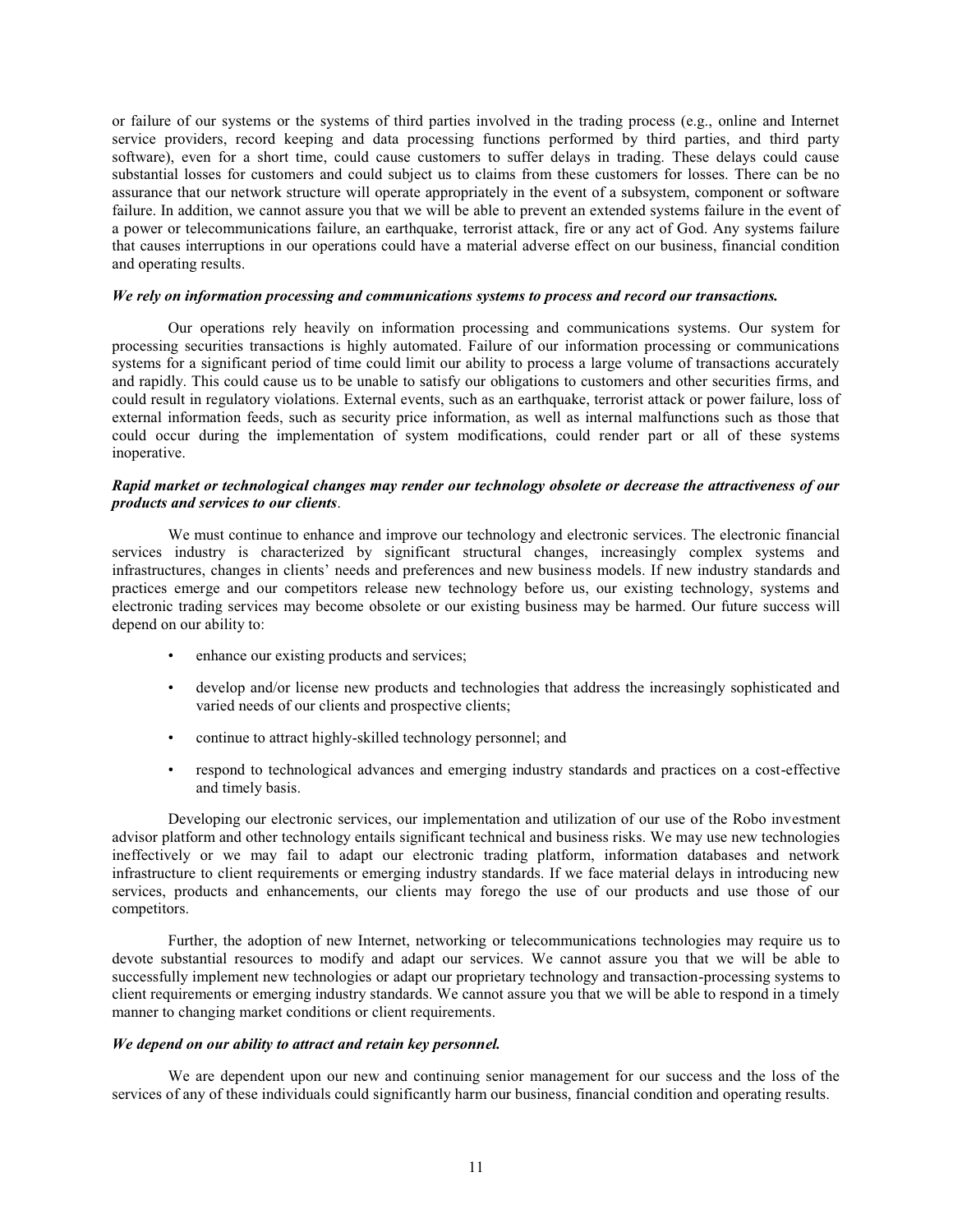## *We may be unable to realize the anticipated benefits of the change in control or it may take longer than anticipated for us to realize any benefits from increased cost efficiencies or economies of scale, if at all.*

Our realization of the benefits anticipated as a result of the Acquisition Agreement and change in control will depend in part on the ability of our new management team, led by our new Executive Vice President and Chief Financial Officer, Andrew H. Reich, to implement the Company's business plan (*See Recent Events*). We cannot assure shareholders that there will not be substantial costs associated with the transition process, the Company's new products or other negative consequences as a result of the change in management. These effects, including, but not limited to, incurring unexpected costs or delays in connection with implantation of a modified business model, or the failure of our business to perform as expected, could harm our results of operations.

#### *Our principal shareholder has the ability to control key decisions submitted to a vote of our shareholders.*

KCA currently owns approximately 90% of our outstanding common stock and Gloria E. Gebbia, who is a director of the Company, and the managing member of KCA, has the power to elect the entire Board of Directors and, except as otherwise provided by law or our Certificate of Incorporation or by-laws, to approve any action requiring shareholder approval without a shareholders meeting.

#### *There may be no public market for our common stock.*

Only approximately 1,900,000 shares of common stock, or approximately 9% of our shares of Common Stock outstanding, are currently held by the public. Although our Common Stock is traded in The NASDAQ Capital Market, there can be no assurance that an active public market will continue.

#### *Our future ability to pay dividends to holders of our Common Stock is subject to the discretion of our board of directors and will be limited by our ability to generate sufficient earnings and cash flows.*

Payment of future cash dividends on our Common Stock will depend on our ability to generate earnings and cash flows. However, sufficient cash may not be available to pay such dividends. Payment of future dividends, if any, will be at the discretion of our board of directors and will depend upon a number of factors that the board of directors deems relevant, including future earnings, the success of our business activities, capital requirements, the general financial condition and future prospects of our business and general business conditions. If we are unable to generate sufficient earnings and cash flows from our business, we may not be able to pay dividends on our Common Stock.

Our ability to pay cash dividends on our common stock is also dependent on the ability of our subsidiaries to pay dividends to SFC. MSCO is subject to requirements of the SEC and FINRA relating to liquidity, capital standards and the use of client funds and securities, which may limit funds available for the payment of dividends to SFC.

## **Item 1B. UNRESOLVED STAFF COMMENTS**

None.

#### **Item 2. PROPERTIES**

Siebert currently maintains three retail discount brokerage offices. Customers can visit these offices to obtain market information, place orders, open accounts, deliver and receive checks and securities, and obtain related customer services in person. Nevertheless, most of Siebert's activities are conducted on the Internet or by telephone and mail.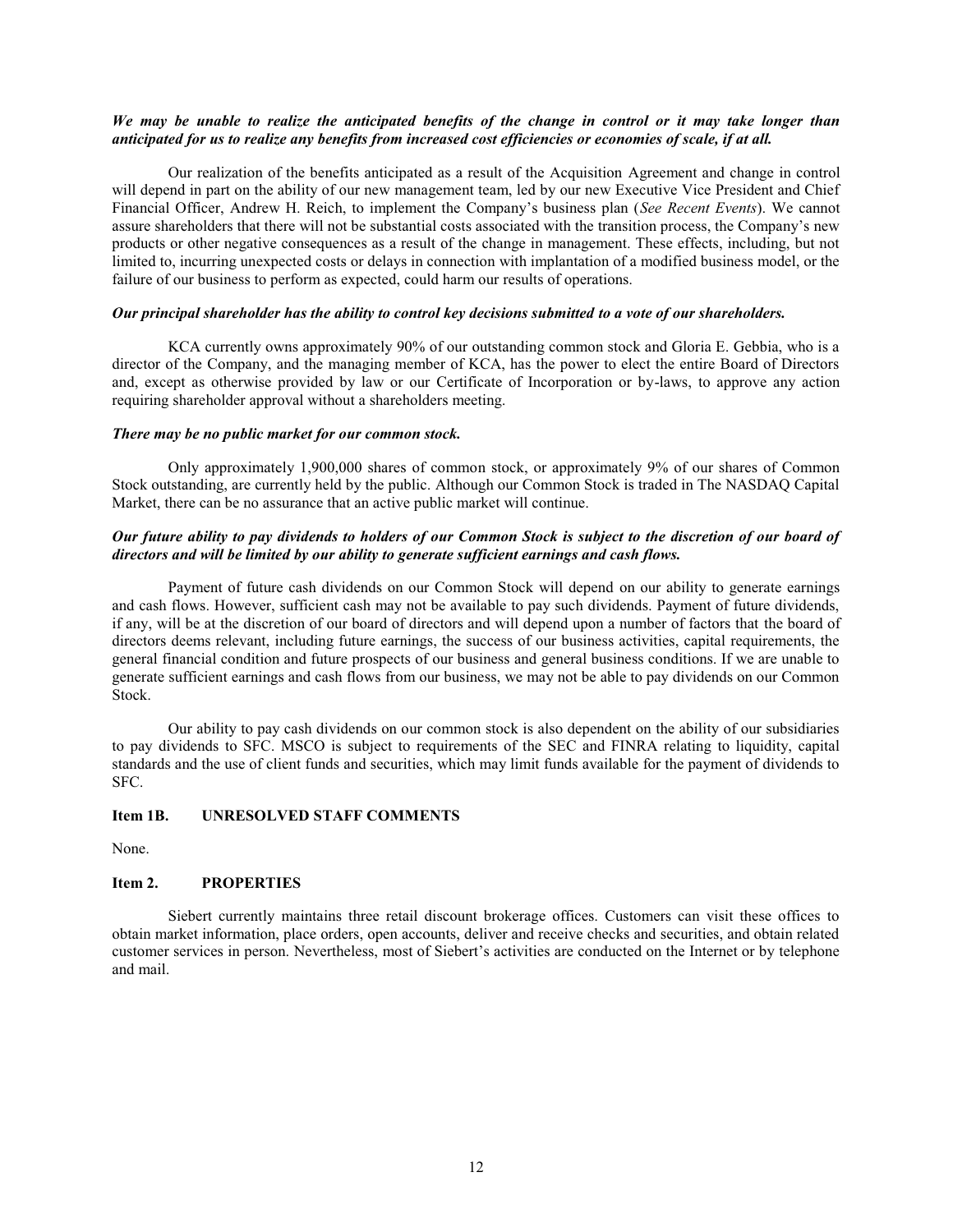Siebert operates its business out of the following leased offices:

| Location                               | Approximate<br>Office Area in<br><b>Square Feet</b> | <b>Expiration Date</b><br>оf<br><b>Current Lease</b> | Renewal<br><b>Terms</b> |
|----------------------------------------|-----------------------------------------------------|------------------------------------------------------|-------------------------|
| Corporate Headquarters / Retail Office |                                                     |                                                      |                         |
| 120 Wall Street                        |                                                     |                                                      |                         |
| New York, NY 10005                     | 250                                                 | 9/2018                                               | None                    |
| Retail Offices                         |                                                     |                                                      |                         |
| 15 Exchange Place, Suite 615           |                                                     |                                                      |                         |
| Jersey City, NJ 07302                  | 5,000                                               | 9/2018                                               | None                    |
| 4400 North Federal Highway             |                                                     |                                                      |                         |
| Boca Raton, FL 33431                   | 2,438                                               | Month to Month                                       | None                    |

#### **Item 3. LEGAL PROCEEDINGS**

In December 2015, a former employee of MSCO commenced an arbitration before FINRA against MSCO, alleging a single cause of action for employment retaliation under the Sarbanes-Oxley Act of 2002. In February 2016, the employee amended his claim to replace the Sarbanes-Oxley claim with a substantially identical claim arising under the Dodd-Frank Act of 2010. The matter was settled in February 2017.

The Company is party to certain claims, suits and complaints arising in the ordinary course of business. In the opinion of management, all such matters are without merit, or involve amounts which would not have a significant effect on the financial position of the Company.

#### **Item 4. MINE SAFETY DISCLOSURES**

Not applicable

## **PART II**

## **Item 5. MARKET FOR REGISTRANT'S COMMON EQUITY, RELATED STOCKHOLDER MATTERS AND ISSUER PURCHASES OF EQUITY SECURITIES**

Our common stock traded on the NASDAQ Global Market until June 29, 2011 when our common stock started trading on the NASDAQ Capital Market, under the symbol "SIEB". The high and low sales prices of our common stock reported by NASDAQ during the following calendar quarters were:

|                        |              | High |              | Low  |
|------------------------|--------------|------|--------------|------|
| First Quarter $-2015$  | $\mathbb{S}$ | 2.62 | <sup>S</sup> | 1.44 |
| Second Quarter $-2015$ | \$           | 2.11 | \$           | 1.45 |
| Third Quarter $-2015$  | S.           | 1.95 | \$           | 1.35 |
| Fourth Quarter $-2015$ | \$           | 1.56 | \$           | 1.14 |
| First Quarter $-2016$  | \$           | 1.40 | $\mathbb{S}$ | 1.15 |
| Second Quarter $-2016$ | S.           | 1.34 | \$           | 1.17 |
| Third Quarter $-2016$  | \$           | 2.20 | \$           | 1.00 |
| Fourth Quarter $-2016$ | \$           | 3.25 | \$           | 1.19 |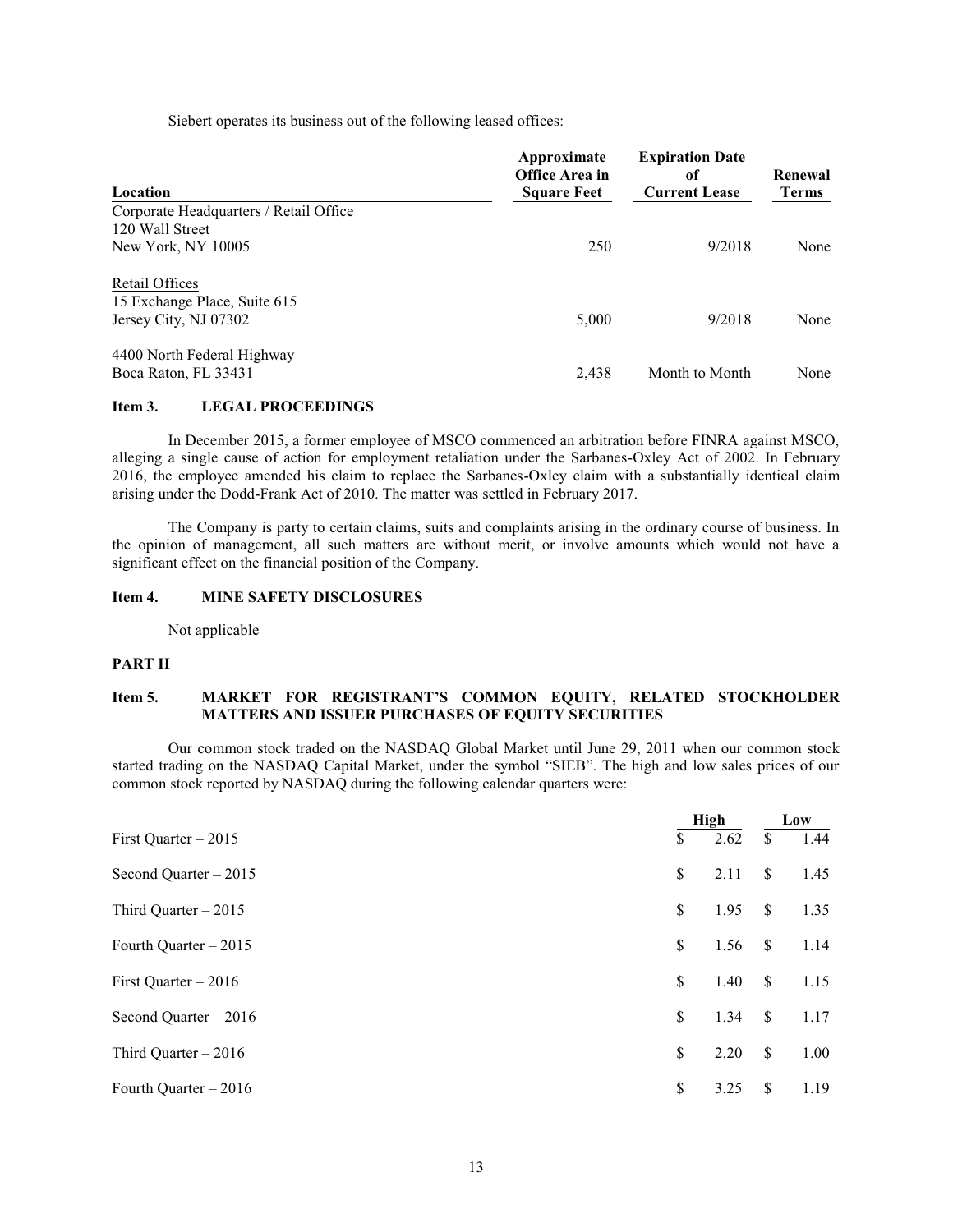On March 24, 2017, the closing price of our common stock on the NASDAQ Capital Market was \$3.08 per share. There were 86 holders of record of our common stock and approximately 1,000 beneficial owners of our common stock.

## **Dividend Policy**

Our Board of Directors periodically considers whether to declare dividends. In considering whether to pay such dividends, our Board of Directors will review our earnings capital requirements, economic forecasts and such other factors as are deemed relevant. Some portion of our earnings will be retained to provide capital for the operation and expansion of our business.

Pursuant to the Acquisition Agreement, our Board of Directors declared a special dividend in the amount of \$.20 per share of outstanding Common Stock (an aggregate of \$4,492,735) payable on October 24, 2016, to the shareholders of record on October 13, 2016. This dividend was a one-time event made pursuant to the terms of the Acquisition Agreement. No other special dividends are currently contemplated.

#### **Issuer Purchases of Equity Securities**

Effective February 28, 2017, our Board of Directors terminated the stock repurchase program authorized on January 23, 2008. No shares were purchased in 2016.

#### **Equity Compensation Plan Information**

In December 2016, our Board of Directors authorized the termination of our equity compensation plans. Accordingly, as of December 31, 2016, we had no equity compensation plans.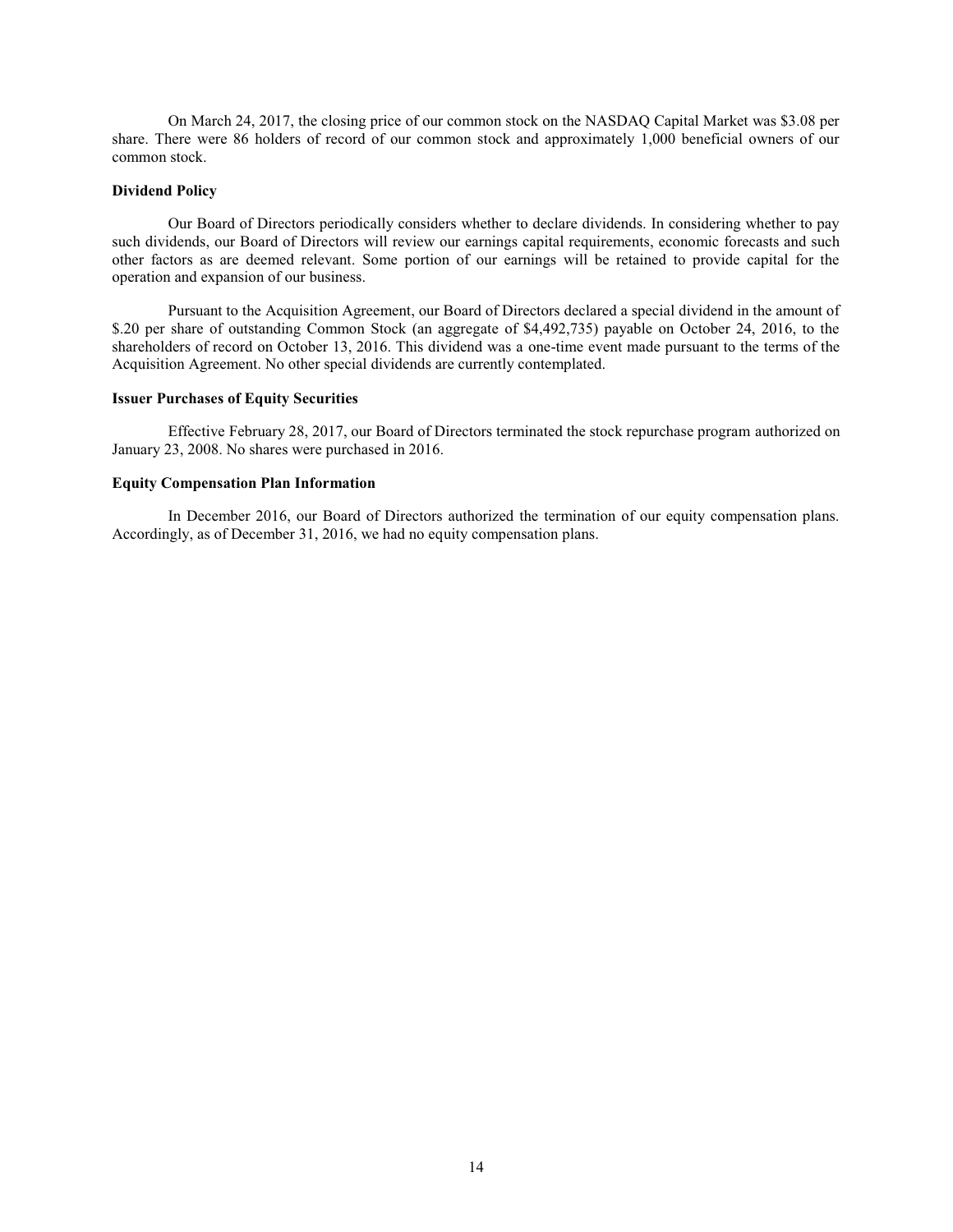## **Our Performance**

The graph below compares our performance from December 31, 2011 through December 31, 2016 against the performance of the NASDAQ Composite Index and a peer group. The peer group consists of Ameritrade Holding Corporation, E\*Trade Financial Corporation and the Charles Schwab Corporation.



**COMPARISON OF 5 YEAR CUMULATIVE TOTAL RETURN\*** Among Siebert Financial Corp., the NASDAQ Composite Index, and a Peer Group

\*\$100 invested on 12/31/11 in stock or index, including reinvestment of dividends.<br>Fiscal year ending December 31.

|                         | <b>Cumulative Total Return</b> |        |        |        |        |        |  |  |
|-------------------------|--------------------------------|--------|--------|--------|--------|--------|--|--|
|                         | 2011                           | 2012   | 2013   | 2014   | 2015   | 2016   |  |  |
| Siebert Financial Corp. | 100.00                         | 116.78 | 112.59 | 153.85 | 90.21  | 241.73 |  |  |
| Nasdaq Composite        | 100.00                         | 116.41 | 165.47 | 88.69  | 200.32 | 216.54 |  |  |
| Peer Group              | 100.00                         | 122.36 | 230.03 | 272.01 | 293.54 | 359.57 |  |  |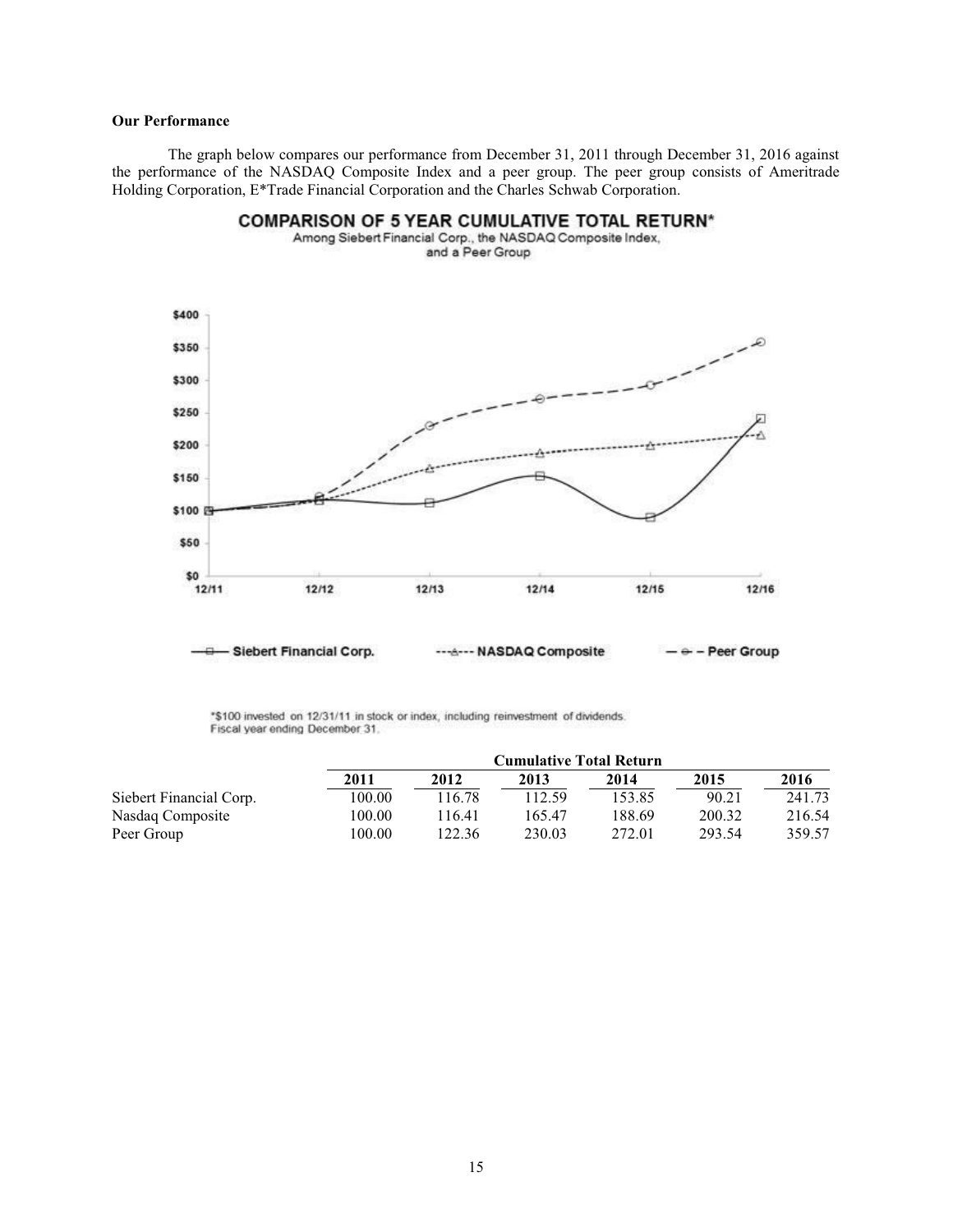## **Item 6. SELECTED FINANCIAL DATA**

(In thousands except share and per share data)

## **The Following Selected Financial Information Should Be Read In Conjunction with Our Consolidated Financial Statements and the Related Notes Thereto.**

|                                                                                                    | 2016 |                          | 2015                     |               | 2014                     |    | 2013                     |    | 2012                     |  |
|----------------------------------------------------------------------------------------------------|------|--------------------------|--------------------------|---------------|--------------------------|----|--------------------------|----|--------------------------|--|
| Income statement data:                                                                             |      |                          |                          |               |                          |    |                          |    |                          |  |
| <b>Total Revenues</b>                                                                              | \$   | 9,812                    | 10,096                   | S             | 15,815                   | \$ | 16,401                   | \$ | 20,983                   |  |
| Net loss                                                                                           | \$   | (5,578)                  | (2,869)                  | \$.           | (6, 557)                 | \$ | (5,912)                  | \$ | (171)                    |  |
| Net loss per share of common<br>stock                                                              |      |                          |                          |               |                          |    |                          |    |                          |  |
| Basic                                                                                              | \$   | (.25)                    | (.13)                    | S             | (0.30)                   | \$ | (0.27)                   | S  | (0.01)                   |  |
| Diluted                                                                                            | \$   | (.25)                    | (.13)                    | <sup>\$</sup> | (0.30)                   | \$ | (0.27)                   | S  | (0.01)                   |  |
| Weighted average shares<br>outstanding (basic)<br>Weighted average shares<br>outstanding (diluted) |      | 22,085,126<br>22,085,126 | 22,085,126<br>22,085,126 |               | 22,085,126<br>22,085,126 |    | 22,087,324<br>22,087,324 |    | 22,100,759<br>22,100,759 |  |
| Statement of financial condition<br>data (at year end):                                            |      |                          |                          |               |                          |    |                          |    |                          |  |
| Total assets<br>Total liabilities excluding                                                        | \$   | 3,816                    | 17,785                   | \$.           | 20,728                   | \$ | 27,970                   | \$ | 33,456                   |  |
| subordinated borrowings                                                                            | \$   | 1,563                    | 2,102                    | \$            | 2,176                    | \$ | 2,861                    | \$ | 2,416                    |  |
| Stockholders' equity                                                                               | \$   | 2,253                    | 15,683                   | \$            | 18,552                   | \$ | 25,109                   | \$ | 31,040                   |  |
| Cash dividends declared on                                                                         |      |                          |                          |               |                          |    |                          |    |                          |  |
| common shares                                                                                      | \$   | .20                      | $\mathbf{0}$             | S             | $\boldsymbol{0}$         | \$ | $\theta$                 | \$ | $\theta$                 |  |

## **Item 7. MANAGEMENT'S DISCUSSION AND ANALYSIS OF FINANCIAL CONDITION AND RESULTS OF OPERATIONS**

This discussion should be read in conjunction with our audited Consolidated Financial Statements and the Notes thereto contained elsewhere in this Annual Report.

Our working capital is invested primarily in bank accounts. In November 2015, Siebert sold its 49% equity interest in SBSF to our former affiliate resulting in discontinued operations. A loss resulted from the disposal of this equity investment in the amount of \$52,000 for 2015 which includes equity earnings of former affiliate of \$671,000, net of \$448,000 loss related to disposal of investment in 2015, net of income tax of \$275,000. Siebert also earned interest income from the receivable from the SCM sale to SBSF of \$207,000 in 2016. The receivable was sold by Siebert in December 2016 in connection with the Acquisition Agreement. The Company's professional expenses during 2016 include the costs of associated with the Acquisition.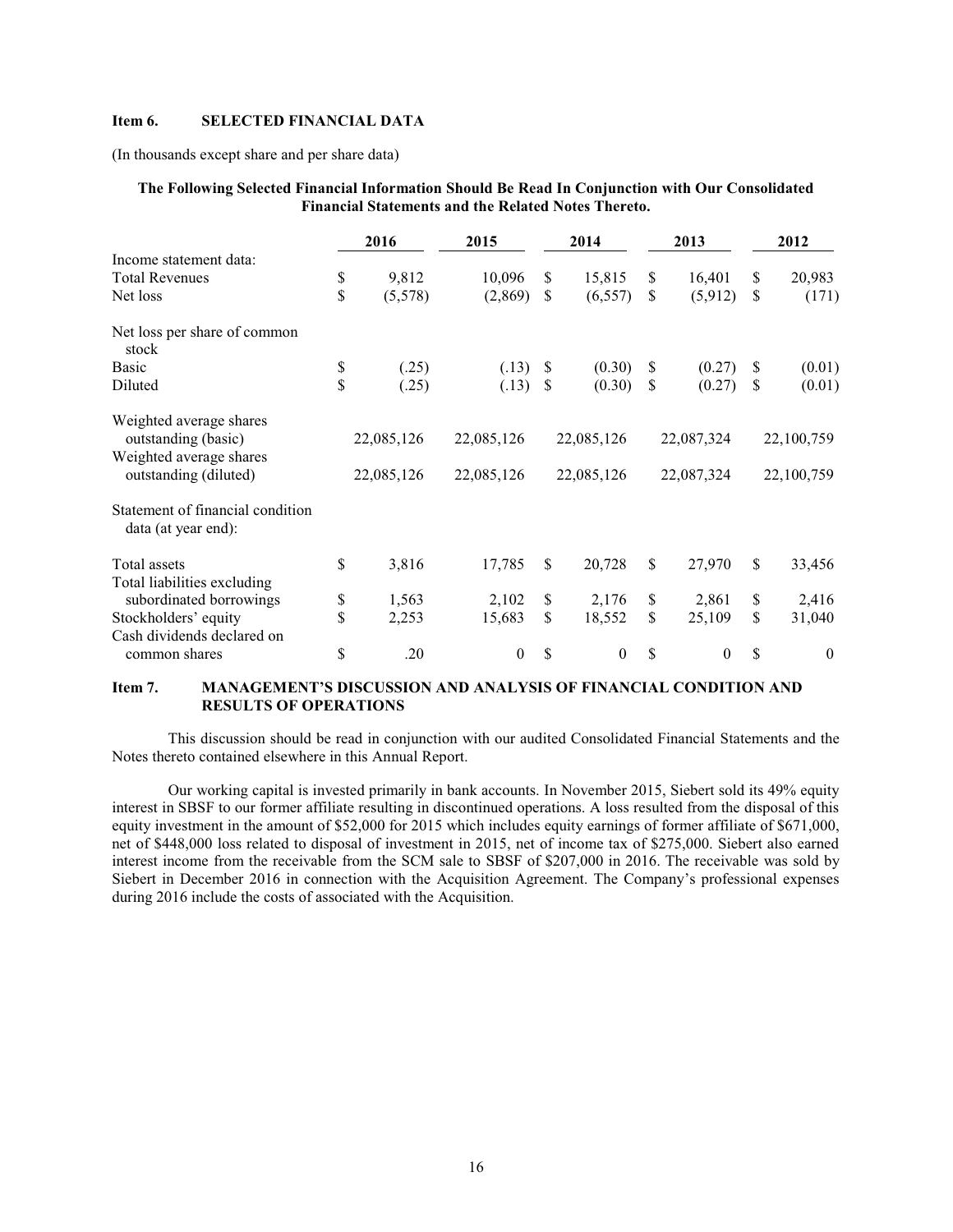The following table sets forth certain metrics as of December 31, 2016, 2015 and 2014, respectively, which we use in evaluating our business.

|                                                        | <b>For the Twelve Months</b><br>ended December 31, |    |                    |     |         |  |  |
|--------------------------------------------------------|----------------------------------------------------|----|--------------------|-----|---------|--|--|
| <b>Retail Customer Activity:</b>                       | 2016                                               |    | 2015               |     | 2014    |  |  |
| Total retail trades:                                   | 229,720                                            |    | 259,624            |     | 293,419 |  |  |
| Average commission per retail trade:                   | $20.27*$                                           | S. | 22.29              | S.  | 19.50   |  |  |
|                                                        |                                                    |    | As of December 31, |     |         |  |  |
|                                                        |                                                    |    | 2016               |     | 2015    |  |  |
| Retail customer balances:                              |                                                    |    |                    |     |         |  |  |
| Retail customer net worth (in billions):               |                                                    |    | 7.0                | S   | 6.8     |  |  |
| Retail customer money market fund value (in billions): |                                                    | \$ | 1.0                | S   | .9      |  |  |
| Retail customer margin debit balances (in millions):   |                                                    | \$ | 214.0              | \$. | 254.7   |  |  |
| Retail customer accounts with positions:               |                                                    |    | 28,430             |     | 30.851  |  |  |

Based on new management's analysis.

#### Description:

- Total retail trades represents retail trades that generate commissions.
- Average commission per retail trade represents the average commission generated for all types of retail customer trades.
- Retail customer net worth represents the total value of securities and cash in the retail customer accounts before deducting margin debits.
- Retail customer money market fund value represents all retail customers accounts invested in money market funds.
- Retail customer margin debit balances represents credit extended to our customers to finance their purchases against current positions.
- Retail customer accounts with positions represent retail customers with cash and/or securities in their accounts.

We, like other securities firms, are directly affected by general economic and market conditions including fluctuations in volume and prices of securities, changes and the prospect of changes in interest rates, and demand for brokerage and investment banking services, all of which can affect our profitability. In addition, in periods of reduced financial market activity, profitability is likely to be adversely affected because certain expenses remain relatively fixed, including salaries and related costs, portions of communications costs and occupancy expenses. Accordingly, earnings for any period should not be considered representative of earnings to be expected for any other period.

Competition continues to intensify among all types of brokerage firms, including established discount brokers and new firms entering the on-line brokerage business. Electronic trading continues to account for an increasing amount of trading activity, with some firms charging very low trading execution fees that are difficult for any conventional discount firm to meet. Some of these brokers, however, impose asset based charges for services such as mailing, transfers and handling exchanges which we do not currently impose, and also direct their orders to market makers where they have a financial interest. Continued competition could limit our growth or even lead to a decline in our customer base, which would adversely affect our results of operations. Industry-wide changes in trading practices, such as the continued use of Electronic Communications Networks, are expected to put continuing pressure on commissions/fees earned by brokers while increasing volatility.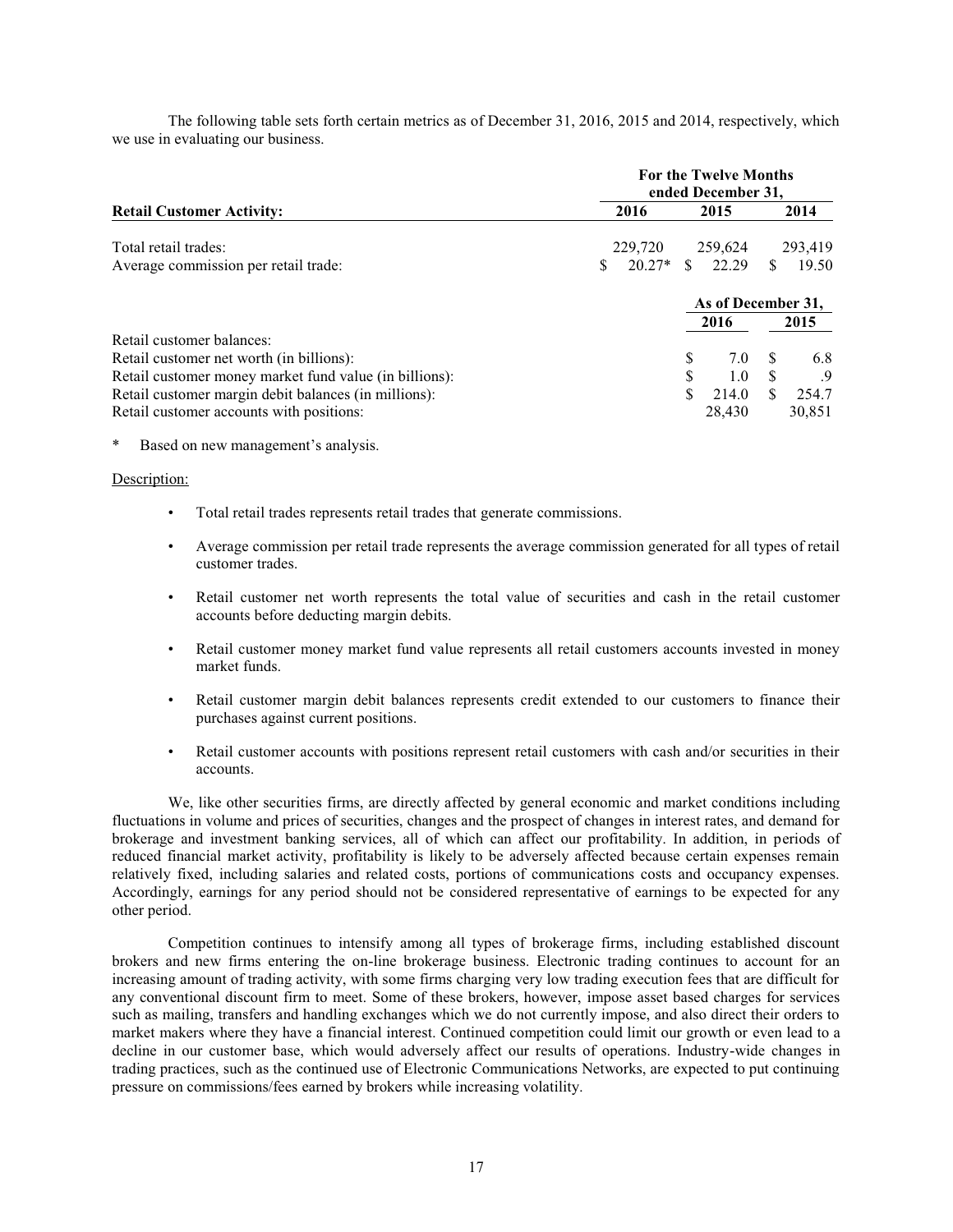The Company's SIA subsidiary offers to its clients a number of Asset Management Programs ("Managed Programs") consisting of asset allocation, flexible asset management and focused or completion strategies. In these Managed Programs, SIA acts as the co-adviser to clients. IA Representatives will assist each client in reviewing information about the programs, completing a client questionnaire to determine the client's risk tolerance, financial situation and investment objectives and selecting an investment strategy. SIA does not ever act as portfolio manager directly, SIA selects other investment advisers to act as portfolio manager on behalf of its clients. During 2016, the results of SIA operations are immaterial to the operations of the Company.

#### **Critical Accounting Policies**

We generally follow accounting policies standard in the brokerage industry and believe that our policies appropriately reflect our financial position and results of operations. Our management makes significant estimates that affect the reported amounts of assets, liabilities, revenues and expenses and the related disclosure of contingent assets and liabilities included in the financial statements. The estimates relate primarily to revenue and expense items in the normal course of business as to which we receive no confirmations, invoices, or other documentation, at the time the books are closed for a period. We use our best judgment, based on our knowledge of revenue transactions and expenses incurred, to estimate the amount of such revenue and expenses. We are not aware of any material differences between the estimates used in closing our books for the last five years and the actual amounts of revenue and expenses incurred when we subsequently receive the actual confirmations, invoices or other documentation. Estimates are also used in determining the useful lives of intangibles assets, and the fair market value of intangible assets. Our management believes that its estimates are reasonable.

#### **Results of Operations**

#### *Year Ended December 31, 2016 Compared to Year Ended December 31, 2015*

*Revenues.* Total revenues for 2016 were \$9.8 million, a decrease of \$284,000, or 2.8%, from 2015. Commission and fee income decreased \$861,000, or 9.4%, from the prior year to \$8.3 million primarily due to a decrease in retail trading.

Trading gains increased \$346,000 or 60.2% to \$921,000 primarily as a result of liquidating the Company's securities.

Income from interest and dividends increased \$225,000, or 69%, from the prior year to \$551,000 in 2016 primarily due to accrued interest on our receivable from business sold to affiliate and interest from a subordinated note from our former affiliate.

*Expenses.* Total expenses for 2016 were \$15.4 million, an increase of \$2.2 million or 16.7% from the prior year primarily due to expenses associated with the sale of the Company.

Employee compensation and benefit costs decreased \$503,000, or 9.3%, from the prior year to \$4.9 million in 2016. This decrease was primarily due to a reduction in head count from the previous year.

Clearing and floor brokerage fees decreased \$373,000, or 30.1%, from the prior year to \$866,000 in 2016 primarily due to lower retail trading volume.

Professional fees increased \$258,000, or 8.1% form the prior year to \$3.5 million in 2016. This increase was primarily due to increased professional fees incurred as a result of the change in control of the Company in additional to the professional fees discussed below.

In December 2015, a then current employee of the Company commenced an arbitration before FINRA against the Company alleging a single cause of action for employment retaliation under the Sarbanes-Oxley Act of 2002. In February 2016, the employee amended his claim to replace the Sarbanes-Oxley claim with a substantially identical claim arising under the Dodd-Frank Act of 2010. In February 2017, a settlement agreement was entered into pursuant to which the arbitration was dismissed with prejudice and the employee was paid \$825,000 which was funded by Kennedy Cabot Acquisition, LLC.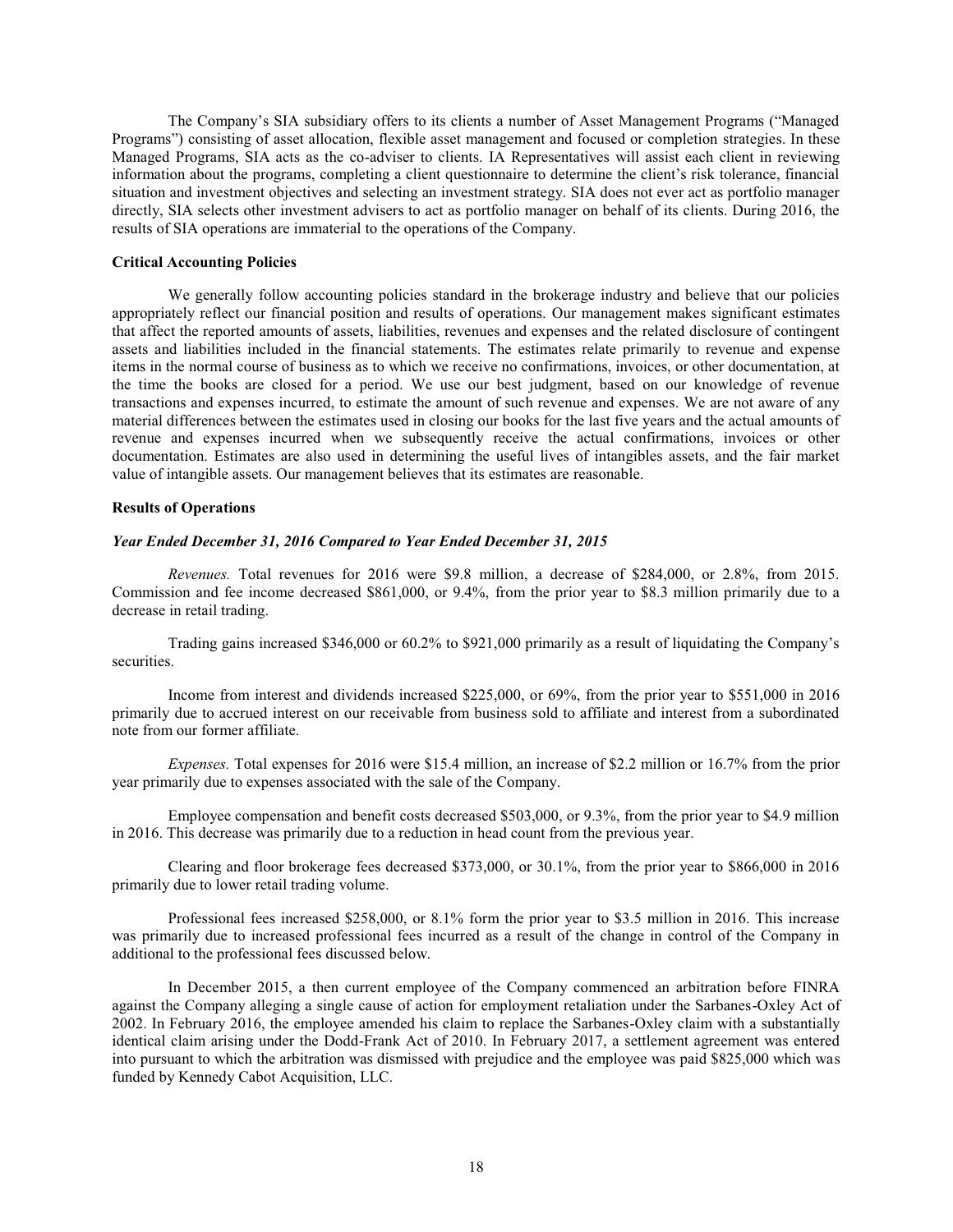Effective December 2016, the Company entered into an acquisition agreement with Kennedy Cabot Acquisition, LLC. As a result of this transaction, the Company incurred \$2,206,000 of professional fees and other expenses related to change in control.

Communications expense decreased \$133,000, or 22.4% from the prior year to \$462,000 in 2016 primarily due to a reduction in expenses associated with quote usage.

Occupancy costs decreased \$30,000, or 3.9% from the prior year to \$746,000 in 2016.

Other general and administrative expenses decreased \$30,000, or 2.2%, from the prior year to \$1.7 million in 2016 due to expenses associated with the sale of the Company.

Income tax benefit for the year ended December 31, 2015 was \$275,000. The benefit for income taxes for 2015 represents the utilization of the loss from continuing operations against income from discontinued operations, exclusive in 2015 of the capital loss from disposal of the investment in former affiliate. The Company has recorded a valuation allowance to fully offset our deferred tax asset at December 31, 2016 and 2015.

#### **Results of Operations**

#### *Year Ended December 31, 2015 Compared to Year Ended December 31, 2014*

*Revenues.* Total revenues for 2015 were \$10.1 million, a decrease of \$5.8 million, or 36.3%, from 2014. Commission and fee income decreased \$1.6 million, or 14.9%, from the prior year to \$9.2 million primarily due to a decrease in retail trading. The Capital Markets Division was sold to our former affiliate SBSF on November 4, 2014 resulting in reduced institutional trading commissions and investment banking revenues. Commission recapture operations were shut down on September 30, 2014.

Investment banking revenues decreased \$1.8 million or 97.8%, from the prior year to \$40,000 in 2015 due to the Capital Markets division being sold on November 4, 2014 to our former affiliate.

Trading profits decreased \$776,000, or 57.4%, from the prior year to \$575,000 in 2015 primarily due to an overall decrease in trading volume primarily in the debt markets.

The Company recorded a gain on the sale of our Capital Markets Segment of \$1,820,000, which reflected the fair value of the purchase obligation (transferred assets of the Company's capital markets business, consisted of customer accounts and goodwill, which had no carrying value to the Company. Such fair value was based on the present value of estimated annual installments to be received during 2016 through 2020 from forecasted net income of the transferred business plus a final settlement in 2021, discounted at 11.5% (representing SBS's weighted average cost of capital), the sale was for \$3,000,000 recorded at a discount.

The discount recorded for the purchase obligation will be amortized as interest income using an effective yield initially calculated based on the original carrying amount of the obligation and estimated annual installments to be received and adjusted in future periods to reflect actual installments received and changes in estimates of future installments. Interest income recognized on the obligation for the period December 31, 2015 amounted to \$235,000 based on a yield of approximately 12%.

Income from interest and dividends increased \$232,000, or 246.8%, from the prior year to \$326,000 in 2015 primarily due to accrued interest on our receivable from business sold to affiliate (see above paragraph) and the sale of our equity interest to our former affiliate offset by secured demand note interest with our former affiliate which expired on August 31, 2015.

*Expenses.* Total expenses for 2015 were \$13.2 million, a decrease of \$9.3 million, or 41.3%, from the prior year.

Employee compensation and benefit costs decreased \$2.9 million, or 34.9%, from the prior year to \$5.4 million in 2015. This decrease was due to a reduction in head count from the previous year, as well as the Capital Markets Division being sold to SBSF on November 4, 2014.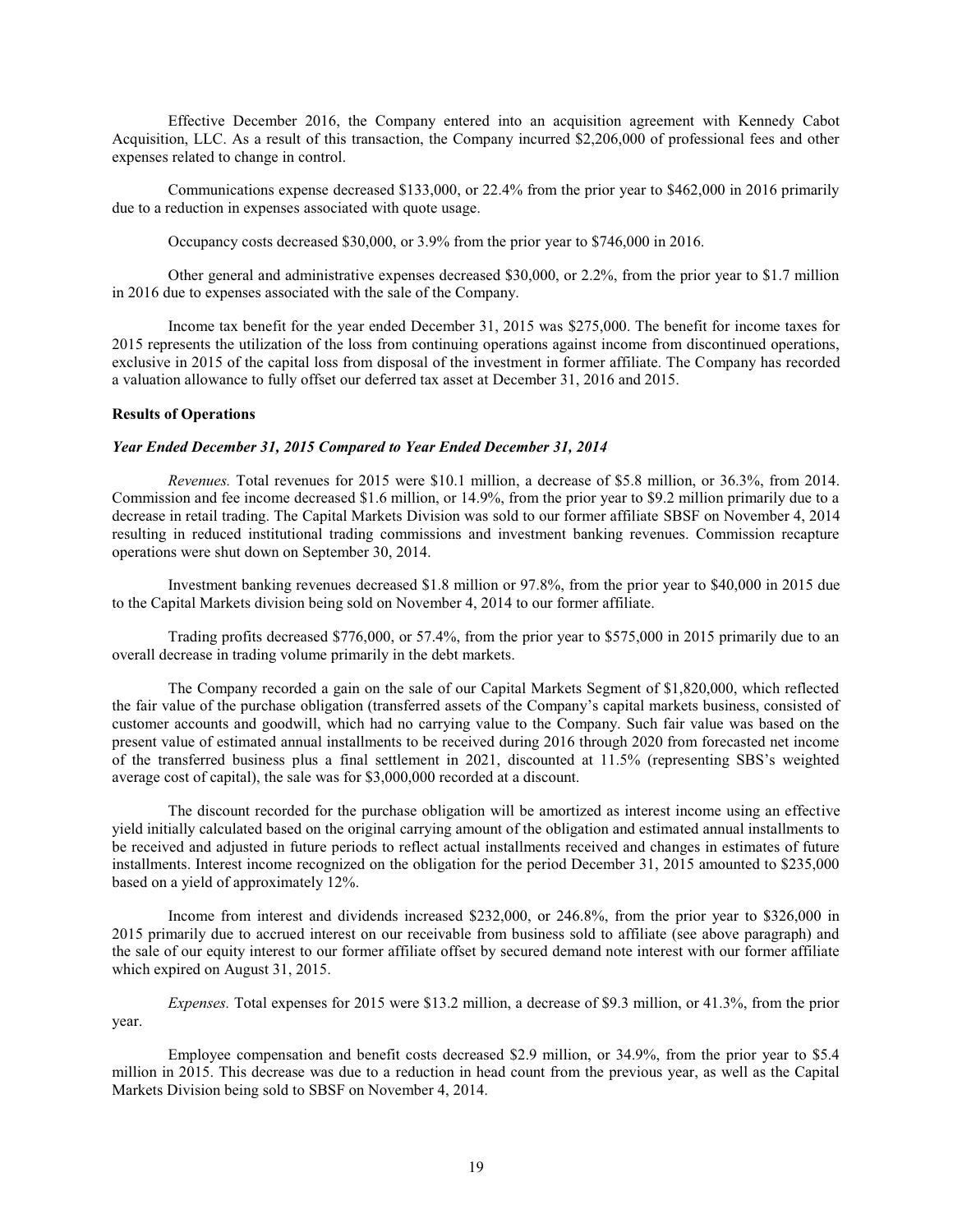Clearing and floor brokerage fees decreased \$426,000, or 25.6%, from the prior year to \$1.2 million in 2015 primarily due to lower retail trading volumes, as well as shutting down our rebate recapture business on September 30, 2014.

Professional fees decreased \$1.1 million, or 25.8% from the prior year to \$3.2 million in 2015 primarily due to a decrease in legal fees relating to a dispute with a former employee (see settlement of case below).

In July 2014, the Company entered into a settlement agreement in regard to a dispute with a former employee, in which the former employee sought, among other things, damages arising from his separation from the Company. The Company asserted counter claims in the arbitration. Pursuant to the settlement, the Company paid \$4,300,000 to the former employee, and the claims and counterclaims have been dismissed and released.

Advertising and promotion expense increased \$20,000, or 8.1%, from the prior year to \$268,000 in 2015 due to an increase in social media advertising.

Communications expense decreased \$270,000, or 31.2%, from the prior year to \$595,000 in 2015 due to a new phone system and phone vendor. Quote fees were down as well due to the reduction in Bloomberg terminals due to the sale of our Capital Markets segment on November 4, 2014. Retail trading revenues were down causing quotes to go down.

Occupancy costs decreased \$12,000, or 1.5%, from the prior year to \$776,000 in 2015 due to our Palm Beach branch closing on March 31, 2014 and the Jersey City branch closing down on June 30, 2015, offset by increases in rent at our Beverly Hills office due to our month to month status. Security deposits were written off to rent for Jersey City and a former Beverly Hills location.

Other general and administrative expenses decreased \$309,000, or 15.2%, from the prior year to \$1.7 million in 2015 due decreases in office expense in travel, entertainment, computer security updates, and registration expense.

Discontinued operations - Loss from our equity investment in SBSF, an entity which Siebert sold its 49% equity interest to on November 9, 2015, for 2015 was \$52,000 which includes equity earnings of former affiliate of \$671,000, net of \$448,000 loss related to disposal of investment in 2015, net of income tax of \$275,000, compared to income of \$84,000 net of income tax of \$27,000 for 2014, a decrease of \$139,000, primarily due to SBSF participating in more municipal bond offerings as senior- and co-manager. Income from our equity investment in SBSFPC, an entity in which we hold a 33% equity interest, for 2015 was \$0 as compared to a loss of \$17,000 from the same period in 2014. This decrease was principally due to SBSFPC winding down and shutting down their operations in 2014.

Income tax benefit for the year ended December 31, 2015 and 2014 was \$275,000 and \$27,000, respectively. The benefit for income taxes for 2015 and 2014 represent the utilization of the loss from continuing operations against income from discontinued operations, exclusive in 2015 of the capital loss from disposal of the investment in former affiliate. The Company has recorded a valuation allowance to fully offset our deferred tax asset at December 31, 2015 and 2014.

#### *Liquidity and Capital Resources*

Our working capital is invested in cash and money market funds. Our total assets at December 31, 2016 were \$3.8 million, of which we regarded \$2.7 million, or 72.0%, as highly liquid.

MSCO is subject to the net capital requirements of the SEC, the NYSE and other regulatory authorities. At December 31, 2016, MSCO's regulatory net capital was \$1.1 million, which was \$862,000 in excess of its minimum capital requirement of \$250,000. The Company's year-end performance and the broker-dealer's net capital was negatively impacted by a \$825,000 charge that the Company was required to take as a technical adjustment to reflect the arbitration settlement.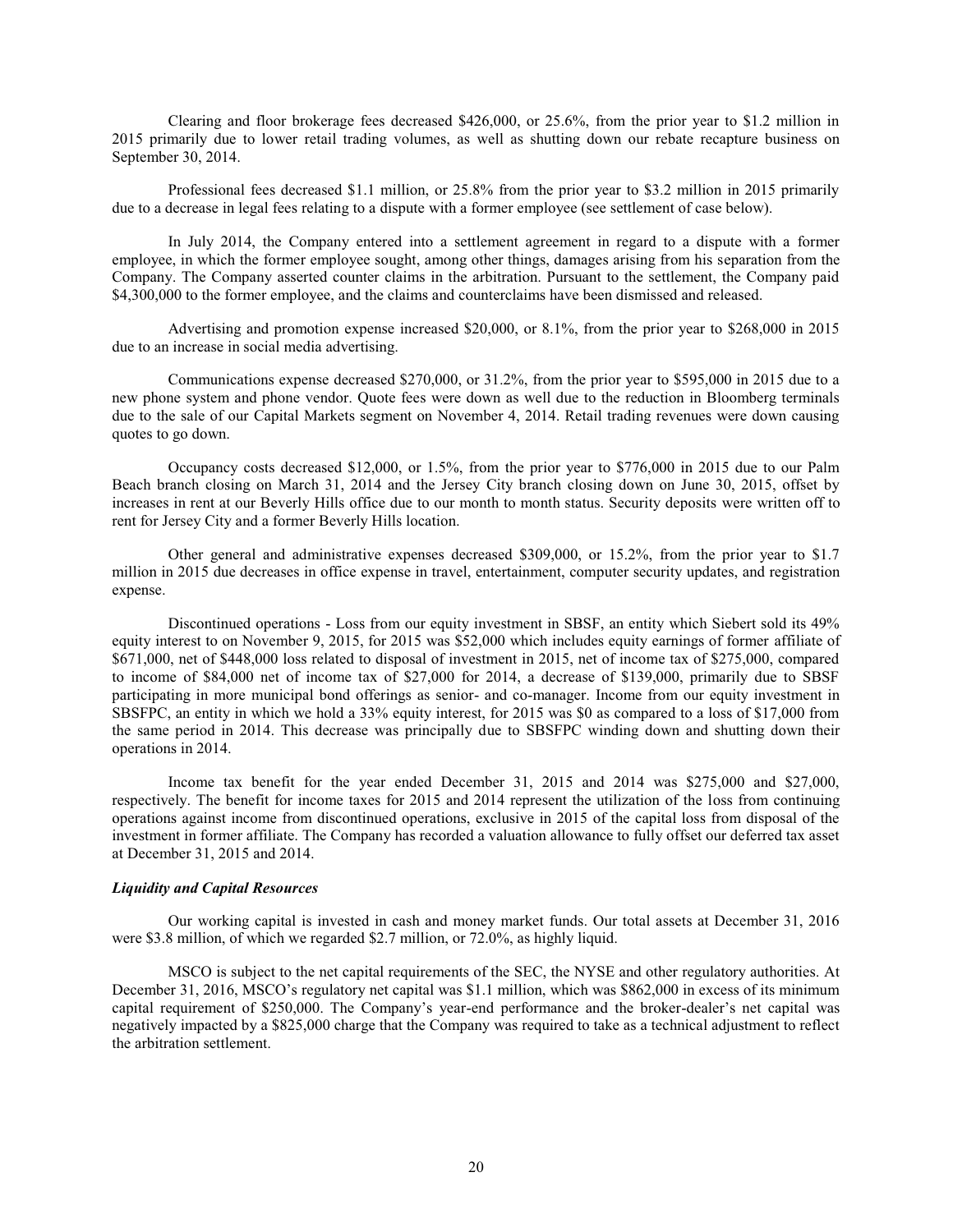## *Contractual Obligations*

Below is a table that presents our obligations and commitments at December 31, 2016:

|                                |       | More Than           |           |           |                   |
|--------------------------------|-------|---------------------|-----------|-----------|-------------------|
| <b>Contractual Obligations</b> | Total | 1 Year              | 1-3 Years | 3-5 Years | <b>Five Years</b> |
| Operating lease obligations    |       | $$91,000$ $$91,000$ |           |           |                   |

#### **Off-Balance Sheet Arrangements**

Retail customer transactions are cleared through clearing brokers on a fully disclosed basis. If customers do not fulfill their contractual obligations, the clearing broker may charge Siebert for any loss incurred in connection with the purchase or sale of securities at prevailing market prices to satisfy the customer obligations. Siebert regularly monitors the activity in its customer accounts for compliance with its margin requirements. Siebert is exposed to the risk of loss on unsettled customer transactions if customers and other counterparties are unable to fulfill their contractual obligations. There were no material losses for unsettled customer transactions in 2016.

## **Item 7A. QUANTITATIVE AND QUALITATIVE DISCLOSURES ABOUT MARKET RISK**

#### **Financial Instruments Held For Trading Purposes:**

The Company does not directly engage in derivative transactions, has no interest in any special purpose entity and has no liabilities, contingent or otherwise, for the debt of another entity.

#### **Financial Instruments Held For Purposes Other Than Trading:**

We generally invest working capital temporarily in dollar denominated bank account(s). These investments are not subject to material changes in value due to interest rate movements.

Retail customer transactions are cleared through a clearing broker on a fully disclosed basis. If customers do not fulfill their contractual obligations, the clearing broker may charge Siebert for any loss incurred in connection with the purchase or sale of securities at prevailing market prices to satisfy the customers' obligations. Siebert regularly monitors the activity in its customer accounts for compliance with its margin requirements. Siebert is exposed to the risk of loss on unsettled customer transactions if customers and other counterparties are unable to fulfill their contractual obligations. There were no material losses for unsettled customer transactions in 2016.

#### **Item 8. FINANCIAL STATEMENTS AND SUPPLEMENTARY DATA**

See financial statements and supplementary data required pursuant to this item beginning on page F-1 of this Annual Report on Form 10-K.

#### **Item 9. CHANGES IN AND DISAGREEMENTS WITH ACCOUNTANTS ON ACCOUNTING AND FINANCIAL DISCLOSURE**

None.

#### **Item 9A. CONTROLS AND PROCEDURES**

We carried out an evaluation, under the supervision and with the participation of management, including our Executive Vice President and Chief Financial Officer, of the effectiveness of the design and operation of our disclosure controls and procedures as of the end of the period covered by this report pursuant to Rule 13a-15 of Securities Exchange of 1934, as amended. Based on that evaluation, our management, including our Executive Vice President and Chief Financial Officer, concluded that our disclosure controls and procedures are effective to ensure that the information we are required to disclose in reports that we file or submit under the Securities Exchange Act of 1934, as amended, is recorded, processed, summarized and reported within the time periods specified in the rules and forms of the Securities and Exchange Commission and to ensure that information required to be disclosed is accumulated and communicated to our management, including our Executive Vice President and Chief Financial Officer, to allow timely decisions regarding timely disclosure.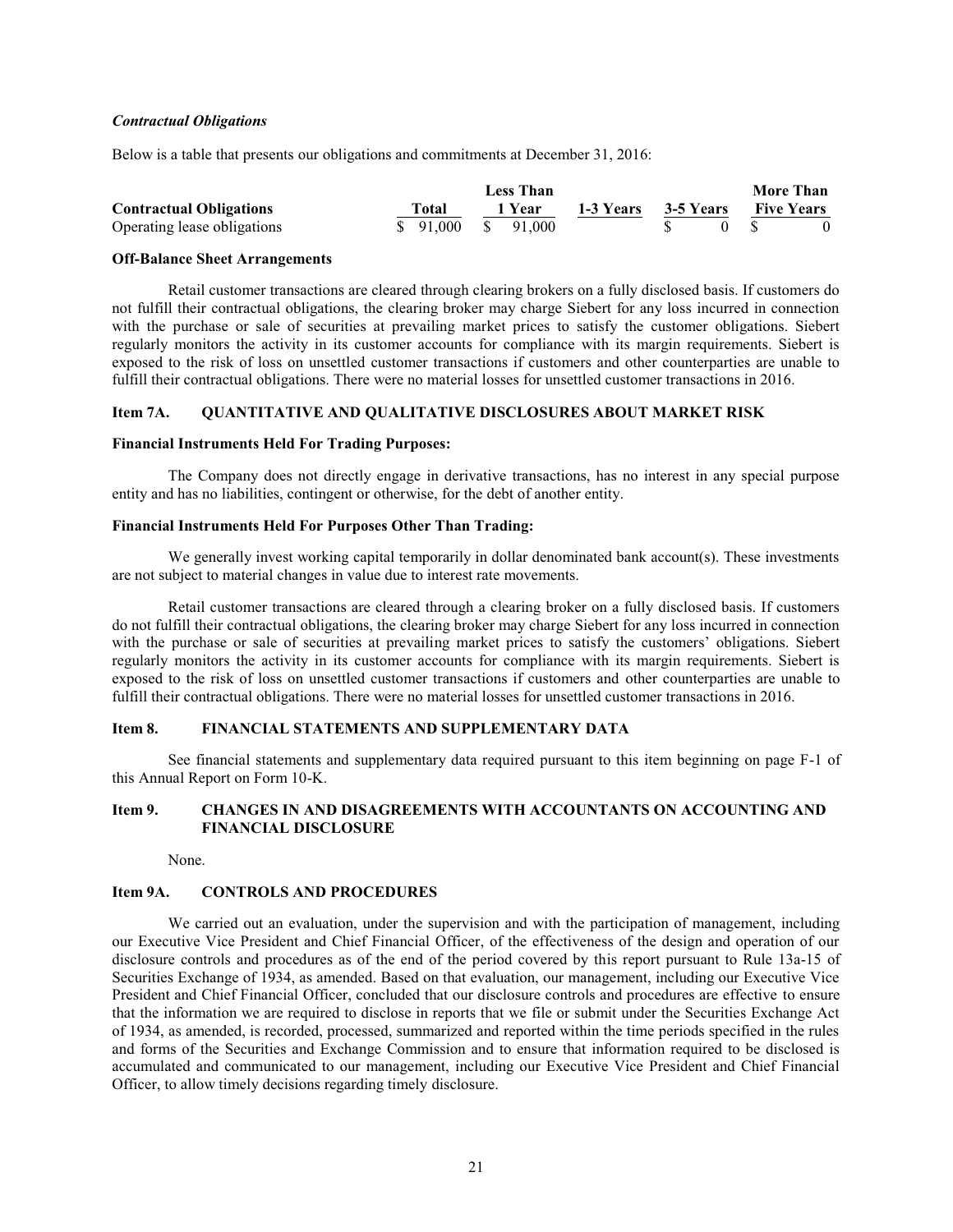#### **Management's Report on Internal Control over Financial Reporting**

Our management is responsible for establishing and maintaining adequate internal control over financial reporting (as that term is defined in Exchange Act Rule 13a-15(f)). To evaluate the effectiveness of our internal control over financial reporting, we use the 2013 framework in Internal Control—Integrated Framework issued by the Committee of Sponsoring Organizations of the Treadway Commission (the "2013 COSO Framework"). Using the 2013 COSO Framework, our management, including our Executive Vice President and Chief Financial Officer, evaluated our internal control over financial reporting and concluded that our internal control over financial reporting was effective as of December 31, 2016.

#### **Changes in Internal Control over Financial Reporting**

There were no changes in our internal control over financial reporting during the most recently completed fiscal quarter that materially affected, or are reasonably likely to materially affect, our internal control over financial reporting.

#### **Limitation of the Effectiveness of Internal Controls**

None

## **Item 9B. OTHER INFORMATION**

None

#### **PART III**

## **Item 10. DIRECTORS, EXECUTIVE OFFICERS AND CORPORATE GOVERNANCE**

#### **Identification of Directors**

Effective December 16, 2016, Patricia L. Francy, Nancy Peterson Hearn, Jane H. Macon and Robert P. Mazzarella (the "Prior Board of Directors") resigned as directors and Gloria E. Gebbia, Charles A. Zabatta, Francis Cuttita and Andrew H. Reich were appointed as directors. Effective December 29, 2016, Jerry Schneider, CPA, was appointed as a director and chairman of the Audit Committee of the Company. The names of our directors and their ages, positions, and biographies are set forth below.

**Gloria E. Gebbia**  Age 74 Director

Gloria Gebbia is the manager and owner of the majority issued and outstanding voting member interests of Kennedy Cabot Acquisition, LLC. Ms. Gebbia is an owner of StockCross Financial Services, Inc., a global financial services company ("StockCross"). Additionally, Ms. Gebbia also serves as the President of Associates for Breast and Prostate Cancer Research, a non-profit organization that raises funds for the John Wayne Cancer Institute, which has under Ms. Gebbia's leadership raised over \$15 million for breast and prostate cancer research.

#### **Charles A. Zabatta**

Age 74 Director

Charles A. Zabatta has been for the past five years, the head of Corporate Development at StockCross. Mr. Zabatta has and continues to have a distinguished and successful career, predominately in the financial service industry, including holding various positions with the New York Stock Exchange, Paine Webber, Securities Settlement Corp., Josephthal Lyon & Ross, Kennedy Cabot & Co. and TD Waterhouse. Mr. Zabatta's creative business skills have been instrumental in several acquisitions of small to midsize companies, in various industries. Mr. Zabatta currently advises on capital raising, general business structure and management. Previously, Mr. Zabatta has served as a member of the board of Knight Capital and Kennedy Cabot & Co. Currently, Mr. Zabatta serves on the board of Paraco Gas Corporation, a large privately held independent energy company in the northeast. Mr. Zabatta holds a BA in industrial psychology from Iona College.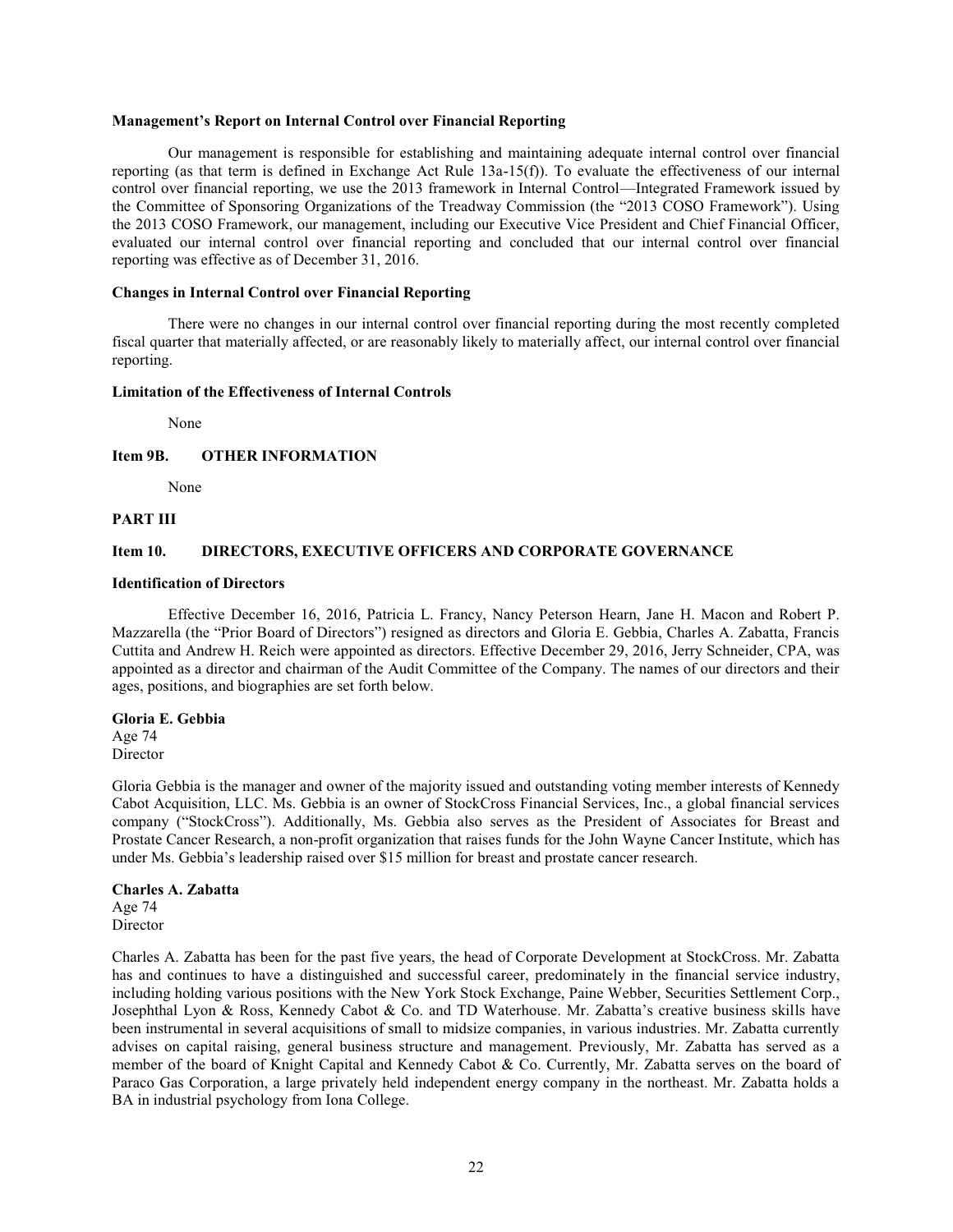**Francis Cuttita**  Age 48 Director

Francis V. Cuttita is a Senior Partner of Cuttita, LLP, a New York based law firm. Mr. Cuttita has over 23 years of practicing law, and in the areas of real estate and business transactions, media, sports and entertainment. Mr. Cuttita's list of clients include Fortune 100 corporations, CEOs, hedge fund managers, legendary professional athletes, entertainment icons and Grammy award winning musicians. Mr. Cuttita also serves as an advisor to several national financial, insurance and sports businesses and is an active supporter and member of various nonprofit organizations. Mr. Cuttita graduated from Swarthmore College and received his law degree from Fordham University School of Law.

#### **Andrew H. Reich**

Age 61

Andrew H. Reich held various executive positions in StockCross from 2002 and was StockCross' Chairman from 2015 to December 16, 2016. Additionally, Mr. Reich is the owner of Aarianna Realty Inc., a real estate company, has previously served as the CFO of Gebbia Holding Co., a holding company for Ms. Gebbia's family since 2013 and as CFO of Park Wilshire Insurance Company, a privately held insurance company since 2010. Mr. Reich has more than 20 years of experience in the financial industry, including more than fourteen years in various senior management roles at StockCross. Mr. Reich holds an MBA from the University of Southern California and a BBA from the Bernard Baruch College.

## **Jerry Schneider, CPA**

Age 72

Mr. Schneider, age 72, is a certified public accountant and has over 40 years of relevant accounting experience. Mr. Schneider is licensed to practice public accounting in New York and Florida and is a member of the American Institute of Certified Public Accountants, the New York State Society of Certified Public Accountants and the Florida Society of Certified Public Accountants. Mr. Schneider was the Managing Partner of Schneider & Associates LLP, a CPA firm with approximately 20 professional staff and was the driving force in that firm's growth and development until it merged with Marks Paneth LLP in 2008. Since January 2011, Mr. Schneider has been a Partner Emeritus and Senior Consultant at Marks Paneth LLP. Mr. Schneider's practice was concentrated in the areas of business planning, high net worth individuals, manufacturing, retailing, securities broker-dealers, the hospitality industry and private educational institutions.

#### **Identification of Executive Officers\***

| Name            | Age | <b>Position</b>                                                                                                                                                                                                                                                                                                                                                                                                                                                                                                                                                                                                                                                                                                                                                                                                                                                                                                                                                                                                                                                                       |
|-----------------|-----|---------------------------------------------------------------------------------------------------------------------------------------------------------------------------------------------------------------------------------------------------------------------------------------------------------------------------------------------------------------------------------------------------------------------------------------------------------------------------------------------------------------------------------------------------------------------------------------------------------------------------------------------------------------------------------------------------------------------------------------------------------------------------------------------------------------------------------------------------------------------------------------------------------------------------------------------------------------------------------------------------------------------------------------------------------------------------------------|
| Andrew H. Reich | 61  | Executive Vice President, Chief Operating Officer, Chief Financial Officer and<br>Secretary                                                                                                                                                                                                                                                                                                                                                                                                                                                                                                                                                                                                                                                                                                                                                                                                                                                                                                                                                                                           |
|                 |     | Mr. Reich has served as Executive Vice President, Chief Financial Officer and<br>Assistant Secretary of the Company and Chief Executive Officer of MSCO since<br>December 16, 2016. Prior thereto, Andrew H. Reich served in a variety of<br>executive positions with StockCross Financial Services, Inc., a global financial<br>services company ("StockCross") since 2002 and from 2015 until his resignation<br>effective as of the Closing Date, he served as the Chairman of StockCross.<br>Additionally, Mr. Reich is the owner of Aarianna Realty Inc., a real estate<br>company, has previously served as the CFO of Gebbia Holding Co., a holding<br>company for Gloria E. Gebbia's family since 2013 and as CFO of Park Wilshire<br>Insurance Company, a privately held insurance company since 2010. Mr. Reich has<br>more than 20 years of experience in the financial industry, including more than<br>fourteen years as senior management of StockCross. Mr. Reich holds a MBA from<br>the University of Southern California and a BBA from the Bernard Baruch College. |

\*Joseph M. Ramos, Jr., resigned from all offices held with the Company effective December 16, 2016.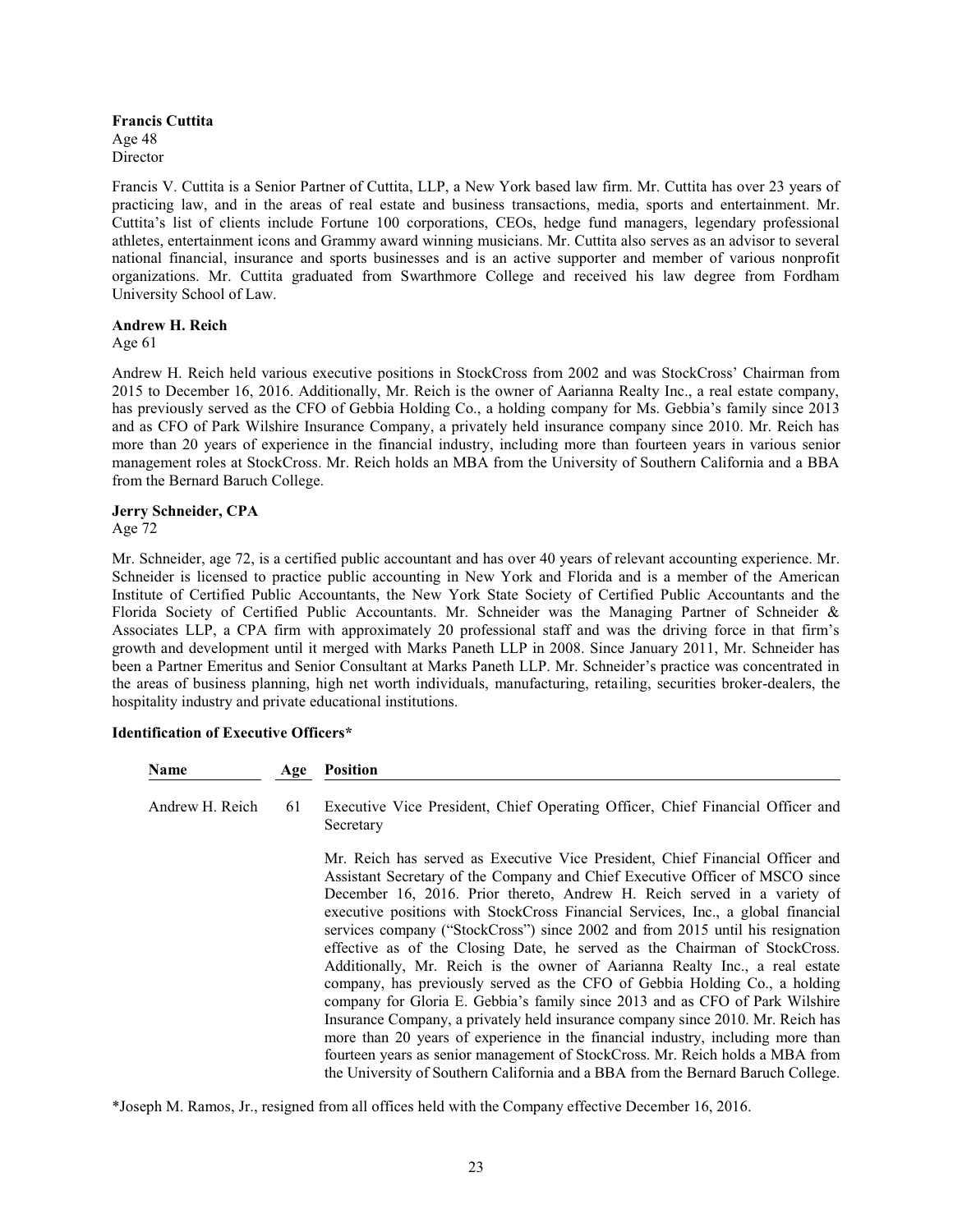#### **Corporate Governance**

#### *Board Meetings*

The Prior Board of Directors held 16 regular meetings during 2016 and the Company's current board of directors held two special meetings during 2016. Each incumbent director attended at least 75% of his or her Board of Directors meetings and all of his or her committee meetings.

#### *Controlled Company*

We are a "Controlled Company" as defined in Rule 5615(c)(1) of The Nasdaq Stock Market because KCA holds more than 50% of our voting power for the election of directors. As a "Controlled Company" we are not required to have a majority of our Board of Directors comprised of independent directors, a compensation committee comprised solely of independent directors or a nominating committee comprised solely of independent directors.

#### *Audit Committee of the Board of Directors*

The Audit Committee of our Board of Directors currently consists of Mr. Schneider, Chairman, Mr. Zabatta and Mr. Cuttita. The Board of Directors has determined that Mr. Schneider, Mr. Zabatta and Mr. Cuttita is each an "independent director" within the meaning of Rule  $5605(a)(2)$  of The Nasdaq Stock Market and within the meaning of the applicable rules and regulations of the Securities and Exchange Commission.

The prior Audit Committee held 6 meetings during 2016. The current Audit Committee held no meetings during 2016.

The Board of Directors has determined that Mr. Schneider qualifies as an "audit committee financial expert" under the applicable rules of the Securities and Exchange Commission.

The Audit Committee was established to (i) assist the Board of Directors in its oversight responsibilities regarding the integrity of our financial statements, our compliance with legal and regulatory requirements and our auditor's qualifications and independence, (ii) prepare the report of the Audit Committee contained herein, (iii) retain, consider the continued retention and terminate our independent auditors, (iv) approve audit and non-audit services performed by our independent auditors and (v) perform any other functions from time to time delegated by the Board of Directors. The Board of Directors has adopted a written charter for the Audit Committee, which is available on the website of Muriel Siebert & Co., Inc. at https://www.siebertnet.com/html/StartAboutAuditCommittee.aspx.

#### *Compensation Committee of the Board of Directors*

The Compensation Committee of our Board of Directors currently consists of Mr. Zabatta and Mr. Cuttita. The Compensation Committee reviews and determines all forms of compensation provided to our executive officers and directors. The Compensation Committee will administer a stock option and other employee benefit plans if and when adopted. The Compensation Committee does not function pursuant to a formal written charter and as a "Controlled Company" we are not required to comply with The NASDAQ Stock Market's independence requirements. The Compensation Committee held no meetings during 2016.

The Compensation Committee will evaluate the performance of our executive officers in terms of our operating results and financial performance and will determine their compensation in connection therewith.

In accordance with general practice in the securities industry, our executive compensation includes base salaries, an annual discretionary cash bonus, and stock options and other equity incentives that are intended to align the financial interests of our executives with the returns to our shareholders. The Compensation Committee will determine compensation of our executive officers. The Compensation Committee and our sole executive officer were appointed to such positions effective December 16, 2016, and, accordingly, such reviews shall commence during the 2017 fiscal year.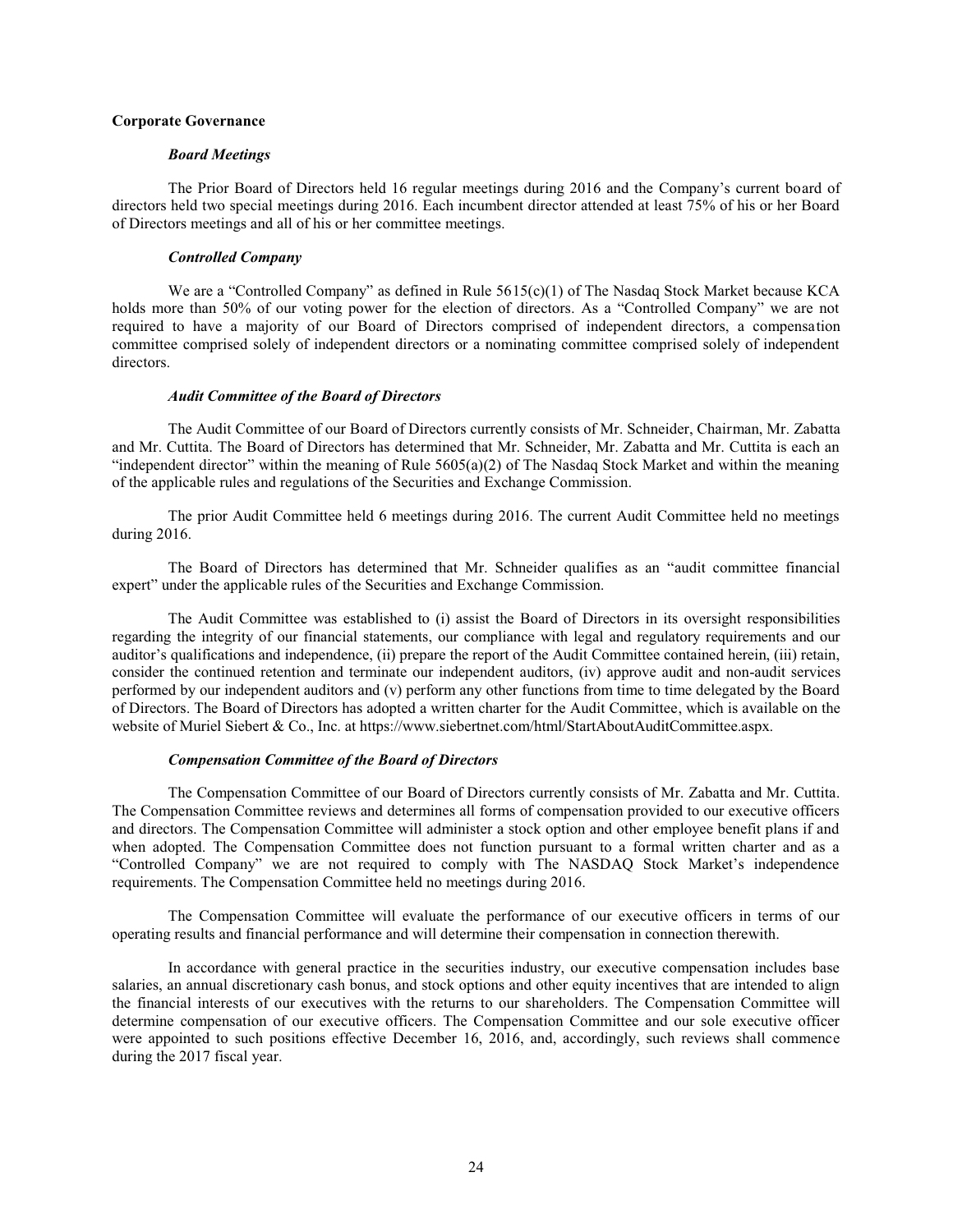As part of its oversight of the Company's executive compensation, the Compensation Committee will consider the impact of the Company's executive compensation, and the incentives created by the compensation awards that it administers, on the Company's risk profile. In addition, the Compensation Committee will review the Company's compensation policies and procedures, including the incentives that they create and factors that may reduce the likelihood of excessive risk taking, to determine whether they present a significant risk to the Company.

### *Nominating Committee of the Board of Directors*

The Nominating Committee of the Board of Directors currently consists of Mr. Zabatta and Mr. Cuttita. The Nominating Committee does not function pursuant to a formal written charter and as a "Controlled Company" we are not required to comply with The NASDAQ Stock Market's independence requirements. The Nominating Committee did not meet in 2016.

The purpose of the Nominating Committee is to identify individuals qualified to become members of our Board of Directors and to recommend to the Board of Directors or the shareholders that such individuals be selected for directorship. In identifying and evaluating nominees for director, the Nominating Committee considers each candidate's experience, integrity, background and skills as well as other qualities that the candidate may possess and factors that the candidate may be able to bring to the Board of Directors. We do not have a formal policy with regard to the consideration of diversity in identifying director nominees. However, the Board of Directors believes that it is essential that its members represent diverse viewpoints, with a broad array of experiences, professions, skills, geographic representation and backgrounds that, when considered as a group, provide a sufficient mix of perspectives to allow the Board of Directors to best fulfill its responsibilities to the long-term interests of our shareholders.

The Nominating Committee will consider shareholder nominees for election to our Board of Directors. In evaluating such nominees, the Nominating Committee will use the same selection criteria the Nominating Committee uses to evaluate other potential nominees.

#### *Indemnification of Officers and Directors*

We indemnify our executive officers and directors to the extent permitted by applicable law against liabilities incurred as a result of their service to us and against liabilities incurred as a result of their service as directors of other corporations when serving at our request. We have a director's and officer's liability insurance policy, underwritten by Illinois National Insurance Company, a member of the American International Group, Inc., in the annual aggregate amount of \$5 million dollars. As to reimbursements by the insurer of our indemnification expenses, the policy has a \$250,000 deductible; there is no deductible for covered liabilities of individual directors and officers.

Pursuant to the terms of the Acquisition Agreement, we obtained a director's and officer's liability policy for the Prior Board of Directors in the aggregate amount of \$15 million.

#### *Annual Shareholders Meeting Attendance Policy*

It is the policy of our Board of Directors that all of our directors are strongly encouraged to attend each annual shareholders meeting. All of our directors, other than Mr. Schneider, attended the 2016 annual meeting of shareholders.

#### *Code of Ethics*

We have adopted a Code of Ethics for Senior Financial Officers applicable to our chief executive officer, chief financial officer, treasurer, controller, principal accounting officer, and any of our other employees performing similar functions. A copy of the Code of Ethics for Senior Financial Officers is available on our website https://www.siebertnet.com/html/StartAboutGovernance.aspx.

#### *Board Leadership Structure and Board of Directors*

Our Board of Directors does not have a chairman nor a lead independent director. The Company believes this structure allows all of the directors to participate in the full range of the Board's responsibilities with respect to its oversight of the Company's management. The Board of Directors has determined that this leadership structure is appropriate given the size of the Company, the number of directors overseeing the Company and the Board of Directors' oversight responsibilities.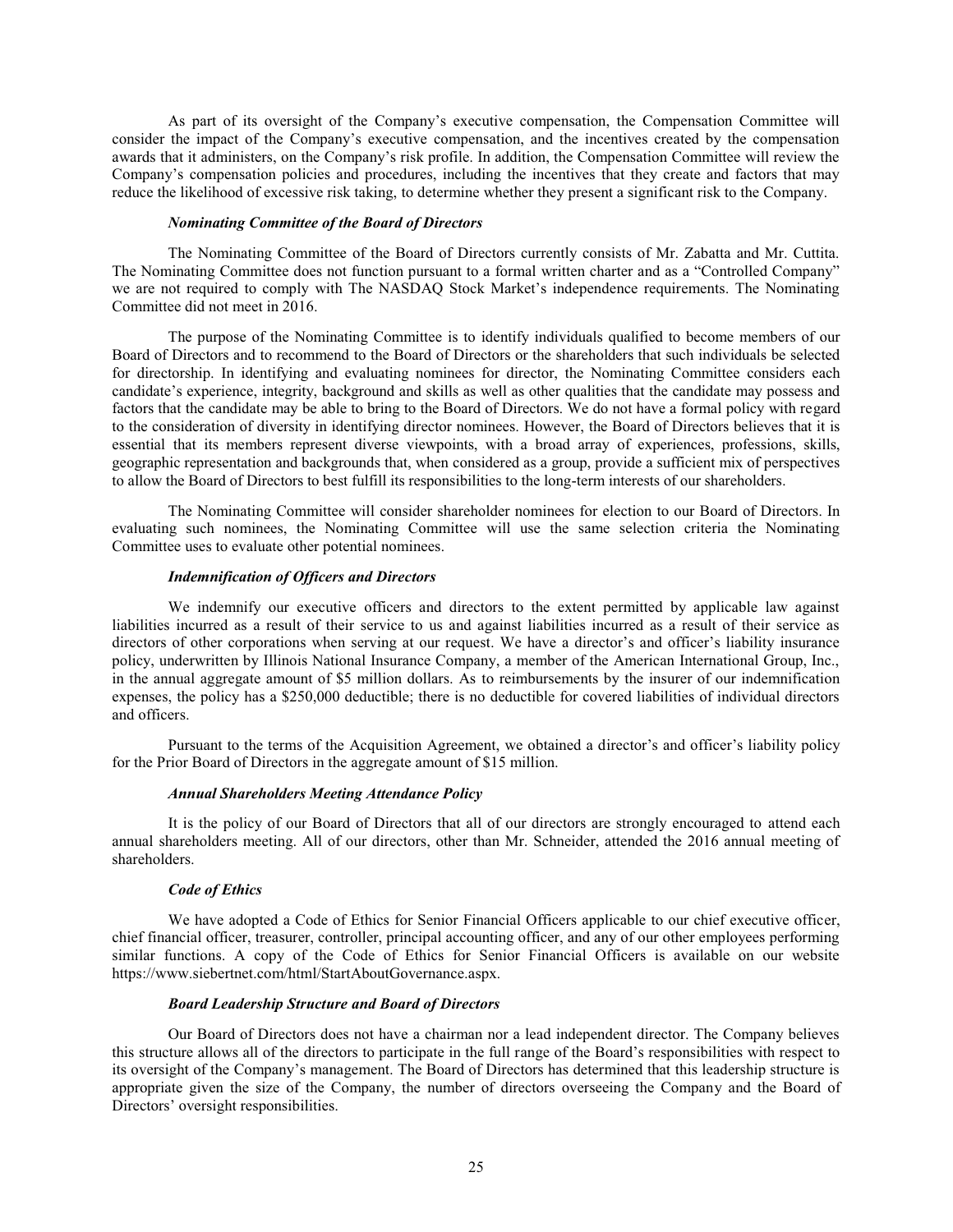The Board of Directors intends to hold at least four regular meetings each year to consider and address matters involving the Company. The Board of Directors also may hold special meetings to address matters arising between regular meetings. These meetings may take place in person or by telephone. The independent directors also regularly meet in executive sessions outside the presence of management. The Board of Directors has access to legal counsel for consultation concerning any issues that may occur during or between regularly scheduled Board meetings. As discussed above, the Board has established an Audit Committee, a Compensation Committee and a Nominating Committee to assist the Board in performing its oversight responsibilities.

#### *The Board of Directors' Role in Risk Oversight*

Consistent with its responsibility for oversight of the Company, the Board of Directors, among other things, oversees risk management of the Company's business affairs directly and through the committee structure that it has established. The principal risks associated with the Company are risks related to securities market volatility and the securities industry, lower price levels in the securities markets, intense competition in the brokerage industry, extensive government regulation, net capital requirements, customers' failure to pay, investment banking activities, an increase in volume on our systems or other events which could cause them to malfunction, reliance on information processing and communications systems, continuing changes in technology, dependence on the ability to attract and retain key personnel, the ability of our principal shareholder to control many key decisions and there may be no public market for our common stock.

The Board of Directors' role in the Company's risk oversight process includes regular reports from senior management on areas of material risk to the Company, including operational, financial, legal, regulatory, strategic and reputational risks. The full Board of Directors (or the appropriate committee) receives these reports from management to identify and discuss such risks.

The Board of Directors periodically reviews with management its strategies, techniques, policies and procedures designed to manage these risks. Under the overall supervision of the Board of Directors, management has implemented a variety of processes, procedures and controls to address these risks.

The Board of Directors requires management to report to the full Board of Directors on a variety of matters at regular meetings of the Board of Directors and on an as-needed basis, including the performance and operations of the Company and other matters relating to risk management. The Audit Committee also receives reports from the Company's independent registered public accounting firm on internal control and financial reporting matters. These reviews are conducted in conjunction with the Board of Directors' risk oversight function and enable the Board of Directors to review and assess any material risks facing the Company.

#### **Compliance with Section 16(a) of the Exchange Act**

Section 16(a) of the Exchange Act requires our executive officers and directors and persons who beneficially own more than 10% of our common stock to file initial reports of ownership and reports of changes in ownership with the Securities and Exchange Commission. These executive officers, directors and shareholders are required by the Securities and Exchange Commission to furnish us with copies of all forms they file pursuant to Section 16(a).

Other than Form 3's filed by the current members of the Board of Directors and our current executive officer and Form 4's filed by the members of the Prior Board of Directors and prior executive officers, no forms were filed under Section 16(a) or were furnished to us during fiscal 2016. Based solely upon this review, we believe that during fiscal 2016 all Section 16(a) filing requirements applicable to our executive officers, directors and greater than 10% beneficial owners were complied with on a timely basis.

## **Advisers to the Company**

## *Special Adviser to the Board of Directors*

In February 2017, the Board of Directors appointed John J. Gebbia as a Special Advisor to the Board of Directors. John J. Gebbia commenced his employment in the brokerage industry in 1959. In 1962, Mr. Gebbia became an executive vice president of Walston & Company. After becoming CEO of Jesup & Lamont, an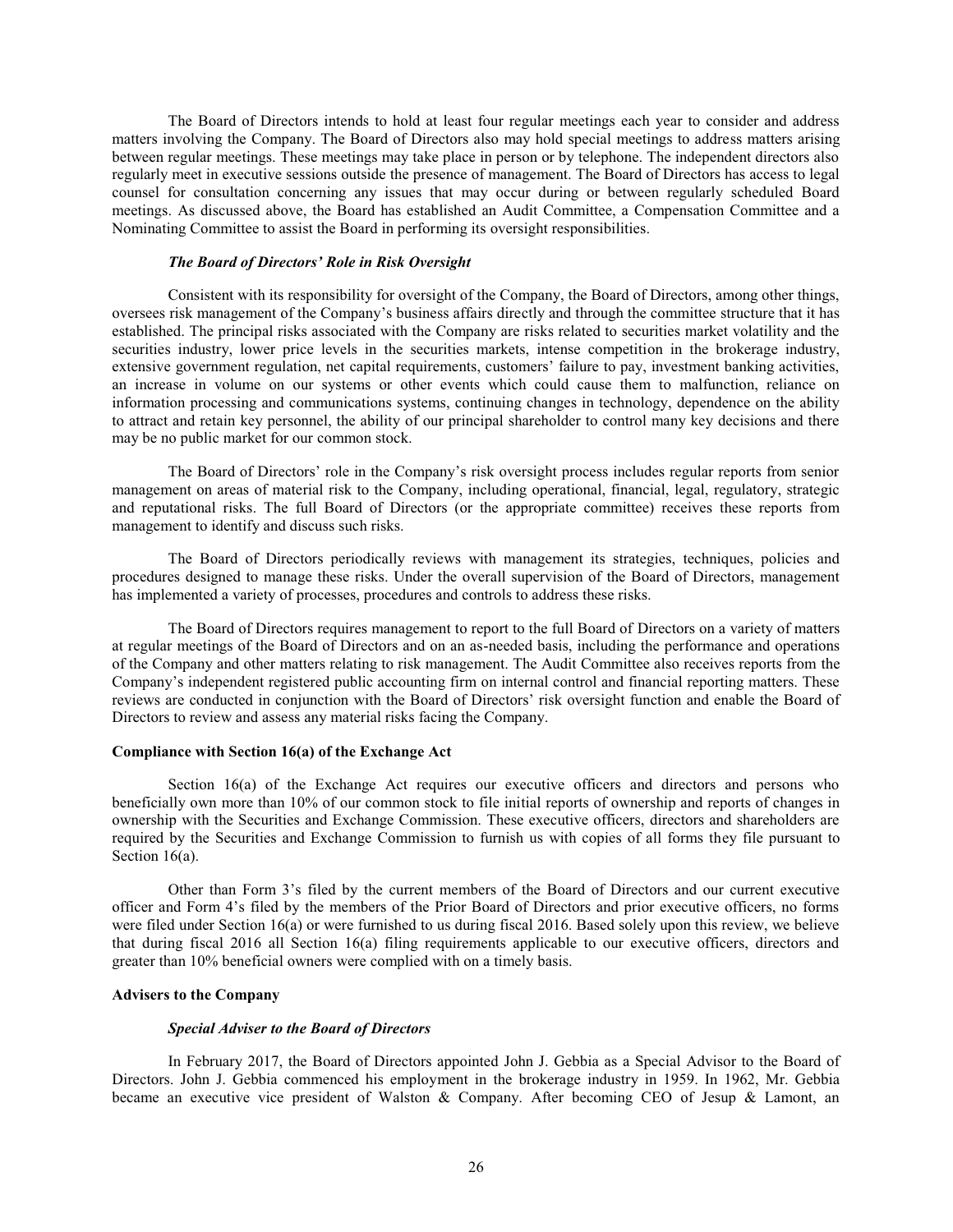institutional brokerage firm, Mr. Gebbia purchased the company in 1983. Thereafter, Mr. Gebbia owned various brokerage firms including Kennedy Cabot & Co., which was sold in 1997 to Toronto Dominion Bank for \$160,000,000. Mr. Gebbia controls various companies in the insurance, sports management & home building industries.

#### *Senior Advisers*

John M. Gebbia and Richard Gebbia, sons of Gloria E. Gebbia and John J. Gebbia, are registered with MSCO and will be serving as registered principals and associated persons of MSCO. They are also serving as executive officers and directors of StockCross. Both Richard and John M. Gebbia have extensive experience in the securities industry and will be working with MSCO and senior management of the Company to identify cost saving opportunities and improvements of the Company's business.

John M. Gebbia has been in the brokerage industry in various capacities since 1990. Mr. Gebbia was the President and CEO of Kennedy Cabot & Co., from 1992 to 1997 when it was acquired by Toronto Dominion Bank. Thereafter he was active with various Gebbia family businesses. Since 2007, Mr. Gebbia has been associated with StockCross, most recently as a Director and its Executive Vice President.

Richard S. Gebbia has been in the brokerage industry since 1993. Since 2002, Mr. Gebbia has been associated with StockCross in various capacities. Mr. Gebbia is currently the CEO and a Director of StockCross.

#### **Item 11. EXECUTIVE COMPENSATION**

#### **Summary Compensation Table**

The following table shows, during the years ended December 31, 2016 and 2015, the annual compensation paid to or earned by (1) our Acting Chief Executive Officer and (2) Executive Vice President, Chief Operating in Chief Financial Officer (collectively, the "Named Executive Officers").

| Name and principal<br>position                                                                                                                   | Year         | <b>Salary</b><br><b>(\$)</b> | <b>Bonus</b><br><b>(\$)</b> | <b>Stock</b><br>Awards<br>$(\$)$ | Option<br>Awards<br>$(S)^{(1)}$ | <b>Non-Equity</b><br><b>Incentive Plan</b><br>Compensation<br>(S) | Non-qualified<br><b>Deferred</b><br>Compensation<br>Earnings<br>(S) | All Other<br>Compensation<br><b>(\$)</b> | Total<br><b>(\$)</b> |
|--------------------------------------------------------------------------------------------------------------------------------------------------|--------------|------------------------------|-----------------------------|----------------------------------|---------------------------------|-------------------------------------------------------------------|---------------------------------------------------------------------|------------------------------------------|----------------------|
| Suzanne Shank <sup>(2)</sup>                                                                                                                     | 2016         |                              |                             |                                  |                                 |                                                                   |                                                                     |                                          |                      |
| Acting<br>Chief Executive Officer                                                                                                                | 2015         | 41,669                       |                             |                                  |                                 |                                                                   |                                                                     |                                          | 41,669               |
| Joseph<br>M. Ramos, $Jr^{(3)}$<br>Executive<br>Vice President,<br><b>Chief Operating Officer</b><br>and Chief Financial<br><i><b>Officer</b></i> | 2016<br>2015 | 378,000<br>385,000           | 100,000<br>100,000          |                                  |                                 |                                                                   |                                                                     |                                          | 485,000              |
| Andrew H. Reich <sup>(4)</sup><br><b>Executive Vice President,</b><br>Chief Operating Officer<br>and Chief Financial<br><i><b>Officer</b></i>    | 2016<br>2015 |                              |                             |                                  |                                 |                                                                   |                                                                     |                                          |                      |
|                                                                                                                                                  |              |                              |                             |                                  |                                 |                                                                   |                                                                     |                                          |                      |

(1) Represents the dollar amount recognized for financial statement reporting in accordance with ASC Topic 718.

- (2) Ms. Shank was named Acting Chief Executive Officer effective September 16, 2013 at a salary of \$250,000 annually. Ms. Shank resigned from her position as Acting Chief Executive Officer of Siebert Financial Corporation effective as of February 27, 2015.
- (3) Mr. Ramos was named to the additional position of Chief Operating Officer effective June 17, 2013. Mr. Ramos resigned as Executive Vice President, Chief Operating Officer and Chief Financial Officer effective December 16, 2016.
- (4) Mr. Reich was named to the positions of Executive Vice President, Chief Operating Officer and Chief Financial Officer effective December 16, 2016.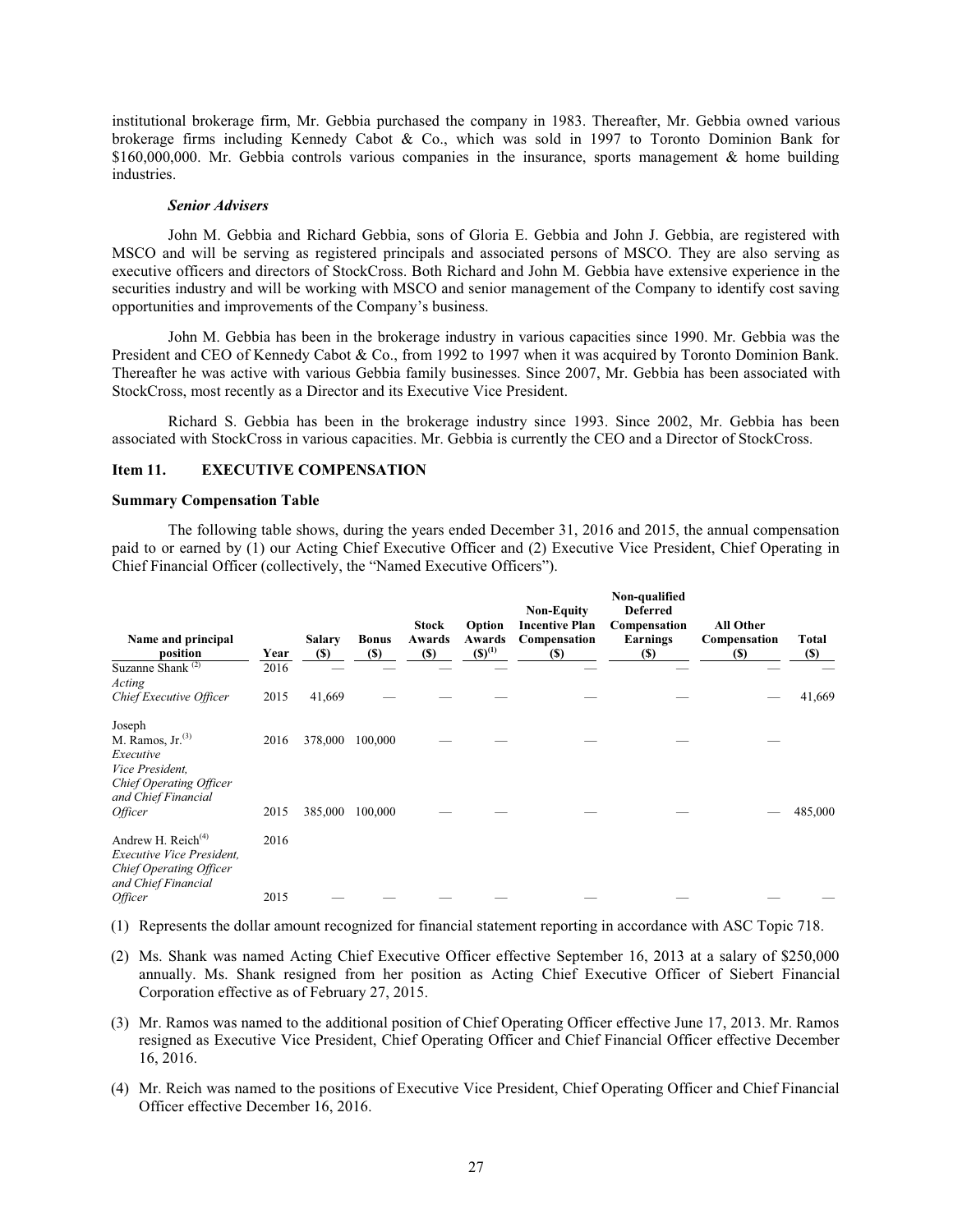#### **Grants of Plan-Based Awards**

Our Compensation Committee did not approve grants of options to purchase our common stock or other equity awards under our 2007 Long-Term Incentive Plan to any of our Named Executive Officers in 2016. This plan has been terminated.

#### **Outstanding Equity Awards at December 31, 2016**

As of December 31, 2016, the Company had no outstanding equity awards.

## **Termination of Employment and Change-in-Control Arrangements**

#### *Employment Agreements.*

We are not a party to an employment agreement with any Named Executive Officer. All of our Named Executive Officers are employees at will.

#### *Option Agreements.*

As of December 31, 2016, we had no option agreements with our Named Executive Officers.

#### **Compensation of Directors**

In December 2016, the annual fee payable to all directors for service on our Board of Directors was set at \$25,000. The Chairman of the Audit Committee will also be reimbursed expenses estimated at \$15,000 annually. Director's fees and expenses are paid on a quarterly basis.

The following table discloses the cash, equity awards, and other compensation earned, paid, or awarded, as the case may be, to each of the Company's directors during the fiscal year ended December 31, 2016.

| Name                                | Fees<br>Earned<br>or Paid<br>in<br>$\mathbf{Cash}(\mathbf{\$})$ | <b>Stock</b><br>Awards<br><b>(\$)</b> | Option<br>Awards<br><b>(S)</b> | <b>Non-Equity</b><br><b>Incentive</b><br>Plan<br>Compensation<br>(S) | Nonqualified<br><b>Deferred</b><br>Compensation<br>Earnings<br>(\$) | <b>All Other</b><br>Compensation<br>(S) | Total<br><b>(\$)</b> |
|-------------------------------------|-----------------------------------------------------------------|---------------------------------------|--------------------------------|----------------------------------------------------------------------|---------------------------------------------------------------------|-----------------------------------------|----------------------|
| Patricia L. Francy <sup>(1)</sup>   | 60,000                                                          |                                       |                                |                                                                      |                                                                     | 100,000                                 | 160,000              |
| Nancy Peterson Hearn <sup>(1)</sup> | 60,000                                                          |                                       |                                |                                                                      |                                                                     | 100,000                                 | 160,000              |
| Jane H. Macon $(1)$                 | 60,000                                                          |                                       |                                |                                                                      |                                                                     | 100,000                                 | 160,000              |
| Robert P. Mazzarella $^{(1)}$       | 60,000                                                          |                                       |                                |                                                                      |                                                                     | 100,000                                 | 160,000              |
| Gloria E. Gebbia                    |                                                                 |                                       |                                |                                                                      |                                                                     |                                         |                      |
| Andrew H. Reich                     |                                                                 |                                       |                                |                                                                      |                                                                     |                                         |                      |
| Francis V. Cuttita                  |                                                                 |                                       |                                |                                                                      |                                                                     |                                         |                      |
| Charles Zabatta                     |                                                                 |                                       |                                |                                                                      |                                                                     |                                         |                      |
| Jerry M. Schneider                  |                                                                 |                                       |                                |                                                                      |                                                                     |                                         |                      |

- (1) Ms. Francy, the former Chairwoman of the Audit Committee, Ms. Hearn, the former Chairwoman of the Nominating Committee, Ms. Macon, the former Chairwomen of the Board and Compensation Committee and Mr. Mazzarella, the former Audit Committee Financial Expert, each resigned from the Board effective December 16, 2016, upon the closing of the Acquisition Agreement with KCA. In addition to the \$60,000 annual fee, as compensation for extraordinary services rendered to the Company in connection with the evaluation and negotiation of strategic alternatives for the Company, each member of the Company's Board of Directors will receive a fee in the amount of \$100,000 payable at the closing of the transactions contemplated by the Acquisition Agreement with Kennedy Cabot Acquisition.
- (2) Ms. Gebbia, Mr. Reich, Mr. Cuttita and Mr. Zabatta were appointed to the Board of Directors on December 16, 2016, upon the closing of the Acquisition Agreement with KCA. Mr. Schneider, the Chairman of the Audit Committee, was appointed to the Board of Directors on December 29, 2016.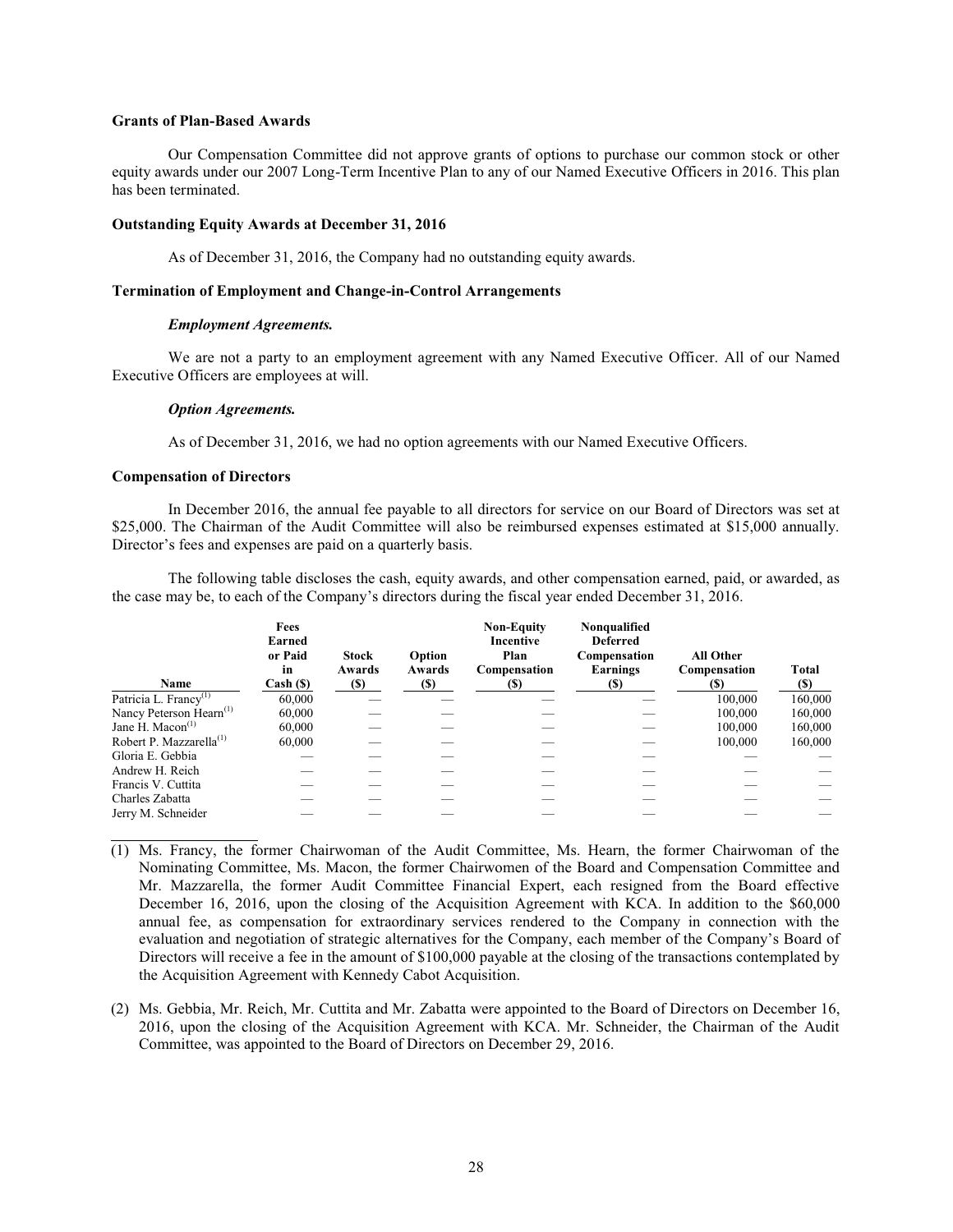#### **Audit Committee Report to Shareholders**

The Audit Committee has reviewed and discussed with management the audited financial statements for the fiscal year ended December 31, 2016. The Audit Committee has also discussed with our independent registered public accounting firm the matters required to be discussed by Auditing Standards No. 16, adopted by the Public Company Accounting Oversight Board (United States) regarding, "Communications with Audit Committees," including our critical accounting policies and our interests, if any, in "off balance sheet" entities. Additionally, the Audit Committee has received the written disclosures and representations from the independent registered public accounting firm required by applicable requirements of the Public Company Accounting Oversight Board (United States) regarding "Communication with Audit Committees concerning Independence" and has discussed with the independent registered public accounting firm the independent registered public accounting firm's independence.

Based on the review and discussions referred to within this report, the Audit Committee recommended to the Board of Directors that the audited financial statements for the fiscal year ended December 31, 2016 be included in Siebert Financial Corp.'s Annual Report on Form 10-K for filing with the Securities and Exchange Commission.

Audit Committee, Jerry M. Schneider, CPA, Chairman Charles Zabatta Francis V. Cuttita

## **Item 12. SECURITY OWNERSHIP OF CERTAIN BENEFICIAL OWNERS AND MANAGEMENT AND RELATED STOCKHOLDER MATTERS**

The following table lists share ownership of our common stock as of March 24, 2017. The information includes beneficial ownership by each of our directors, the persons named in the Summary Compensation Table, all directors and executive officers as a group and beneficial owners known by our management to hold at least 5% of our common stock. To our knowledge, each person named in the table has sole voting and investment power with respect to all shares of common stock shown as beneficially owned by such person. Except for Kennedy Cabot Acquisition, LLC and Gloria E. Gebbia, no persons or groups filed statements with the Securities and Exchange Commission during 2016 disclosing that they held more than 5% of our common stock.

| Name and Address of Beneficial Owner <sup>(1)</sup>             | <b>Shares</b> of<br>Common<br><b>Stock</b> | Percent<br>of Class |
|-----------------------------------------------------------------|--------------------------------------------|---------------------|
| Gloria E. Gebbia                                                | $20,142,220^{(2)}$                         | 91.2%               |
| Andrew H. Reich                                                 |                                            | $\ast$              |
| Francis V. Cuttita                                              |                                            | $\ast$              |
| Charles Zabatta                                                 |                                            | $\star$             |
| Jerry M. Schneider                                              |                                            | $\ast$              |
| Kennedy Cabot Acquisition, LLC                                  |                                            |                     |
| 24005 Ventura Blyd                                              |                                            |                     |
| Suite 200                                                       |                                            |                     |
| Calabasas CA 91302                                              | 19,987,283                                 | $90.5\%$            |
| Directors and current executive officers as a group (5 persons) | $20,142,220^{(2)}$                         | 91.2%               |

Less than  $1\%$ 

- (1) Unless otherwise indicated, the business address each individual is c/o Siebert Financial Corp., 120 Wall Street, New York, NY 10005.
- (2) Includes 19,987,283 shares of our common stock owned by Kennedy Cabot Acquisition, LLC, 136,537 shares of our common stock owned by StockCross Financial Services, Inc. and 18,400 shares of our common stock owned by the Gebbia Family Trust.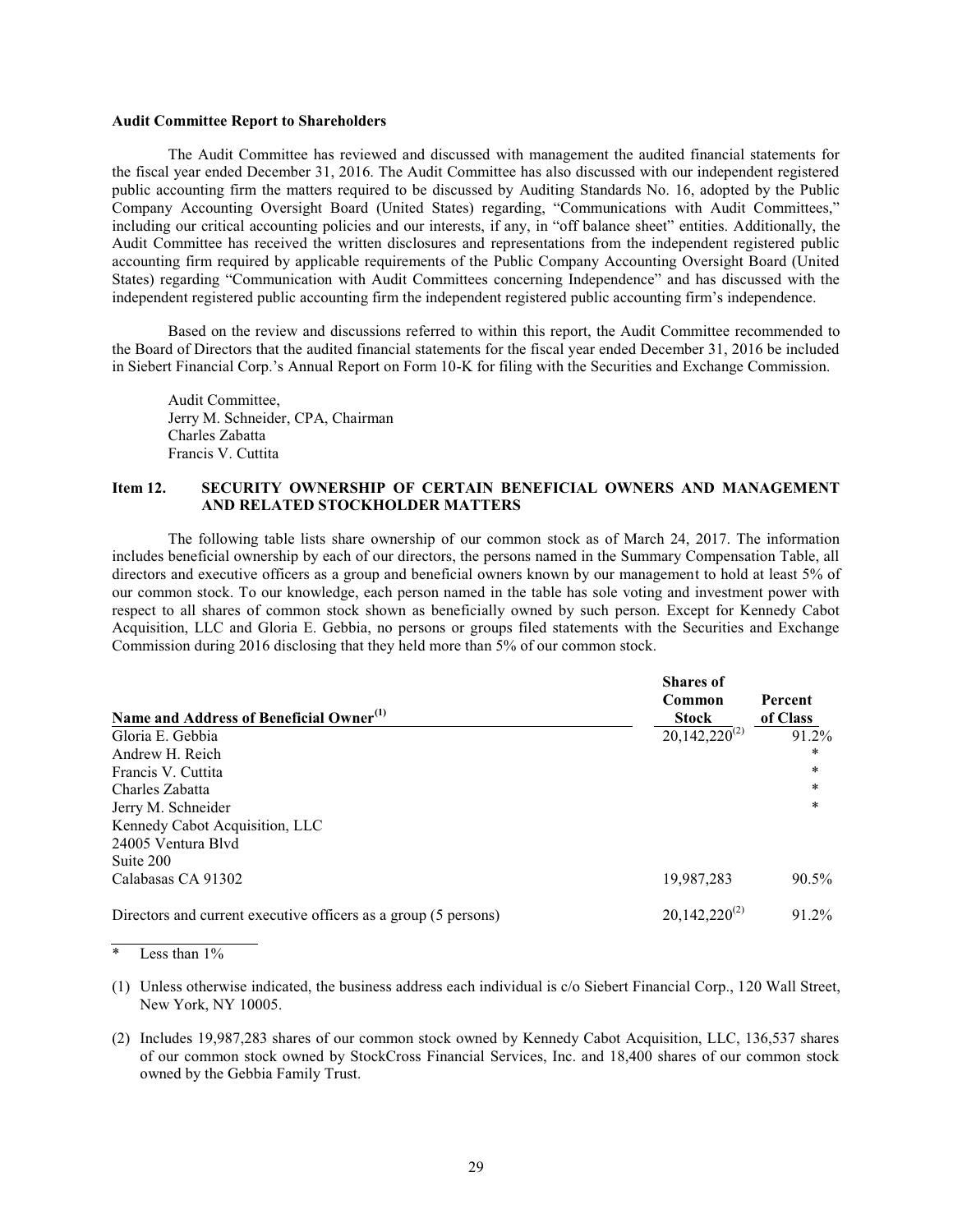## **Item 13. CERTAIN RELATIONSHIPS AND RELATED TRANSACTIONS, AND DIRECTOR INDEPENDENCE**

#### **Review and Approval of Related Party Transactions**

As set forth in our Amended and Restated Audit Committee Charter, the Audit Committee is responsible for reviewing and approving all related party transactions.

Our Code of Ethics for Senior Financial Officers, applicable to our chief executive officer, chief financial officer, controller, treasurer, principal accounting officer and other employees performing similar functions, provides that our Senior Financial Officers should endeavor to avoid any actual or potential conflict of interest between their personal and professional relationships and requires them to promptly report and disclose all material facts relating to any such relationships or financial interests which give rise, directly or indirectly, to an actual or potential conflict of interest to the Audit Committee. The Code of Ethics also provides that no Senior Financial Officer should knowingly become involved in any actual or potential conflict of interest without the relationship or financial interest having been approved by the Audit Committee. Our Code of Ethics does not specify the standards that the Audit Committee would apply to a request for a waiver of this policy.

#### **Item 14. PRINCIPAL ACCOUNTING FEES AND SERVICES**

EisnerAmper LLP currently serves as our independent registered public accounting firm.

#### **Audit Fees**

Our Audit Committee has determined that the services described below that were rendered by EisnerAmper LLP are compatible with the maintenance of EisnerAmper LLP's independence from our management.

#### *Audit Fees*

The aggregate fees billed by EisnerAmper LLP for professional services rendered for the audit of our annual financial statements and reviews of our quarterly financial statements were \$289,000 for the year ended December 31, 2016 and \$264,000 for the year ended December 31, 2015.

#### *Audit-Related Fees*

EisnerAmper LLP did not perform any audit-related services during the years ended December 31, 2016 and December 31, 2015.

#### *Tax Fees*

EisnerAmper LLP billed aggregate fees of \$50,000 and \$57,000 during each the years ended December 31, 2016 and December 31, 2015 for tax compliance services, respectively.

**All Other Fees.** EisnerAmper LLP rendered no other products or services during the year ended December 31, 2016. The aggregate fees billed by EisnerAmper LLP during the year ended December 31, 2015 for other products and services totaled \$11,000 related to examination of agreements.

#### **Pre-Approval Policy**

The Audit Committee pre-approves all audit and non-audit services provided by our independent auditors prior to the engagement of the independent auditors with respect to such services. With respect to audit services and permissible non-audit services not previously approved, the Audit Committee has authorized the Chairwoman of the Audit Committee to approve such audit services and permissible non-audit services, provided the Chairwoman informs the Audit Committee of such approval at the next regularly scheduled meeting. All "Audit Fees", "Tax Fees" and "All Other Fees" set forth above were pre-approved by the Audit Committee in accordance with its preapproval policy.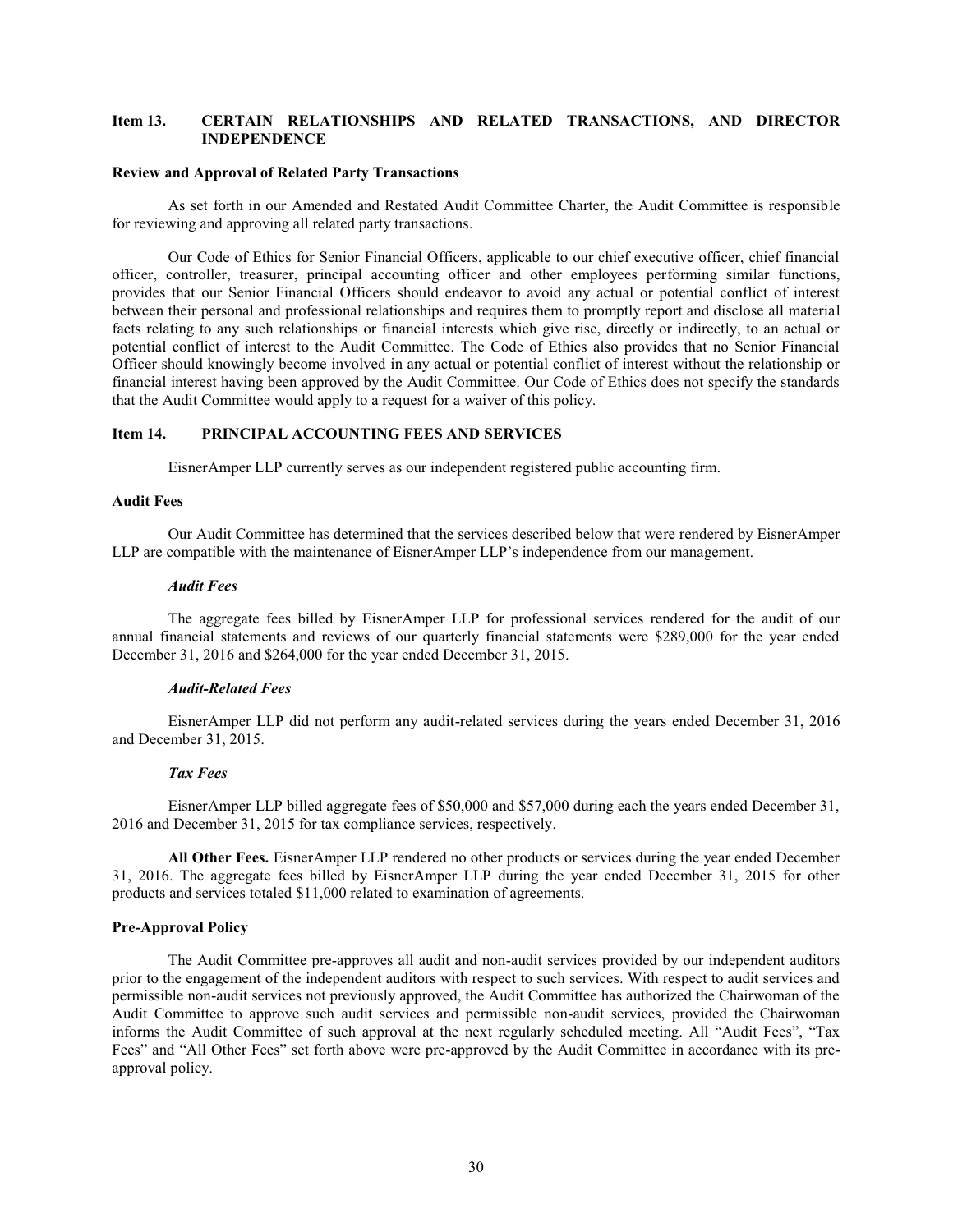## **PART IV**

## **Item 15. EXHIBITS, FINANCIAL STATEMENT SCHEDULES**

The exhibits required by Item 601 of Regulation S-K filed as part of, or incorporated by reference in, this Annual Report are listed in the accompanying Exhibit Index.

- (a) The following documents are filed as part of this report:
- 1. Financial Statements

The consolidated Financial statements for the year ended December 31, 2016 commence on page F-1 of this Annual Report on Form 10-K.

2. Financial Statement Schedules

None.

3. Exhibits

The exhibits required by Item 601 of Regulation S-K filed as part of, or incorporated by reference in, this report are listed in the accompanying Exhibit Index. Exhibit Numbers 10.1, 10.2 and 10.6 are management contracts, compensatory plans or arrangements.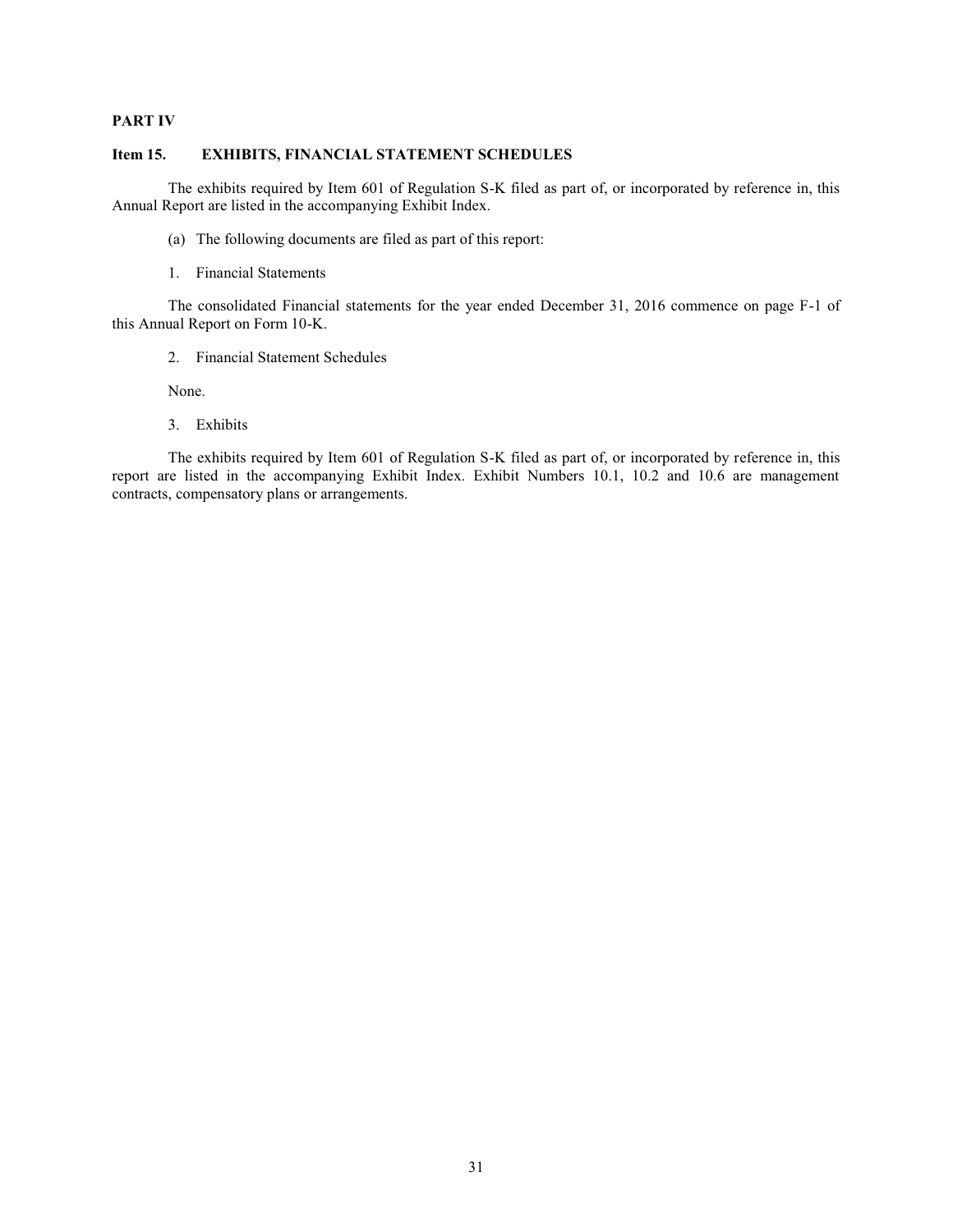# **INDEX TO CONSOLIDATED FINANCIAL STATEMENTS**

| SIEBERT FINANCIAL CORP.                                                                                                                                     | Page   |
|-------------------------------------------------------------------------------------------------------------------------------------------------------------|--------|
| Report of Independent Registered Public Accounting Firm                                                                                                     | $F-1$  |
| Consolidated Statements of Financial Condition at December 31, 2016 and 2015                                                                                | $F-2$  |
| Consolidated Statements of Operations for each of the years in the three-year period ended December 31,<br>2016                                             | $F-3$  |
| Consolidated Statements of Changes in Stockholders' Equity for each of the years in the three-year period<br>ended December 31, 2016                        | $F-4$  |
| Consolidated Statements of Cash Flows for each of the years in the three-year period ended December 31,<br>2016                                             | $F-5$  |
| Notes to Consolidated Financial Statements                                                                                                                  | $F-6$  |
| SIEBERT BRANDFORD SHANK FINANCIAL, LLC AND SUBSIDIARY AT 2015 AND 2014                                                                                      |        |
| Report of Independent Registered Public Accounting Firm                                                                                                     | $F-17$ |
| Consolidated Statements of Financial Condition at December 31, 2015 and 2014                                                                                | $F-18$ |
| Consolidated Statements of Operations for the period from January 1, 2015 to November 9, 2015 and for the<br>years ended December 31, 2014                  | $F-19$ |
| Consolidated Statements of Changes in Members' Capital for the period from January 1, 2015 to November<br>9, 2015 and for the years ended December 31, 2014 | $F-20$ |
| Consolidated Statements of Cash Flows for the period from January 1, 2015 to November 9, 2015 and for<br>the years ended December 31, 2014                  | $F-21$ |
| Notes to Consolidated Financial Statements                                                                                                                  | $F-22$ |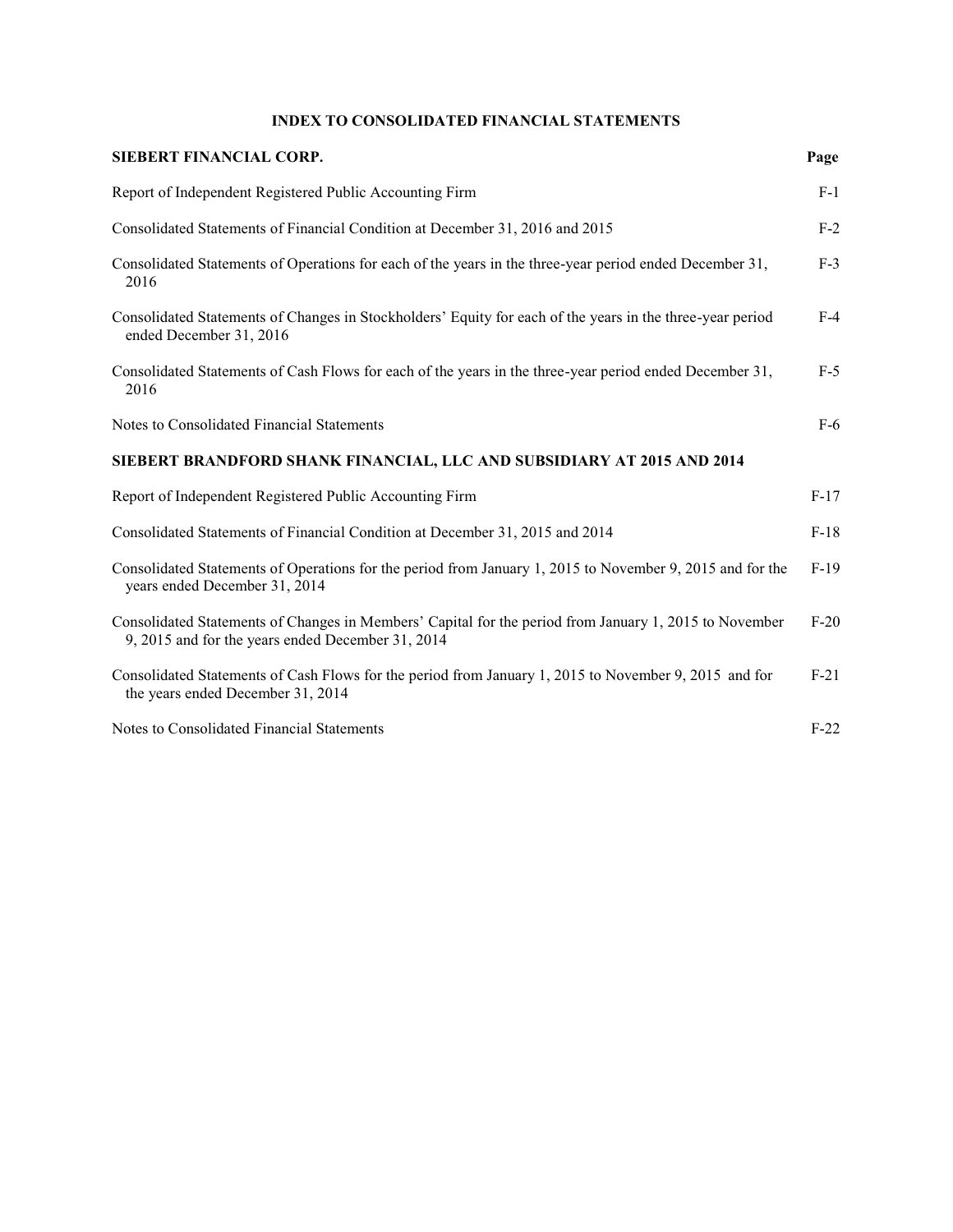## **REPORT OF INDEPENDENT REGISTERED PUBLIC ACCOUNTING FIRM**

The Board of Directors and Shareholders Siebert Financial Corp.

We have audited the accompanying consolidated statements of financial condition of Siebert Financial Corp. and subsidiaries (the "Company") as of December 31, 2016 and 2015, and the related consolidated statements of operations, changes in stockholders' equity, and cash flows for each of the years in the three-year period ended December 31, 2016. These financial statements are the responsibility of the Company's management. Our responsibility is to express an opinion on these financial statements based on our audits.

We conducted our audits in accordance with the standards of the Public Company Accounting Oversight Board (United States). Those standards require that we plan and perform the audit to obtain reasonable assurance about whether the financial statements are free of material misstatement. The Company is not required to have, nor were we engaged to perform, an audit of its internal control over financial reporting. Our audits included consideration of internal control over financial reporting as a basis for designing audit procedures that are appropriate in the circumstances, but not for the purpose of expressing an opinion on the effectiveness of the Company's internal control over financial reporting. Accordingly, we express no such opinion. An audit includes examining, on a test basis, evidence supporting the amounts and disclosures in the financial statements. An audit also includes assessing the accounting principles used and significant estimates made by management, as well as evaluating the overall financial statement presentation. We believe that our audits provide a reasonable basis for our opinion.

In our opinion, the financial statements referred to above present fairly, in all material respects, the consolidated financial position of Siebert Financial Corp. and subsidiaries as of December 31, 2016 and 2015, and the consolidated results of their operations and their cash flows for each of the years in the three-year period ended December 31, 2016, in conformity with accounting principles generally accepted in the United States of America.

/s/ EisnerAmper LLP

New York, New York April 4, 2017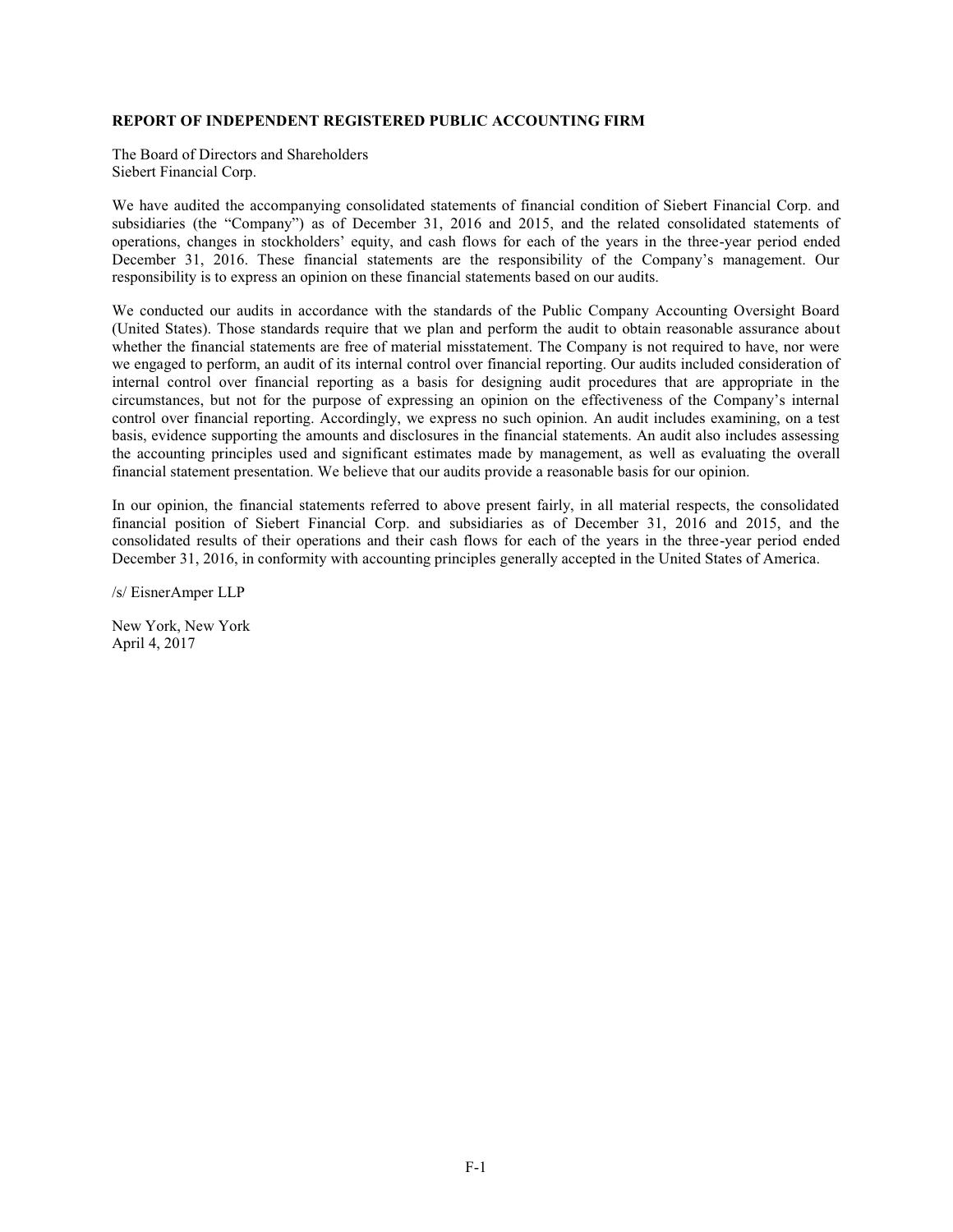# **SIEBERT FINANCIAL CORP. AND SUBSIDIARIES**

# CONSOLIDATED STATEMENTS OF FINANCIAL CONDITION

|                                                                                                                                                                                                                                          | December 31, |                      |                                         |
|------------------------------------------------------------------------------------------------------------------------------------------------------------------------------------------------------------------------------------------|--------------|----------------------|-----------------------------------------|
|                                                                                                                                                                                                                                          |              | 2016                 | 2015                                    |
| <b>ASSETS</b>                                                                                                                                                                                                                            |              |                      |                                         |
| Cash and cash equivalents<br>Receivable from brokers<br>Receivable from business sold to former affiliate net of unamortized discount<br>of \$908,000                                                                                    | \$           | 2,730,000<br>606,000 | S.<br>9,420,000<br>626,000<br>2,092,000 |
| Other receivable from former affiliate, including accrued interest of \$46,000                                                                                                                                                           |              |                      | 4,046,000                               |
| Securities owned, at fair value                                                                                                                                                                                                          |              | 92,000               | 593,000                                 |
| Furniture, equipment and leasehold improvements, net                                                                                                                                                                                     |              | 46,000               | 374,000                                 |
| Prepaid expenses and other assets                                                                                                                                                                                                        |              | 342,000              | 634,000                                 |
| Intangible assets, net                                                                                                                                                                                                                   |              |                      |                                         |
|                                                                                                                                                                                                                                          | \$           | 3,816,000            | \$17,785,000                            |
| LIABILITIES AND STOCKHOLDERS' EQUITY                                                                                                                                                                                                     |              |                      |                                         |
| Liabilities:                                                                                                                                                                                                                             |              |                      |                                         |
| Accounts payable and accrued liabilities, including \$171,000 payable to former<br>affiliate in 2015<br>Accrued settlement liability                                                                                                     | \$           | 738,000<br>825,000   | \$2,102,000                             |
| Commitments, contingencies and other - Note K                                                                                                                                                                                            | \$           | 1,563,000            | 2,102,000<br>\$                         |
| Stockholders' equity:                                                                                                                                                                                                                    |              |                      |                                         |
| Common stock, \$.01 par value; 49,000,000 shares authorized, 22,085,126 shares<br>issued as of December 31, 2016 and 23,211,846 shares issued as of December<br>31, 2015 and 22,085,126 outstanding shares at both December 31, 2016 and |              |                      |                                         |
| 2015                                                                                                                                                                                                                                     |              | 221,000              | 232,000                                 |
| Additional paid-in capital                                                                                                                                                                                                               |              | 6,889,000            | 19,490,000                              |
| (Accumulated deficit) / Retained earnings                                                                                                                                                                                                |              | (4,857,000)          | 721,000                                 |
| Less: 1,126,720 shares of treasury stock, at cost                                                                                                                                                                                        |              |                      | (4,760,000)                             |
|                                                                                                                                                                                                                                          |              | 2,253,000            | 15,683,000                              |
|                                                                                                                                                                                                                                          | \$           | 3,816,000            | \$17,785,000                            |
|                                                                                                                                                                                                                                          |              |                      |                                         |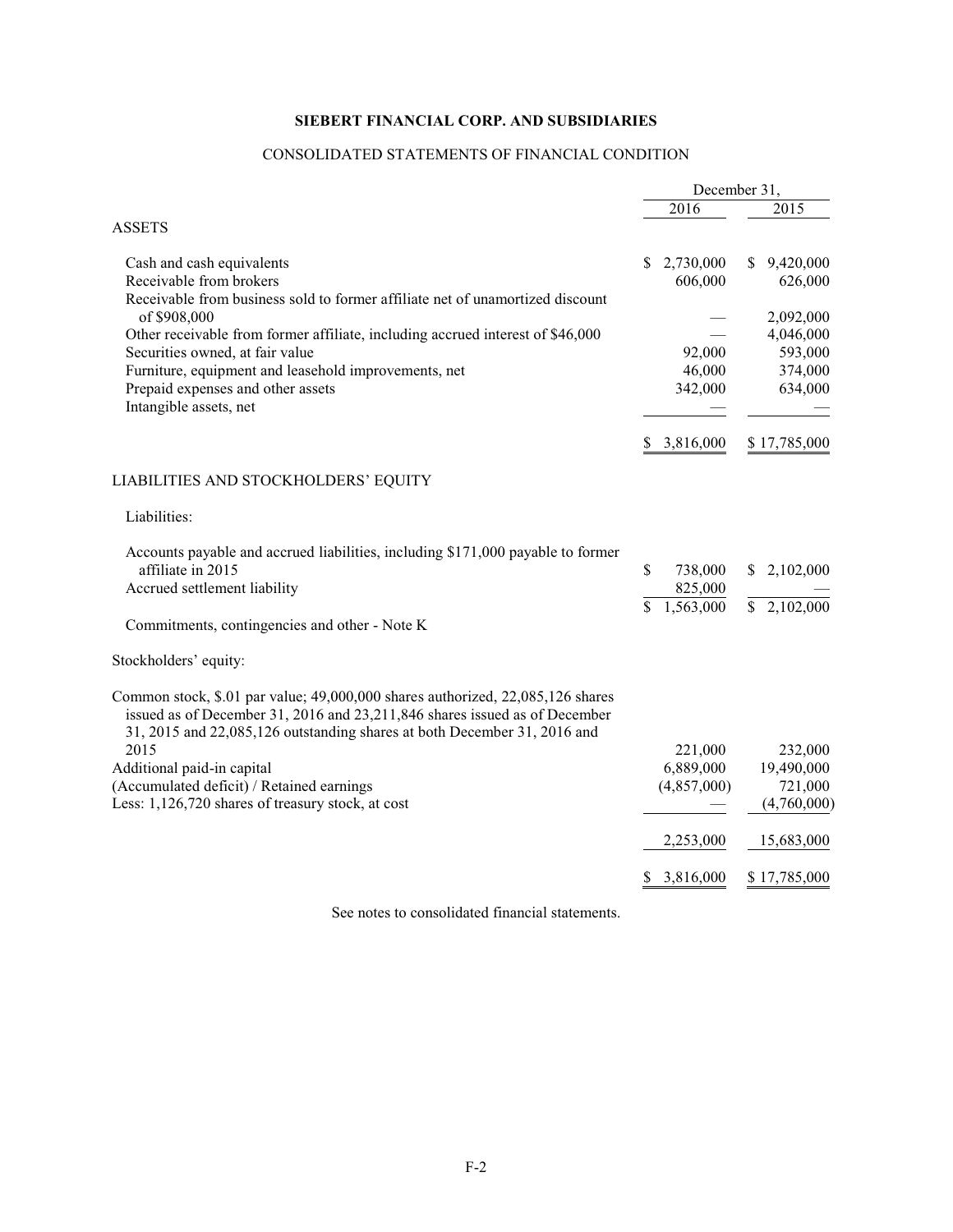# **CONSOLIDATED STATEMENTS OF OPERATIONS**

|                                                                                                                                                                                                   | <b>Year Ended December 31,</b> |                       |                                             |
|---------------------------------------------------------------------------------------------------------------------------------------------------------------------------------------------------|--------------------------------|-----------------------|---------------------------------------------|
|                                                                                                                                                                                                   | 2016                           | 2015                  | 2014                                        |
| Revenue:                                                                                                                                                                                          |                                |                       |                                             |
| Commissions and fees                                                                                                                                                                              | 8,294,000<br>\$                | 9,155,000<br>\$       | \$10,757,000                                |
| Investment banking                                                                                                                                                                                | 46,000                         | 40,000                | 1,830,000                                   |
| Trading gains, net                                                                                                                                                                                | 921,000                        | 575,000               | 1,351,000                                   |
| Gain on the disposition of business to former affiliate                                                                                                                                           |                                |                       | 1,820,000                                   |
| Interest and dividends                                                                                                                                                                            | 551,000                        | 326,000               | 94,000                                      |
|                                                                                                                                                                                                   | 9,812,000                      | 10,096,000            | 15,852,000                                  |
| Expenses:                                                                                                                                                                                         |                                |                       |                                             |
| Employee compensation and benefits                                                                                                                                                                | 4,883,000                      | 5,386,000             | 8,267,000                                   |
| Clearing fees, including floor brokerage                                                                                                                                                          | 866,000                        | 1,239,000             | 1,665,000                                   |
| Professional fees                                                                                                                                                                                 | 3,458,000                      | 3,200,000             | 4,310,000                                   |
| Professional fees and other expenses related to change in                                                                                                                                         |                                |                       |                                             |
| control                                                                                                                                                                                           | 2,206,000                      |                       |                                             |
| Loss related to arbitration settlement                                                                                                                                                            | 825,000                        |                       | 4,300,000                                   |
| Advertising and promotion                                                                                                                                                                         | 258,000                        | 268,000               | 248,000                                     |
| Communications                                                                                                                                                                                    | 462,000                        | 595,000               | 865,000                                     |
| Occupancy                                                                                                                                                                                         | 746,000                        | 776,000               | 788,000                                     |
| Other general and administrative                                                                                                                                                                  | 1,686,000                      | 1,724,000             | 2,033,000                                   |
|                                                                                                                                                                                                   | 15,390,000                     | 13,188,000            | 22,476,000                                  |
| Loss before items shown below                                                                                                                                                                     | (5,578,000)                    |                       |                                             |
| Loss from continuing operations before income taxes                                                                                                                                               | (5,578,000)                    | (3,092,000)           | (6,624,000)                                 |
| (Benefit) provision for income taxes                                                                                                                                                              | (275,000)                      | (27,000)              |                                             |
| Loss from continuing operations                                                                                                                                                                   | (5,578,000)                    | (2,817,000)           | (6,597,000)                                 |
| <b>Discontinued operations:</b>                                                                                                                                                                   |                                |                       |                                             |
| (Loss) income from equity in earnings of former affiliate, net of<br>\$448,000 loss related to disposal of investment in former<br>affiliate in 2015, and income net of income taxes of \$275,000 |                                |                       |                                             |
| in 2015 and \$27,000 in 2014                                                                                                                                                                      |                                | (52,000)              | 40,000                                      |
| Net Loss                                                                                                                                                                                          | \$ (5,578,000)                 | (2,869,000)<br>\$     | \$ (6,557,000)                              |
| Net loss per share of common stock                                                                                                                                                                |                                |                       |                                             |
| Continuing operations                                                                                                                                                                             | \$<br>(.25)                    | (.13)<br>\$           | (.30)<br>\$                                 |
| Discontinued operations                                                                                                                                                                           | \$                             | $\mathbb S$           | $\mathbb{S}% _{n}^{X\rightarrow\mathbb{R}}$ |
| Basic and diluted                                                                                                                                                                                 | \$<br>(.25)                    | $\mathbb{S}$<br>(.13) | \$<br>(.30)                                 |
| Weighted average shares outstanding                                                                                                                                                               | 22,085,126                     | 22,085,126            | 22,085,126                                  |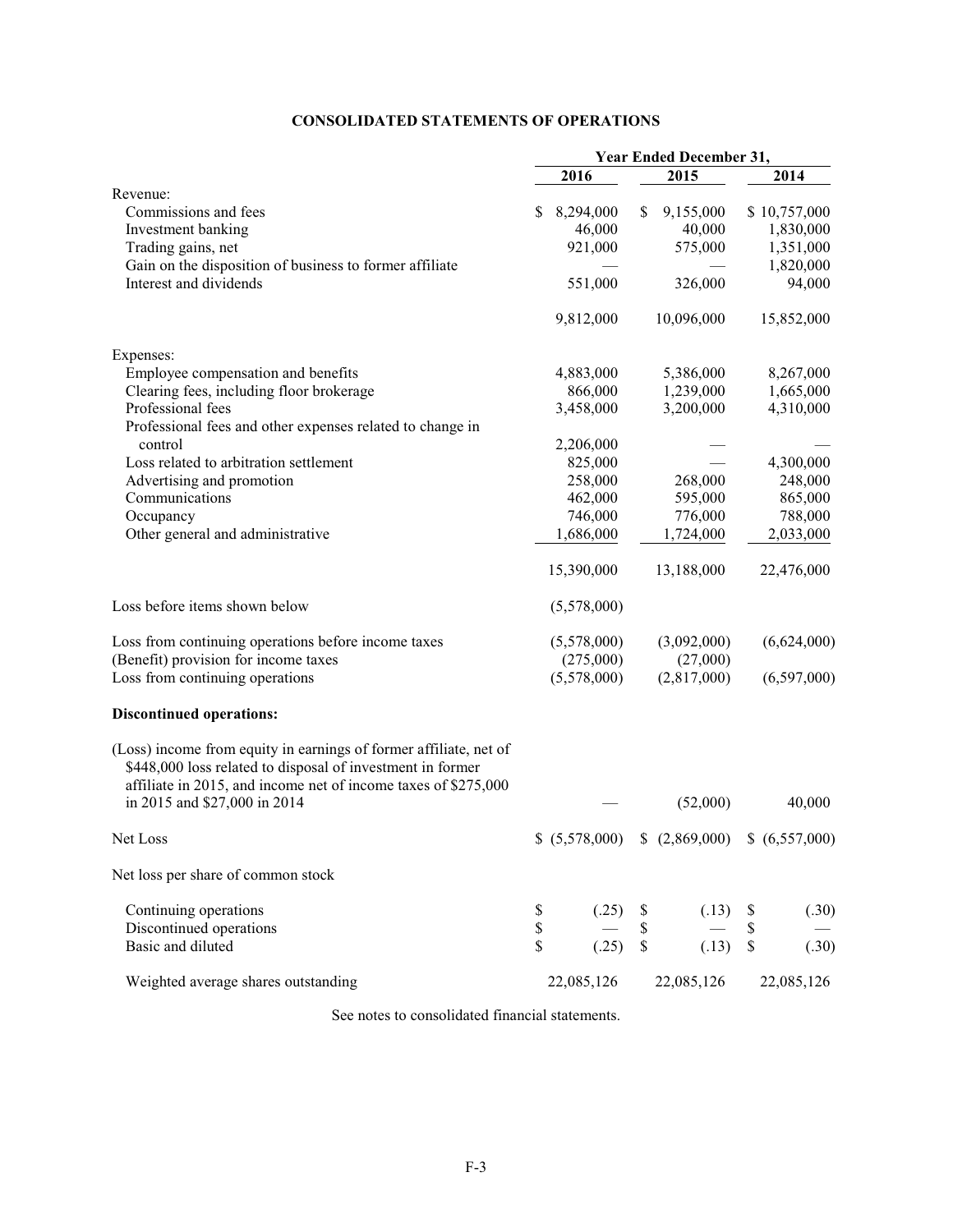|                           |                            |                           | <b>Common Stock</b>                     |                                                  |                                             | <b>Treasury Stock</b> |                 |
|---------------------------|----------------------------|---------------------------|-----------------------------------------|--------------------------------------------------|---------------------------------------------|-----------------------|-----------------|
|                           | Number Of<br><b>Shares</b> | <b>\$.01 Par</b><br>Value | <b>Additional</b><br>Paid-In<br>Capital | (Accumulated<br>Deficit)<br>Retained<br>Earnings | <b>Number</b><br><b>Of</b><br><b>Shares</b> | Amount                | Total           |
| Balance - January 1, 2014 | 23,211,846                 | 232,000                   | 19,490,000                              | 10,147,000<br>S                                  | 1,126,720                                   | (4,760,000)           | 25,109,000<br>S |
| Net loss                  |                            |                           |                                         | (6, 557, 000)                                    |                                             |                       | (6, 557, 000)   |
| Balance $-12/31/2014$     | 23,211,846                 | 232,000                   | 19,490,000                              | 3,590,000                                        | 1,126,720                                   | (4,760,000)           | 18,552,000      |
| Net loss                  |                            |                           |                                         | (2,869,000)                                      |                                             |                       | (2,869,000)     |
| Balance - December 31,    |                            |                           |                                         |                                                  |                                             |                       |                 |
| 2015                      | 23,211,846                 | 232,000                   | 19,490,000                              | 721,000                                          | 1,126,720                                   | (4,760,000)           | 15,683,000      |
| Retirement of Treasury    |                            |                           |                                         |                                                  |                                             |                       |                 |
| Stock                     | (1, 126, 720)              | (11,000)                  | (4,749,000)                             |                                                  | (1,126,720)                                 | 4,760,000             |                 |
| Net Loss                  |                            |                           |                                         | (5,578,000)                                      |                                             |                       | (5,578,000)     |
| Dividends                 |                            |                           | (10,668,000)                            |                                                  |                                             |                       | (10,668,000)    |
| Capital Contribution      |                            |                           | 2,816,000                               |                                                  |                                             |                       | 2,816,000       |
| Balance - December 31,    |                            |                           |                                         |                                                  |                                             |                       |                 |
| 2016                      | 22,085,126                 | 221,000                   | 6,889,000                               | (4,857,000)<br>S                                 |                                             |                       | 2,253,000       |

# **CONSOLIDATED STATEMENT OF CHANGES IN STOCKHOLDERS' EQUITY**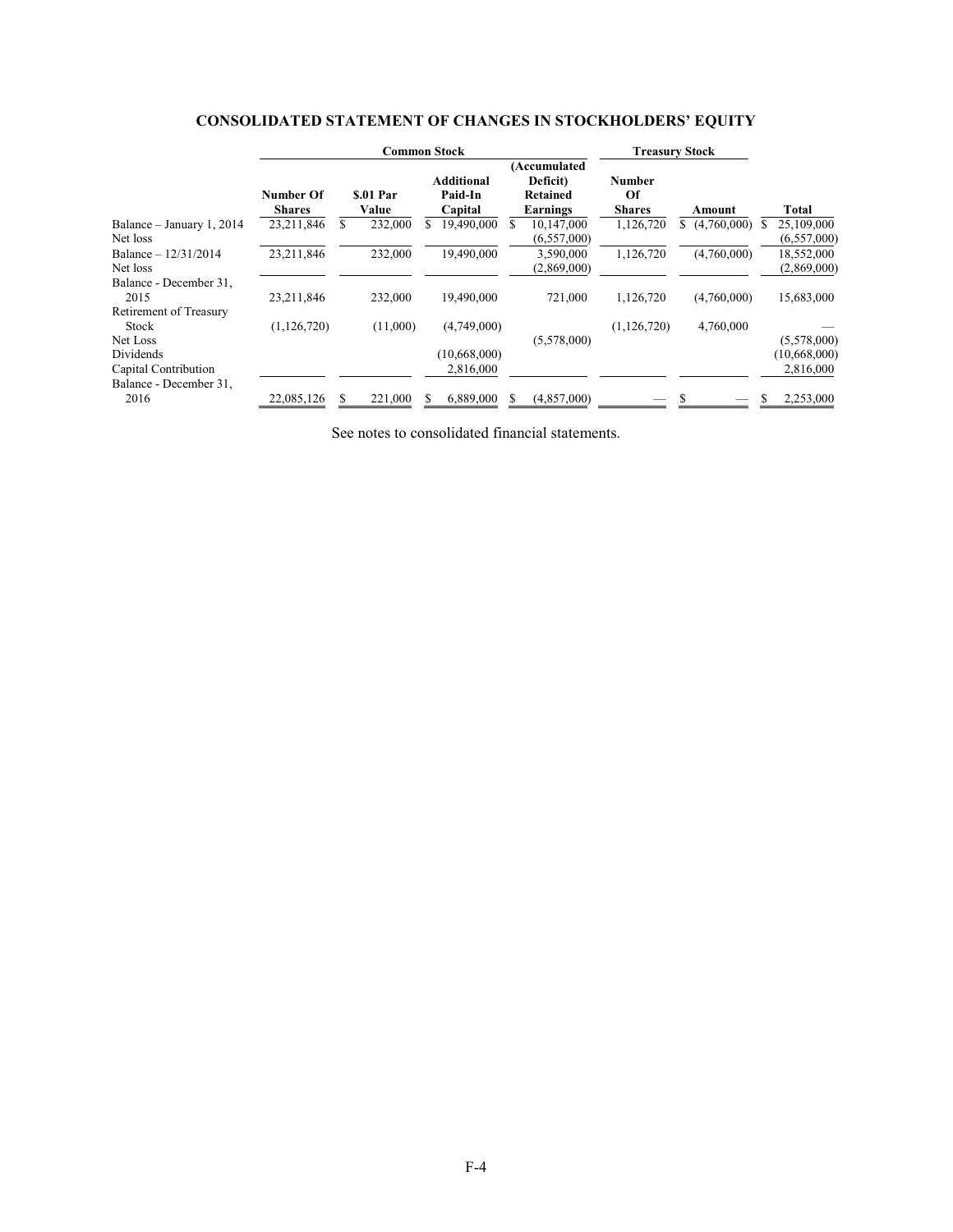# **CONSOLIDATED STATEMENTS OF CASH FLOWS**

|                                                                             | Year Ended December 31, |                 |                 |
|-----------------------------------------------------------------------------|-------------------------|-----------------|-----------------|
|                                                                             | 2016                    | 2015            | 2014            |
| Cash Flows From Operating Activities:                                       |                         |                 |                 |
| Net loss                                                                    | \$ (5,578,000)          | (2,869,000)     | \$ (6,557,000)  |
| Adjustments to reconcile net loss to net cash used in operating activities: |                         |                 |                 |
| Depreciation and amortization                                               | 277,000                 | 284,000         | 267,000         |
| Gain on the disposition of business sold to former affiliate                |                         |                 | (1,820,000)     |
| Equity in (earnings) of former affiliate                                    |                         | (671,000)       | (67,000)        |
| Loss on sale of investment in former affiliate                              |                         | 448,000         |                 |
| Non-cash interest on receivable from former affiliate                       | (207,000)               |                 |                 |
| Loss on disposal of fixed assets                                            | 89,000                  |                 |                 |
| Expenses paid by former shareholder                                         | 2,206,000               |                 |                 |
| Amortization of discount on receivable from former affiliate                |                         | (235,000)       | (37,000)        |
| Accrued interest on note receivable from former affiliate                   | (322,000)               | (46,000)        |                 |
| Distributions from former affiliate                                         |                         | 98,000          | 13,000          |
| Changes in:                                                                 |                         |                 |                 |
| Cash equivalent - restricted                                                |                         | 1,532,000       |                 |
| Securities owned, at fair value                                             | 501,000                 | (105,000)       | (82,000)        |
| Receivable from former affiliate investee equity interest                   |                         |                 | (76,000)        |
| Receivable from clearing and other brokers                                  | 20,000                  | 162,000         | 317,000         |
| Prepaid expenses and other assets                                           | 292,000                 | 84,000          | 33,000          |
| Accounts payable and accrued liabilities                                    | (539,000)               | (74,000)        | (685,000)       |
|                                                                             |                         |                 |                 |
| Net cash used in operating activities                                       | (3,261,000)             | (1,392,000)     | (8,694,000)     |
| Cash Flows From Investing Activities:                                       |                         |                 |                 |
| Purchase of furniture, equipment and leasehold improvements                 | (38,000)                | (41,000)        | (154,000)       |
| Distributions from equity investees                                         |                         |                 | 173,000         |
| Payment received from business sold to former affiliate                     | 493,000                 |                 |                 |
| Proceeds from sale of investment in former affiliate                        |                         | 4,000,000       |                 |
| Collection of advances to former affiliate                                  |                         | 104,000         |                 |
| Net cash provided by investing activities                                   | 455,000                 | 4,063,000       | 19,000          |
|                                                                             |                         |                 |                 |
| Cash Flows From Financing Activities:                                       |                         |                 |                 |
| Cash dividend                                                               | (4,494,000)             |                 |                 |
| Contribution from principal stockholder                                     | 610,000                 |                 |                 |
| Cash flows used in financing activities                                     | (3,884,000)             |                 |                 |
| Net (decrease) increase in cash and cash equivalents                        | (6,690,000)             | 2,671,000       | (8,675,000)     |
|                                                                             |                         |                 |                 |
| Cash and cash equivalents - beginning of year                               | 9,420,000               | 6,749,000       | 15,424,000      |
| Cash and cash equivalents - end of year                                     | \$2,730,000             | 9,420,000       | 6,749,000<br>\$ |
| Supplemental cash flow disclosure:                                          |                         |                 |                 |
| Non-cash investing activity:                                                |                         |                 |                 |
| Note received on sale of investment in former affiliate                     | \$                      | 4,000,000<br>S. | \$              |
| Cancellation of treasury shares                                             | 4,760,000               |                 |                 |
| Non-cash dividend (transferred receivable and note) to principal            |                         |                 |                 |
| shareholder                                                                 | 6,174,000               |                 |                 |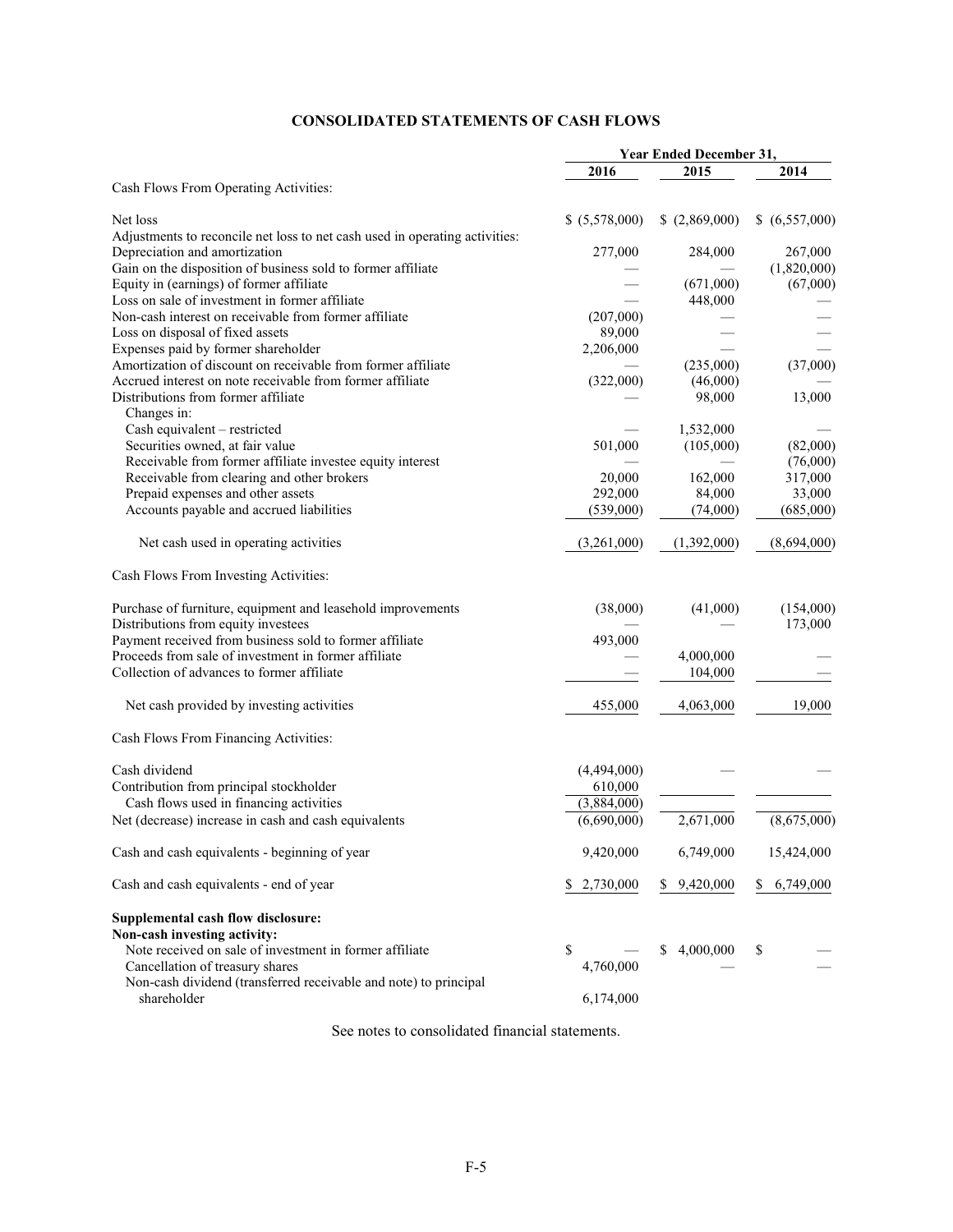## SIEBERT FINANCIAL CORP. AND SUBSIDIARIES

#### NOTES TO CONSOLIDATED FINANCIAL STATEMENTS

#### NOTE A - BUSINESS

Siebert Financial Corp. (the "Company" or "Financial") is a holding company that conducts its retail discount brokerage business through its wholly-owned subsidiary, Muriel Siebert & Co., Inc. ("Siebert"), a Delaware corporation. Siebert's principal activity is providing online and traditional brokerage and related services to retail investors. In addition, in 2014 Financial began business as a registered investment advisor through a wholly-owned subsidiary, Siebert Investment Advisors, Inc. ("SIA"). SIA offers advice to clients regarding asset allocation and the selection of investments. On November 4, 2014, Siebert sold its capital markets business to an affiliate Siebert Brandford Shank Financial, LLC ("SBSF") (see Note C). The accompanying consolidated financial statements include the accounts of Financial and its subsidiaries. All significant intercompany accounts and transactions have been eliminated. Financial, Siebert and SIA collectively are referred to herein as the "Company".

The municipal bond investment banking business was conducted by Siebert Brandford Shank & Co., LLC, a whollyowned subsidiary of SBSF and related derivatives transactions were conducted by SBS Financial Products Company, LLC ("SBSFP"), non - controlled investees in which the Company held a 49% and 33% equity interest respectively. Such investees are accounted for by the equity method of accounting (see Note F). The equity method provides that the Company records its share of the investees' earnings or losses in its results of operations with a corresponding adjustment to the carrying value of its investment. In addition, the investment is adjusted for capital contributions to and distributions from the investees. Operations of SBSFP ceased in December 2014 and on November 9, 2015, the Company sold its 49% membership investment in SBSF back to SBSF (see Note C). The Company's share of income (loss) from its investees is classified as discontinued operations in the accompanying statements of operations.

#### NOTE B - CHANGE IN OWNERSHIP

On December 16, 2016, pursuant to the terms of an Acquisition Agreement, dated September 1, 2016, as amended (the "Acquisition Agreement") by and among Financial, Kennedy Cabot Acquisition, LLC ("KCA"), a Nevada limited liability company, and the Estate of Muriel F. Siebert (the "Majority Shareholder"), KCA acquired 677,283 shares of Common Stock in a cash tender offer and 19,310,000 shares owned by the Majority Shareholder (the "Acquisition"). As a result of the Acquisition, effective December 16, 2016, KCA became the owner of approximately 90% of Financials outstanding Common Stock.

Pursuant to the terms of the Acquisition Agreement, prior to the closing of the transaction, (1) the Company paid a cash dividend of approximately \$.20 per share aggregating to \$4,494,000 and (2) the Majority Shareholder was assigned the Company's right to receive a deferred purchase price payment of \$2,507,265 in connection with the Company's disposition of its capital markets business in 2014 and the \$4,000,000 secured junior promissory note issued to the Company in connection with disposition of its minority interest in a former affiliate in 2015 (together tine "Transferred Receivable and Note"). The Majority Shareholder paid into the Company \$610,262 for the Transferred Receivable and Note representing 10% of the projected fair value of these assets as of the projected date of the closing (which percentage corresponds to the percentage of the Company's outstanding stock owned by the Minority Shareholders). The carrying value of the transferred receivable (\$1,806,000) and the Note (\$4,368,000) immediately prior to the transfer to the majority stockholder, which approximates fair value, has been recorded as a dividend and the \$610,262 paid by the majority stockholder has been recorded as a capital contribution in the accompanying financial statements. Additionally, the Estate of Muriel F. Siebert paid \$2,206,000 of professional fees, severance and other Company expenses in connection with the Acquisition which were recorded as capital contribution in the accompanying financial statements.

#### NOTE C - SALE OF BUSINESS

On November 4, 2014, the Company, which held a 49% membership interest in, and the other members of, Siebert Brandford Shank & Co., LLC ("SBS"), contributed their SBS membership interest into a newly formed Delaware limited liability company, SBSF, in exchange for the same percentage interests in SBSF. On the same day the Company entered an Asset Purchase Agreement (the "Purchase Agreement") with SBS and SBSF, pursuant to which the Company sold substantially all of the assets relating to the Company's capital markets business to SBSF. Pursuant to the Purchase Agreement, SBSF assumed post-closing liabilities relating to the transferred business.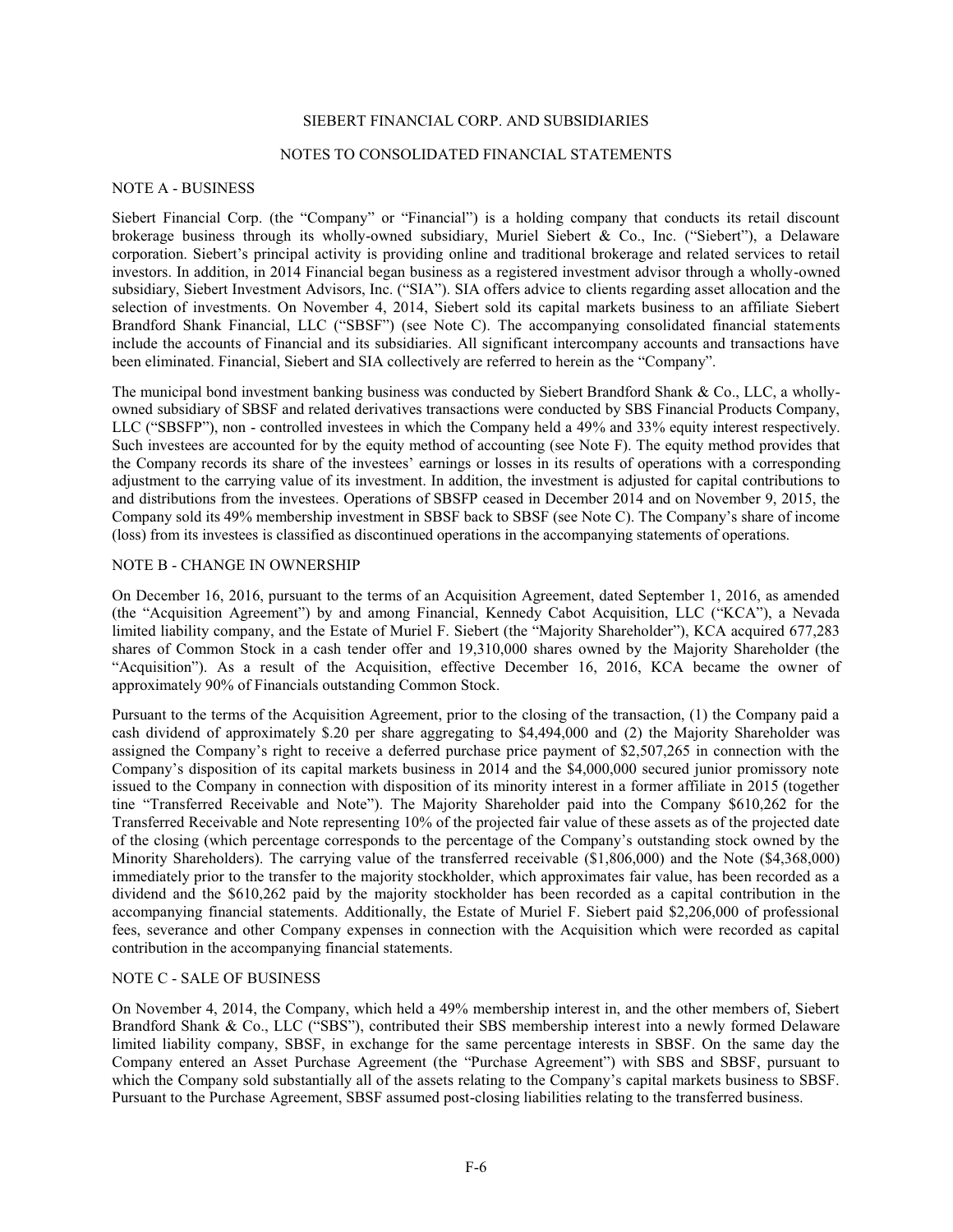#### NOTE C - SALE OF BUSINESS (CONTINUED)

The Purchase Agreement provides for an aggregate purchase price for the disposition of \$3,000,000, payable by SBSF after closing in annual installments commencing on March 1, 2016 and continuing on each of March 1, 2017, 2018, 2019 and 2020. The transferred business was contributed by SBSF to, and operated by SBS. The amount payable to the Company on each annual payment date will equal 50% of the net income attributable to the transferred business recognized by SBS in accordance with generally accepted accounting principles during the fiscal year ending immediately preceding the applicable payment date; provided that, if net income attributable to the transferred business generated prior to the fifth annual payment date is insufficient to pay the remaining balance of the purchase price in full on the fifth annual payment date, then the unpaid amount of the purchase price will be paid in full on March 1, 2021. The annual installment payable on March 1, 2016, based on the net income attributable to the capital markets business for the year ended December 31, 2015, which amounted to \$493,000 and was paid on March 3, 2016.

Transferred assets of the Siebert's capital markets business, consisted of customer accounts and goodwill, which assets had no carrying value to the Siebert, and the Siebert recorded a gain on sale of \$ 1,820,000, which reflected the fair value of the purchase obligation. Such fair value (Level 3) was based on the present value of estimated annual installments to be received during 2016 through 2020 from forecasted net income of the transferred business plus a final settlement in 2021, discounted at 11.5% (representing SBS's weighted average cost of capital).

The discount recorded for the purchase obligation is being amortized as interest income using an effective yield initially calculated based on the original carrying amount of the obligation and estimated annual installments to be received and adjusted in future periods to reflect actual installments received and changes in estimates of future installments. Interest income recognized on the obligation for the year ended December 31, 2016 amounted to \$207,000 based on a yield of approximately 12%.

As a result of the Siebert's continuing involvement in the capital markets business through its then 49% ownership in SBSF, results of operations of the capital markets business and the gain on sale were not reflected as discontinued operations in the accompanying financial statements.

#### NOTE D - SALE OF INVESTMENT IN AFFILIATE

#### **Discontinued Operations:**

In April 2014, the Financial Accounting Standards Board ("FASB") issued Accounting Standard Update ("ASU") ASU No. 2014-08, Reporting Discontinued Operations and Disclosures of Disposals of Components of an Entity. ASU No. 2014-08 changes the definition of a discontinued operation to include only those disposals of components of an entity that represent a strategic shift that has (or will have) a major effect on the entity's operations and financial results. ASU No. 2014-08 is effective prospectively to all new disposals of components (including equity method investees) and new classification as held for sale beginning in fiscal years beginning after December 15, 2014 with early adoption permitted. The company adopted this update in 2015.

The revised standard cannot be applied to a component that was previously disposed of that was initially precluded from discontinued operations because of significant continuing involvement even where there are subsequent changes in the activities with a disposed component that would no longer preclude discontinued operations (See Note C).

On November 9, 2015, the Company sold its 49% membership investment in SBSF back to SBSF for \$8,000,000 of which \$4,000,000 was paid in cash and the balance of which was paid in the form of a secured junior subordinated promissory note of \$4,000,000 (the "SBSF Junior Note"). The sale of the investment in SBSF, which was accounted for by the equity method, represents a strategic shift for the Company based on its significance to the Company's financial condition and results of operations and the major effect it will have on the Company's operations and financial results and, accordingly, the Company's share of operating results of the investment are reflected as discontinued operations in the accompanying statements of operations. The investment was sold for approximately \$448,000 less than the carrying value of the investment at November 9, 2015, after adjusting the carrying value of the investment for the Company's equity in SBSF's results of operations through such date. Such loss is also included in discontinued operations.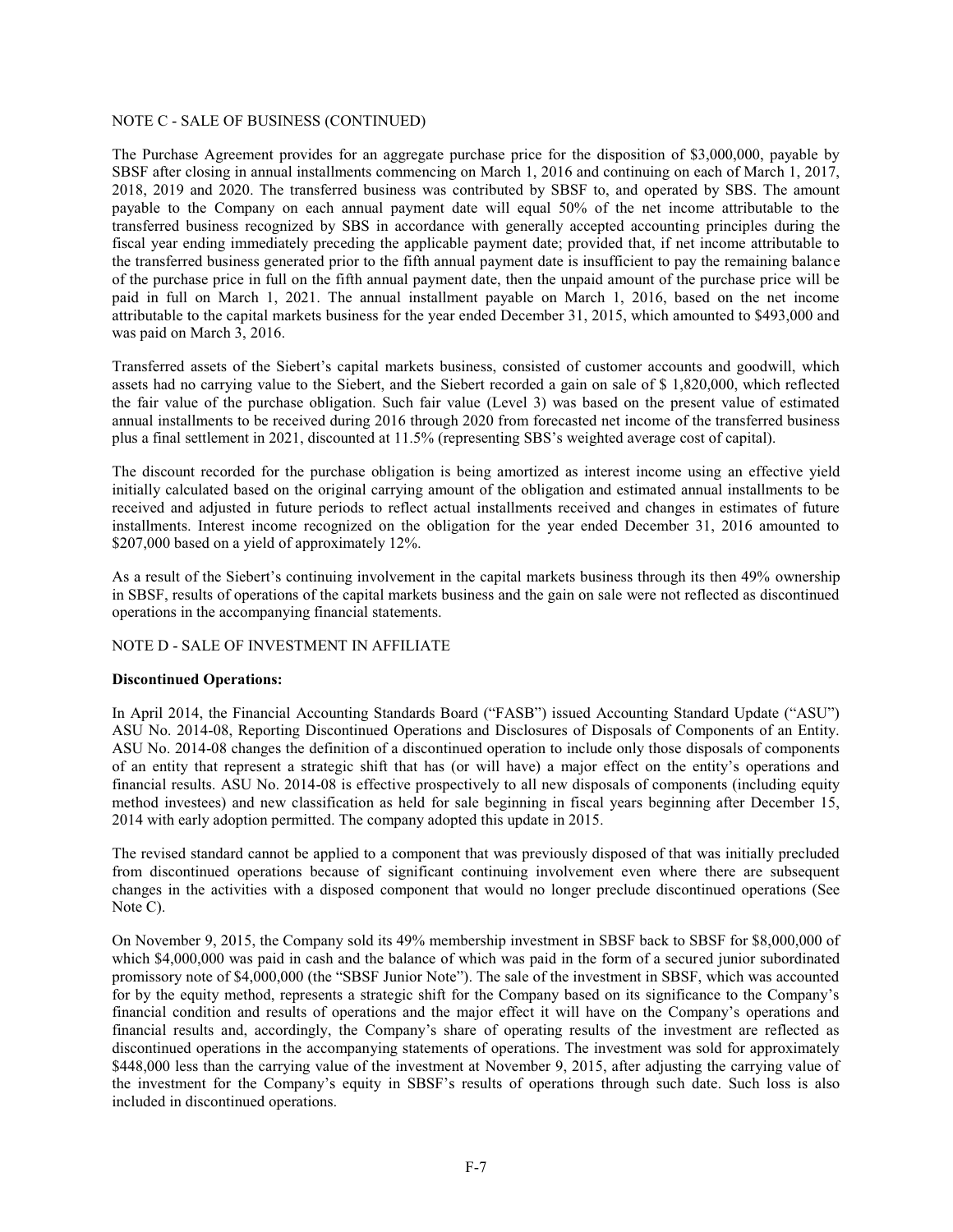## NOTE D - SALE OF INVESTMENT IN AFFILIATE (CONTINUED)

The SBSF Junior Note ranks junior in right of payment to up to \$5.0 million of subordinated indebtedness incurred by SBSF at the time of the repurchase closing (the "SBSF Senior Debt"). The SBSF Junior Note is secured by a pledge by SBSF"s post-closing members of a number of the outstanding membership interests of SBSF that at all times will equal no less than 49% of the outstanding SBSF membership interests on a fully diluted basis. The SBSF Junior Note matures on November 9, 2020 and bears interest at a rate per year equal to 8% compounding monthly and payable in full at maturity. Interest accrued on the note amounted to \$322,000 in 2016 and \$46,000 in 2015. The SBSF Junior Note does not require any principal amortization before maturity; however, SBSF has the option to prepay the interest or principal without penalty. The SBSF Junior Note contains covenants and events of defaults that are substantially equivalent to those applicable to the SBSF Senior Debt, including covenants restricting debt and lien incurrence by SBS and SBSF; provided that the SBSF Junior Note is subject to customary intercreditor arrangements with the holders of the SBSF Senior Debt. Immediately upon the dissolution, liquidation, termination or expiration of SBSF or SBS, or a change of control of SBSF or SBS, or sale of all or substantially all of their consolidated assets, SBSF is obligated to prepay all of the then outstanding balance of the SBSF Junior Note.

#### NOTE E - SUMMARY OF SIGNIFICANT ACCOUNTING POLICIES

[1] Cash Equivalents:

Cash equivalents consist of highly liquid investments purchased with an original maturity of 3 months or less. Cash equivalents are carried at fair value and amount to \$2,532,000 and \$9,053,000 at December 31, 2016 and 2015, respectively, consisting of money market funds.

[2] Securities:

Securities owned are carried at fair value with realized and unrealized gains and losses reflected in trading profits. Siebert clears all its security transactions through unaffiliated clearing firm on a fully disclosed basis. Accordingly, Siebert does not hold funds or securities for, or owe funds or securities to, its customers. Those functions are performed by the clearing firm.

[3] Fair value of financial instruments:

Authoritative accounting guidance defines fair value, establishes a framework for measuring fair value and establishes a fair value hierarchy. Fair value is the price that would be received to sell an asset or paid to transfer a liability in an orderly transaction between participants at the measurement date. Fair value measurements are not adjusted for transaction costs. The fair value hierarchy prioritizes inputs to valuation techniques used to measure fair value into three levels:

Level 1 – Unadjusted quoted prices in active markets for identical assets or liabilities.

Level 2 – Inputs other than quoted market prices that are observable, either directly or indirectly, and reasonably available.

Level 3 – Unobservable inputs which reflect the assumptions that management develops based on available information about the assumptions market participants would use in valuing the asset or liability.

The classification of financial instruments valued at fair value as of December 31 is as follows:

|                             | 2016           | 2015           |
|-----------------------------|----------------|----------------|
| <b>Financial Instrument</b> | <b>Level 1</b> | <b>Level 1</b> |
| Cash equivalents            | \$2,532,000    | \$9,053,000    |
| Securities                  | 92,000         | 593,000        |
|                             | \$ 2,624,000   | \$9,646,000    |

Securities consist of common stock, which is valued on the last business day of the year at the last available reported sales price on the primary securities exchange.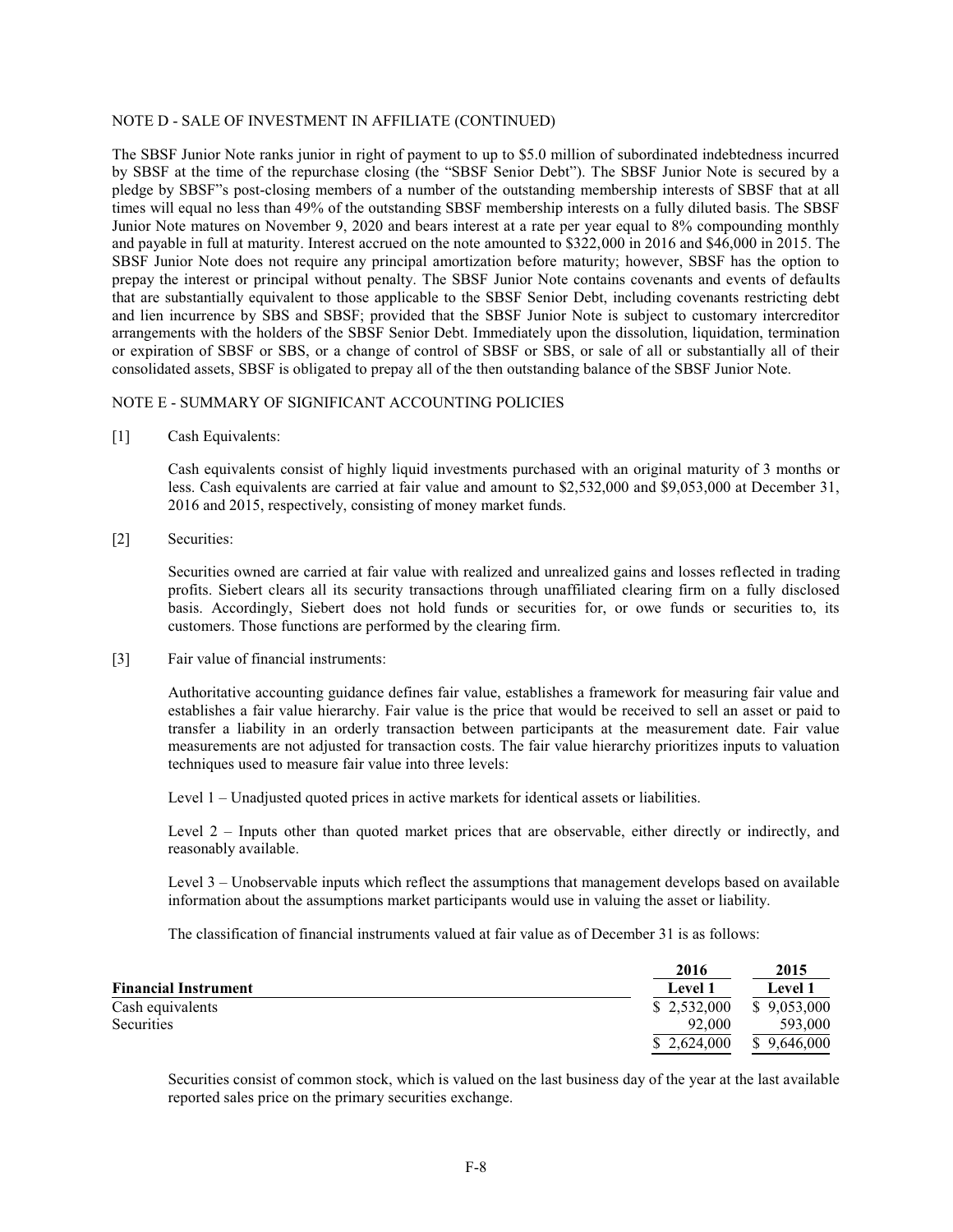#### NOTE E - SUMMARY OF SIGNIFICANT ACCOUNTING POLICIES (CONTINUED)

[4] Income Taxes:

The Company accounts for income taxes utilizing the asset and liability approach requiring the recognition of deferred tax assets and liabilities for the expected future tax consequences of net operating loss carryforwards and temporary differences between the basis of assets and liabilities for financial reporting purposes and tax purposes and for net operating loss and other carryforwards. A valuation allowance is provided for deferred tax assets based on the likelihood of realization.

[5] Furniture, Equipment and Leasehold Improvements:

Furniture, equipment and leasehold improvements are stated at cost, net of accumulated depreciation and amortization. Depreciation is calculated using the straight-line method over the estimated useful lives of the assets, generally five years. Leasehold improvements are amortized over the shorter of the estimated useful life of the improvements or period of the lease.

[6] Advertising Costs:

Advertising costs are charged to expense as incurred.

[7] Use of Estimates:

The preparation of financial statements in conformity with accounting principles generally accepted in the United States of America requires management to make estimates and assumptions that affect the reported amounts of assets and liabilities and disclosure of contingent assets and liabilities at the date of the financial statements and the reported amounts of revenues and expenses during the reporting period. Actual results could differ from those estimates.

[8] Per Share Data:

Basic earnings (loss) per share is calculated by dividing net income (loss) by the weighted average outstanding common shares during the year. Diluted earnings per share is calculated by dividing net income by the number of shares outstanding under the basic calculation and adding all dilutive securities, which consist of options. The Company incurred a loss from continuing operations and a net loss for each of the years ended December 31, 2016, 2015 and 2014. Accordingly, basic and diluted per share data are the same for each year as the effect of stock options is anti-dilutive. In 2016, 2015 and 2014, 0, 265,000 and 265,000 common shares, respectively, issuable upon the exercise of options were not included in the computation.

[9] Revenue:

Commission revenues and related clearing expenses are recorded on a trade-date basis. Fees, consisting principally of revenue participation with the Company's clearing broker in distribution fees and interest are recorded as earned. Fees also include investment advisory fees, which are recorded as earned.

Investment banking revenue, which relates to the capital markets business which was sold in 2014 (See Note B), includes gains and fees, net of syndicate expenses, arising from underwriting syndicates in which the Company participates. Investment banking management fees are recorded on the offering date, sales concessions on the settlement date and underwriting fees at the time the underwriting is completed and the income is reasonably determinable.

Trading gains and losses are also recorded on a trade-date basis and principally represent riskless principal transactions which the Company, after receiving an order, buys or sells securities as principal and at the same time sells or buys the securities with a markup or markdown to satisfy the order.

Interest is recorded on an accrual basis and dividends are recorded on the ex-dividend date.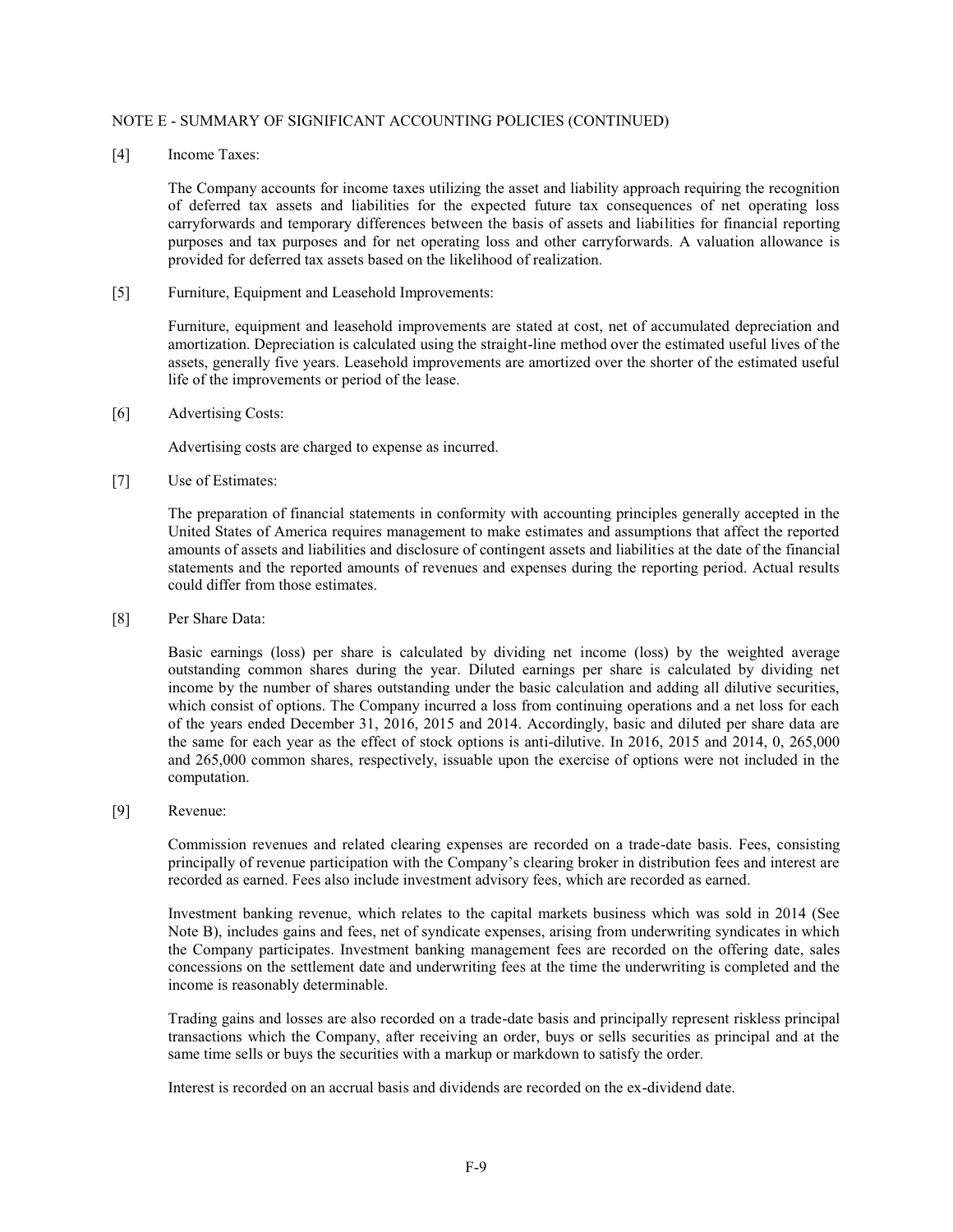#### NOTE E - SUMMARY OF SIGNIFICANT ACCOUNTING POLICIES (CONTINUED)

[10] Valuation of Long-Lived Assets:

The Company evaluates the recoverability of its long-lived assets including amortizable intangibles and recognizes an impairment loss in the event the carrying value of these assets exceeds the estimated future undiscounted cash flows attributable to these assets. The Company assesses potential impairment to its long-lived assets when events or changes in circumstances indicate that its carrying value may not be recoverable. Should impairment exist, the impairment loss would be measured based on the excess of the carrying value of the assets over their fair value.

[11] Certain new accounting guidance:

In May 2014, the Financial Accounting Standards Board ("FASB") issued an accounting standard update on revenue recognition (ASU 2014-09). The new guidance creates a single, principle based model for revenue recognition and expands and improves disclosures about revenue. The new guidance is effective for fiscal years beginning on or after December 15, 2017 and interim periods within those fiscal years. The Company is currently assessing the impact the adoption of ASU 2014-09 will have on its financial statements.

In February 2016, the FASB issued ASU 2016-02, leases (Topic 842), which supersedes the existing guidance for lease accounting, Leases (Topic 840). ASU 2016-2 requires lessees to recognize leases on their balance sheets, and leaves lessor accounting largely unchanged. The amendments in this ASU are effective for fiscal years beginning after December 15, 2018 and interim periods within those fiscal years. Early application is permitted for all entities. ASU 2016-02 requires a modified retrospective approach for all leases existing at, or entered into after the date of initial application, with an option to elect to use certain transaction relief. The Company is currently assessing the impact that the adaption of ASU 2016-02 will have on its financial statements.

In August 2014, the FASB issued ASU No. 2014-15, Disclosure of Uncertainties about an Entity's Ability to Continue as a Going Concern. ASU 2014-15 will explicitly require management to assess an entity's ability to continue as a going concern, and to provide related footnote disclosure in certain circumstances. The new standard was effective for all entities in the first annual period ending after December 15, 2016 and did not have any impact on the Company's financial statement disclosures.

#### NOTE F - INVESTMENT IN FORMER AFFILIATES

Investment in and advances to, equity in income / (loss) of, and distributions received from, affiliates consist of the following:

| December 31, 2015                                           | <b>SBSF</b>       | <b>SBSFPC</b>       | TOTAL             |
|-------------------------------------------------------------|-------------------|---------------------|-------------------|
| Income from equity investee<br><b>Distributions</b>         | 671,000<br>98,000 |                     | 671,000<br>98,000 |
| December 31, 2014                                           | <b>SBSF</b>       | <b>SBSFPC</b>       | TOTAL             |
| Investment and advances                                     | \$7,979,000       |                     | 7,979,000         |
| Income (loss) from equity investees<br><b>Distributions</b> | 84,000<br>13,000  | (17,000)<br>173,000 | 67,000<br>186,000 |

The Company and two individuals (the "Principals") formed SBS to succeed to the tax-exempt underwriting business of the Siebert Brandford Shank division of Siebert. The agreements with the Principals provide that profits will be shared 51% to the Principals and 49% to Siebert.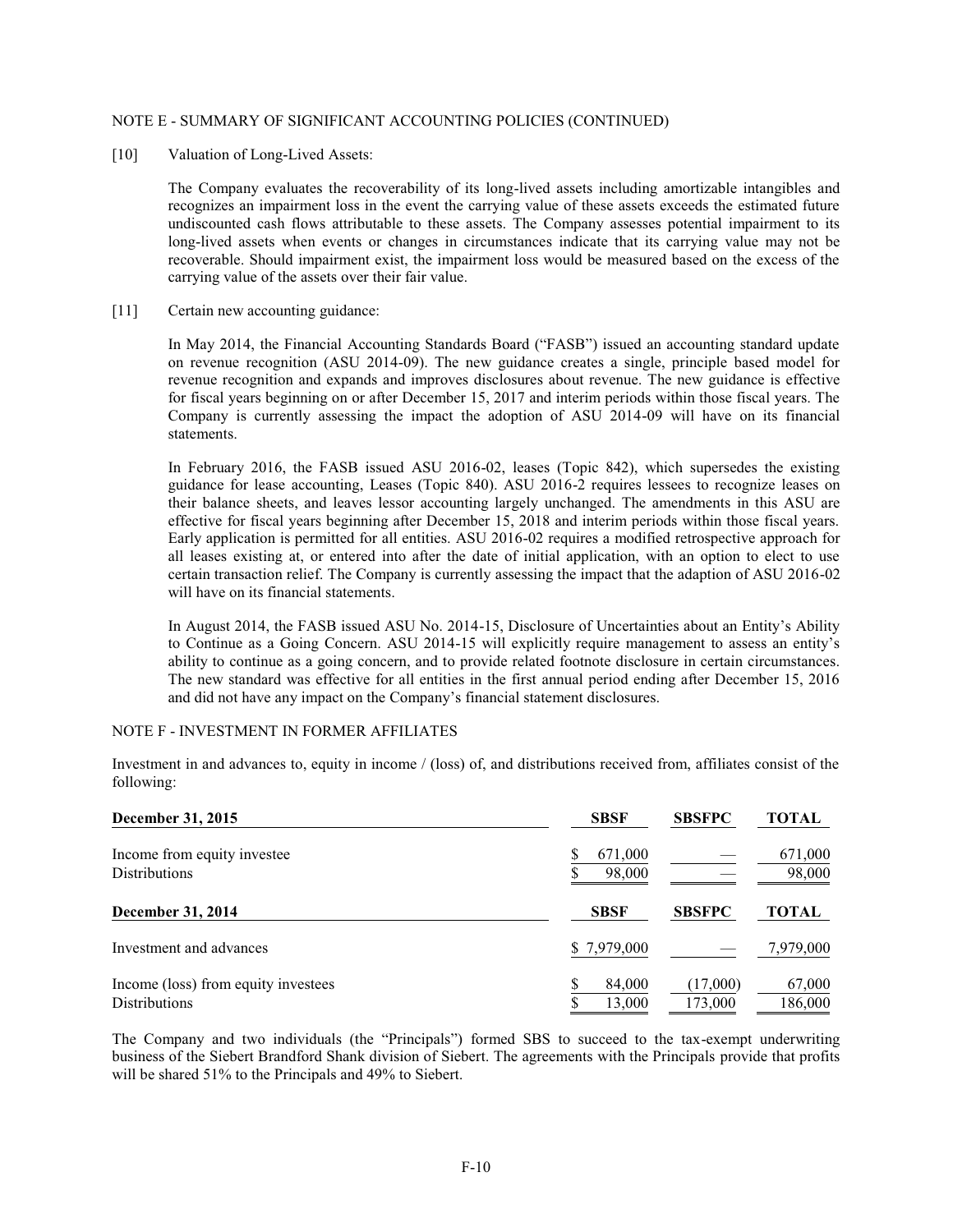#### NOTE F - INVESTMENT IN FORMER AFFILIATES (CONTINUED)

Pursuant to the terms of the Operating Agreement, Financial and each of the Principals owned a 33.33% interest in SBSFPC which engaged in derivatives transactions related to the municipal underwriting business. The Operating Agreement provided that income/(loss) be shared 66.66% by the Principals and 33.33% by Financial. SBSFPC ceased operations in December 2014.

Summarized consolidated financial data of SBSF and SBS in 2015 and 2014 follows:

|                                                                                        | 2015         | 2014         |
|----------------------------------------------------------------------------------------|--------------|--------------|
| Total assets, including secured demand note of \$1,200,000 in 2014 due from<br>Siebert | \$30,903,000 | \$28,518,000 |
| Total liabilities, including obligations to Siebert of \$6,051,000 in 2015 and         |              |              |
| \$3,057,000 in 2014                                                                    | 23,254,000   | 12,458,000   |
| Total members' capital                                                                 | 7,649,000    | 16,060,000   |
| Regulatory minimum net capital requirement                                             | 250,000      | 250,000      |
| Total revenue                                                                          | 27,774,000   | 24,806,000   |
| Net income                                                                             | 1,369,000(a) | 171,000      |

(a) Includes interest expense on purchase obligation payable to Siebert of \$195,000.

Balance sheet data for 2015 is as of November 9 subsequent to the redemption of the Company's interest, Revenue and net income for 2015 is for the period from January 1 through November 9.

During 2016, 2015 and 2014 Siebert charged SBS \$23,100, \$100,000 and \$100,000, respectively, for each year, respectively, for general and administrative services, which Siebert believes approximates the cost of furnishing such services.

In 2016, 2015 and 2014 Siebert earned interest income of \$0, \$32,000 and \$48,000, respectively, from SBS in connection with subordinated loans available or made to SBS and Siebert paid SBS interest earned on restricted cash equivalents of \$0, \$1,000 and \$1,028 in 2016, 2015 and 2014, respectively. In addition, in 2016 and 2015, Siebert earned interest income of \$207,000 and \$265,000, respectively from SBSF on the purchase obligation in connection with the sale of the capital markets business (see Note B) and in 2016, Siebert earned interest income of \$322,000 from SBSF on the receivable arising from the redemption of its ownership interest (see Note D).

Summarized financial data of SBSFPC is as follows:

|                        | 2014     |
|------------------------|----------|
| <b>Total Assets</b>    | \$26,000 |
| Total liabilities      | 26,000   |
| Total members' capital |          |
| Total revenue          |          |
| Net loss               | (51,000) |

On March 3, 2015, Ms. Shank completed her role as acting chief executive officer of the Company to devote full time to her continuing position as chief executive officer of SBSF.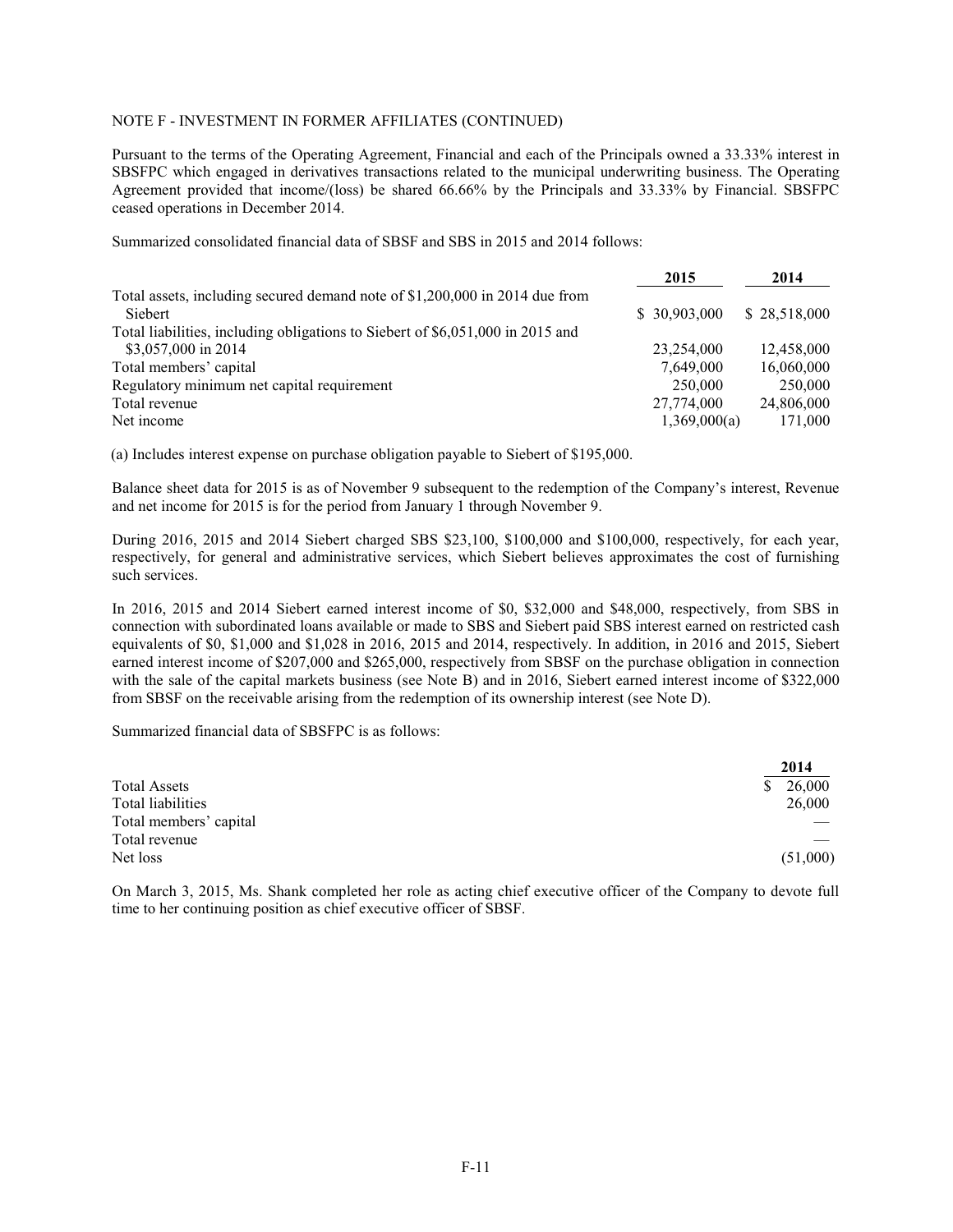## NOTE F - FURNITURE, EQUIPMENT AND LEASEHOLD IMPROVEMENTS, NET

Furniture, equipment and leasehold improvements consist of the following:

|                                                | December 31, |           |   |           |
|------------------------------------------------|--------------|-----------|---|-----------|
|                                                |              | 2016      |   | 2015      |
| Equipment                                      | \$           | 28,000    | S | 375,000   |
| Leasehold improvements                         |              | 318,000   |   | 549,000   |
| Furniture and fixtures                         |              |           |   | 44,000    |
|                                                |              | 346,000   |   | 968,000   |
| Less accumulated depreciation and amortization |              | (300,000) |   | (594,000) |
|                                                | S            | 46,000    | S | 374,000   |

Depreciation and amortization expense for the years ended December 31, 2016, 2015 and 2014 amounted to \$277,000, \$276,000 and \$257,000, respectively.

## NOTE G - INCOME TAXES

Financial files a consolidated federal income tax return with its subsidiaries.

Income tax (benefit) expense consists of the following:

|                                       | <b>Year Ended December 31,</b> |                              |                            |
|---------------------------------------|--------------------------------|------------------------------|----------------------------|
|                                       | 2016                           | 2015                         | 2014                       |
| Federal income tax (benefit) expense: |                                |                              |                            |
| Current<br>Deferred                   | \$                             | \$<br>(228,000)<br>(228,000) | (22,000)<br>\$<br>(22,000) |
| State and local:                      |                                |                              |                            |
| Current<br>Deferred                   |                                | (47,000)<br>(47,000)         | (5,000)<br>(5,000)         |
| Total:<br>Current<br>Deferred         | \$                             | (275,000)<br>(275,000)<br>\$ | (27,000)<br>(27,000)<br>\$ |

Income tax benefit in 2015 and 2014 represent the utilization of the loss from continuing operations against income from discontinued operations, exclusive in 2015 of the capital loss from disposal of the investment in the former affiliate.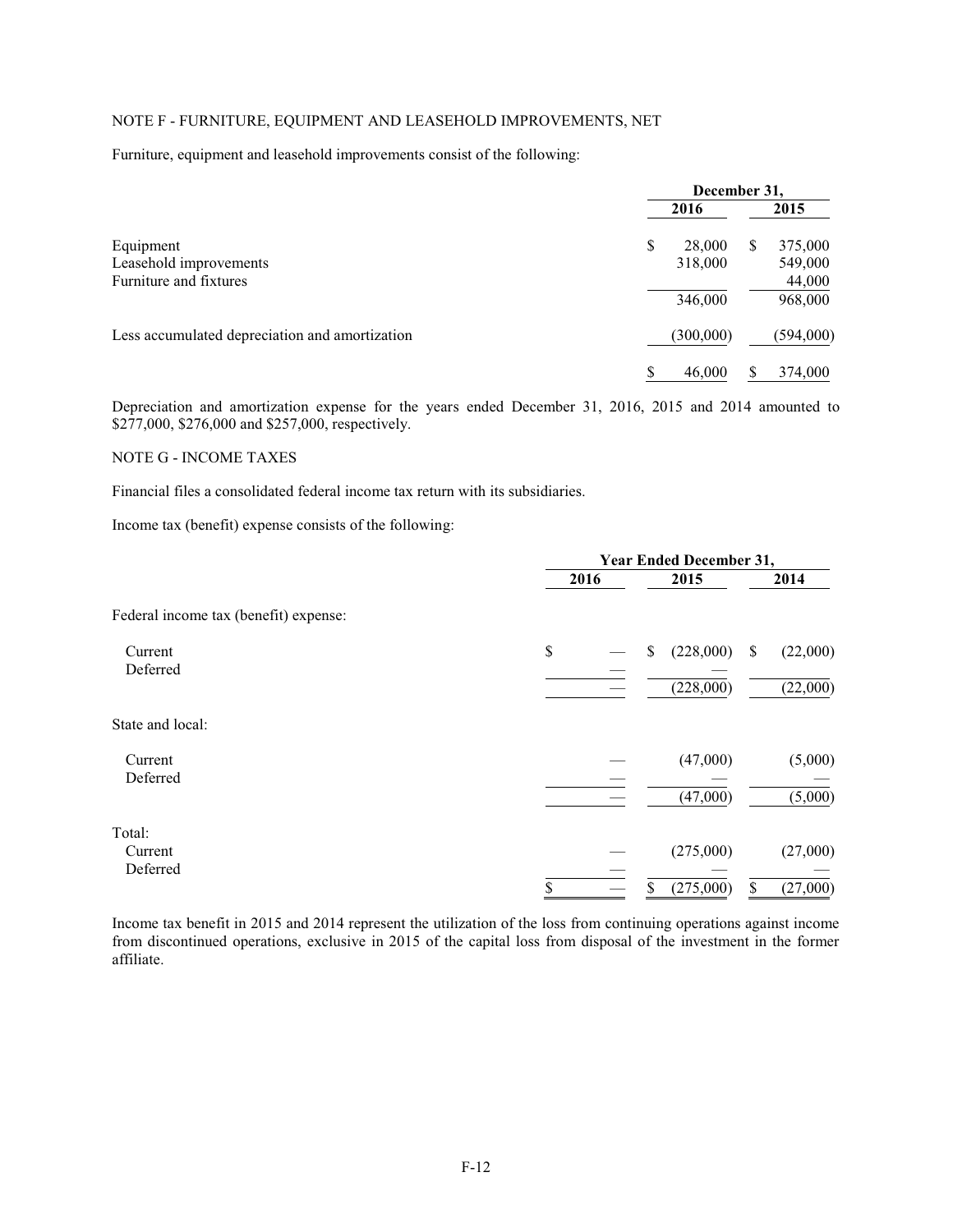## NOTE G - INCOME TAXES (CONTINUED)

Reconciliation between the income tax (benefit) provision and income taxes computed by applying the statutory Federal income tax rate to loss before income taxes is as follows:

|                                                                   | <b>Year Ended December 31,</b> |               |             |  |
|-------------------------------------------------------------------|--------------------------------|---------------|-------------|--|
|                                                                   | 2016                           | 2015          | 2014        |  |
| Expected income tax (benefit) at statutory Federal tax rate (34%) | \$(1,897,000)                  | \$(1,051,000) | (2,251,000) |  |
| State and local taxes, net of Federal tax effect                  | (400,000)                      | (68,000)      | (464,000)   |  |
| Increase in valuation allowance                                   | 1,704,000(1)                   | 784,000       | 2,551,000   |  |
| Nondeductible transaction costs related to change in control      | 482,000                        |               |             |  |
| Expiration of contribution carryforward                           | 85,000                         |               |             |  |
| Permanent difference                                              | 19,000                         | 13,000        | 39,000      |  |
| Other                                                             | 7,000                          | 47,000        | 98,000      |  |
| Income tax (benefit)                                              |                                | (275,000)     | (27,000)    |  |

(1) Reflects a \$264,000 reduction to the valuation allowance and related deferred tax assets as of December 31, 2015.

The principal items giving rise to deferred tax assets (liabilities) are as follows:

|                                                 | December 31,    |                 |  |
|-------------------------------------------------|-----------------|-----------------|--|
|                                                 | 2016            | 2015            |  |
| Deferred tax assets:                            |                 |                 |  |
| Net operating loss credit carryforwards         | 10,316,000<br>S | 9,456,000<br>S. |  |
| Capital loss carryforwards                      |                 | 395,000         |  |
| Employee stock based compensation               | 237,000         | 237,000         |  |
| Retail brokerage accounts (b)                   | 71,000          | 140,000         |  |
| Contribution carryover                          | 158,000         | 178,000         |  |
| Furniture, equipment and leasehold improvements | 312,000         | 181,000         |  |
| Accrued settlement liability                    | 340,000         | 252,000         |  |
| Investment in former affiliate (a)              |                 |                 |  |
| Other                                           | 8,000           | 44,000          |  |
| Total                                           | 11,442,000      | 10,883,000      |  |
| Valuation allowance                             | (11,442,000)    | (10,002,000)    |  |
| Net deferred tax assets                         |                 | 881,000         |  |
| Deferred tax liability:                         |                 |                 |  |
| Receivable from affiliate (a)                   |                 | (881,000)       |  |
|                                                 |                 |                 |  |
|                                                 |                 |                 |  |

(a) Relates to receivable from business sold to affiliate treated as an installment sale for tax purposes.

(b) Related to acquired retail discount brokerage accounts, which are being amortized over 15 years for tax purposes and have been fully amortized for financial reporting purposes.

Due to cumulative losses incurred by the Company during the current and prior two years, the Company is unable to conclude that it is more likely than not that it will realize its deferred tax asset in excess of the deferred tax liability and, accordingly, has recorded a valuation allowance to fully offset such amount at December 31, 2016 and 2015.

At December 31, 2016, the Company has state net operating loss carryforwards aggregating \$17.4 million, which expires from 2029 through 2036. In addition, the Company has federal net operating loss carryforwards of \$24.2 million at December 31, 2016, which expires from 2030 through 2036. Utilization of the Company's net operating loss carryforwards are subject to annual limitations under Internal Revenue Code section 382 due to the change in ownership.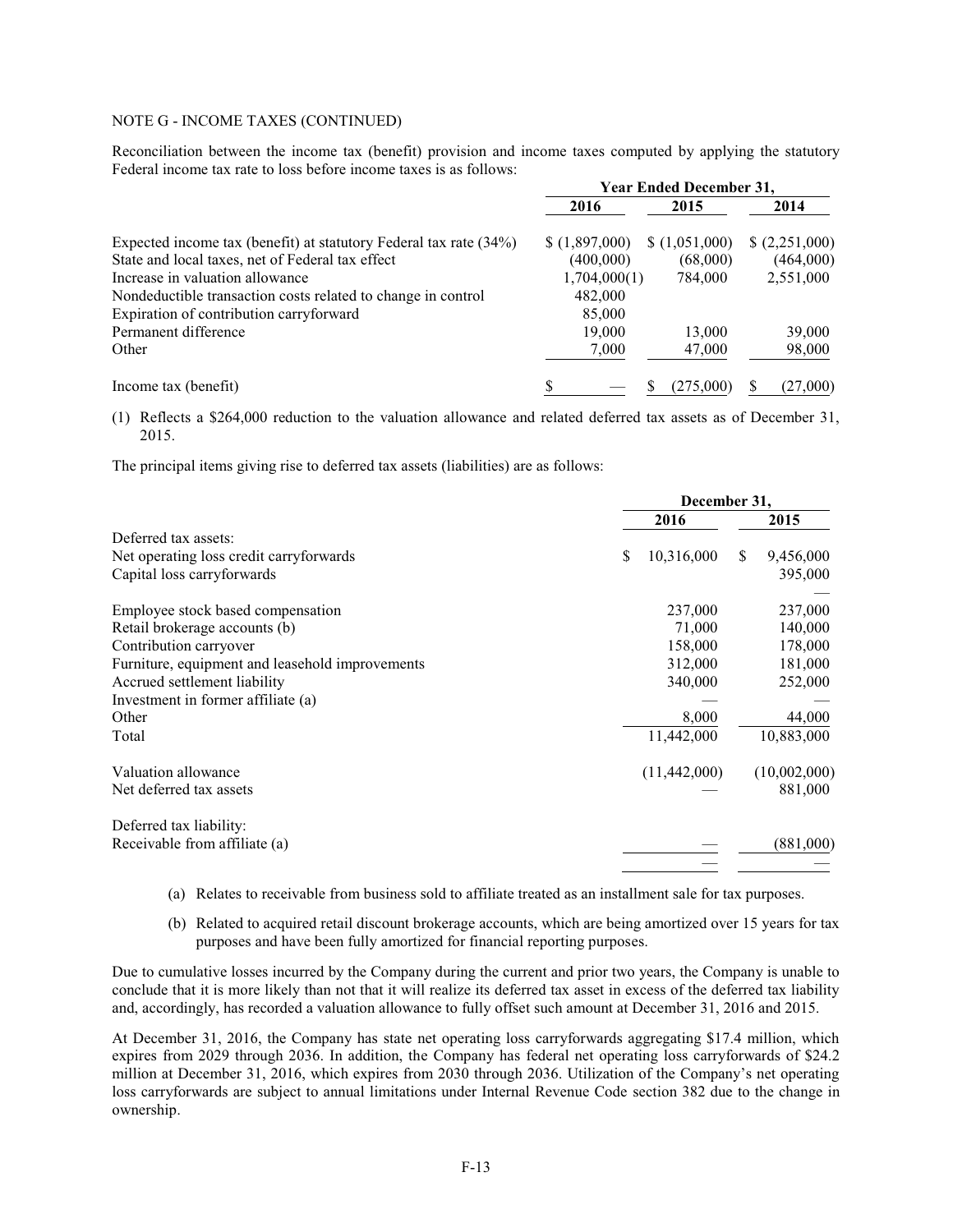#### NOTE G - INCOME TAXES (CONTINUED)

The Company applied the "more-likely-than not" recognition threshold to all tax positions taken or expected to be taken in a tax return which resulted in no unrecognized tax benefits reflected in the financial statements as of December 31, 2016. The Company classifies interest and penalties that would accrue according to the provisions of relevant tax law as income taxes.

Tax years 2013 and thereafter are subject to examination by federal and certain tax authorities. For other states the 2010 through 2013 tax years remain open to examination. The Company is currently under tax examination by New York State for the years 2012 to 2014 and by the state of Illinois for the years 2012 and 2013.

## NOTE H - STOCKHOLDERS' EQUITY

Siebert is subject to the SEC's Uniform Net Capital Rule (Rule 15c3-1), which requires the maintenance of minimum net capital. Siebert has elected to use the alternative method, permitted by the rule, which requires that Siebert maintain minimum net capital, as defined, equal to the greater of \$250,000 or 2 percent of aggregate debit balances arising from customer transactions, as defined. The Net Capital Rule of the New York Stock Exchange also provides that equity capital may not be withdrawn or cash dividends paid if resulting net capital would be less than 5% of aggregate debits. At December 31, 2016 and 2015, Siebert had net capital of approximately \$1,112,000 and \$8,131,000, respectively, as compared with net capital requirements of \$250,000. Siebert claims exemption from the reserve requirement under Section  $15c3-3(k)(2)(ii)$  as it clears its customer transactions through an unaffiliated clearing firm on a fully disclosed basis.

#### NOTE I - OPTIONS

The Company's 2007 Long-Term Incentive Plan (the "Plan") authorizes the grant of options to purchase up to an aggregate of 2,000,000 shares, subject to adjustment in certain circumstances. Both non-qualified options and options intended to qualify as "Incentive Stock Options" under Section 422 of the Internal Revenue Code may be granted under the Plan. A Stock Option Committee of the Board of Directors administers the Plan. The committee has the authority to determine when options are granted, the term during which an option may be exercised (provided no option has a term exceeding 10 years), the exercise price and the exercise period. The exercise price shall not be less than the fair market value on the date of grant. No option may be granted under the Plan after December 2017. Generally, employee options vest 20% per year for five years and expire ten years from the date of grant. The Plan was terminated in 2016 in connection with the change in ownership (see Note B).

A summary of the Company's stock option transactions for the year ended December 31, 2016 is presented below:

|                                             |               | 2016                                   |  |
|---------------------------------------------|---------------|----------------------------------------|--|
|                                             |               | Weighted<br>Average<br><b>Exercise</b> |  |
|                                             | <b>Shares</b> | Price                                  |  |
| Outstanding - beginning of the year         | 265,000       | 3.02                                   |  |
| Cancelled                                   | (240,000)     | 3.02                                   |  |
| Forfeited                                   |               |                                        |  |
| Expired                                     | (25,000)      | 3.02                                   |  |
| Outstanding - end of year                   |               |                                        |  |
| Fully vested and exercisable at end of year |               |                                        |  |
|                                             |               |                                        |  |

For the years ended December 31, 2016, 2015 and 2014, no stock options were granted.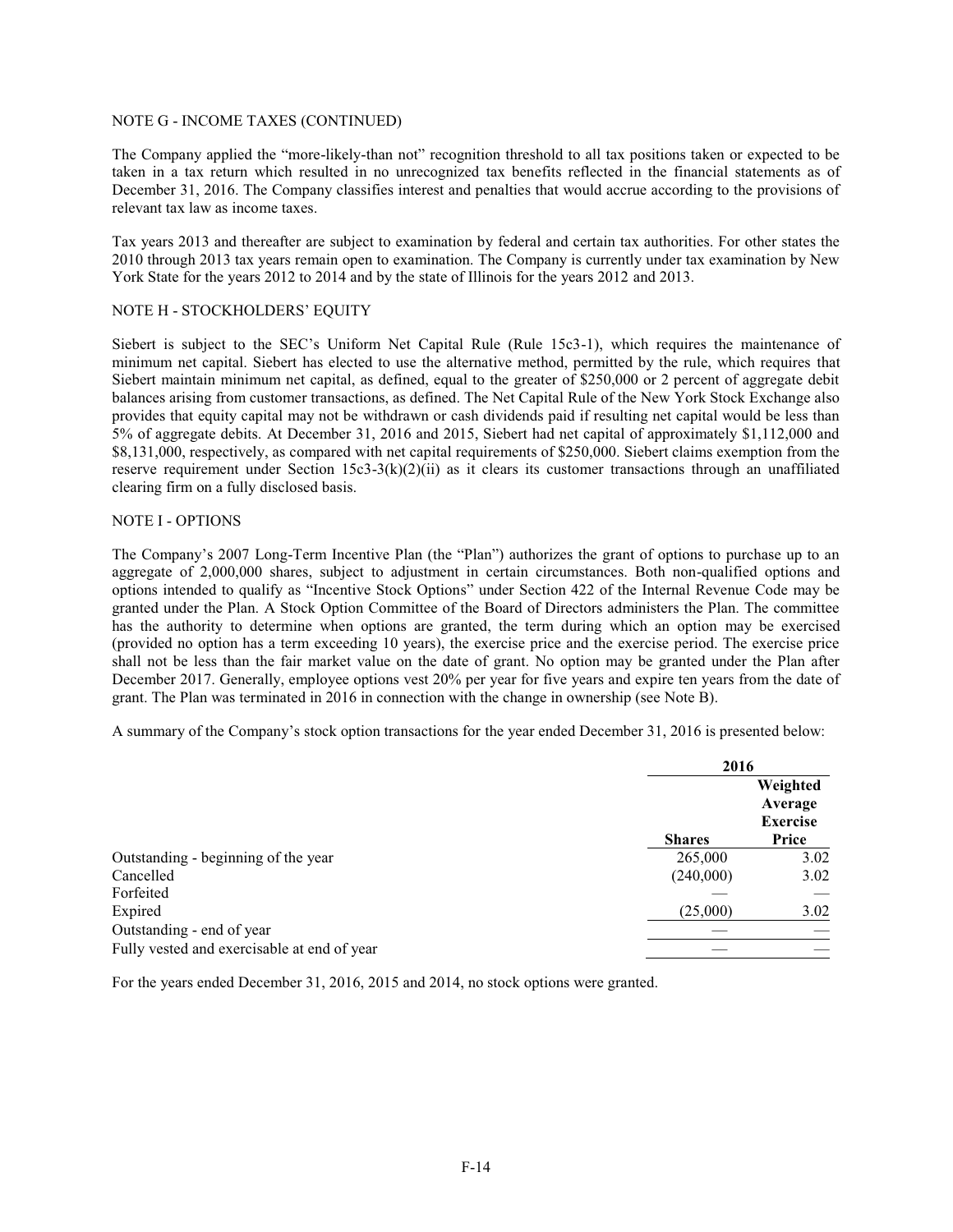#### NOTE K - COMMITMENTS, CONTINGENCIES AND OTHER

- (1) Retail customer transactions are cleared through clearing brokers on a fully disclosed basis. If customers do not fulfill their contractual obligations, the clearing broker may charge Siebert for any loss incurred in connection with the purchase or sale of securities at prevailing market prices to satisfy the customer obligations. Siebert regularly monitors the activity in its customer accounts for compliance with its margin requirements. Siebert is exposed to the risk of loss on unsettled customer transactions if customers are unable to fulfill their contractual obligations. There were no material losses for unsettled customer transactions in 2016, 2015 or 2014. Credit risk represents the potential loss that would occur if counterparties fail to perform pursuant to the terms of their obligations. The Company is subject to credit risk to the extent a custodian or broker with whom it conducts business is unable to fulfill contractual obligations.
- (2) In the ordinary course of business the Company is named a party to certain claims, suits and complaints. In the opinion of management, pending matters are without merit, and their ultimate outcome will not have a significant effect on the financial position or results of operations of the Company.
- (3) In July 2013, the Company extended its fully disclosed clearing agreement with its clearing broker through July 2017.
- (4) On October 24, 2016 the Principal Executive Officer of the Company entered into a separation agreement pursuant to the Acquisition Agreement. Upon closing of the transaction contemplated by the Acquisition Agreement, the Principal Executive Officer received a severance payment of \$635,000 and is subject to the customary future cooperation, non-disparagement, confidentiality, employee and customer non-solicitation and release provisions. The severance payment was funded from the proceeds of closing received by the Siebert Estate which has been accounted for a capital contribution. The severance payment is included in professional fees and other expenses related to change in control in the income statement. (See Note B)
- (5) In December 2015, a then current employee of the Company commenced an arbitration before FINRA against the Company alleging a single cause of action for employment retaliation under the Sarbanes-Oxley Act of 2002. In February 2016, the employee amended his claim to replace the Sarbanes-Oxley claim with a substantially identical claim arising under the Dodd- Frank Act of 2010. On January 31, 2017, a settlement agreement was entered into pursuant to which the arbitration was dismissed with prejudice and the employee was paid \$825,000 which was funded in January 2017 by KCA, which acquired controlling interest in Company (See Note B). The settlement has been reflected as a loss in the accompanying financial statements with a corresponding liability. The payment of the liability by KCA will be accounted for as a capital contribution.
- (6) In July 2014, the Company entered into a settlement agreement in regards to a dispute with a former employee, in which the former employee sought, among other things, damages arising from his separation from the Company. The Company asserted counter claims in the arbitration. Pursuant to the settlement, the Company paid \$4,300,000 to the former employee, and the claims and counterclaims have been dismissed and released. The accompanying 2014 statement of operations reflects a charge to give effect to the settlement.
- (7) The Company rents discount retail brokerage and other office space under long-term operating leases expiring in various periods through 2017. These leases call for base rent plus escalations for taxes and operating expenses. In February 2017 the Company closed its New York office at end of its lease term and relocated to newly lease office space. The leases for the newly leased office space expire in September 2018.

The 2017 and 2018 aggregate future minimum base rental payments under these operating leases are approximately \$342,000 and \$180,000 respectively.

Rent expense, including escalations for operating costs, amounted to approximately \$650,000, \$776,000, \$788,000 and for the years ended December 31, 2016, 2015 and 2014, respectively. Rent is being charged to expense over the entire lease term on a straight-line basis.

(8) Siebert sponsors a defined contribution retirement plan under Section 401(k) of the Internal Revenue Code that covers substantially all employees. Participant contributions to the plan are voluntary and are subject to certain limitations. Siebert may also make discretionary contributions to the plan. No contributions were made by Siebert in 2016, 2015 and 2014.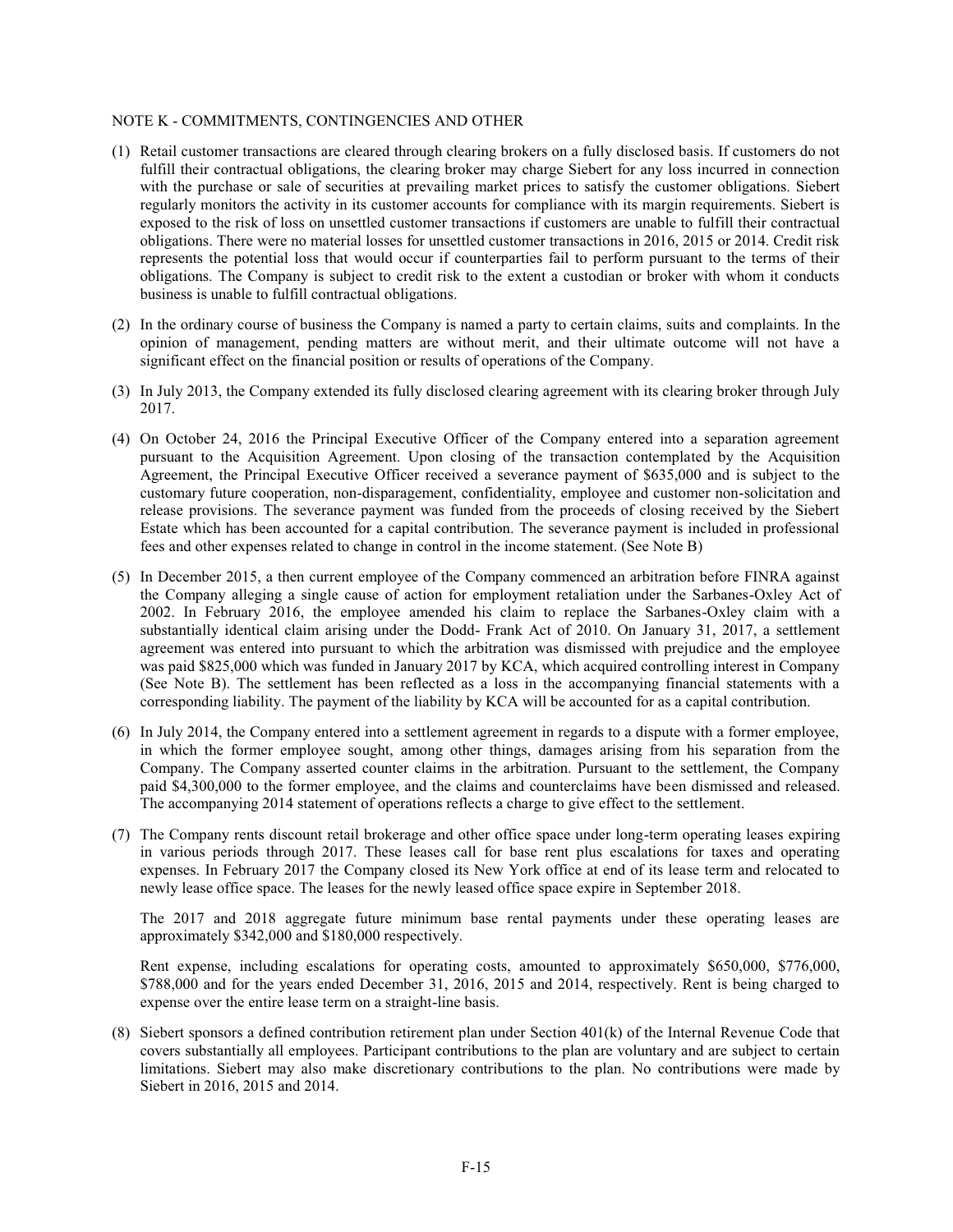| NOTE L - SUMMARIZED QUARTERLY FINANCIAL DATA (UNAUDITED) |  |
|----------------------------------------------------------|--|
|----------------------------------------------------------|--|

|                                 | 2016 |                                |                   |                         | 2015                               |  |                         |                          |                         |                          |
|---------------------------------|------|--------------------------------|-------------------|-------------------------|------------------------------------|--|-------------------------|--------------------------|-------------------------|--------------------------|
|                                 |      | <b>First</b><br><b>Ouarter</b> | Second<br>Ouarter | <b>Third</b><br>Ouarter | Fourth<br><b>Ouarter</b>           |  | <b>First</b><br>Ouarter | Second<br><b>Ouarter</b> | <b>Third</b><br>Ouarter | Fourth<br><b>Ouarter</b> |
| Revenue                         |      | \$2.078,000                    | 2.462,000         | 2.223,000               | 3.049.000                          |  | \$2.264,000             | 2,104,000                | 2.536,000               | 2,832,000                |
| Net income (loss)               | S    | (501,000)                      | (728,000)         | (1,140,000)             | $(3,209,000)$ (b) \$ $(1,534,000)$ |  |                         | (407,000)                | (728,000)               | (200,000)(a)             |
| Net income (loss) per<br>share: |      |                                |                   |                         |                                    |  |                         |                          |                         |                          |
| Continuing operations           | \$   | (02)                           | (03)              | (.05)                   | (.15)                              |  | .07)                    | (0.02)                   | (0.04)                  | (00)                     |
| Discontinued operations         | \$   |                                |                   |                         |                                    |  |                         |                          | .01                     | (.01)                    |

Basic and diluted

- (a) Includes \$448,000 loss (\$0.02 per share) related to disposal of investment in former affiliate.
- (b) Includes \$825,000 loss (\$0.04 per share) related to the arbitration settlement and \$2,206,000 (\$0.10 per share) of expenses related to the change in ownership.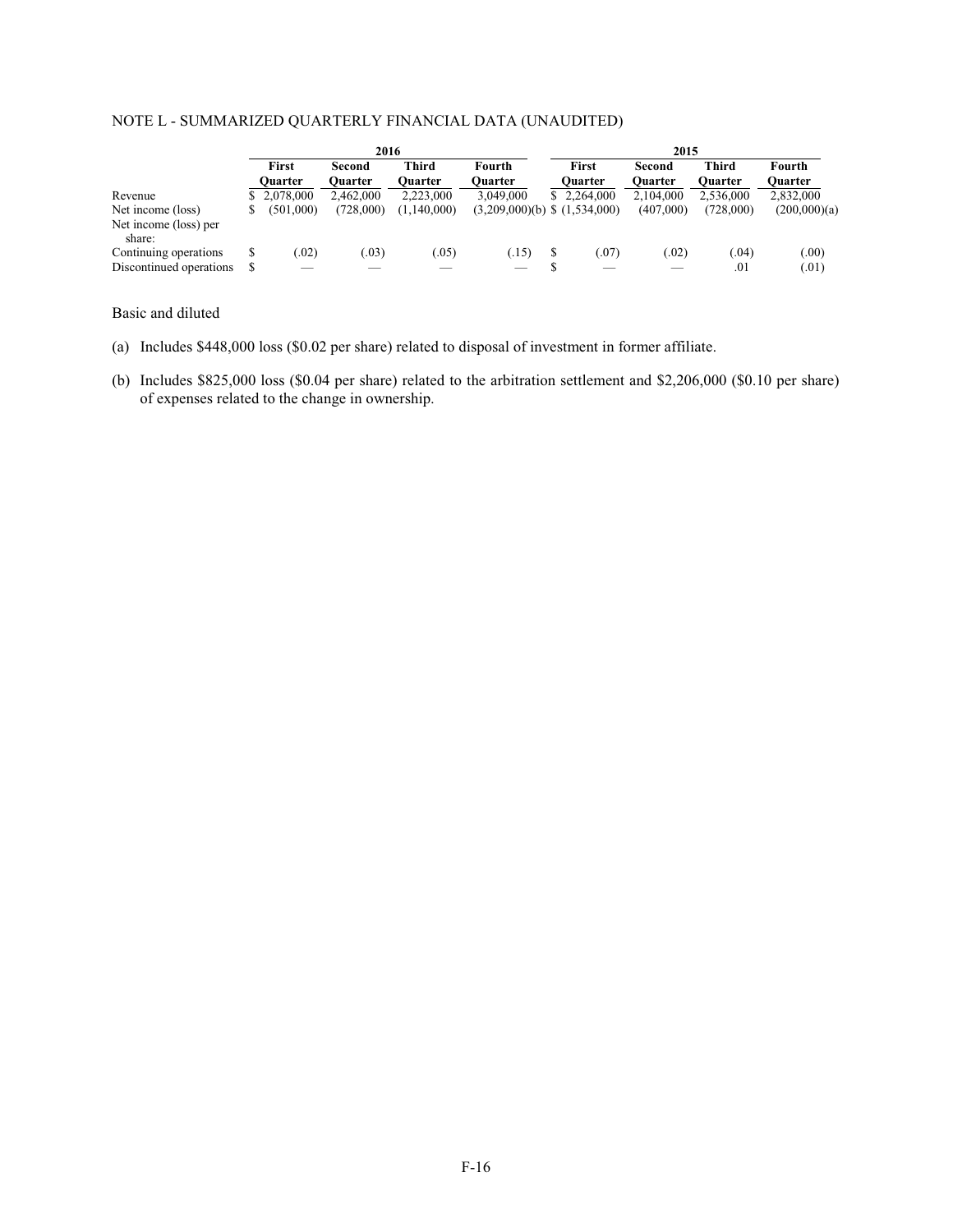## **REPORT OF INDEPENDENT REGISTERED PUBLIC ACCOUNTING FIRM**

Board of Managers of Siebert Brandford Shank Financial, LLC

We have audited the accompanying consolidated statement of financial condition of Siebert Brandford Shank Financial, LLC and subsidiary (the "Company") as of December 31, 2014 and the related consolidated statements of operations, changes in members' capital, and cash flows for the period from January 1, 2015 to November 9, 2015 and for the year ended December 31, 2014. The financial statements are the responsibility of the Company's management. Our responsibility is to express an opinion on these financial statements based on our audits.

We conducted our audits in accordance with the standards of the Public Company Accounting Oversight Board (United States). Those standards require that we plan and perform the audit to obtain reasonable assurance about whether the financial statements are free of material misstatement. The Company is not required to have, nor were we engaged to perform, an audit of its internal control over financial reporting. Our audits included consideration of internal control over financial reporting as a basis for designing audit procedures that are appropriate in the circumstances, but not for the purpose of expressing an opinion on the effectiveness of the Company's internal control over financial reporting. Accordingly, we express no such opinion. An audit includes examining, on a test basis, evidence supporting the amounts and disclosures in the financial statements. An audit also includes assessing the accounting principles used and significant estimates made by management, as well as evaluating the overall financial statement presentation. We believe that our audits provide a reasonable basis for our opinion.

In our opinion, the financial statements referred to above present fairly, in all material respects, the consolidated financial position of Siebert Brandford Shank Financial, LLC and subsidiary as of December 31, 2014 and the consolidated results of their operations and their cash flows for the period from January 1, 2015 to November 9, 2015 and for the year ended December 31, 2014, in conformity with accounting principles generally accepted in the United States of America.

/s/ EisnerAmper LLP

New York, New York March 30, 2016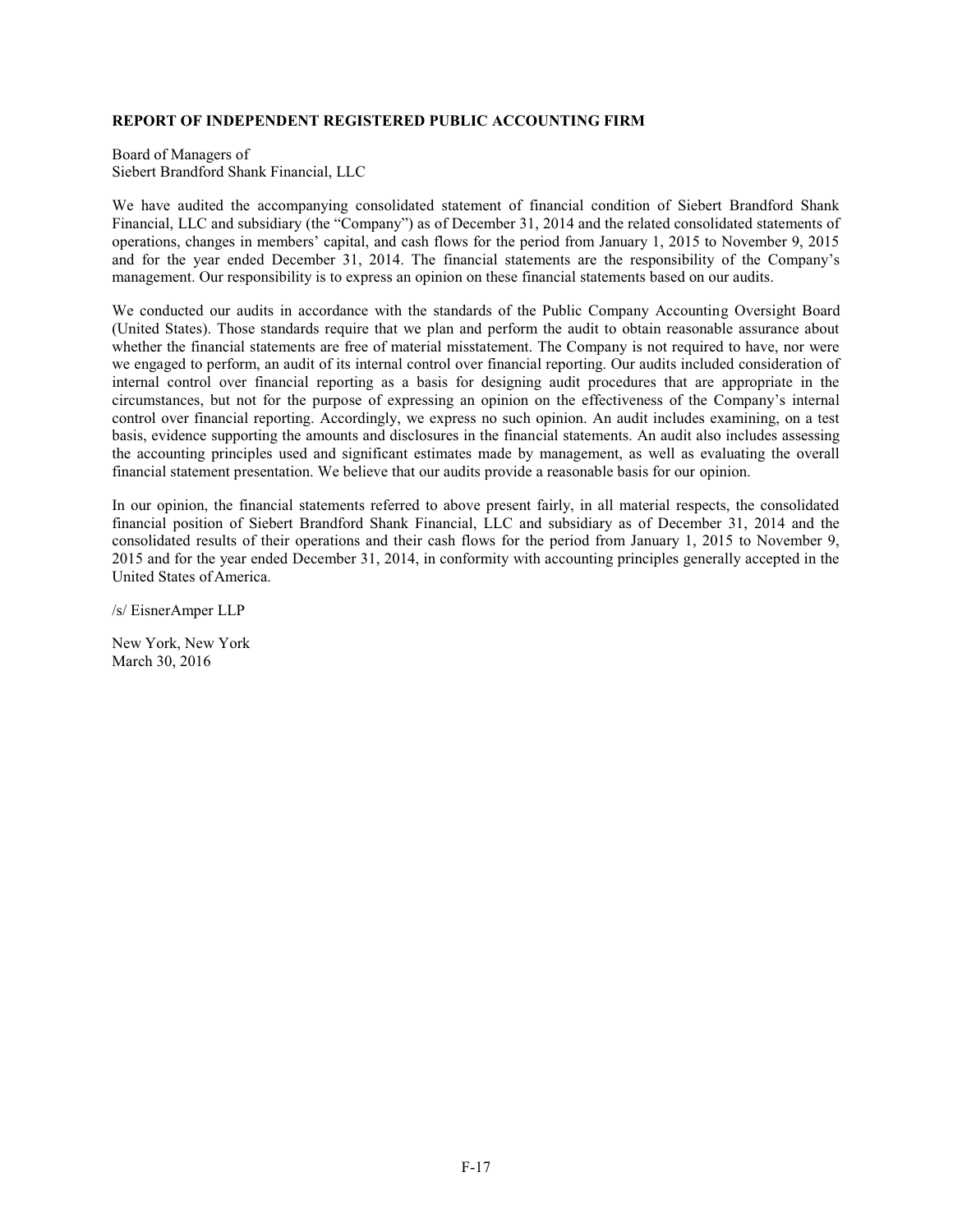Siebert Brandford Shank Financial, LLC and Subsidiary

Consolidated Statement of Financial Condition

December 31, 2014

| <b>ASSETS</b>                                                                              |               |
|--------------------------------------------------------------------------------------------|---------------|
| Cash and cash equivalents                                                                  | \$20,065,062  |
| Accounts receivable                                                                        | 1,593,614     |
| Due from broker                                                                            | 2,522,557     |
| Secured demand note                                                                        | 1,200,000     |
| Goodwill - Note B                                                                          | 1,001,000     |
| Issuer relationships, net of amortization of \$41,212 - Note B                             | 777,788       |
| Furniture, equipment and leasehold improvements, net                                       | 684,736       |
| Other assets                                                                               | 673,276       |
|                                                                                            | \$28,518,033  |
| LIABILITIES AND MEMBERS' CAPITAL<br>Liabilities:                                           |               |
| Payable to affiliate                                                                       | \$<br>104,320 |
| Asset purchase obligation payable to affiliate, net of unamortized discount of \$1,143,359 | 1,856,641     |
| Accounts payable and accrued expenses                                                      | 4,747,648     |
| Deferred rent                                                                              | 549,287       |
|                                                                                            | 7,257,896     |
| Subordinated debt                                                                          | 5,200,000     |
| <b>Total liabilities</b>                                                                   | 12,457,896    |
| Commitments (Note G)                                                                       |               |
| Members' capital                                                                           | 16,060,137    |
|                                                                                            | \$28,518,033  |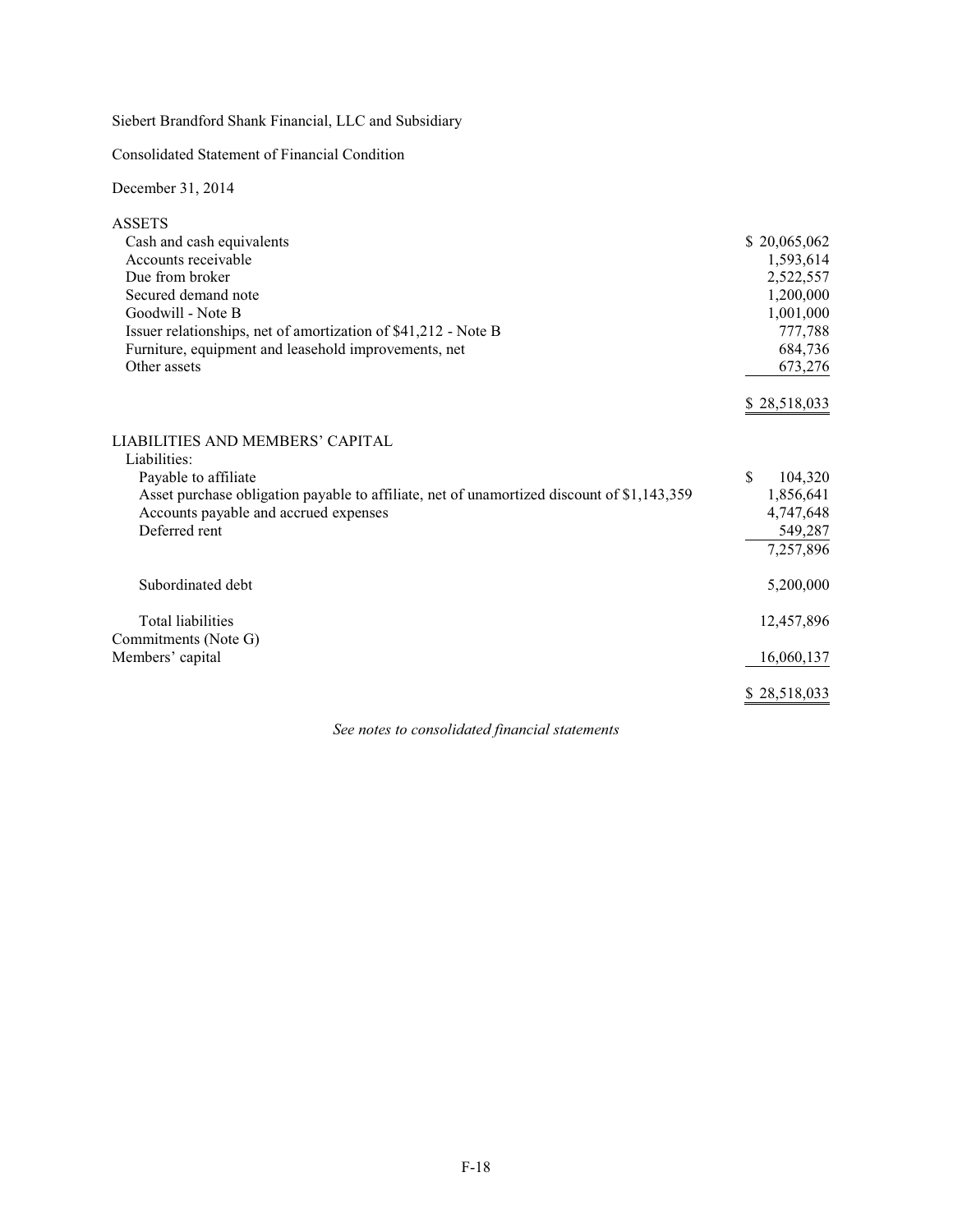# Statements of Operations

|                                                              | <b>Period from</b>         |                                                  |  |
|--------------------------------------------------------------|----------------------------|--------------------------------------------------|--|
|                                                              | <b>January 1, 2015</b>     | <b>Year Ended</b>                                |  |
|                                                              | to                         | December 31,<br>2014<br><b>Siebert Brandford</b> |  |
|                                                              | <b>November 9, 2015</b>    |                                                  |  |
|                                                              | <b>Siebert Brandford</b>   |                                                  |  |
|                                                              | <b>Shank Financial,</b>    | <b>Shank Financial,</b>                          |  |
|                                                              | LLC and Subsidiary         | <b>LLC</b> and Subsidiary                        |  |
| Investment banking                                           | $\mathbb{S}$<br>23,786,122 | $\mathbb{S}$<br>20,949,508                       |  |
| Trading profits                                              | 3,888,139                  | 3,670,726                                        |  |
| Commissions                                                  | 473,117                    | 182,771                                          |  |
| Interest and other                                           | 4,116                      | 3,395                                            |  |
|                                                              | 28,151,494                 | 24,806,400                                       |  |
| Employee compensation and benefits                           | 19,044,368                 | 17,819,595                                       |  |
| Clearing fees                                                | 469,014                    | 383,538                                          |  |
| Communications                                               | 1,015,599                  | 929,496                                          |  |
| Occupancy                                                    | 898,897                    | 1,186,967                                        |  |
| Professional fees                                            | 1,187,892                  | 895,951                                          |  |
| Interest, including amortization of discount (including      |                            |                                                  |  |
| \$200,745, 84,691 and 48,000 to affiliate)                   | 248,637                    | 136,936                                          |  |
| State and local income tax                                   | 66,818                     | 31,901                                           |  |
| General and administrative (including \$100,000, 100,000 and |                            |                                                  |  |
| 100,000 to affiliate)                                        | 3,850,900                  | 3,251,269                                        |  |
|                                                              | 26,782,125                 | 24,635,653                                       |  |
| Net income                                                   | \$<br>1,369,369            | \$<br>170,747                                    |  |

*See notes to financial statements*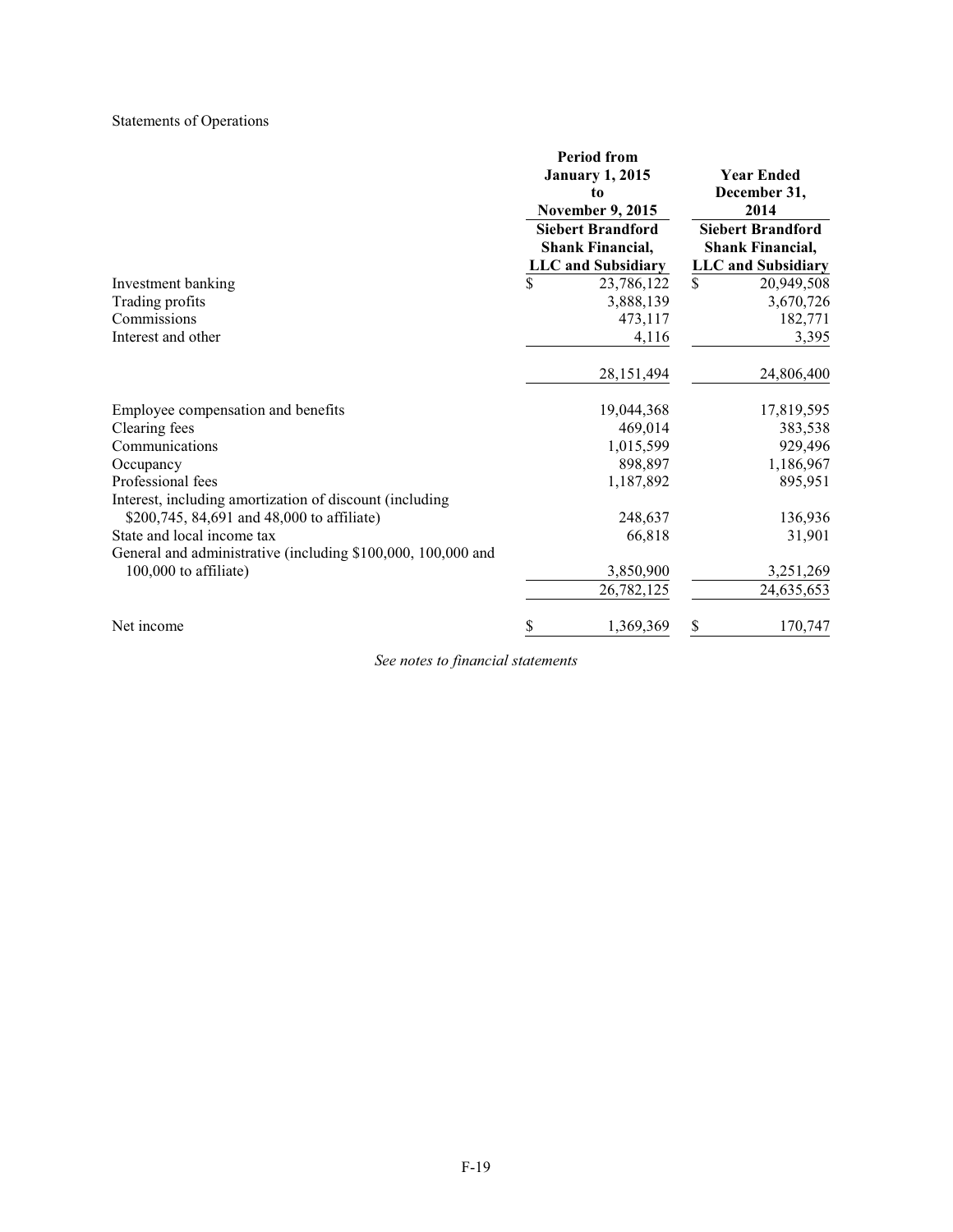Consolidated Statements of Changes in Members' Capital

| Balance – December 31, 2013 (a) | \$15,915,862 |
|---------------------------------|--------------|
| Distributions to members        | (26, 472)    |
| Net income                      | 170,747      |
| Balance - December 31, 2014     | 16,060,137   |
| Distributions to members        | (200,000)    |
| Net income                      | 1,369,369    |
| Balance - November 9, 2015 (b)  | \$17,229,506 |

- (a) Represents members' capital of Siebert, Brandford, Shank & Co., L.L.C.
- (b) Represents members' capital prior to giving effect to redemption of interest of Muriel Siebert & Co., Inc. and other member and related capital contributions which in part funded such redemptions.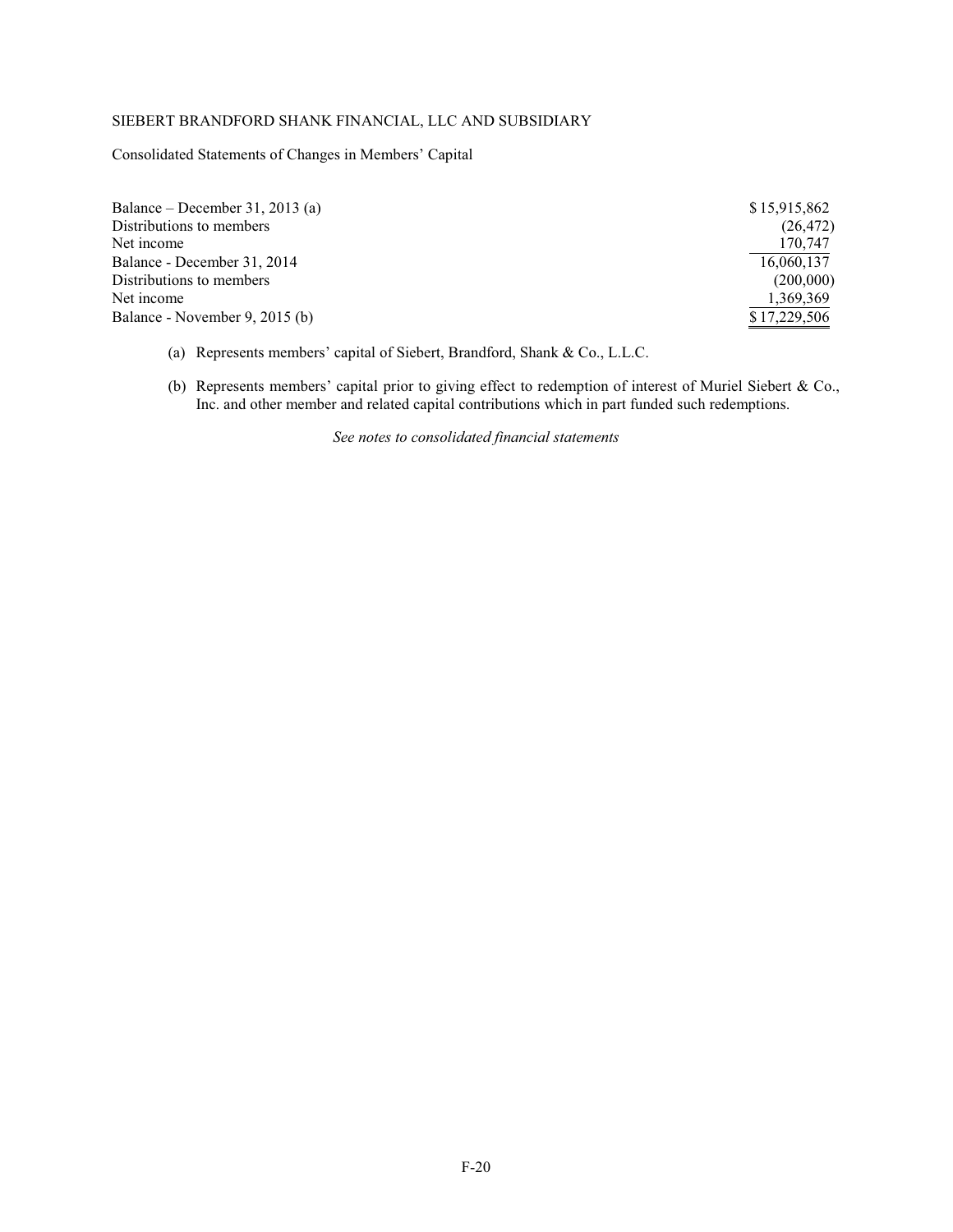# Statements of Cash Flows

|                                                                                                                                                                                                 | <b>Period from</b><br><b>January 1, 2015</b><br>To November 9, 2015<br><b>SIEBERT BRANDFORD</b> | <b>Year Ended</b><br>December 31, 2014<br><b>SIEBERT BRANDFORD</b> |  |
|-------------------------------------------------------------------------------------------------------------------------------------------------------------------------------------------------|-------------------------------------------------------------------------------------------------|--------------------------------------------------------------------|--|
|                                                                                                                                                                                                 | <b>SHANK FINANCIAL, LLC</b><br>AND SUBSIDIARY                                                   | <b>SHANK FINANCIAL, LLC</b><br><b>AND SUBSIDIARY</b>               |  |
| Cash flows from operating activities:                                                                                                                                                           |                                                                                                 |                                                                    |  |
| Net income<br>Adjustments to reconcile net income to net cash (used in) provided by<br>operating activities:                                                                                    | \$<br>1,369,369                                                                                 | \$<br>170,747                                                      |  |
| Amortization of discount on obligation due affiliate                                                                                                                                            | 194,581                                                                                         | 36.641                                                             |  |
| Depreciation and amortization                                                                                                                                                                   | 408,577                                                                                         | 267,973                                                            |  |
| Changes in:                                                                                                                                                                                     |                                                                                                 |                                                                    |  |
| Accounts receivable                                                                                                                                                                             | (750, 051)                                                                                      | (1,031,467)                                                        |  |
| Due to clearing broker                                                                                                                                                                          | 9,410,526                                                                                       | (2,514,399)                                                        |  |
| Securities owned, at fair value                                                                                                                                                                 | (8,603,054)                                                                                     |                                                                    |  |
| Other assets                                                                                                                                                                                    | (28,001)                                                                                        | (54, 533)                                                          |  |
| Payable to (receivable from) former affiliate                                                                                                                                                   | (52,898)                                                                                        | 76.056                                                             |  |
| Accounts payable and accrued expenses                                                                                                                                                           | 1,699,037                                                                                       | 741.040                                                            |  |
| Bank overdraft                                                                                                                                                                                  |                                                                                                 | (1,225,779)                                                        |  |
| Deferred rent                                                                                                                                                                                   | (95, 936)                                                                                       | (72, 788)                                                          |  |
| Net cash (used in) /provided by operating activities                                                                                                                                            | 3,552,150                                                                                       | (3,606,509)                                                        |  |
| Cash flows from investing activities:                                                                                                                                                           |                                                                                                 |                                                                    |  |
| Purchase of leasehold improvements and equipment                                                                                                                                                | (41,746)                                                                                        | (89, 364)                                                          |  |
| Cash flows from financing activities:                                                                                                                                                           |                                                                                                 |                                                                    |  |
| Distributions to members                                                                                                                                                                        | (200,000)                                                                                       | (26, 472)                                                          |  |
| Subordinated borrowings                                                                                                                                                                         |                                                                                                 | 9,000,000                                                          |  |
| Subordinated repayments                                                                                                                                                                         | (4,000,000)                                                                                     | (5,000,000)                                                        |  |
| Net cash provided by/ (used in) financing activities                                                                                                                                            | (4,200,000)                                                                                     | 3,973,528                                                          |  |
| Net increase/(decrease) in cash and cash equivalents                                                                                                                                            | (689, 596)                                                                                      | 277.655                                                            |  |
| Cash and cash equivalents - beginning of period                                                                                                                                                 | 20,065,062                                                                                      | 19,787,407                                                         |  |
| Cash and cash equivalents - end of period                                                                                                                                                       | \$<br>19,375,466                                                                                | 20,065,062<br>\$                                                   |  |
| Supplemental disclosures of cash flow information:                                                                                                                                              |                                                                                                 |                                                                    |  |
| Taxes paid                                                                                                                                                                                      | \$<br>39,068<br>\$                                                                              | \$<br>24,323<br>\$                                                 |  |
| Interest paid<br>Non-cash investing and financing activities:                                                                                                                                   | 46,176                                                                                          | 100,295                                                            |  |
|                                                                                                                                                                                                 |                                                                                                 |                                                                    |  |
| Note payable for purchase of business from affiliate.                                                                                                                                           |                                                                                                 | 1,820,000                                                          |  |
| Intangible assets acquired related to business acquired from affiliate:                                                                                                                         |                                                                                                 |                                                                    |  |
| Issuer relationships                                                                                                                                                                            |                                                                                                 | (819,000)                                                          |  |
| Goodwill                                                                                                                                                                                        |                                                                                                 | (1,001,000)                                                        |  |
| Non cash investing and financing activities:<br>Repayment of subordinated borrowing from former affiliate by<br>cancellation of related secured demand note receivable from<br>former affiliate | \$<br>1,200,000                                                                                 |                                                                    |  |

*See notes to financial statements*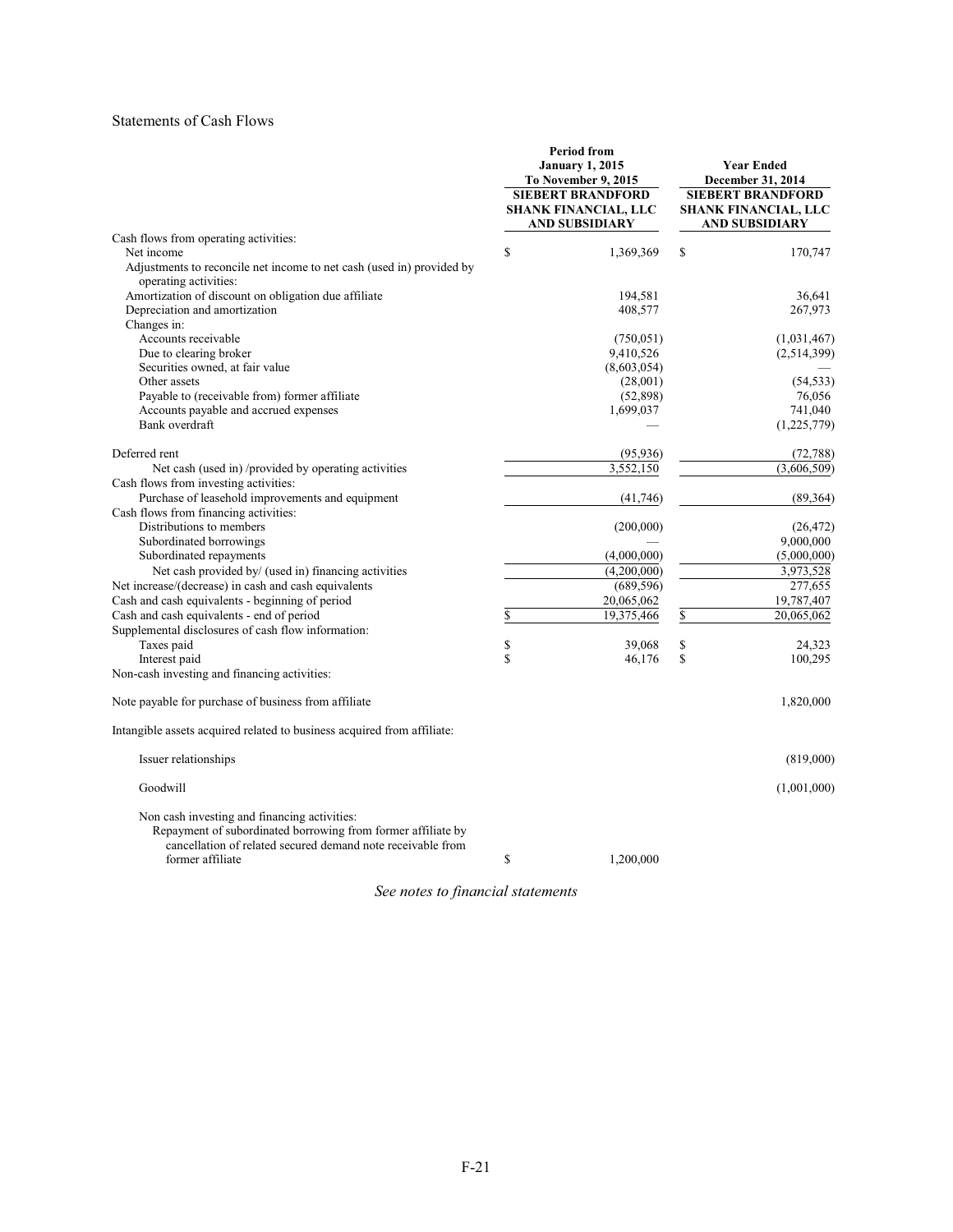#### Notes to Financial Statements

#### NOTE A - BUSINESS ORGANIZATION:

Siebert Brandford Shank Financial, LLC ("SBSF" or the "Company") was organized on November 4, 2014 and through its wholly owned subsidiary, Siebert, Brandford, Shank & Co., L.L.C. ("SBS"), engages in the business of tax-exempt underwriting and related trading activities and, commencing on November 4, 2014, the capital markets business (see Note B). The Company qualifies as a Minority and Women Owned Business Enterprise in certain municipalities.

On November 9, 2015, SBSF redeemed Muriel Siebert & Co., Inc., 49% membership interest in addition to the 25.5% membership interest of another member. The accompanying 2015 financial statements are prepared immediately prior to, and do not give effect to such transactions or the related debt and equity financing funding such transactions.

#### NOTE B - BUSINESS ACQUISITION

On November 4, 2014, the members of SBS contributed their membership interest into a newly formed Delaware limited liability company, Siebert Brandford Shank Financial, LLC ("SBSF"), in exchange for the same percentage interests in SBSF. On the same day Muriel Siebert & Co., Inc., ("Siebert") entered an Asset Purchase Agreement (the "Purchase Agreement") with SBS and SBSF, pursuant to which Siebert sold substantially all of the assets relating to Siebert's capital markets business to SBSF. Pursuant to the Purchase Agreement, SBSF assumed postclosing liabilities relating to the transferred business. An individual having a 25.5% membership interest in SBS prior to the contribution of membership interests to SBSF, was Siebert's chief executive officer.

The Purchase Agreement provides for an aggregate purchase price for the disposition of \$3,000,000, payable by SBSF after closing in annual installments commencing on March 1, 2016 and continuing on each of March 1, 2017, 2018, 2019 and 2020. The transferred business was contributed by SBSF to, and operated by SBS. The amount payable on each annual payment date will equal 50% of the net income attributable to the transferred business recognized by SBS in accordance with generally accepted accounting principles during the fiscal year ending immediately preceding the applicable payment date; provided that, if net income attributable to the transferred business generated prior to the fifth annual payment date is insufficient to pay the remaining balance of the purchase price in full on the fifth annual payment date, then the unpaid amount of the purchase price will be paid in full on March 1, 2021. The annual installment payable on March 1, 2016 is based on the net income attributable to the capital markets business for the year ended December 31, 2015, and amounted to \$493,000.

Transferred assets of Siebert's capital markets business, consisted of issuer relationships and goodwill. Issuer relationships, were recorded at \$819,000 representing their fair value at the date of acquisition determined based on a discounted cash flow analysis (Level 3). Goodwill, which includes employees of Siebert who transferred to SBS, was recorded at \$1,001,000, representing the excess of the fair value (\$1,820,000) of SBSF's purchase obligation to Siebert over the fair value of the issuer relationships.

Since the date of acquisition, revenue of \$199,000 and net loss of \$129,000 attributable to the capital markets business is included in the accompanying statement of operations for the year ended December 31, 2014.

The following represents the unaudited pro forma amounts of revenue and net income of the Company for the year ended December 31, 2014, assuming the capital markets business had been acquired as of January 1, 2014:

| Revenue    | \$27,729,000 |         |
|------------|--------------|---------|
| Net Income |              | 672,000 |

The above net income reflects the additional amortization that would have been charged assuming the fair value adjustment to customer accounts had been applied as of January 1, 2014 and amortization of discount on the purchase obligation for the entire year.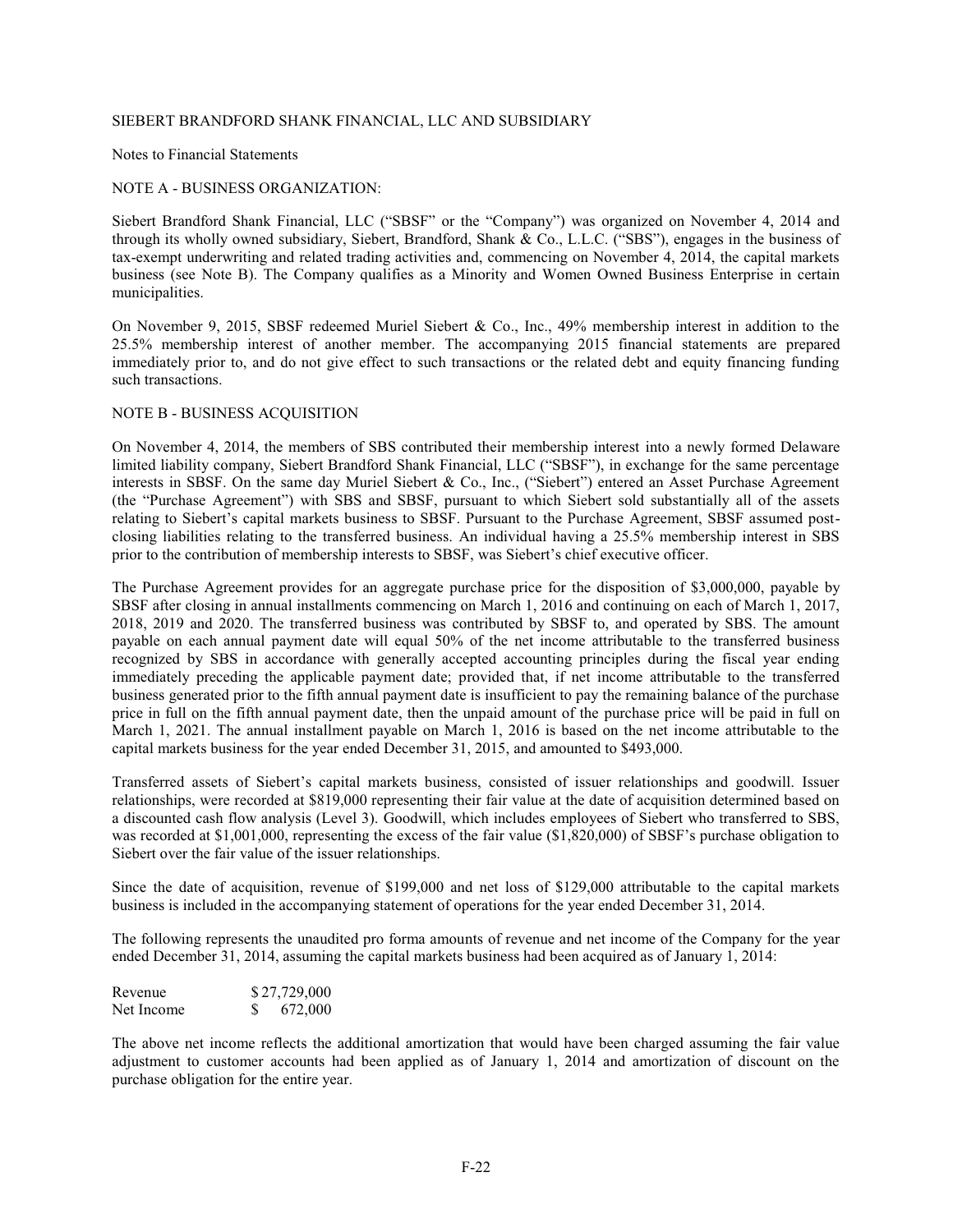Notes to Financial Statements

#### NOTE C - SUMMARY OF SIGNIFICANT ACCOUNTING POLICIES

[1] Principles of Consolidation:

Commencing on November 4, 2014, the accompanying financial statements include the accounts of SBSF and its wholly-owned subsidiary SBS after elimination of intercompany balances and transactions. Prior thereto, the financial statements represent those of SBS. The creation of SBSF and related transfer thereto of the members' interest in SBS did not result in any change in the carrying value of the existing assets or liabilities of SBS in the consolidated financial statements as both entities were under common control.

[2] Revenues:

Investment banking revenues include gains and fees, net of syndicate expenses, arising primarily from municipal bond offerings in which the Company acts as an underwriter or agent. Investment banking management fees are recorded on the offering date, sales concessions on the settlement date, and underwriting fees at the time the underwriting is completed and the income is reasonably determinable.

Security transactions are recorded on a trade-date basis. Securities owned are valued at fair value. The resulting realized and unrealized gains and losses are reflected as trading profits.

Commission revenue which relates to the capital market business are recorded on a trade date basis.

Dividends are recorded on the ex-dividend date, and interest income is recognized on an accrual basis.

[3] Fair value:

Authoritative accounting guidance defines fair value, establishes a framework for measuring fair value and establishes a fair value hierarchy. Fair value is the price that would be received to sell an asset or paid to transfer a liability in an orderly transaction between market participants at the measurement date. Fair value measurements are not adjusted for transaction costs. The fair value hierarchy prioritizes inputs to valuation techniques used to measure fair value into three levels:

- Level 1 Unadjusted quoted prices in active markets for identical assets or liabilities.
- Level 2 Inputs other than quoted market prices that are observable, either directly or indirectly, and reasonably available.
- Level 3 Unobservable inputs which reflect the assumptions that the managing members develop based on available information about the assumptions market participants would use in valuing the asset or liability.

See Note C (4) for financial instruments measured at fair value.

[4] Cash equivalents:

Cash equivalents represent short-term, highly liquid investments which are readily convertible to cash and have maturities of three months or less at time of purchase. Cash equivalents, which are valued at fair value, consist of money market funds which amounted to \$15,965,885 at December 31, 2014 (Level 1). The Company maintains its assets with financial institutions which may at times exceed federally insured limits. In the event of financial institutions insolvency, recovery of the assets may be limited.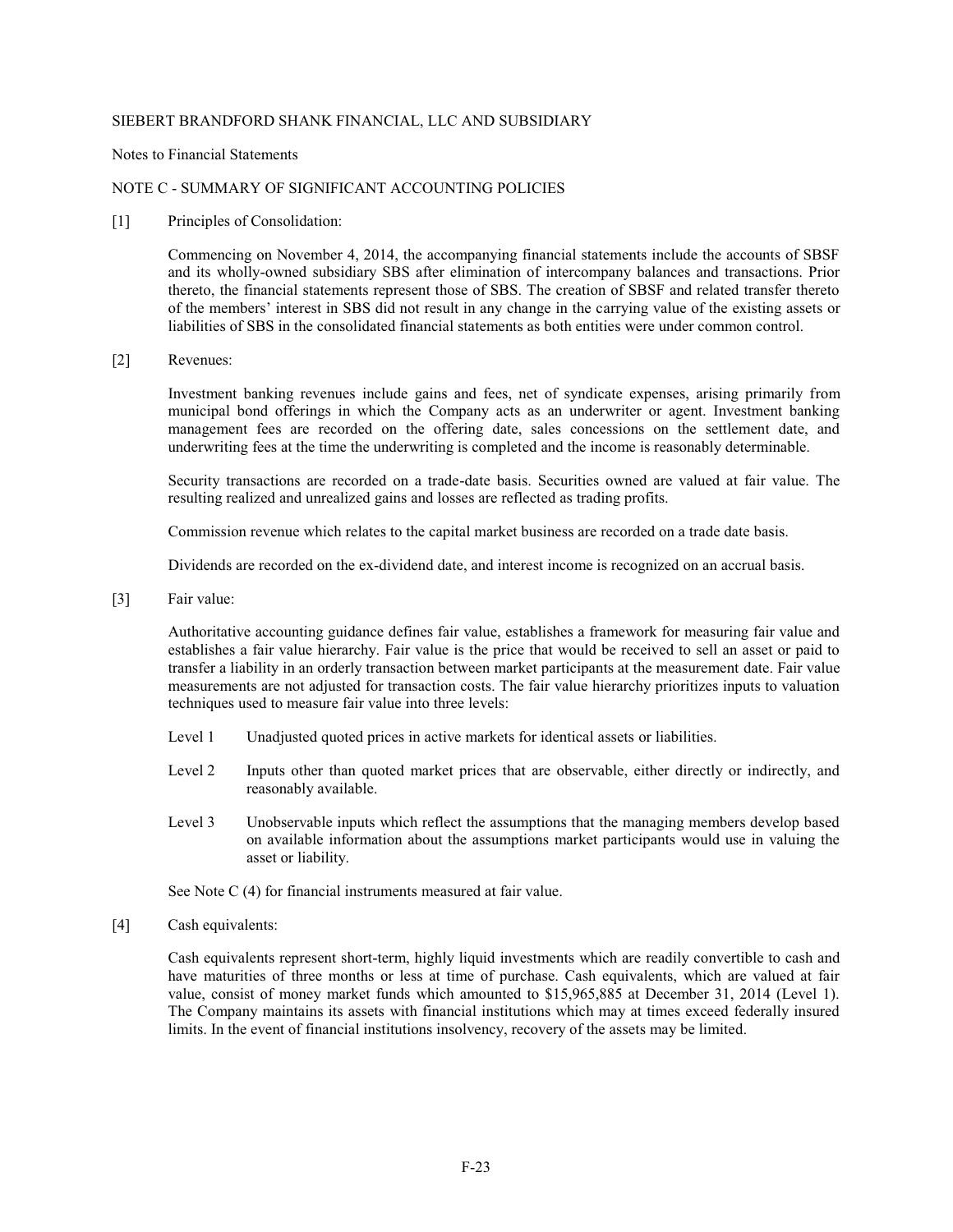Notes to Financial Statements

## NOTE C - SUMMARY OF SIGNIFICANT ACCOUNTING POLICIES (CONTINUED)

[5] Furniture, equipment and leasehold improvements, net:

Furniture, equipment and leasehold improvements are stated at cost, net of accumulated depreciation and amortization. Depreciation is calculated using the straight-line method over the estimated useful lives of the assets, generally five years. Leasehold improvements are amortized over the period of the lease.

[6] Intangible Assets:

Issuer relationships, which were recorded in connection with the acquisition of the capital markets business (see Note B), are being amortized by the straight-line method over 2.9 years.

Intangible assets with finite lives are tested for recoverability whenever events or changes in circumstances indicate that the carrying amount may not be recoverable. The Company assesses the recoverability of its intangible assets by determining whether the unamortized balance can be recovered over the assets' remaining useful life through undiscounted estimated future cash flows. If undiscounted estimated future cash flows indicate that the unamortized amounts will not be recovered, an adjustment will be made to reduce such amounts to fair value based on estimated future cash flows discounted at a rate commensurate with the risk associated with achieving such cash flows.

[7] Goodwill:

Goodwill, which was recorded in connection with the acquisition of the capital markets business (see Note B), is not subject to amortization and is tested for impairment annually, or more frequently if events or changes in circumstances indicate that the asset may be impaired. The impairment test consists of a comparison of the fair value of the reporting unit with the carrying amount its net assets, including goodwill. Fair value is typically based upon estimated future cash flows discounted at a rate commensurate with the risk involved or market-based comparables. If the carrying amount of the Company's net assets exceeds the fair value of the reporting unit, then an analysis will be performed to compare the implied fair value of goodwill with the carrying amount of goodwill. An impairment loss will be recognized in an amount equal to the excess of the carrying amount over its implied fair value.

[8] Use of estimates:

The preparation of financial statements in conformity with accounting principles generally accepted in the United States of America requires management to make estimates and assumptions that affect the reported amounts of assets and liabilities and disclosure of contingent assets and liabilities at the date of the financial statements and the reported amounts of revenues and expenses during the reporting period. Actual results could differ from those estimates.

[9] Income taxes:

The Company is not subject to federal income taxes. Instead, the members are required to include in their income tax returns their respective share of the Company's income or loss. The Company is subject to tax in certain state and local jurisdictions. Deferred taxes are not significant.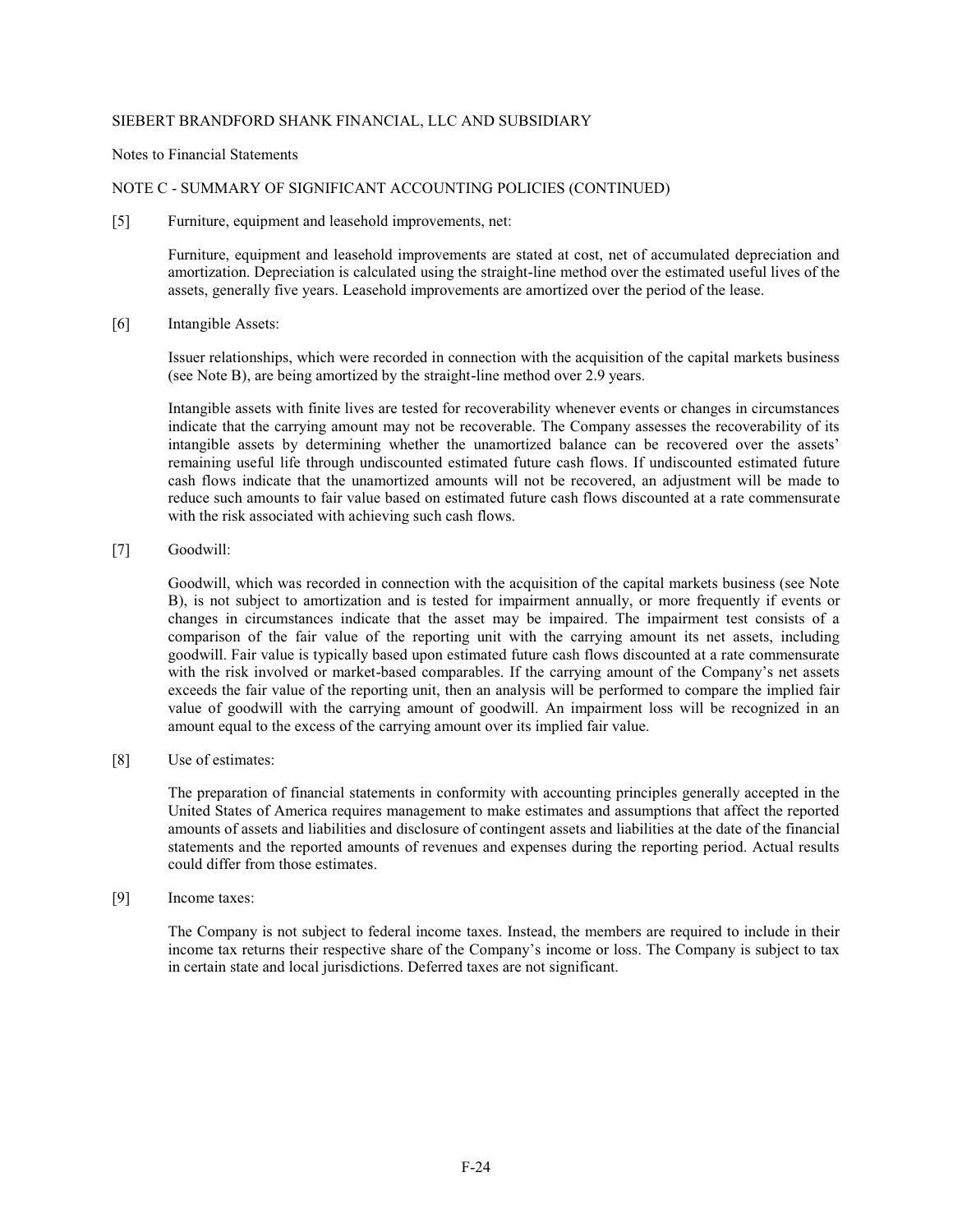Notes to Financial Statements

#### NOTE D - SUBORDINATED BORROWINGS AND SECURED DEMAND NOTE RECEIVABLE

The subordinated debt at December 31, 2014 consists of the following:

|                                | 2014        |
|--------------------------------|-------------|
| Payable to affiliate (a)       | \$1,200,000 |
| Payable to clearing broker (b) | 4.000.000   |
|                                | \$5,200,000 |

(a) Consists of a Secured Demand Note Collateral Agreement payable to Siebert, an indirect member of the Company, bearing 4% interest and which expired and was repaid on August 31, 2015 through an offset against a \$1,200,000 secured demand note receivable due from Siebert. Interest expense paid to Siebert in each of 2015 and 2014 amounted to \$32,000 and 48,000 respectively.

The secured demand note receivable of \$1,200,000 was collateralized by cash equivalents of Siebert of approximately \$1,532,000 which expired and was repaid on August 31, 2015. Interest earned on the collateral amounted to approximately \$1,000 and \$1,028 in 2015 and 2014, respectively.

(b) On December 9, 2014, SBS entered into a temporary subordinated loan agreement with National Financial Services, its clearing broker, in the amount of \$4,000,000 bearing interest at the federal funds rate plus 6% and maturing January 22, 2015. The note was repaid on January 22, 2015. Interest expense accrued in 2014 amounted to approximately \$16,000.

The subordinated borrowings are available in computing net capital under the Securities and Exchange Commission's ("SEC") Uniform Net Capital Rule. To the extent that such borrowing is required for the Company's continued compliance with minimum net capital requirements, it may not be repaid.

On March 24, 2014, SBS entered into a temporary subordinated loan agreement with National Financial Services, its clearing broker, in the amount of \$5,000,000 bearing interest at the federal funds rate plus 6% and maturing May 5, 2014. The note was repaid on May 5, 2014. Interest expense paid was \$36,542.

#### NOTE E - FURNITURE, EQUIPMENT AND LEASEHOLD IMPROVEMENTS, NET

Furniture, equipment, and leasehold improvements consist of the following:

|                                                | 12/31/2014 |
|------------------------------------------------|------------|
| Equipment                                      | 926.654    |
| Furniture and leasehold improvements           | 1,718,826  |
|                                                | 2,645,480  |
| Less accumulated depreciation and amortization | 1.960.744  |
|                                                | 684,736    |

Depreciation and amortization expense for the period ended November 9, 2015 amounted to \$160,046, For the period ended December 31, 2014 the expense amounted to \$226,761.

#### NOTE F - NET CAPITAL

SBS is subject to the SEC's Uniform Net Capital Rule 15c3-1, which requires the maintenance of minimum net capital and that the ratio of aggregate indebtedness to net capital, both as defined, shall not exceed 15 to 1. At December 31, 2014, SBS had net capital of \$22,807,796 which was \$22,557,796, in excess of its required net capital and its ratio of aggregate indebtedness to net capital was 0.16 to 1. SBS claims exemption from the reserve requirements under Section 15c3-3(k)(2)(ii).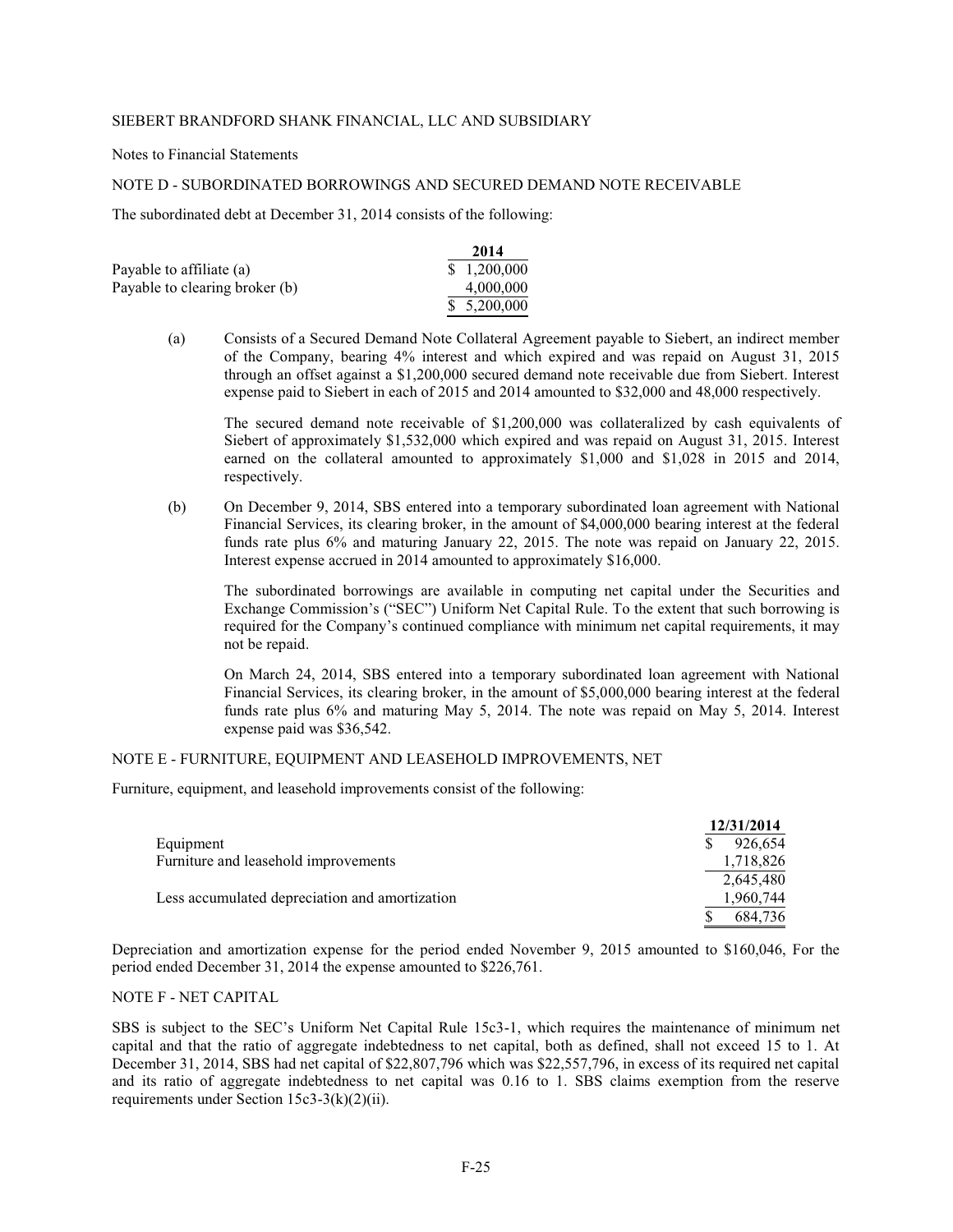Notes to Financial Statements

#### NOTE G - COMMITMENTS

SBS rents office space under long-term operating leases expiring through 2026. These leases call for base rent plus escalations for property taxes and other operating expenses.

SBSF rents office space under long-term operating leases expiring through 2020. These leases call for base rent plus escalations for property taxes and other operating expenses. Future minimum base rent under these operating leases as of December 31, 2014 are as follows:

| December 31, 2014 | Amount    |
|-------------------|-----------|
| 2015              | 1,043,000 |
| 2016              | 886,000   |
| 2017              | 639,000   |
| 2018              | 627,000   |
| 2019              | 587,000   |
| Thereafter        | 185,000   |
|                   | 3,967,000 |

Rent expense, including taxes and operating expenses for 2015 and 2014 amounted to \$1,055,944 and \$1,186,967, respectively.

In prior years, SBS purchased leasehold improvements of approximately \$620,000 which were reimbursed by the landlord. SBS recorded such reimbursement as a credit to deferred rent liability, which is being recognized as a reduction of rental expense on a straight-line basis over the term of the lease.

Rent expense is being charged to operations on a straight-line basis resulting in a deferred rent liability which, including the reimbursement discussed above amounted to \$549,287 at December 31, 2014.

# NOTE H - ACCOUNTS PAYABLE AND ACCRUED EXPENSES

Accounts payable and accrued expenses consist of the following:

|                                               | December 31, |  |
|-----------------------------------------------|--------------|--|
|                                               | 2014         |  |
| Accounts payable                              | 313,285      |  |
| Accrued bonus and other employee compensation | 4,233,521    |  |
| Other accrued expenses                        | 200,842      |  |
|                                               | 4.747.648    |  |

## NOTE I - OTHER

During each of 2015, 2014 SBS was charged \$100,000 by Siebert for general and administrative services.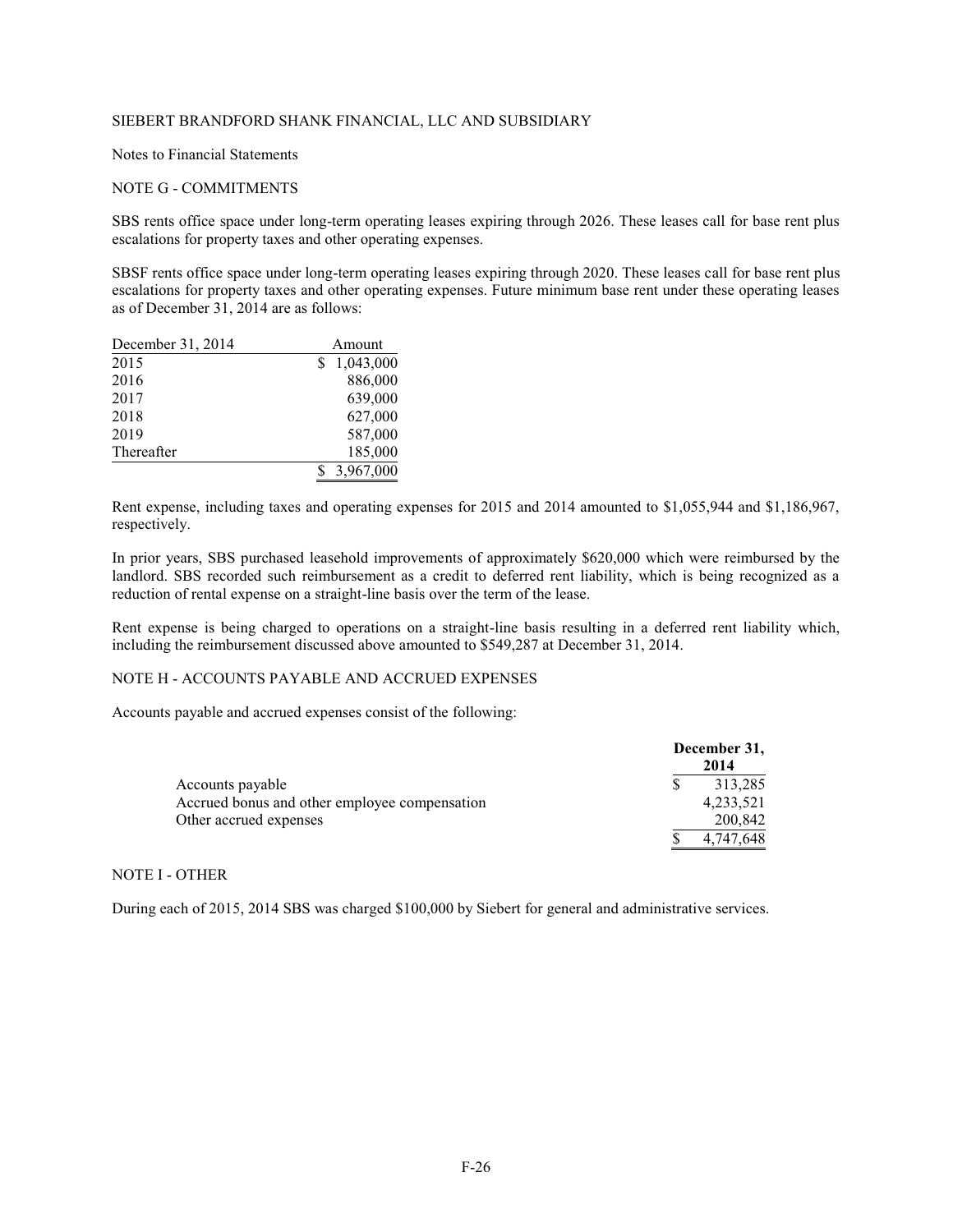| <b>EXHIBIT INDEX</b>  |                                                                                                                                                                                                                                                                                                                               |  |  |
|-----------------------|-------------------------------------------------------------------------------------------------------------------------------------------------------------------------------------------------------------------------------------------------------------------------------------------------------------------------------|--|--|
| <b>Exhibit</b><br>No. | <b>Description Of Document</b>                                                                                                                                                                                                                                                                                                |  |  |
| 2.1                   | Plan and Agreement of Merger between J. Michaels, Inc. and Muriel Siebert Capital Markets Group,<br>Inc., dated as of April 24, 1996 ("Merger Agreement") (incorporated by reference to Siebert Financial<br>Corp.'s Annual Report on Form 10-K for the fiscal year ended December 31, 1996)                                  |  |  |
| 2.2                   | Amendment No. 1 to Merger Agreement, dated as of June 28, 1996 (incorporated by reference to<br>Siebert Financial Corp.'s Annual Report on Form 10-K for the fiscal year ended December 31, 1996)                                                                                                                             |  |  |
| 2.3                   | Amendment No. 2 to Merger Agreement, dated as of September 30, 1996 (incorporated by reference to<br>Siebert Financial Corp.'s Annual Report on Form 10-K for the fiscal year ended December 31, 1996)                                                                                                                        |  |  |
| 2.4                   | Amendment No. 3 to Merger Agreement, dated as of November 7, 1996 (incorporated by reference to<br>Siebert Financial Corp.'s Annual Report on Form 10-K for the fiscal year ended December 31, 1996)                                                                                                                          |  |  |
| 3.1                   | Certificate of Incorporation of Siebert Financial Corp., formerly known as J. Michaels, Inc. originally<br>filed on April 9, 1934, as amended and restated to date (incorporated by reference to Siebert Financial<br>Corp.'s Annual Report on Form 10-K for the fiscal year ended December 31, 1997)                         |  |  |
| 3.2                   | By-laws of Siebert Financial Corp. (incorporated by reference to Siebert Financial Corp.'s Registration<br>Statement on Form S- 1 (File No. 333-49843) filed with the Securities and Exchange Commission on<br>April 10, 1998)                                                                                                |  |  |
| 10.1                  | Acquisition Agreement, dated September 1, 2016, by and among, Siebert Financial Corp., the Estate of<br>Muriel F. Siebert and Kennedy Cabot Acquisition, LLC (incorporated by reference to Siebert Financial<br>Corp.'s Current Report on Form 8-K filed with the Securities and Exchange Commission on September<br>2, 2016) |  |  |
| 10.2                  | Assignment dated December 16, 2016 by and between the Estate of Muriel Siebert and Siebert<br>Financial Corp.                                                                                                                                                                                                                 |  |  |
| 10.3                  | Consent and Waiver dated as of December 16, 2016 by and among Siebert Cisneros Shank Financial,<br>LLC, Siebert Cisneros Shank & Co. L.L.C. and Siebert Financial Corp.                                                                                                                                                       |  |  |
| $10.6**$              | Siebert Financial Corp. 2007 Long-Term Incentive Plan (incorporated by reference to Siebert Financial<br>Corp.'s Registration Statement on Form S-8 (File No. 333-144680) filed with the Securities and<br>Exchange Commission on July 18, 2007)                                                                              |  |  |
| $10.7*$               | Fully Disclosed Clearing Agreement, by and between National Financial Services LLC and Muriel<br>Siebert & Co., Inc. dated May 5, 2010. (incorporated by reference to Siebert Financial Corp.'s<br>Quarterly Report on Form 10-Q filed with the Securities and Exchange Commission on August 16,<br>2010)                     |  |  |
| 21                    | Subsidiaries of the registrant                                                                                                                                                                                                                                                                                                |  |  |
| 31.1                  | Certification of Andrew H. Reich pursuant to Securities Exchange Act Rules 13a-14(a) and 15d-14(a),<br>as adopted pursuant to Section 302 of the Sarbanes-Oxley Act of 2002                                                                                                                                                   |  |  |
| 32.1                  | Certification of Andrew H. Reich of Periodic Financial Report under Section 906 of the Sarbanes-<br>Oxley Act of 2002                                                                                                                                                                                                         |  |  |
|                       |                                                                                                                                                                                                                                                                                                                               |  |  |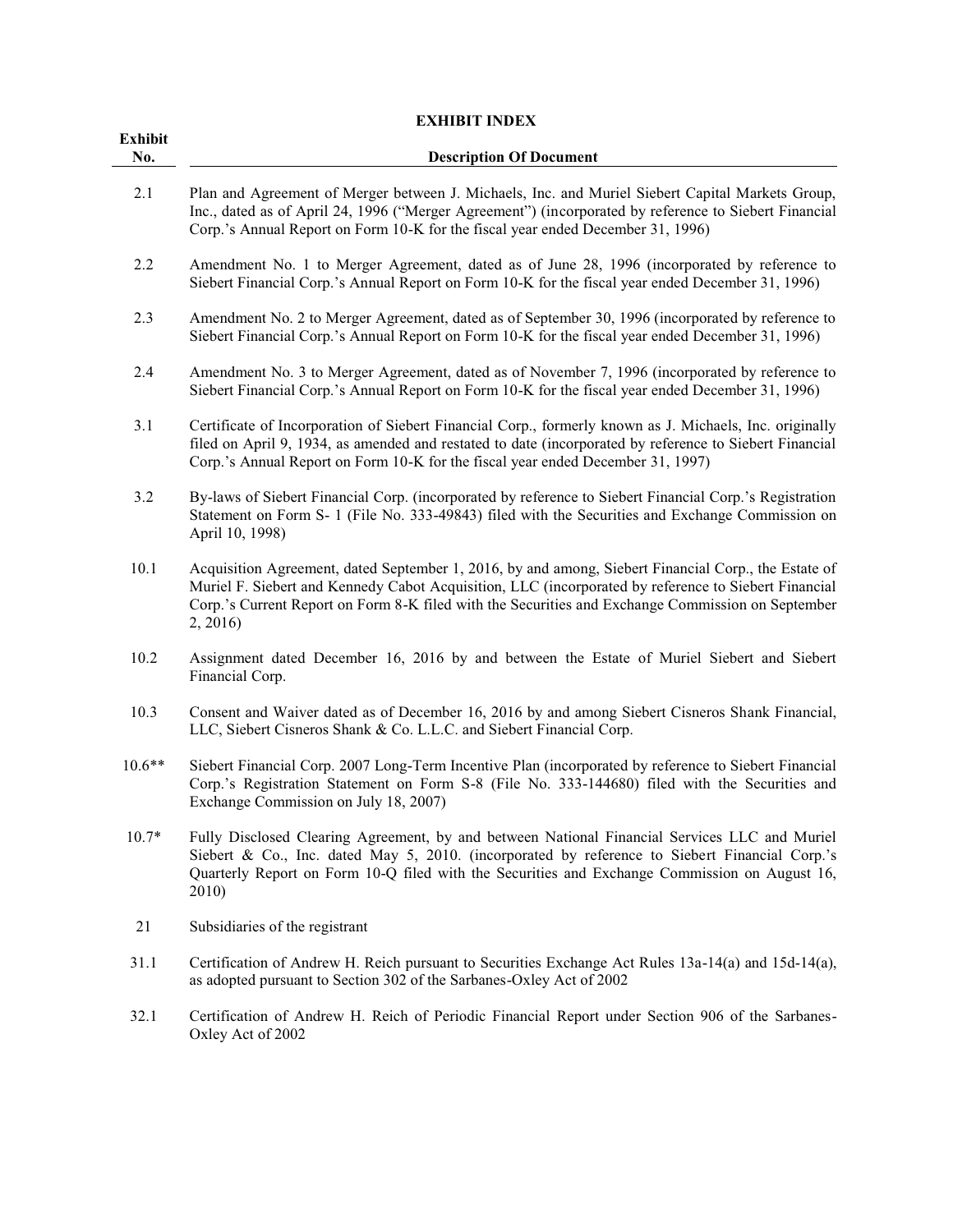- 101.INS XBRL Instance Document
- 101.SCH XBRL Taxonomy Extension Schema
- 101.CAL XBRL Taxonomy Extension Calculation Linkbase
- 101.DEF XBRL Taxonomy Extension Definition Linkbase
- 101.LAB XBRL Taxonomy Extension Label Linkbase
- 101.PRE XBRL Taxonomy Extension Presentation Linkbase
- \* Portions of the indicated document have been afforded confidential treatment and have been filed separately with the Securities and Exchange Commission pursuant to Rule 24b-2 of the General Rules and Regulations promulgated under the Securities Exchange Act of 1934, as amended.
- \*\* Management contract or compensatory plan or arrangement.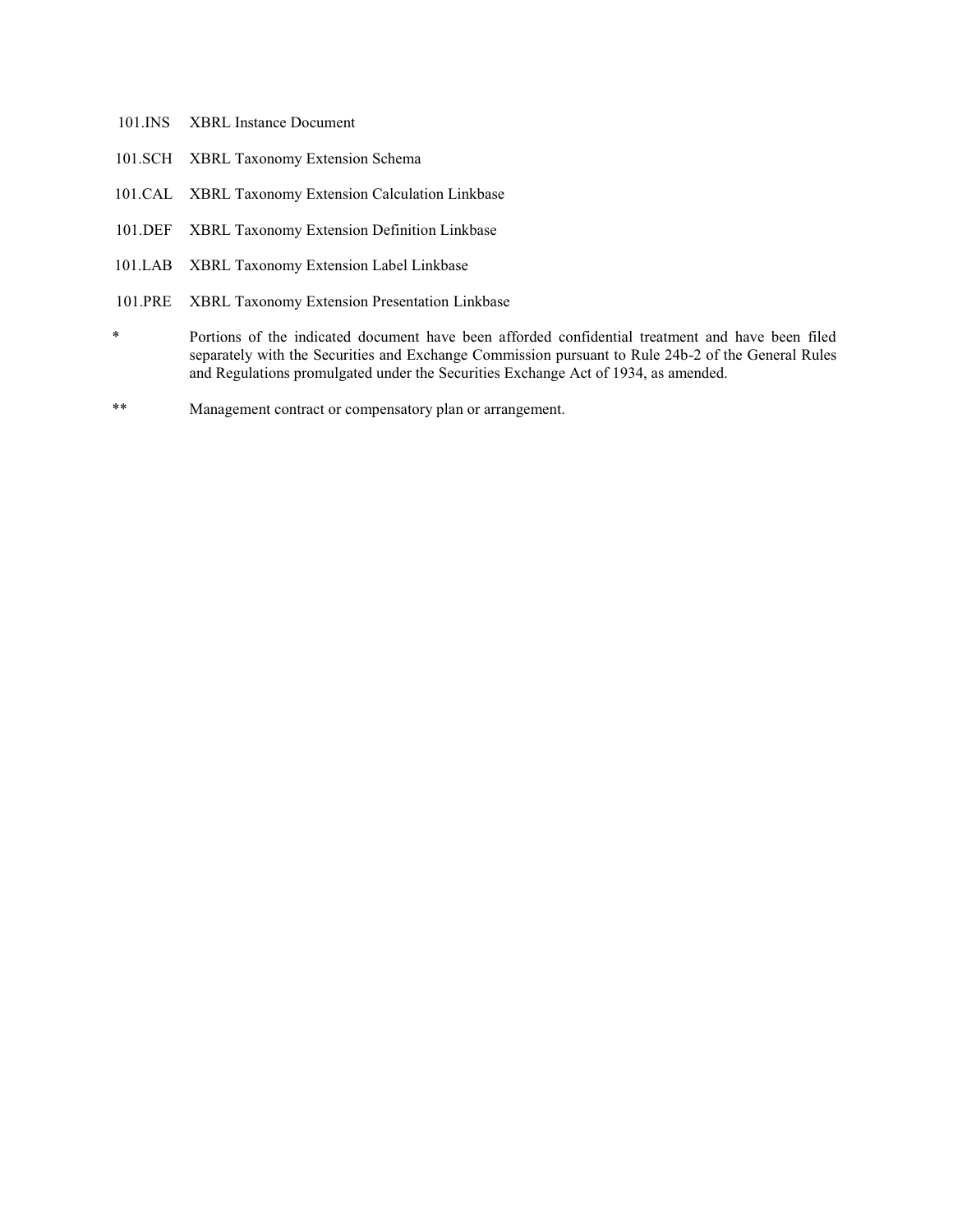## SIGNATURES

Pursuant to the requirements of Section 13 or 15(d) of the Securities Exchange Act of 1934, the registrant has duly caused this report to be signed on its behalf by the undersigned, thereunto duly authorized.

# SIEBERT FINANCIAL CORP.

By: /s/ Andrew H. Reich Andrew H. Reich Executive Vice President, Chief Operating Officer, Chief Financial Officer, Secretary and Director (principal executive, financial and accounting officer)

Date: April 6, 2017

Pursuant to the requirements of the Securities Exchange Act of 1934, this report has been signed below by the following persons on behalf of the registrant and in the capacities and on the dates indicated.

| Name                                         | <b>Title</b>                                                                                                                                             | Date          |
|----------------------------------------------|----------------------------------------------------------------------------------------------------------------------------------------------------------|---------------|
| /s/ Andrew H. Reich<br>Andrew H. Reich       | Executive Vice President, Chief Operating Officer and<br>Chief Financial Officer, Secretary (principal financial and<br>accounting officer) and Director | April 6, 2017 |
| /s/ Gloria E. Gebbia<br>Gloria E. Gebbia     | Director                                                                                                                                                 | April 6, 2017 |
| /s/ Charles Zabatta<br>Charles Zabatta       | Director                                                                                                                                                 | April 6, 2017 |
| /s/ Francis V. Cuttita<br>Francis V. Cuttita | Director                                                                                                                                                 | April 6, 2017 |
| /s/ Jerry Schneider<br>Jerry Schneider       | Director                                                                                                                                                 | April 6, 2017 |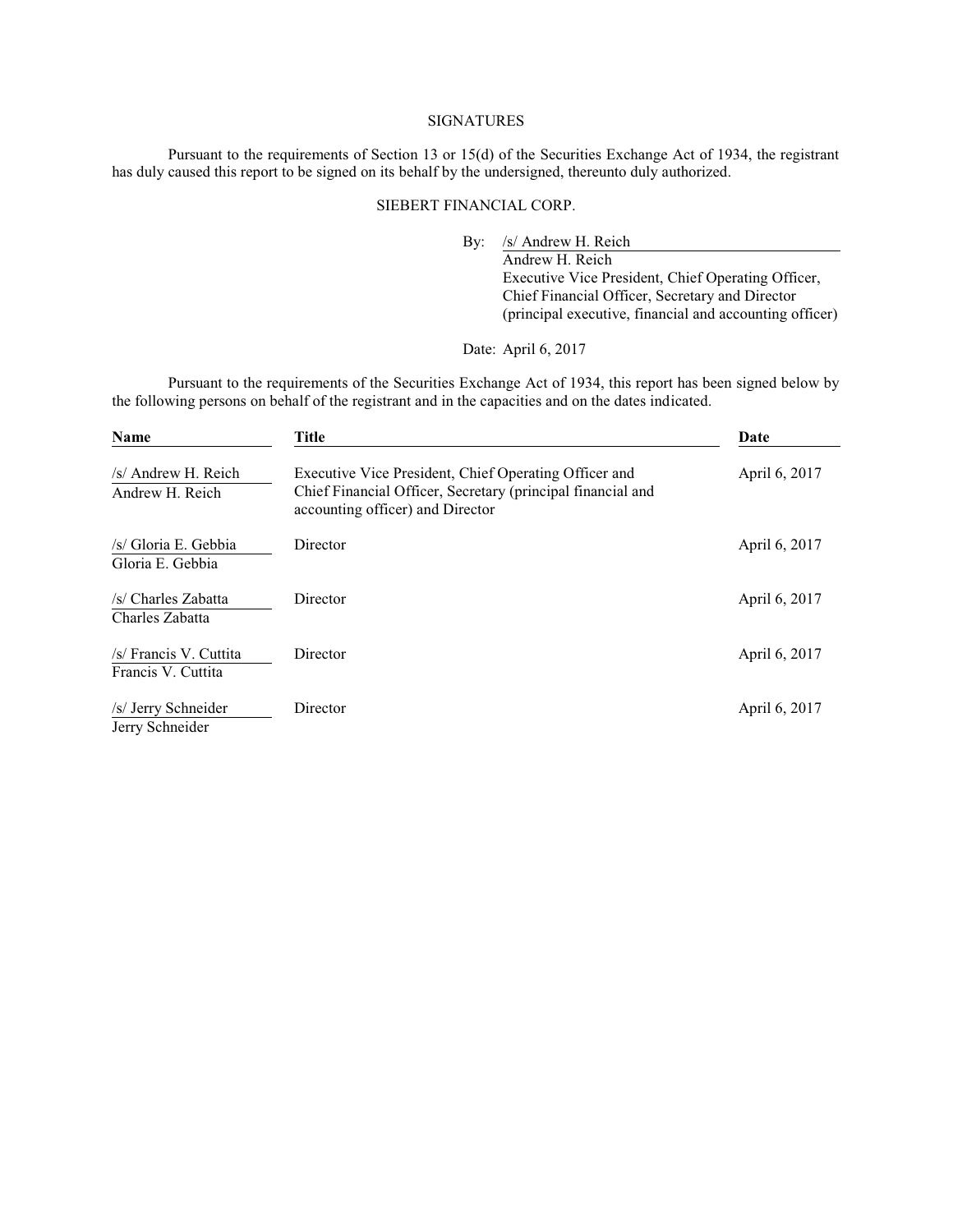## **CERTIFICATION PURSUANT TO EXCHANGE ACT RULE 13a-14(a) AND 15d-14(a), AS ADOPTED PURSUANT TO SECTION 302 OF THE SARBANES-OXLEY ACT OF 2002**

I Andrew H. Reich, certify that:

1. I have reviewed this annual report on Form 10-K of Siebert Financial Corp.;

2. Based on my knowledge, this report does not contain any untrue statement of a material fact or omit to state a material fact necessary to make the statements made, in light of the circumstances under which such statements were made, not misleading with respect to the period covered by this report;

3. Based on my knowledge, the financial statements, and other financial information included in this report, fairly present in all material respects the financial condition, results of operations and cash flows of the registrant as of, and for, the periods presented in this report;

4. The registrant's other certifying officer(s) and I are responsible for establishing and maintaining disclosure controls and procedures (as defined in Exchange Act Rules 13a-15(e) and 15d-15(e)) and internal control over financial reporting (as defined in Exchange Act Rules 13a-15(f) and 15d-15(f)) for the registrant and have:

(a) Designed such disclosure controls and procedures, or caused such disclosure controls and procedures to be designed under our supervision, to ensure that material information relating to the registrant, including its consolidated subsidiaries, is made known to us by others within those entities, particularly during the period in which this report is being prepared;

(b) Designed such internal control over financial reporting, or caused such internal control over financial reporting to be designed under our supervision, to provide reasonable assurance regarding the reliability of financial reporting and the preparation of financial statements for external purposes in accordance with generally accepted accounting principles;

(c) Evaluated the effectiveness of the registrant's disclosure controls and procedures and presented in this report our conclusions about the effectiveness of the disclosure controls and procedures, as of the end of the period covered by this report based on such evaluation; and

(d) Disclosed in this report any change in the registrant's internal control over financial reporting that occurred during the registrant's most recent fiscal quarter (the registrant's fourth fiscal quarter in the case of an annual report) that has materially affected, or is reasonably likely to materially affect, the registrant's internal control over financial reporting; and

5. The registrant's other certifying officer and I have disclosed, based on our most recent evaluation of internal control over financial reporting, to the registrant's auditors and the audit committee of the registrant's board of directors (or persons performing the equivalent functions):

(a) All significant deficiencies and material weaknesses in the design or operation of internal control over financial reporting which are reasonably likely to adversely affect the registrant's ability to record, process, summarize and report financial information; and

(b) Any fraud, whether or not material, that involves management or other employees who have a significant role in the registrant's internal control over financial reporting.

/s/ Andrew H. Reich Date: April 6, 2017

Andrew H. Reich Executive Vice President, Chief Operating Oficer, Chief Financial Officer and Secretary (principal executive, financial and accounting officer)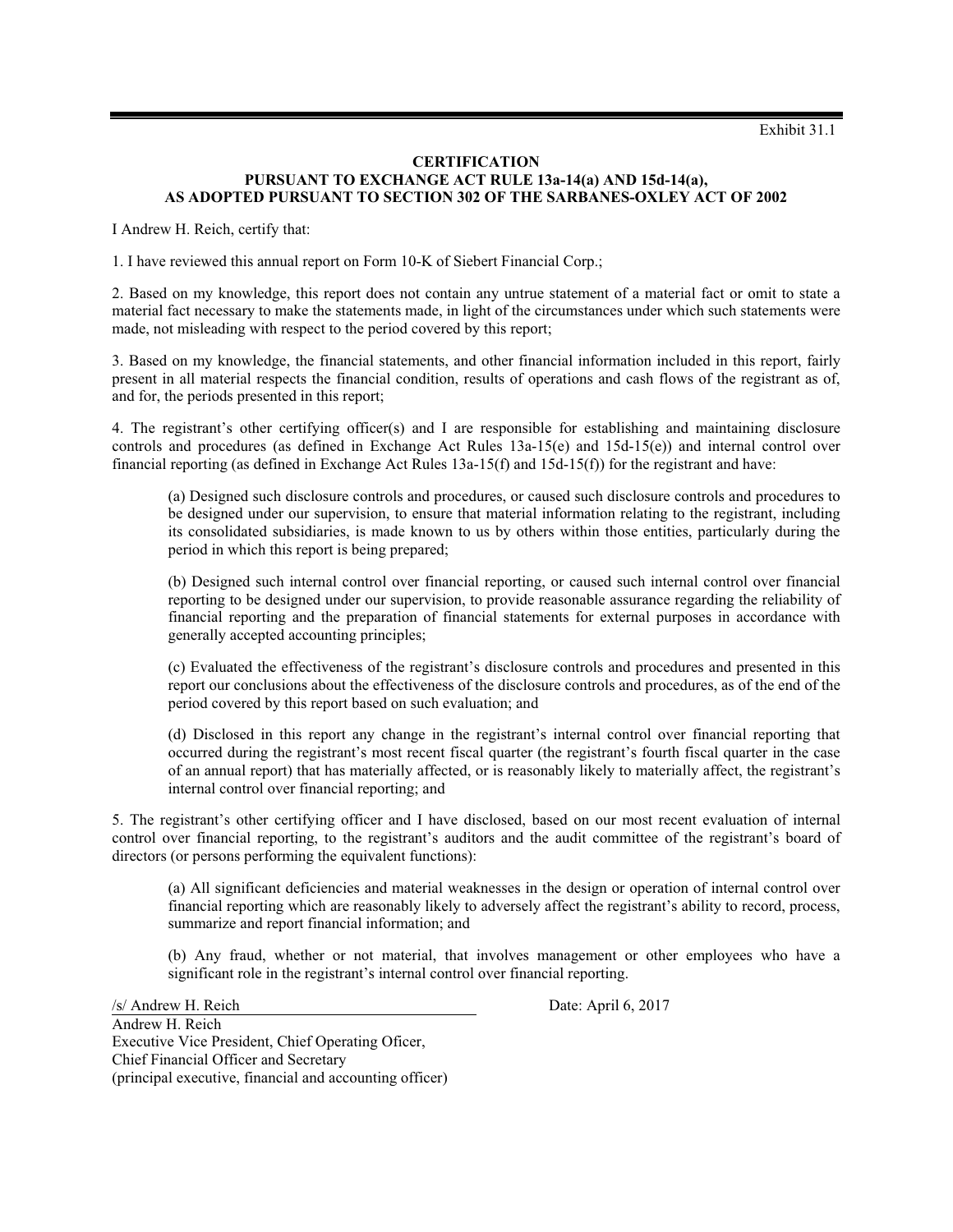Exhibit 32.1

## **CERTIFICATION PURSUANT TO 18 U.S.C. SECTION 1350, AS ADOPTED PURSUANT TO SECTION 906 OF THE SARBANES-OXLEY ACT OF 2002**

In connection with the Annual Report of Siebert Financial Corp. (the "Company") on Form 10-K for the year ended December 31, 2016, as filed with the Securities and Exchange Commission (the "Report"), I, Andrew H. Reich, in my capacity as Executive Vice President, Chief Operating Officer, Chief Financial Officer and Secretary hereby certify, pursuant to 18 U.S.C. ss. 1350, as adopted pursuant to Section 906 of the Sarbanes-Oxley Act of 2002, that to my knowledge:

(1) The Report filed by the Company with the Securities and Exchange Commission fully complies with the requirements of Section 13(a) of the Securities and Exchange Act of 1934; and

(2) The information contained in the Report fairly presents, in all material respects, the financial condition and results of operations of the Company for the period covered by the report.

/s/ Andrew H. Reich Date: April 6, 2017 Andrew H. Reich Executive Vice President, Chief Operating Officer, Chief Financial Officer and Secretary (principal executive, financial and accounting officer)

A signed original of this written statement required by Section 906, or other documents authenticating, acknowledging, or otherwise adopting the signature that appears in typed form within the electronic version of this written statement required by section 906, has been provided to Siebert Financial Corp. and will be retained by Siebert Financial Corp. and furnished to the Securities and Exchange Commission or its staff upon request.